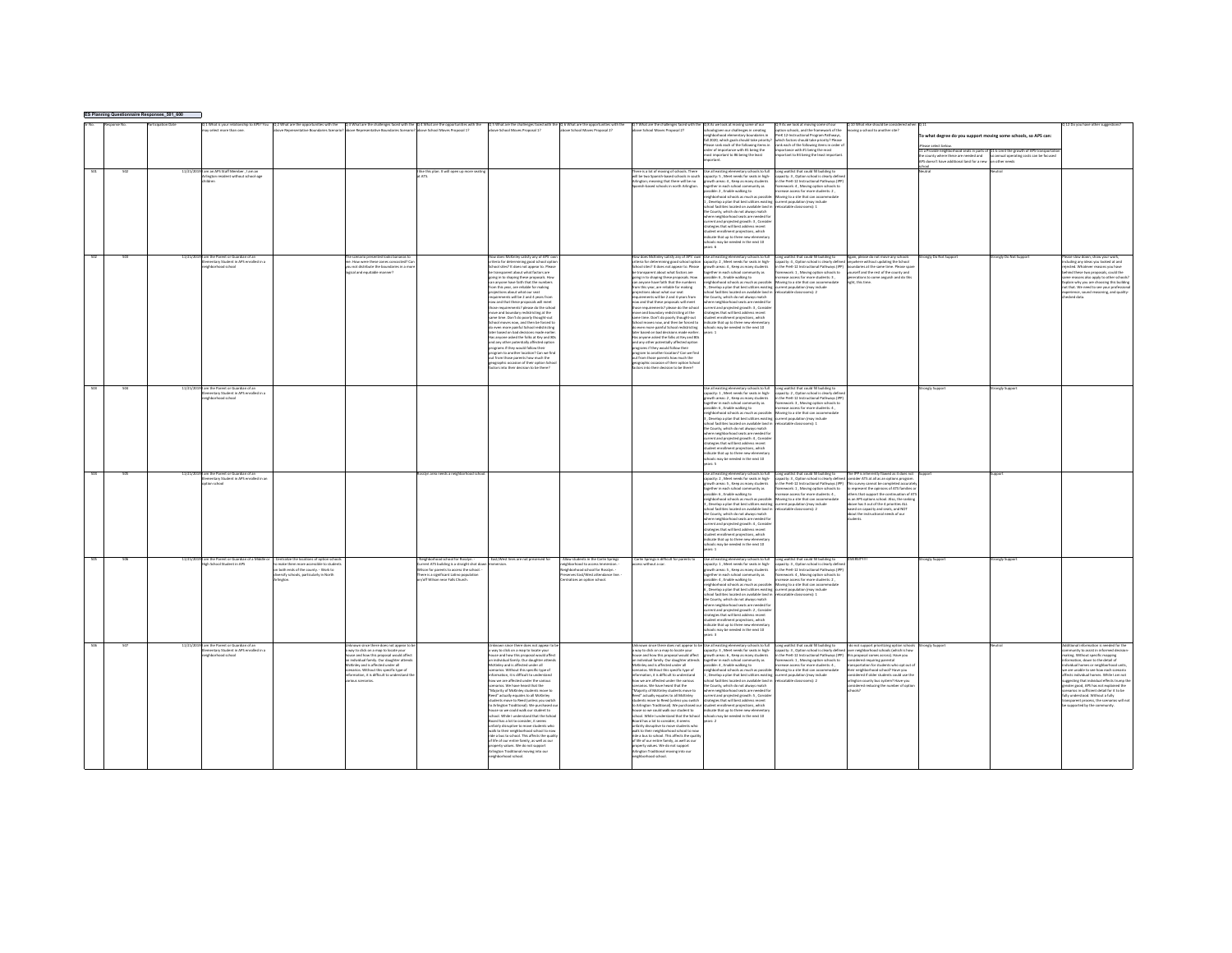|     |     |          | mentary Student in APS enrolled in a<br>ishborhood school                                                                                                                                | larlin Springs is located outside of it<br>oundary,consider renovating Campbell<br>mentary school before making it a<br>undary school!! It really needs a lot of<br>rk for the number of seats 750!!!???                                                                                                                | walkable neighborhoods to ride the 12 bus will be walking in cold weather to school.<br>hat you will add while others will be<br>ied this Privilege because of the                                                                                              | This proposal would be fair since no kids                                                                                                                                                                                                                                                                 | ding a bus.                                                                                                                                                                                                                                                                                                                                                                                                                                                                                                                                                                                                        | is in the s<br>an't see any opp<br>roposal. You would be having parents<br>omplaining about kids walking to school in<br>hort or long term.                                                                                                                                                              | school building is not ready to become a<br>sundary school (small and old compared<br>carlin springs). It is not only unfair but<br>to a burden to make Kids walk to school<br>day). One very IMPORTANT thing to<br>onsider is that many students in Carlin<br>i lunch.Their families have low income<br>vich means that some of the families do<br>ot even have CARS to drop their kids or<br>ery cold Please try to understand our<br>come it would be infair to take a<br>ision that can make our kids hat                                                                                                                                                                                                                                                                                                                         | tary schools to full<br>capacity: 3, Meet needs for seats in high-<br>rowth areas: 2 . Keep as many students<br>together in each school community as<br>possible: 1 , Enable walking to<br>cold weather for 40 min. (20 min 2 times neighborhood schools as much as possible<br>Develop a plan that best utilizes existing<br>ool facilities located on available land<br>Sorings elementary receive free or reduced the County, which do not always match<br>where neighborhood seats are needed for<br>current and projected growth: 5, Conside<br>strategies that will best address recent<br>.<br>ck them up especially when it is raining or student enrollment projections, which<br>ry cold.Please try to understand our lindicate that up to three new elementary<br>(10 type adt ni hahaan ad uses sloods<br>$-4$ | Long waitlist that could fill building to<br>capacity: 2 , Option school is clearly defined<br>in the PreK-12 Instructional Pathways (IPP)<br>mework: 3 , Moving option schools to<br>rease access for more students: 1 ,<br>Moving to a site that can accommodate<br>current population (may include<br>relocatable classrooms): 4                                                                                                                                  | pacity. Age of building whether it needs D                                                                                                                                                                                                                                                                                                                                                                                                           |             |                       |                                                                                                                                                                                                                                                                                  |
|-----|-----|----------|------------------------------------------------------------------------------------------------------------------------------------------------------------------------------------------|-------------------------------------------------------------------------------------------------------------------------------------------------------------------------------------------------------------------------------------------------------------------------------------------------------------------------|-----------------------------------------------------------------------------------------------------------------------------------------------------------------------------------------------------------------------------------------------------------------|-----------------------------------------------------------------------------------------------------------------------------------------------------------------------------------------------------------------------------------------------------------------------------------------------------------|--------------------------------------------------------------------------------------------------------------------------------------------------------------------------------------------------------------------------------------------------------------------------------------------------------------------------------------------------------------------------------------------------------------------------------------------------------------------------------------------------------------------------------------------------------------------------------------------------------------------|----------------------------------------------------------------------------------------------------------------------------------------------------------------------------------------------------------------------------------------------------------------------------------------------------------|---------------------------------------------------------------------------------------------------------------------------------------------------------------------------------------------------------------------------------------------------------------------------------------------------------------------------------------------------------------------------------------------------------------------------------------------------------------------------------------------------------------------------------------------------------------------------------------------------------------------------------------------------------------------------------------------------------------------------------------------------------------------------------------------------------------------------------------|----------------------------------------------------------------------------------------------------------------------------------------------------------------------------------------------------------------------------------------------------------------------------------------------------------------------------------------------------------------------------------------------------------------------------------------------------------------------------------------------------------------------------------------------------------------------------------------------------------------------------------------------------------------------------------------------------------------------------------------------------------------------------------------------------------------------------|----------------------------------------------------------------------------------------------------------------------------------------------------------------------------------------------------------------------------------------------------------------------------------------------------------------------------------------------------------------------------------------------------------------------------------------------------------------------|------------------------------------------------------------------------------------------------------------------------------------------------------------------------------------------------------------------------------------------------------------------------------------------------------------------------------------------------------------------------------------------------------------------------------------------------------|-------------|-----------------------|----------------------------------------------------------------------------------------------------------------------------------------------------------------------------------------------------------------------------------------------------------------------------------|
|     | 509 | 11/21/20 | am the Parent or Guardian of an<br>nentary Student in APS enrolled in an                                                                                                                 | heir should be more details/proposals on Proposals dont show what the new<br>.<br>hanging current boundaries and not<br>noving so many schools. There seems t<br>inherent bias/vested interest that is<br>ping you from provided a full range of                                                                        | daries would be so cant judee well.                                                                                                                                                                                                                             | wes for most impact                                                                                                                                                                                                                                                                                       | .<br>Seems like the best proposal offered. Least Lack of information makes it hard to judge. Lack of new boundary info makes it                                                                                                                                                                                                                                                                                                                                                                                                                                                                                    | ssible to juder                                                                                                                                                                                                                                                                                          | ts more moves beyond Proposal 1, for<br>had asing Spams had                                                                                                                                                                                                                                                                                                                                                                                                                                                                                                                                                                                                                                                                                                                                                                           | Use all existing elementary schools to full Long waitlist that could fill building to<br>pacity: 3 , Meet needs for seats in high-<br>owth areas: 1 , Keep as many students<br>gether in each school community as<br>ible: S., Enable walking to<br>ighborhood schools as much as possible<br>Develop a plan that best utilizes existing current population (may include<br>hool facilities located on available land in<br>e County, which do not always match<br>there neighborhood seats are needed fo<br>rrent and projected erowth: 4. Consig<br>ategies that will best address recent<br>udent enrollment projections, which<br>dicate that up to three new elem<br>ools may be needed in the next 10<br>ears: 2                                                                                                     | capacity: 1, Option school is clearly defined<br>in the PreK-12 Instructional Pathways (IPP)<br>framework: 2, Moving option schools to<br>pasa arross for more students-4<br>Moving to a site that can accommodate<br>ocatable classrooms): 3                                                                                                                                                                                                                        | ove lists are a despicable push poll<br>.<br>rcing me to rank answers you choose.<br>wy dont get at my main issues which<br>lude diversity/equity, particularly if we'll<br>making significant changes. Dont make<br>ersity/equity a last minute<br>nsideration. Very frustrating. Survey<br>suidn't let me submit without ranking<br>t the scores are meaningless.                                                                                  |             | rongly Do Not Support | ide better info. The proposals and<br>phics were weak. Seemed like a push<br>ot really engaging or meaningfi                                                                                                                                                                     |
|     |     |          | wn the Parent or Guardian of an<br>mentary Student in APS enrolled in a<br>thood school                                                                                                  | Vhat data is being used to draw these<br>condusions? 22205 is in huge growth<br>mode, with multi-family unit growth. That<br>is not the case for 22207. The opportunity<br>ere is that these kids in 22205 remain in<br>owded schools in both scenarios,<br>ith no room for growth, while 22207<br>ins ridir drush unda | hallenges - APS can do better maps than<br>this. It looks like you started in the<br>vern quadrants, the schools with the<br>ist diversity and are all under capacity. If<br>ou were really concerned about diversity<br>seats in Rosslyn, why not start the ma | am not a proponent of ATS. Kids learn<br>differently, and option schools are<br>important, but Option schools should neve<br>mp the priority for neighborhood seats.                                                                                                                                      | eed opens at capacity and the other<br>nearby schools. Ashlawn and Glebe, will<br>imain over (the data showing it won't is<br>awed). Kids will go from having 1:35 lunch<br>nes at McKinley to having it ridiculously<br>e or early lunches at both Reed and<br>hlawn. Meanwhile, Tuckahoe,<br>ottineham. Jamestown and Discovery a<br>nder. My son has Autism, being in<br>rcrowded schools doesn't create an<br>deal learning environment for him. It is<br>ceptable to continue to keep kids<br>2205 in way overcrowded schools, while<br>hat is not the case for the most affluent<br>d least diverse in 22207 | Again, this moves way too many schools<br>and ATS shouldn't be an option. Puttine Key<br>in Carlin Springs doesn't make sense as it's<br>close to Claremont.                                                                                                                                             | he challenges again have to do with<br>a Beeth mework backet a financial<br>Ashlawn being at or over capacity, while<br>other "zone 1" schools are under. It doesn'<br>make sense. CIP, census, School options.<br>boundaries should all be done next<br>Fall. Get the best numbers to make the<br>best decisions for the county, fiscally for<br>th short and long-term.                                                                                                                                                                                                                                                                                                                                                                                                                                                             | Jse all existing elementary schools to full<br>spacity: 4 , Meet needs for seats in high-<br>powth areas: 3 , Keep as many students<br>together in each school community as<br>ssible: S . Enable walking to<br>ighborhood schools as much as possible<br>, Develop a plan that best utilizes existing current population (may include<br>hool facilities located on available land in relocatable classrooms): 2<br>e County, which do not always match<br>where neighborhood seats are needed fo<br>urrent and projected erowth: 6. Conside<br>tegies that will best address recent<br>udent enrollment projections, which<br>dicate that up to three new elementar<br>ols may be needed in the next 10<br>ses: 1                                                                                                        | Long waitlist that could fill building to<br>capacity: 4, Option school is clearly defined are many reasons to keep Key where it is. If<br>In the PreK-12 Instructional Pathways (IPP) you move it to S. Arlington, it doesn't<br>framework: 1, Moving option schools to<br>increase access for more students: 3 .<br>Moving to a site that can accommodate                                                                                                          | the cor<br>nity want to move<br>ressarily make much sense and you are<br>aking a huge assumption that the famili                                                                                                                                                                                                                                                                                                                                     |             | Not Support           | s, if you have to move any schools, A<br>uld be moved to Nottingham or<br>ahoe. These schools similar size<br>restly who cares if they have a wait is<br>nd are under capacity. This would allow<br>growth in 22205. Then if you had to<br>we Key, you could relocate to current |
|     | 511 |          | am the Parent or Guardian of an<br>nentary Student in APS enrolled in a<br>ighthorhood school 1 am the Darent of<br>rdian of a Child(ren) not yet in Prek                                | ('') / seems pretty bac                                                                                                                                                                                                                                                                                                 | oundary map looks gerrymandered, too<br>nany kids have to change schools, more<br>as means more traffic future houndary<br>hanges are much higher-impact due to the sch<br>orgated shape of many boundaries                                                     | This looks like the best option-large-scal<br>changes are limited to a couple schools,<br>sinding ATS is a win. Students at optio<br>ools that are moving are not greatly<br>venienced by new locations                                                                                                   |                                                                                                                                                                                                                                                                                                                                                                                                                                                                                                                                                                                                                    |                                                                                                                                                                                                                                                                                                          | ol moves here are too distant; supe<br>nvenient for folks who enrolled at key<br>example. High impact in general for<br>ion schools.                                                                                                                                                                                                                                                                                                                                                                                                                                                                                                                                                                                                                                                                                                  | Use all existing elementary schools to full<br>capacity: 6 , Meet needs for seats in high-<br>owth areas: 4, Keep as many students<br>ther in each school community as<br>ssible: 2, Enable walking to<br>ishborhood schools as much as possible<br>, Develop a plan that best utilizes existing exerent population (may include<br>chool facilities located on available land in relocatable classrooms): 1<br>he County, which do not always match<br>here neighborhood seats are needed fo<br>urrent and projected erowth: S. Conside<br>tegies that will best address recent<br>nt enrollment projections, which<br>ndicate that up to three new elementar<br>ots may be needed in the next 10                                                                                                                         | Long waitlist that could fill building to<br>capacity: 2, Option school is clearly define<br>in the Dreft, 12 Instructional Dathways (IDD)<br><b>framework: 3, Moving option schools to</b><br>ncrease access for more students: 4,<br>Moving to a site that can accommodate                                                                                                                                                                                         | .<br>Where the current student population live<br>how are kids' days affected by the move?                                                                                                                                                                                                                                                                                                                                                           |             | ongly Suppo           |                                                                                                                                                                                                                                                                                  |
|     |     |          | l am an APS Staff Member , I am the Paren<br>or Guardian of an Elementary Student in<br>1. looks bookshaddein a ri bellom 29A<br>m the Parent or Guardian of a Child(ren)<br>PreK in APS | A majority of neighborhoods would be<br>affected by the change, so at least it seem<br>more fair rather than only making drastic<br>inges to a handful of commu                                                                                                                                                         | .<br>btful that Ashlawn & McKinley can<br>port the projected seats in their curre<br>buildings with extensions to their<br>daries. Carlin Springs outside of<br>dary- meaning what exactly?                                                                     | Less communities are affected by this<br>proposal. They are all being relocated to<br>here they currently are. Immersion<br>rogram would be centrally located. The<br>school building becoming a<br>hborhood school would be able to<br>.<br>tain the large projected seats follow<br>nna tha matro areas | iee no challenges facing this proposal.<br>Iems to be a win, win situation for all<br>larger, nicer and sustainable buildings than involved and allows room for more erowth It's the exact same as proposal 1 except<br>rears to come.                                                                                                                                                                                                                                                                                                                                                                             | Nothing about this proposal seems to solve<br>the overcrowding concerns in our schools.<br>hat you are uprooting 3 overly populat<br>ools to place them into even smaller<br>.<br>buildings and only projected about a<br>difference of 300 students being affected.<br>he math does not seem to add up. | .<br>Lampbell should not have to move<br>uildings with all of the projects they have<br>put into that school. Most Campbell and<br>tin springs students do not walk to<br>ool already. Parents will still drive them<br>will still take buses. What will happen to<br>Carlin Springs? Will the name, logo and<br>special projects just be erased? Carlin<br>rings has 650 students in 19-20 SY.<br>imposed cannot house that many in their<br>aiding. Will Carlin Springs then loose it's<br>party with Califf Innerty office<br>ryone in proposal 2 get an upgraded<br>chool and Carlin Springs literally is being<br>e uprooting communities, with strong,<br>erse backgrounds in areas that you do<br>ed to. It seems like the small changes<br>rom proposal 1 to 2 is that the needs of a<br>w would be out weighing the needs of | Use all existing elementary schools to full<br>capacity: 3 , Meet needs for seats in high-<br>growth areas: 2 . Keep as many students<br>together in each school community as<br>possible: 5 , Enable walking to<br>neighborhood schools as much as possible:<br>, Develop a plan that best utilizes existing<br>hool facilities located on available land i<br>the County, which do not always match.<br>where neighborhood seats are needed fo<br>current and projected growth: 6, Conside<br>strategies that will best address recent<br>student enrollment projections, which<br>indicate that up to three new elementary<br>wrigraded. There is no Pros to option #2. schools may be needed in the next 10<br>is exactly like option #1 except that you years: 1                                                      | Long waitlist that could fill building to Will the move be an upgrade from the last capacity: 2, Option school is clearly defined site for all parties involved? How will the<br>in the PreK-12 Instructional Pathways (IPP) Imove affect traffic patterns in the area?<br>framework: 1, Moving option schools to<br>increase access for more students: 3,<br>Moving to a site that can accommodate<br>current population (may include<br>relocatable classrooms): 4 | fore uprooting a school community to<br>other - there has to be a fully detailed<br>in indicating staffing, programs offered<br>.<br>International materials, cumulative<br>Cords, etc. You must take into account<br>ecial projects that students and staff, or<br>A have spent money on in years past t<br>as given to that school site. for example<br>ure centers, courtvards, playeround<br>pment, art work/murals, the naming o<br>school even |             |                       |                                                                                                                                                                                                                                                                                  |
|     | 513 |          | am the Parent or Guardian of an<br>mentary Student in APS enrolled in an<br>inn school                                                                                                   | he neighborhood schools would not be<br>wsically displaced by cotion schools.                                                                                                                                                                                                                                           | Many of the boundaries don't seem ideal<br>nd will add buses.                                                                                                                                                                                                   | Neighborhood seats are added to Rossly                                                                                                                                                                                                                                                                    | tion schools are moved and there is no<br>arantee that the student population will<br>low the school if moved Public<br>sportation access is lessened for ATS (a<br>Kinley) which could deter many families<br>m applying. I believe the current centra<br>ation of ATS allows it to be diverse,<br>mamic, and successful.                                                                                                                                                                                                                                                                                         |                                                                                                                                                                                                                                                                                                          | in more option schools are moved and<br>again, there is no guarantee that the<br>atent population will follow the school if<br>wed. Public transportation access is<br>ssened for ATS (at McKinley) which could possible: 3 . Enable walking to<br>sterno on families from applying. I<br>leve the current central location of ATS<br>llows it to be diverse, dynamic, and                                                                                                                                                                                                                                                                                                                                                                                                                                                            | Use all existing elementary schools to full<br>growth areas: 2, Keep as many students<br>together in each school community as<br>possese: 3 , cruces weeking to:<br>neighborhood schools as much as possible: Moving to a site that can accomm<br>4 , Develop a plan that best utilizes existing current population (may include<br>chool facilities located on available land in refocatable classrooms): 2<br>e County, which do not always match<br>here neighborhood seats are needed fo<br>urrent and projected erowth: 6. Conside<br>tegies that will best address recent<br>udent enrollment projections, which<br>dicate that up to three new elementar<br>ots may be needed in the next 10<br>ers: 1                                                                                                              | Long waitlist that could fill building to<br>capacity: 5, Meet needs for seats in high- capacity: 1, Option school is clearly defined student population will follow school to<br>erowth areas: 2. Keep as many students in the PreK-12 Instructional Pathways (IPP) new optio<br>framework: 4, Moving option schools to<br>ncrease access for more students: 3 .<br>Moving to a site that can accomm                                                                | Strong data that supports the option Sc<br>tion schools in highly walkable<br>ishborhood school                                                                                                                                                                                                                                                                                                                                                      |             |                       |                                                                                                                                                                                                                                                                                  |
| 513 |     |          | m the Parent or Guardian of a<br>ementary Student in APS enrolled in a<br>leorbood school                                                                                                |                                                                                                                                                                                                                                                                                                                         |                                                                                                                                                                                                                                                                 | one. This is far more disruptive than<br><b>USERU</b>                                                                                                                                                                                                                                                     | It is far too disruptive                                                                                                                                                                                                                                                                                                                                                                                                                                                                                                                                                                                           | he best of the two options because it<br>lines the nerrontene moving                                                                                                                                                                                                                                     | till don't know why we go to such great<br>nethi to preserve ATS.                                                                                                                                                                                                                                                                                                                                                                                                                                                                                                                                                                                                                                                                                                                                                                     | Use all existing elementary schools to full<br>ogether in each school community as<br>sible: 1, Enable walking to<br>eighborhood schools as much as possible:<br>.<br>welop a plan that best utilizes existing current population (may include<br>il facilities located on available land in refocatable classrooms): 4<br>ool facilities located on available land i<br>he County which do not always match<br>ere neighborhood seats are needed fo<br>urrent and projected growth: 2, Conside<br>degies that will best address recen<br>ent enrollment projections, which<br>ndicate that up to three new elementary<br>ools may be needed in the next 10<br>wars: 3                                                                                                                                                     | Long waitlist that could fill building to<br>.<br>Supacity: 4 , Meet needs for seats in high- capacity: 1 , Option school is clearly defined crisis and you are disrupting nearly half of<br>growth areas: 5 , Xeep as many students in the PreK-12 Instructional Pathways (IPP)<br>framework: 2, Moving option schools to<br>increase access for more students: 3,<br>Movine to a site that can accommodate                                                         | t rid of the option schools. We are in<br>at you can preserve this ridiculous<br>ghborhood option. You all should be<br>amed of vourselves.                                                                                                                                                                                                                                                                                                          | angly Suppo |                       | id of ATS and reduce the number o<br>dents moving out of their neighborhoo<br>ools, that should be your too priority.                                                                                                                                                            |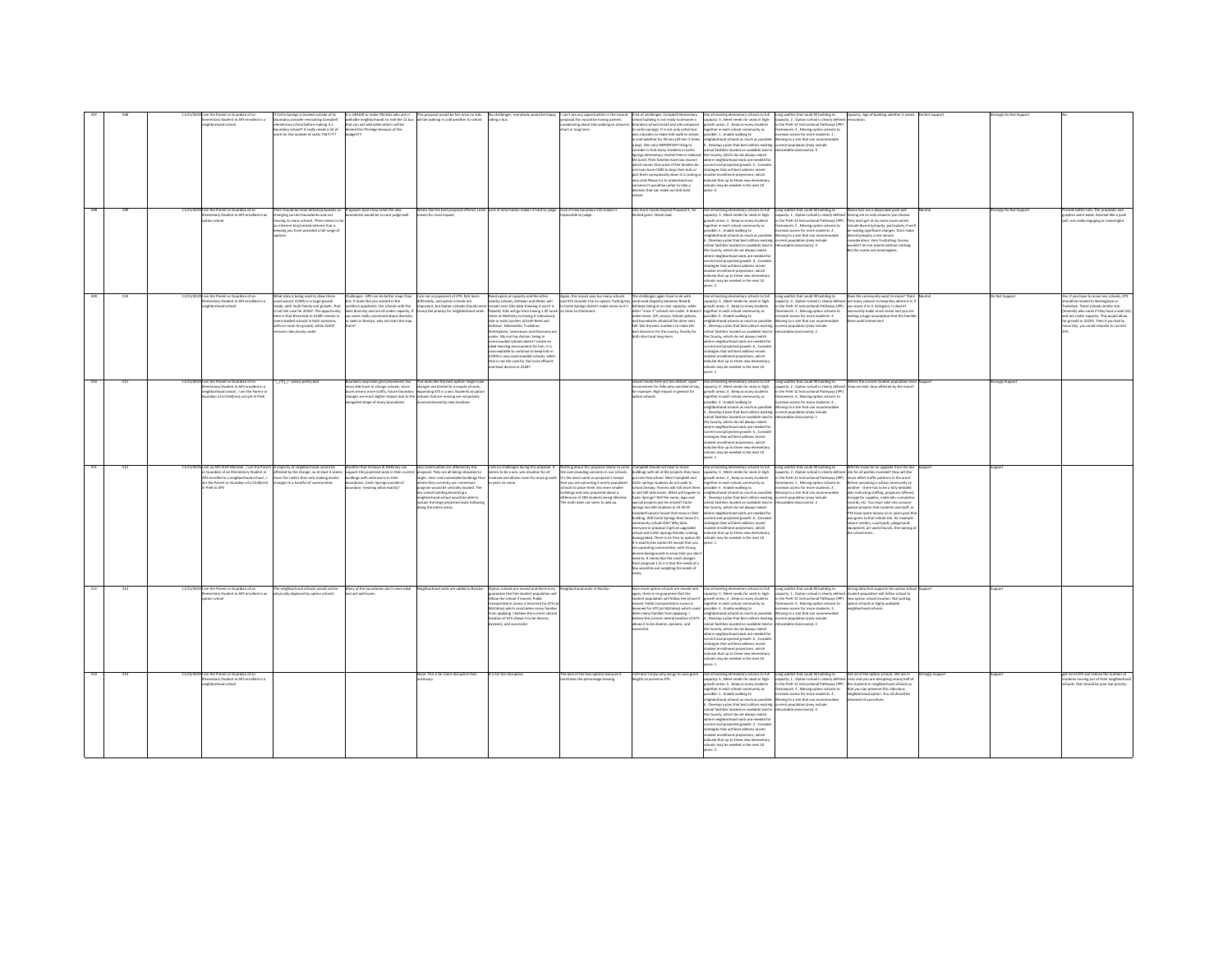|     | t yet in PreK<br>am the Parent or Guardian of an                                                                 | https://www.apsva.us/wp-<br>ontent/uploads/2019/11/Nepresentativ<br>Soundary-Scenario.png Keeping the<br>Seighborhood Schools in their assigned<br>eighborhoods is paramount. We bought<br>ome solely for its walk ability to the                                                                                                                                                                                                                                                                                                                                                                                                                                                             | acement without enough info                                                                                                                                                                                                                                                                                                                                                                                                                                                                                                                                                                                        |                                                                                                                                        | issue. This will also not evenly spread<br>capacity throughout the northern ES<br>uckahoe, Discovery, etc)<br>isplacement without enough infor                                                                                                                                                                                                                                                                                                                                                                                                                                                                                                                                                                                                                                                                                                                                                                     |                                                                                                                                                                                                                                                                                                                                                                                                                                                                                | ssue. This will also not evenly spreas<br>capacity throughout the northern ES<br>sckahoe, Discovery, etc)<br>slacement without enough info                                                                                                                                                                                                                                                                                                                                                                                                                                                                                                                                                                                                                                                                                                  | sacity: 3, Meet needs for seats in high-<br>owth areas: 4 . Keep as many students<br>ther in each school co<br>unity as<br>ible: 5, Enable walking to<br>ighborhood schools as much as poss<br>.<br>Nevelop a plan that best utilize:<br>I facilities located on available land<br>the County, which do not always match<br>ere neighborhood seats are needed for<br>rent and projected growth: 6 , Conside<br>ategies that will best address recent<br>dent enrollment projections, which<br>licate that up to three new elementa<br>hools may be needed in the next 10<br>$-2$<br>ie all existing elementary schools to full                                                        | Long waitlist that could fill building to The impact to the surrounding<br>capacity: 1, Option school is clearly defined meighborhood. Please understand &<br>n the PreK-12 Instructional Pathways (IPP) respect that many residents bought their<br>mework: 2 , Moving option schools to<br>rease access for more students: 4 ,<br>pvine to a site that can accommodate<br>ent population (may include<br>ratable classrooms): 3 | senes - their most significant financial<br>vestment - because of the proximity and<br>ralkability to neighborhood ES. Please do<br>change the ES locations<br>the families even want to move                                                                                                                                                                                                                                                                                                                                                                                                                                                                                                                                                                                                                                       |                   |                  | thodologies. Be fully and wholly<br>insparent with data sets, method<br>ecific software, analytical models, GIS<br>inipulations, etc), and processes, to<br>rclude why this specific issue is being<br>affed so quickly.<br>vate a plan does not take current wall                                                                                                                                                                                                                                                                                                                                                                                                                                                                                                                                                                                                                                       |
|-----|------------------------------------------------------------------------------------------------------------------|-----------------------------------------------------------------------------------------------------------------------------------------------------------------------------------------------------------------------------------------------------------------------------------------------------------------------------------------------------------------------------------------------------------------------------------------------------------------------------------------------------------------------------------------------------------------------------------------------------------------------------------------------------------------------------------------------|--------------------------------------------------------------------------------------------------------------------------------------------------------------------------------------------------------------------------------------------------------------------------------------------------------------------------------------------------------------------------------------------------------------------------------------------------------------------------------------------------------------------------------------------------------------------------------------------------------------------|----------------------------------------------------------------------------------------------------------------------------------------|--------------------------------------------------------------------------------------------------------------------------------------------------------------------------------------------------------------------------------------------------------------------------------------------------------------------------------------------------------------------------------------------------------------------------------------------------------------------------------------------------------------------------------------------------------------------------------------------------------------------------------------------------------------------------------------------------------------------------------------------------------------------------------------------------------------------------------------------------------------------------------------------------------------------|--------------------------------------------------------------------------------------------------------------------------------------------------------------------------------------------------------------------------------------------------------------------------------------------------------------------------------------------------------------------------------------------------------------------------------------------------------------------------------|---------------------------------------------------------------------------------------------------------------------------------------------------------------------------------------------------------------------------------------------------------------------------------------------------------------------------------------------------------------------------------------------------------------------------------------------------------------------------------------------------------------------------------------------------------------------------------------------------------------------------------------------------------------------------------------------------------------------------------------------------------------------------------------------------------------------------------------------|---------------------------------------------------------------------------------------------------------------------------------------------------------------------------------------------------------------------------------------------------------------------------------------------------------------------------------------------------------------------------------------------------------------------------------------------------------------------------------------------------------------------------------------------------------------------------------------------------------------------------------------------------------------------------------------|-----------------------------------------------------------------------------------------------------------------------------------------------------------------------------------------------------------------------------------------------------------------------------------------------------------------------------------------------------------------------------------------------------------------------------------|-------------------------------------------------------------------------------------------------------------------------------------------------------------------------------------------------------------------------------------------------------------------------------------------------------------------------------------------------------------------------------------------------------------------------------------------------------------------------------------------------------------------------------------------------------------------------------------------------------------------------------------------------------------------------------------------------------------------------------------------------------------------------------------------------------------------------------------|-------------------|------------------|----------------------------------------------------------------------------------------------------------------------------------------------------------------------------------------------------------------------------------------------------------------------------------------------------------------------------------------------------------------------------------------------------------------------------------------------------------------------------------------------------------------------------------------------------------------------------------------------------------------------------------------------------------------------------------------------------------------------------------------------------------------------------------------------------------------------------------------------------------------------------------------------------------|
|     | entary Student in APS enrolled in<br>hbarhood school                                                             |                                                                                                                                                                                                                                                                                                                                                                                                                                                                                                                                                                                                                                                                                               | rent walkers should be left with the<br>n to walk to their school. Current b<br>lers should have the option of attending<br>ew school in their walk zone. Our<br>ry concern isn't keeping kids<br>ether, it having an accessible<br>tional experience. Boundaries shot<br>sidered after more data has been                                                                                                                                                                                                                                                                                                         |                                                                                                                                        | urrent wallors should be left with the<br>on to walk to their school. Current but<br>riders should have the cotion of attending<br>new school in their walk zone. Our<br>ary concern isn't keeping kids<br>toeether, it having an accessible<br>tional experience. We hope that AP.<br>checking to see that current option<br>hool families are even willing to move                                                                                                                                                                                                                                                                                                                                                                                                                                                                                                                                               |                                                                                                                                                                                                                                                                                                                                                                                                                                                                                | urrent walkers should be left with the<br>tion to walk to their school. Current bus<br>iders should have the option of attending<br>new school in their walk zone. Our<br>ary concern isn't keeping kids<br>prether, it having an accessible<br>cational ex<br>ince. We hope that APS<br>checking to see that current option<br>hool families are even willing to move.                                                                                                                                                                                                                                                                                                                                                                                                                                                                     | acity: 1 . Meet needs for seats in high-<br>ath areas: 2, Keep as many students<br>prether in each school community as<br>sible: 4 . Enable walking to<br>hborhood schools as much as possible<br>Develop a plan that best utilizes existing<br>ool facilities located on available land in<br>County, which do not always match<br>where neighborhood seats are needed fo<br>rrent and projected erowth: 5 . Conside<br>tegies that will best address recent<br>dent enrollment projections, which<br>dicate that up to three new elementar<br>ols may be needed in the next 10                                                                                                      | Long waitlist that could fill building to<br>capacity: 4 , Option school is clearly define<br>n the PreK-12 Instructional Pathways (IP<br>framework: 3 . Moving option schools to<br>rease access for more students: 2.<br>loving to a site that can accomm<br>screent population (may include<br>ocatable classrooms): 1                                                                                                         |                                                                                                                                                                                                                                                                                                                                                                                                                                                                                                                                                                                                                                                                                                                                                                                                                                     |                   |                  | at of their walk zones                                                                                                                                                                                                                                                                                                                                                                                                                                                                                                                                                                                                                                                                                                                                                                                                                                                                                   |
|     | am the Parent or Guardian of an<br>Iementary Student in APS enrolled in a<br>Input boorhood                      | VPS needs boundary adjustments county<br>de in order to effectively utilize capacity<br>of all schools. But there needs to be<br>ansparency as to which PUs are moving to<br>hich school, and also different boundary<br>djustments proposals to consider. The<br>oundaries could be drawn east to west<br>rather than north to south and also the<br>alianment could start from the south u<br>o the north rather than from the north to<br>south as is seemingly done here.                                                                                                                                                                                                                 | is difficult to evaluate without<br>ming unit data. Comparing the<br>ntare of elementary school studes<br>signed to a new school under this<br>nario to Proposals 1 and 2 (without<br>oundary adjustments for either) is not a<br>comparison.                                                                                                                                                                                                                                                                                                                                                                      |                                                                                                                                        | his is difficult to evaluate without<br>nning unit data. Comparing the<br>intage of elementary school stude<br>ssigned to a new school under this<br>mario to Proposals 1 and 2 (without<br>boundary adjustments for either) is not<br>fair comparison. Central Arlington (the I<br>66/metro corridor) is also a high-growth<br>area and this proposal does not leave<br>ugh seats across Reed, Ashlawn. and<br>.<br>Glebe. Option schools should be in a mor<br>central location in the county to allow for<br>re access from a ranee of soci                                                                                                                                                                                                                                                                                                                                                                     |                                                                                                                                                                                                                                                                                                                                                                                                                                                                                | This is difficult to evaluate without seeing<br>planning unit data. Comparing the<br>entage of elementary school student<br>ssigned to a new school under this<br>mario to Proposals 1 and 2 (without<br>pundary adjustments for either) is not a<br>uir comparison. Central Arlington (the I-<br>6/metro corridor) is also a high-growth<br>rea and this proposal does not leave<br>ough seats across Reed, Ashlawn, and<br>Slebe. Option schools should be in a more<br>entral location in the county to allow for<br>ore access from a range of soci                                                                                                                                                                                                                                                                                     | Use all existing elementary schools to full<br>capacity: 1 , Meet needs for seats in high-<br>with areas: 2 . Keep as many students<br>ether in each school community as<br>isible: 4 , Enable walking to<br>eighborhood schools as much as possible<br>Develop a plan that best utilizes existing<br>si facilities located on available land in<br>e County, which do not always match<br>here neighborhood seats are needed for<br>rrent and projected growth: 6, Conside<br>ategies that will best address recent<br>nt nenjartines which<br>icate that up to three new elementar<br>ools may be needed in the next 10<br><b>Draw</b>                                              | Long waitlist that could fill building to<br>capacity: 3, Option school is clearly defin<br>n the PreK-12 Instructional Pathways (IP)<br>ework: 1, Moving option schools to<br>ease access for more students: 2,<br>Moving to a site that can accommodate<br>rant nonslation (may include<br>catable classrooms): 4                                                                                                               | Boundary adjustments and option school                                                                                                                                                                                                                                                                                                                                                                                                                                                                                                                                                                                                                                                                                                                                                                                              |                   |                  | .<br>Ichool moves should be taken into accor.<br>Is part of the CIP planning process as we<br>with a finalized IPP.                                                                                                                                                                                                                                                                                                                                                                                                                                                                                                                                                                                                                                                                                                                                                                                      |
| 518 | 11/22/20<br>am an APS Staff Member . I am an<br>resident without school an                                       |                                                                                                                                                                                                                                                                                                                                                                                                                                                                                                                                                                                                                                                                                               | sn't address crowding at Carlin Sorings                                                                                                                                                                                                                                                                                                                                                                                                                                                                                                                                                                            |                                                                                                                                        |                                                                                                                                                                                                                                                                                                                                                                                                                                                                                                                                                                                                                                                                                                                                                                                                                                                                                                                    | tter location for immersion with centri<br>runty location. Better use of smaller<br>ldings for smaller student demand, an<br>rger buildings for larger student deman<br>asing walk zone for Campbell<br>ghborhood students. Key neighbor<br>growing in numbers and Key should be<br>bookood school since there are no<br>er elem schools nearby except ASF<br>lany option school students are general<br>andy no a bus so it shouldn't matter<br>ch that they change facility. |                                                                                                                                                                                                                                                                                                                                                                                                                                                                                                                                                                                                                                                                                                                                                                                                                                             | lut of doctor vistments without act<br>acity: S., Meet needs for seats in high<br>wth areas: 1, Keep as many students<br>gether in each school community as<br>sible: 4 . Enable walking to<br>ighborhood schools as much as possible:<br>Develop a plan that best utilizes existing current population (may include<br>nel farilities located on available land is<br>the County, which do not always match<br>here neighborhood seats are needed fo<br>rent and projected growth: 6, Conside<br>rategies that will best address recent<br>dent enrollment projections, which<br>dicate that up to three new elementa<br>hools may be needed in the next 10<br>are 2                 | Long waitlist that could fill building to The above questions (PP Pathways) are capacity: 1, Option school is clearly defined confusing and I didn't understand how to in the PreK-12 Instructional Pathways (PP) rank the.<br>ramework: 2, Moving option schools to<br>pasa arrass for more students-4<br>Moving to a site that can accommodate<br>doratable classrooms): 3                                                      |                                                                                                                                                                                                                                                                                                                                                                                                                                                                                                                                                                                                                                                                                                                                                                                                                                     | onaly Support     | ongly Support    | sider developing another elementar<br>te in the southern part of the county a<br>rlop some special programs there as                                                                                                                                                                                                                                                                                                                                                                                                                                                                                                                                                                                                                                                                                                                                                                                     |
|     | m the Parent or Guardian of a<br>mentary Student in APS enrolled in a<br>photography in the column               |                                                                                                                                                                                                                                                                                                                                                                                                                                                                                                                                                                                                                                                                                               | unclear how APS drew thes<br>daries. The top of the map seems<br>cal, but the southern portion does no                                                                                                                                                                                                                                                                                                                                                                                                                                                                                                             |                                                                                                                                        | eemingly big challenge is moving AT:<br>fckinley when McK was ranked low for<br>uitability for option schools? How were<br>the different factors weighted (walkabili<br>etc.) when coming to the recommendat<br>by your think all the ATS family will stay<br>the program if it moves                                                                                                                                                                                                                                                                                                                                                                                                                                                                                                                                                                                                                              |                                                                                                                                                                                                                                                                                                                                                                                                                                                                                | mingly big challenge is moving A'<br>kinley when McK was ranked low for<br>stability for option schools? How were<br>e different factors weighted (walkabil<br>c.) when coming to the recommendat<br>very line visme? 2TA only lie drink une n<br>the program if it move                                                                                                                                                                                                                                                                                                                                                                                                                                                                                                                                                                    | pacity: 2, Meet needs for seats in high-<br>owth areas: 4 , Keep as many students<br>prther in each school community as<br>sible: 6, Enable walking to<br>abbashood schools as much as nossil<br>Nevelop a plan that best utilizes existing current population (may in<br>hool facilities located on available land is<br>the County, which do not always match<br>e neighborhood seats are needed fo<br>urrent and projected growth: 3 , Consider<br>trategies that will best address recent<br>ent enrollment projections, which<br>indicate that up to three new elementar<br>hools may be needed in the next 10<br>ere 1                                                          | Long waitlist that could fill building to<br>capacity: 4, Option school is clearly defined the same time.<br>n the Dreft, 17 Instructional Dathways (IDE<br>ework: 1, Moving option schools<br>ease access for more students: 3,<br>oving to a site that can accommodat<br>catable classrooms): 2                                                                                                                                 |                                                                                                                                                                                                                                                                                                                                                                                                                                                                                                                                                                                                                                                                                                                                                                                                                                     | angly Do Not Supp | ongly Do Not Sup |                                                                                                                                                                                                                                                                                                                                                                                                                                                                                                                                                                                                                                                                                                                                                                                                                                                                                                          |
|     | am an APS Staff Member . I am an<br>ington resident without school-age                                           |                                                                                                                                                                                                                                                                                                                                                                                                                                                                                                                                                                                                                                                                                               |                                                                                                                                                                                                                                                                                                                                                                                                                                                                                                                                                                                                                    |                                                                                                                                        |                                                                                                                                                                                                                                                                                                                                                                                                                                                                                                                                                                                                                                                                                                                                                                                                                                                                                                                    |                                                                                                                                                                                                                                                                                                                                                                                                                                                                                |                                                                                                                                                                                                                                                                                                                                                                                                                                                                                                                                                                                                                                                                                                                                                                                                                                             | se all existing elementary schools to full<br>acity: 2, Meet needs for seats in high-<br>growth areas: 4, Keep as many students<br>rether in each school community as<br>sible: 3 , Enable walking to<br>ighborhood schools as much as possible<br>Develop a plan that best utilizes existing current population (may include<br>.<br>hool facilities located on available land in<br>e County, which do not always match<br>there neighborhood seats are needed for<br>rent and projected growth: 6 , Conside<br>ategies that will best address recent<br>udent enrollment projections, which<br>dicate that up to three new element<br>hools may be needed in the next 10<br>ses: 5 | Long waitlist that could fill building to<br>capacity: 3, Option school is clearly defin<br>in the PreK-12 Instructional Pathways (IP<br>amework: 4 . Moving option schools to<br>increase access for more students: 2,<br>Moving to a site that can accommodat<br>catable classrooms): 2                                                                                                                                         |                                                                                                                                                                                                                                                                                                                                                                                                                                                                                                                                                                                                                                                                                                                                                                                                                                     | onaly Suppor      | Not Suppor       |                                                                                                                                                                                                                                                                                                                                                                                                                                                                                                                                                                                                                                                                                                                                                                                                                                                                                                          |
|     | am the Parent or Guardian of a Child (<br>ot vet in PreK . I am an Arlineton resident<br>out school-are children | The opportunities for this scenario are that Carlin Springs located outside of its<br>t would use existing schools efficiently -<br>cularly many of those in the northern<br>art of Zone 1 which are under capacity<br>and could help alleviate overcrowding in<br>ther narts of the county. In addition<br>in schools would get to stay in place -<br>lowing ease of accessibility for those<br>includes as well as continued opportuni<br>e economically disadvantaged and<br>inority students who may not stick with<br>stion programs due to the proposed<br>ol moves. Finally, this option would<br>serve McKinley Elementary - a<br>istentiv top rated school _ as a<br>hbarhoad school | oundary is a significant challenge. In this<br>narin, Ashlawn and MrKinley have nobly in<br>execution and material contracts of the second second section of the material state of the second section and appears there will be more cost sevings.<br>Apachon when faced with the alternative of There than in proposal 2 wit<br>ing down McKinkry. I would propose<br>I take its planning unit map and overla<br>bns sasb level tinu animals wen daw<br>Inns coming in 2021 to draw a<br>ter map. Specifically, try drawing from<br>the bottom up. left to right, and right to<br>dt It's clear this man was draw | The major opportunity here is that this<br>proposal will create much needed<br>ishborhood seats in the Rosslyn area. I<br>able to walk | The challenges here are vast. First, it would Similarly, the opportunity here is to create<br>reassign nearly a quarter of all elementary<br>school students - wreaking havoc on<br>stability. It closes down an award winning<br>neighborhood school, while failing to<br>ts marrrowfing itsues at Clara<br>lebe, Ashlawn, and the future Reed sch<br>which will open at near or full capacity.<br>tead of addressing the issue in the<br>slyn/Ballston corridor head on with<br>schools, it pushes the overcrowding<br>shiem to Zone 1 as a short-sighted sto-<br>ap approach. This proposal will also hur<br>the alignment and contiguity of some<br>sen nortion of McKieley students u<br>will go to a new school - different from the<br>majority of those who will go to Reed.<br>Finally, one of the reasons ATS is a blue<br>on school is due to the make up of it'<br>adent population, which hinges on a | more seats for the Rosslyn area which I<br>lieve is the core issue these proposals<br>mpting to solve. This option seems to<br>disrupt fewer children with less students<br>tting reassigned overall. The trade off<br>tween the two proposals appear to be<br>stability vs. finances. As the parent and<br>unt of small children. I'd reafer less<br>ruption for young students as oppos<br>o cost savines.                                                                   | The challenges here remain the same as<br>the first proposal - both of these proposals<br>thise down an award winning<br>heighborhood school, while failing to<br>ress overcrowding issues at Ashlawn.<br>the and the future Boart school. These<br>osals would also displace 25% of<br>inley students who won't be able to<br>on to Beart with their current<br>mates. This is precisely why APS must<br>llow a holistic approach instead of a two<br>ase process that leaves boundary<br>stments after the school building swa<br>ther of these proposals show an<br>204 volving Area Area animals of solitant<br>as not shown sufficient data to prove it<br>has looked at every school as a site for<br>option programs. This proposal also<br>disrupts three option schools and does no<br>offer equitable access to these schools for | Use all existing elementary schools to full<br>capacity: 1 . Meet needs for seats in high-<br>wth areas: 4 . Keep as many students<br>ether in each school community as<br>ssible: 2 . Enable walking to<br>abborhood schools as much as nossible<br>evelop a plan that best utilizes existing<br>ool facilities located on available land is<br>County, which do not always match<br>ere neighborhood seats are needed for<br>errent and projected growth: S , Consider<br>rategies that will best address recent<br>student enrollment projections, which<br>ndicate that up to three new elementar<br>Of type adt ni habean ad usin about<br>ars: 6                                | Long waitlist that could fill building to<br>capacity: 4 . Option school is clearly defined adjustment process in tandem with the<br>a the Dreft, 12 Instructional Dathways (IDD)<br>ework: 1, Moving option schools to<br>crease access for more students: 2.<br>Moving to a site that can accommodate<br>crent population (may include<br>ocatable classrooms): 3                                                               | APS should consider the boundary<br>hand moves. Without using new olar<br>unit data, APS cannot be sure it is coming<br>up with the best options for its students<br>APS needs to show the county residents<br>a that supports its decision making<br>ocess -- specifically illustrating that it has<br>ared every school currently availab<br>nd why other schools are not suitable<br>ations, for example, McKinley itself only<br>met 1 of 4 criteria to be an ontion school<br>t is on the table for both proposals to be<br>inated. Finally, APS must consider<br>tability allanmant and rootiauity Taking<br>a quarter of neighborhood students and<br>moving them into a new school away fro<br>hair nears is rentriematic marticularly<br>when APS has made no guarantees these<br>same students won't be impacted again by |                   |                  | strongly urge APS to slow down this<br>cess substantially and work towards<br>ne term solutions instead of short, sieht<br>us. Instead, APS should instead start this<br>rocess over, wait for new PU data, and<br>your its availables of avery current scho<br>Iding to come up with more efficient<br>dutions, In addition, APS must impleme<br>na holistic annouach instead of a two<br>hase process that first swaps schools the<br>eddresses boundary adjustments. The<br>ment nonnecals kirk the can down the<br>ad on overcrowding issues and push<br>ore overcrowding into Zone 1. It also<br>over a 25% of McKinlay who will move<br>to schools separated from the majority<br>teir neighborhood peers - meaning the<br>mosais do not adamsatab artificas<br>inoposition for state and granting abutess.<br>Highment or contiguity as factors. Simply<br>put, when it comes to students of this |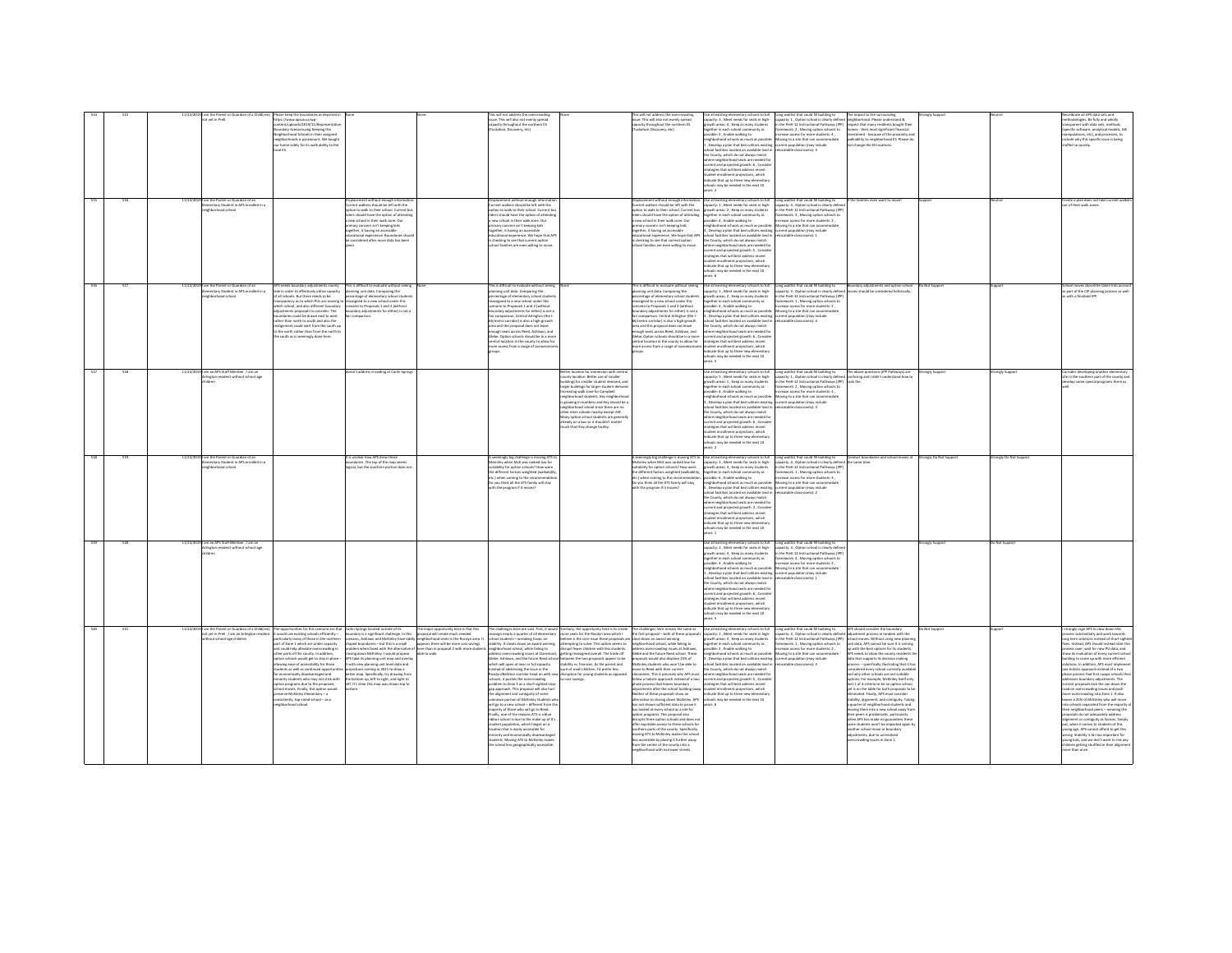| 522 | 523        | n 405 Staff Mar<br>secify) : Arlington Resident who also<br>aches for APS<br>11/22/2019 Lam the Parent or Guardian of an | acher interaction by increasing families<br>achievement eap that is improved by<br>egular, face-to-face interactions with their<br>hild's teacher. Secondarily, there is<br>rificant environmental impact<br>ovements to be made by making as<br>ny neistiborhoods into walking schoo<br>rives the los                                                                                                                                                                                                                                                                                                     | what is best for the community is hard<br>who are NOT BUSED to a far off school is a when families are prioritizing what they<br>the direction to go in. School buses are think is best for themselves ahead of the<br>arrier to the critical element of closing community.                                                                                                                                                                                                                                                                                                                                                                                                              | teacher interaction by increasing families what is best for the community is hard<br>who are NOT BUSED to a far off school is a when families are prioritizing what they<br>cositive direction to go in. School buses are think is best for themselves ahead of the<br>I barrier to the critical element of closing community.<br>he achievement gap that is improved by<br>egular, face-to-face interactions with the<br>hild's teacher. Secondarily, there is<br>enificant environmental impact<br>rovements to be made by making as<br>ny neiehborhoods into walking scho |                                                                                                                                                                                                                                                                                                                                                                                                                                                                                                                                                                                                                                                                                                                                                                                                                                                                                                                                                                                                                                                                                                                                                                                          | cher interaction by increasing families<br>who are NOT BUSED to a far off school is a when families are prioritizing what they<br>achievement eap that is improved by<br>gular, face-to-face interactions with their<br>Id's teacher. Secondarily, there is<br>nificant environmental impact<br>provements to be made by making as<br>ry neighborhoods into walking schoo                                                                                                           | what is best for the community is hard<br>itive direction to go in. School busies are think is best for themselves ahead of the<br>arrier to the critical element of closing community.                                                                                                                                                                                                                                                                                                                                                                                                                                                                                                                                                                                                                                                                                                                                                                                                                                                                                                                                                                                                                   | pacity: 6, Meet needs for seats in high-<br>with areas: 2 . Keep as many students<br>ether in each school comm.<br>ssible: 4 , Enable walking to<br>.<br>unity at<br>ishborhood schools as much as possibl<br>Develop a plan that best utilizes existing<br>gol facilities located on available land in<br>e County, which do not always match<br>here neighborhood seats are needed fo<br>rent and projected erowth: 5 . Conside<br>ategies that will best address recent<br>udent enrollment projections, which<br>dicate that up to three new elementa<br>ools may be needed in the next 10                                                                                                                                  | spacity: 3, Option school is clearly defined teacher interaction by increasing fami<br>mework: 2 , Moving option schools to<br>rease access for more students: 1 ,<br>vine to a site that can accommodate<br>rrent population (may include<br>ocatable classrooms): 4                                                                                                                                           | the PreK-12 Instructional Pathways (IPP) Inho are NOT BUSED to a far off school is a<br>positive direction to go in. School buses as<br>a barrier to the critical element of closing<br>he achievement eap that is improved by<br>egular, face-to-face interactions with the<br>hild's teacher. Secondarily, there is<br>iznificant environmental impact<br>rovements to be made by making as<br>any neighborhoods into walking school<br>utional success of immersion program                                                                              | tely Do Not Support  | ongly Do Not Suppor      | ders what the larger impacts are for not<br>aking changes that are THE BEST FOR TH<br>AOST (including families that have critical<br>eeds for regular, face-to-face interaction<br>ith their children's teachers and<br><br>verarching environmental costs). Tie that<br>ogether for them with your charge to<br>resent and advocate for the largest<br>eeds with priority and that reverting to<br>ishborhood proximal school mapping is<br>t need                                                                                                                                                                                                                                                                                                                                                                                                                                                                                                                                                                                                                     |
|-----|------------|--------------------------------------------------------------------------------------------------------------------------|------------------------------------------------------------------------------------------------------------------------------------------------------------------------------------------------------------------------------------------------------------------------------------------------------------------------------------------------------------------------------------------------------------------------------------------------------------------------------------------------------------------------------------------------------------------------------------------------------------|------------------------------------------------------------------------------------------------------------------------------------------------------------------------------------------------------------------------------------------------------------------------------------------------------------------------------------------------------------------------------------------------------------------------------------------------------------------------------------------------------------------------------------------------------------------------------------------------------------------------------------------------------------------------------------------|------------------------------------------------------------------------------------------------------------------------------------------------------------------------------------------------------------------------------------------------------------------------------------------------------------------------------------------------------------------------------------------------------------------------------------------------------------------------------------------------------------------------------------------------------------------------------|------------------------------------------------------------------------------------------------------------------------------------------------------------------------------------------------------------------------------------------------------------------------------------------------------------------------------------------------------------------------------------------------------------------------------------------------------------------------------------------------------------------------------------------------------------------------------------------------------------------------------------------------------------------------------------------------------------------------------------------------------------------------------------------------------------------------------------------------------------------------------------------------------------------------------------------------------------------------------------------------------------------------------------------------------------------------------------------------------------------------------------------------------------------------------------------|-------------------------------------------------------------------------------------------------------------------------------------------------------------------------------------------------------------------------------------------------------------------------------------------------------------------------------------------------------------------------------------------------------------------------------------------------------------------------------------|-----------------------------------------------------------------------------------------------------------------------------------------------------------------------------------------------------------------------------------------------------------------------------------------------------------------------------------------------------------------------------------------------------------------------------------------------------------------------------------------------------------------------------------------------------------------------------------------------------------------------------------------------------------------------------------------------------------------------------------------------------------------------------------------------------------------------------------------------------------------------------------------------------------------------------------------------------------------------------------------------------------------------------------------------------------------------------------------------------------------------------------------------------------------------------------------------------------|---------------------------------------------------------------------------------------------------------------------------------------------------------------------------------------------------------------------------------------------------------------------------------------------------------------------------------------------------------------------------------------------------------------------------------------------------------------------------------------------------------------------------------------------------------------------------------------------------------------------------------------------------------------------------------------------------------------------------------|-----------------------------------------------------------------------------------------------------------------------------------------------------------------------------------------------------------------------------------------------------------------------------------------------------------------------------------------------------------------------------------------------------------------|-------------------------------------------------------------------------------------------------------------------------------------------------------------------------------------------------------------------------------------------------------------------------------------------------------------------------------------------------------------------------------------------------------------------------------------------------------------------------------------------------------------------------------------------------------------|----------------------|--------------------------|-------------------------------------------------------------------------------------------------------------------------------------------------------------------------------------------------------------------------------------------------------------------------------------------------------------------------------------------------------------------------------------------------------------------------------------------------------------------------------------------------------------------------------------------------------------------------------------------------------------------------------------------------------------------------------------------------------------------------------------------------------------------------------------------------------------------------------------------------------------------------------------------------------------------------------------------------------------------------------------------------------------------------------------------------------------------------|
|     |            | ntary Student in APS en<br>tion school                                                                                   | centery present control.<br>Eshed benefits of providing<br>ersion education for northern<br>ngton and nearby Spanish-speaking<br>Idren. The benefits of immersion for<br>oth native English and native Spanish<br>akers are well-documented and many<br>vine that choice is one of the key<br>ingths of Arlington public schools.<br>eping Key where it is allows the<br>ion pathway -- which Arlinaton h<br>sitted to keeping strong -- to serve it<br>rent occulation, with the permanent<br>ding capacity of 653 students. It<br>intains diversity, avoids staff attrition<br>keeps dedicated neighbors | highlights the need for additional schoo<br>pacity to serve certain sections of the<br>unty. Arlinaton has not addressed<br>hether it is exploring innovative building<br>ase as has been done in Fairfax counties<br>the areas of highest need, nor whether<br>ere are option to build additional<br>apacity where needed. This issue is not<br>ing away.                                                                                                                                                                                                                                                                                                                               | Of the two move options, this appears to<br>be the least destructive to the highly<br>ular immersion program and retains<br>some metro accessibility for immersion.<br>This would also retain some accessibility<br>ersion for the northern part of<br>wton county.                                                                                                                                                                                                                                                                                                          | t would still destroy long-standing<br>immersion community at Key, including<br>wing Key neighborhood Spanish spea<br>ind if, as is likely the case for many,<br>they are not able or choose not to mov-<br>with the school. The ATS building is not bi-<br>ough to support the immersion<br>opulation. It would not address the<br>damental issue of needing addition<br>nentary capacity in certain areas of the                                                                                                                                                                                                                                                                                                                                                                                                                                                                                                                                                                                                                                                                                                                                                                       | .<br>Iakes it appear that County is taking s<br>ction, good for a talking point.                                                                                                                                                                                                                                                                                                                                                                                                    | .<br>This is a horrible option. It destroys<br>immersion, places it in the immediate<br>inity of Claremont, and cuts off access<br>nuch of northern Arlington. It destro<br>he existing community at more schools. It<br>alls to take account of Campbell's unique<br><b>shysical school environment, which has</b><br>seen fully integrated into the expeditionar<br>ming model. It would place Key into a<br>such smaller school, putting the lie to<br>finaton's assertion that it continues to<br>port strong immersion program. It does<br>oct in any way address the lone-term<br>mental need to build more school<br>spacity in certain areas of the county.                                                                                                                                                                                                                                                                                                                                                                                                                                                                                                                                       | .<br>Jse all existing elementary schools to full<br>:apacity: 6 , Meet needs for seats in high-<br>owth areas: S. Keep as many students<br>pether in each school community as<br>ssible: 2 , Enable walking to<br>ighborhood schools as much as nossible<br>Develop a plan that best utilizes existing current population (may include<br>gol facilities located on available land in<br>County, which do not always match<br>here neighborhood seats are needed fo<br>rent and projected growth: 3 , Conside<br>ategies that will best address recent<br>ent enrollment projections, which<br>cate that up to three new elementar<br>chools may be needed in the next 10                                                       | Long waitlist that could fill building to<br>capacity: 1 , Option school is clearly define<br>the PreK-12 Instructional Pathways (IPP)<br>nework: 2, Moving option schools to<br>ease access for more students: 3,<br>Moving to a site that can accommodate<br>ocatable classrooms): 4                                                                                                                          | sisting Key site. Not all students may<br>.<br>hove with move of option school.<br>kddressing actual needs by building sch<br>wher than displacing so many successful<br>hools and causing so much needless<br>sruption. This question is very confusing<br>pry that it is a gotcha question. This<br>really seems like a failure of long-term                                                                                                                                                                                                              |                      |                          | spen discussion of building additional<br>mentary capacity in needed areas, e.g.<br>islyn. Creative transportation ideas.<br>tizing trying not to disrupt existing<br>essful schools. Need clear financia<br>imates of moving school populations<br>ore committing to expensive plan when<br>at money could be used for building<br>mal capacity.                                                                                                                                                                                                                                                                                                                                                                                                                                                                                                                                                                                                                                                                                                                       |
| 523 |            | /22/2019 I am the Parent or Guardian of an<br>mentary Student in APS enrolled in a<br>hbarhood school                    | not see any beneficial opportunitie<br>with this scenario. It displaces the most<br>bunt of families, adds busses and<br>ears to promote bussing over<br>Looks like there would be more balance                                                                                                                                                                                                                                                                                                                                                                                                            | oundary scenario negatively impa<br>nd displaces hundreds of families.<br>.<br>snowity cohesion will be greatly<br>snopted as families have spent years<br>.<br>rking with our neighborhood schools<br>o doesn't make sense to call the scho<br>derutilized in NW ARL Just look at the<br>he current townhomes being built along<br>.ee Hgwy and desired growth from the<br>n Lee Highway project. Just because a<br>hool is not at 115% capacity today<br>in't mean it is underutilized. It means<br>mmodate growth. Schools in<br>isher density areas need to be larger or<br>eds to be more of then<br>Some kids who could walk would no longer It looks like the two immersion schoo | المستخدمات المستخدمات المستخدمة المستخدمة المستخدمة المستخدمة المستخدمة بالمستخدمة بالمستخدمة المستخدمة المستخ<br>The mean recurring redistricting, It really is the families, it offers a 15% reduction in<br>Intering people's vi                                                                                                                                                                                                                                                                                                                                          | his proposal keeps the more families and As with option 2, several schools will need<br>eighborhoods together. It's important that to relocate. While the moves effect many<br>nunity impact when compared to<br><b>Fathus Recordaries Scenario</b>                                                                                                                                                                                                                                                                                                                                                                                                                                                                                                                                                                                                                                                                                                                                                                                                                                                                                                                                      | s proposal keeps the most amoun<br>miles and neighborhoods together<br>ile more schools will move, proposal 2<br>uces the number of displaced childre<br>1.900. This means that somewhere<br>nd 800 families will be able to stay<br>th the neighborhood school they moy<br>re to go to. This is a huge benefit for<br>unity and neighborhood cohesio<br>is nexting also has the least impact on<br>dkability which is a huge benefit. We<br>ould not be adding bus routes if it is | tigh number of school moving, but the<br>st number of families impacted.                                                                                                                                                                                                                                                                                                                                                                                                                                                                                                                                                                                                                                                                                                                                                                                                                                                                                                                                                                                                                                                                                                                                  | all existing elementary schools to full<br>pacity: 6 . Meet needs for seats in high-<br>ath areas: 3, Keep as many students<br>(ether in each school community as<br>.<br>Issible: 1 , Enable walking to<br>iighborhood schools as much as possible<br>. Develop a plan that best utilizes existing current population (may include<br>.<br>chool facilities located on available land in<br>he County, which do not always match<br>re neighborhood seats are needed for<br>urrent and projected growth: S., Consider<br>trategies that will best address recent<br>t enrollment projections, which<br>ndicate that up to three new elementar<br>perfect in the next 10<br>ses: 4<br>Use all existing elementary schools to fu | ong waitlist that could fill building to<br>capacity: 3 . Option school is clearly define<br>the PreK-12 Instructional Pathways (IPF<br>ramework: 4 , Moving option schools to<br>ease access for more students: 1.<br>ving to a site that can accom<br>catable classrooms): 2<br>Long waitlist that could fill building to                                                                                     |                                                                                                                                                                                                                                                                                                                                                                                                                                                                                                                                                             |                      | ongly Suppo<br>Not Suppo | nd acquisition and build more schools<br>ow APS is not in charge of the budget by<br>w the county spent money on the<br>juatics center rather then APS I will new<br>erstand. This is a persistent problem<br>me this question is not an either/or                                                                                                                                                                                                                                                                                                                                                                                                                                                                                                                                                                                                                                                                                                                                                                                                                      |
|     |            | 11/22/2019 i am an Arlington resident without sch<br>rhibbran                                                            | hnic and racial - in some schools than<br>s today. That's a good thing                                                                                                                                                                                                                                                                                                                                                                                                                                                                                                                                     | be able to (Barrett/Barcroft/long branch in pretty close together. Where do the<br>ular looks tricky)                                                                                                                                                                                                                                                                                                                                                                                                                                                                                                                                                                                    | tish speaking kids live? Does this<br>cation make it more or less likely that<br>senish speaking parents will choose                                                                                                                                                                                                                                                                                                                                                                                                                                                         |                                                                                                                                                                                                                                                                                                                                                                                                                                                                                                                                                                                                                                                                                                                                                                                                                                                                                                                                                                                                                                                                                                                                                                                          |                                                                                                                                                                                                                                                                                                                                                                                                                                                                                     | Again, i worry about how immersion is<br>stributed in the scenario. Should there be<br>spine of choice programs running north-<br>outh? What implications are there for<br>eighborhoods if that were to occur.<br>eeping established neighborhoods<br>imiticantly together is a good goal -<br>however, how those neighborhoods track<br>into MS and HS also matters. It's hard to<br>e what happens on those levels with the<br>nfo that is presented here.                                                                                                                                                                                                                                                                                                                                                                                                                                                                                                                                                                                                                                                                                                                                              | apacity: 1, Meet needs for seats in high-<br>wth areas: 3, Keep as many students<br>gether in each school community as<br>.<br>siible: 4 , Enable walking to<br>ighborhood schools as much as possible<br>.<br>Develop a plan that best utilizes existing<br>I facilities located on available land in<br>he County, which do not always match<br>ere neighborhood seats are needed for<br>rent and projected growth: S , Conside<br>ategies that will best address recent<br>student enrollment projections, which<br>indicate that up to three new elementar<br>ools may be needed in the next 10<br>ears: 6                                                                                                                  | .<br>Long waitlist that could fill building to What is being displaced? Where are thos<br>capacity: 2 , Option school is clearly defined kids going? How does that impact family<br>the PreK-12 Instructional Pathways (IPP)<br>imework: 4, Moving option schools to<br>:<br>rease access for more students: 1<br>pving to a site that can accommodat<br>prent population (may include<br>atable classrooms): 3 | travel to and from the school?                                                                                                                                                                                                                                                                                                                                                                                                                                                                                                                              |                      |                          | lieve that active choice by families<br>ny school. We DO need to<br>vide seats for kids all across the count<br>.<br>Ne DO need to keep our eye on<br>ransportation costs - but I am willing to<br>iv for buses for elementary kids if we<br>ld put more MS and HS kids on the<br>IT/Metro system. Because my experie<br>a long time APS parent of 5 taught me<br>at not every school works for every kid<br>matter how much the focus is on core<br>culum, individual schools have<br>rsonalities, folkways, and acceptance o<br>ning difference that can make the<br>ild's experience very different from pla                                                                                                                                                                                                                                                                                                                                                                                                                                                         |
|     | 525<br>526 | 11/22/2019 I am the Parent or Guardian of an<br>ntary Student in APS<br>loorlas noit                                     | ess all ne<br>essary boundary changes at<br>time instead of implementing piece-<br><b>I</b> changes                                                                                                                                                                                                                                                                                                                                                                                                                                                                                                        | 'S would be in a position to consider and The impact would far-reaching and would<br>darv.                                                                                                                                                                                                                                                                                                                                                                                                                                                                                                                                                                                               | wiver, this opportunity is created, as<br>lailed below, at the expense of the<br>nish Immersion program, which is a<br>elebrated, unique and important part o<br>Insten County                                                                                                                                                                                                                                                                                                                                                                                               | .<br>Troposal 1 provides the opportunity for APS Proposal 1 necessarily disrupts the entire<br>o create seats in the Rosslyn-area;     population of Key Elementary, a Dual<br>ulation of Key Elementary, a Dual<br>Language Immersion school, which is a<br>cant and important part of Arlingto<br>inty. The Spanish Immersion program<br>could face challenees in maintaining its<br>Iment numbers as a result of the<br>issimments, which is likely to have a<br>negative impact on the long-term succ<br>of the program. The Spanish Immersio<br>program is a critical part of celebrating<br>diversity, cultures and world languages is<br>Arlington County. It is important to note<br>that the statistic quoted above (that "more<br>than 2,400 or about 23%" of elementary<br>ool students would be reassigned to<br>inother school) does not account for the<br>bilidean in the netion schools who would<br>so be reassigned to another school. Thus<br>it is a fundamental flaw in the presentatio<br>information and should be revised to<br>fairly and accurately reflect the impact to<br>all Arlington County elementary school<br>students, including those in the option | ever, this opportunity is created, as<br>alled below, at the expense of the<br>sish Immersion program, which is a<br>ebrated, unique and important part of<br>naton County                                                                                                                                                                                                                                                                                                          | oposial 2 provides the opportunity for APS As with Proposal 1, Proposal 2 disrupts the Close at existing elementary schools to full …Long waitlist that could fill building to Maintaining the viability of impo<br>create seats<br>leed. Proposal 2 is the most likely of the<br>osals to have a devastating impact on<br>e long-term viability of the Spanish<br>version program, given the distance<br>: families now attending Key would have<br>travel. The program's success requires<br>st English speakers (as well as Spanish<br>seakers) attend, so moving the school to<br>in area "with a high number of Snanich<br>eakers" (which would be in close<br>dmity to the other Spanish Immer<br>hool) does not necessarily benefit the<br>program and could, as noted, lead to<br>.<br>Jevastating results. The Spanish Immersic<br>program is a critical part of celebrating<br>insity nultures and world lanewages i<br>rlington County. Again, the statistic note<br>boye (that "more than 2.100 or about<br>1995" of elementary school students was<br>reassigned to another school) does not<br>runt for the children in the ordina<br>ools who would also be reassigned to<br>other school. | rowth areas: 6 . Keep as many students<br>ether in each school commu<br>ssible: 1 , Enable walking to<br>unity as<br>eighborhood schools as much as possible<br>Develop a plan that best utilizes existing current population (may include<br>ool facilities located on available land in<br>County, which do not always match<br>ere neighborhood seats are needed fo<br>rrent and projected erowth: 5 . Conside<br>tegies that will best address recent<br>dent enrollment projections, which<br>dicate that up to three new elementar<br>hools may be needed in the next 10<br>ure 4                                                                                                                                         | the PreK-12 Instructional Pathways (IPP) culture and world languages of Arlinetor<br>nework: 1, Moving option schools to<br>ease access for more students: 4,<br>Moving to a site that can accommodate<br>locatable classrooms): 3                                                                                                                                                                              | Maintaining the viability of important<br>County, including the Spanish Imn<br>roeram                                                                                                                                                                                                                                                                                                                                                                                                                                                                       | Not Support          | o Not Support            | ivise information presented to the publi<br>iout Proposal 1 and Proposal 2 to reflect<br>pact on all elementary school students<br>just neighborhood students                                                                                                                                                                                                                                                                                                                                                                                                                                                                                                                                                                                                                                                                                                                                                                                                                                                                                                           |
|     | 527<br>526 | 11/22/2019 I am the Parent or Guardian of an<br>entary Student in APS enrolled in<br>borhood school                      |                                                                                                                                                                                                                                                                                                                                                                                                                                                                                                                                                                                                            | how the data and steps you took to arriv                                                                                                                                                                                                                                                                                                                                                                                                                                                                                                                                                                                                                                                 |                                                                                                                                                                                                                                                                                                                                                                                                                                                                                                                                                                              | Show the data and steps you took to arriv<br>it this proposal. According to one of your<br>ports (on good sites for option schools)<br>fckinley only had 1 score in suitability out<br>of the 4. Show me the steps/factors used t<br>arrive at this proposal, and how they were<br>utilized in your decision-making process.<br>rom what I have seen your analysis<br>nsidered factors based on 2019<br>rollments - what happens after 2019?<br>Have you not forecasted arowth after that<br>And what happens if we have more kids?<br>Are you going to make new proposals to<br>huffle these kids around in 3-5 years<br>drame?                                                                                                                                                                                                                                                                                                                                                                                                                                                                                                                                                         |                                                                                                                                                                                                                                                                                                                                                                                                                                                                                     | how the data and steps you took to arrive<br>this proposal. According to one of your<br>orts (on good sites for option schools),<br>nley only had 1 score in suitability out<br>the 4. Show me the steps/factors used to<br>inhe at this proposal, and how they were<br>tilized in your decision-making process.<br>rom what I have seen your analysis<br>idered factors based on 2019<br>Ilments - what happens after 2019?<br>tave you not forecasted erowth after that<br>d what happens if we have more kids?<br>re you going to make new proposals to<br>huffle these kids around in 3-5 years<br>eframe?                                                                                                                                                                                                                                                                                                                                                                                                                                                                                                                                                                                            | Use all existing elementary schools to full<br>pacity: 2, Meet needs for seats in high-<br>rowth areas: 4, Keep as many students<br>parther in each school community as<br>ssible: 6, Enable walking to<br>wighborhood schools as much as possible.<br>Develop a plan that best utilizes existin<br>ool facilities located on available land i<br>County, which do not always match<br>re neighborhood seats are needed fo<br>ment and projected erowth: 3 . Conside<br>tegies that will best address recent<br>nt enrollment projections, which<br>icate that up to three new eleme<br>ools may be needed in the next 10<br>ears: 1                                                                                            | Long waitlist that could fill building to<br>capacity: 4, Option school is clearly defined<br>the PreK-12 Instructional Pathways (IPP)<br>mework: 1 . Moving option schools to<br>use access for more students: 3,<br>Moving to a site that can accommodate<br>rent population (may include<br>catable classrooms): 2                                                                                           | You have to address boundaries and schoo<br>oves as one part, as opposed to two<br>different part- they go hand in hand. Th<br>are tightly correlated and performing an<br>alysis on one item at a time is not how<br>data analysis should be done. Please<br><b>OLUNTEER the help of NUMEROUS MB.</b><br>sses in the area that could perform a<br>ry data-driven and strategy-led ANALY:<br>you. You obviously do not have the rip<br>power or talent to do this work, as it<br>.<br>ws in the work presented so far, so<br>ase DO YOUR HOMEWORK properly. | ently Do Not Support | onely Do Not Support     | AKE THE TIME NEEDED TO PROPERLY<br>UDY THIS PROCESS, Many critical<br><b>RIABLES (CIP, Census, AFSAP annual</b><br>iections) will be coming out in the next<br>months, and those will help you infor<br>our data decisions, CONSIDER COSTS, Do<br>ario where both costs are considere<br>d compare them. How do we know<br><b>hether we're making the right financial</b><br>Icision without ANY FINANCIALS OR<br>OSTS INVOLVED? DATA-LED ANALYSIS<br>EDED. Your choices lack significant<br>matives that could be even better to<br>PS if done with correct data analysis in<br>d. There can't only be two choices-<br>ISE THE HELP OF MBA STUDENTS ANALYSI<br>HAT CAN PERFORM A FINANCIAL MODEL<br>IF THIS ISSUE. OPTION SCHOOL IS AN<br><b>PTION, Option schools SHOULD NOT take</b><br>ecedence over a neighborhood school<br>ould they, well, make it an ACTUAL<br>ion school. Lottery-based option scho<br>not a real option school, is it? TAKE THE<br><b>SOUT OF YOUR DECISION-MAKING</b><br>laying INDEPENDENT help with this<br>wis take the bias out of this |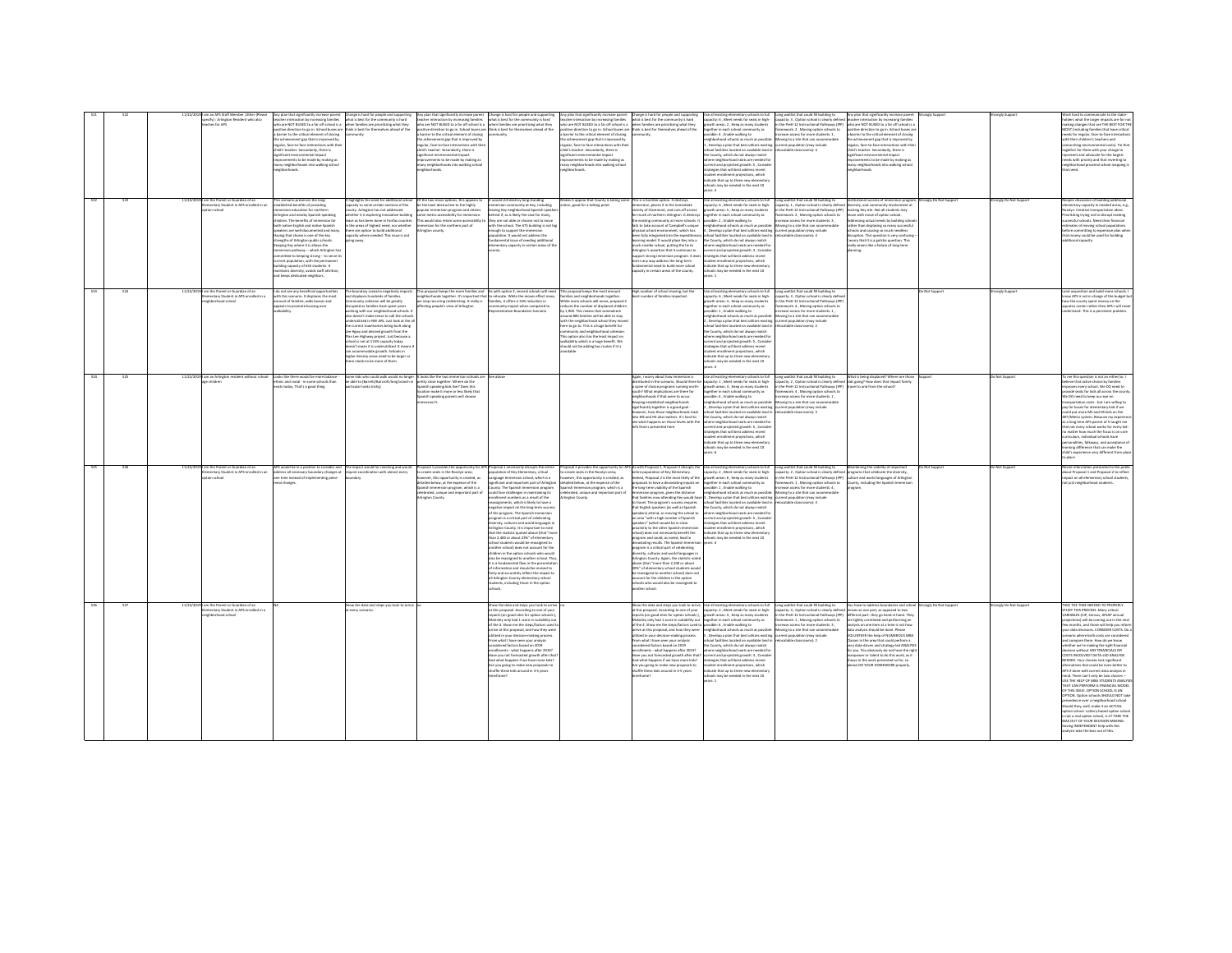|  |                                                                                                                              |                                                                                                                                                         |                                                                        |                                                                                 |                                                                                                                                                                                                                                               |                                                                                                                             |                                                                                                                                                                                                                         |                                                                                                                                                                                                                            |                                                                                                                                                                          | nber of buses you                                                                                                                                                                                  | tegly Do Not Supp |                      |                                                                                                                                                                                                                                               |
|--|------------------------------------------------------------------------------------------------------------------------------|---------------------------------------------------------------------------------------------------------------------------------------------------------|------------------------------------------------------------------------|---------------------------------------------------------------------------------|-----------------------------------------------------------------------------------------------------------------------------------------------------------------------------------------------------------------------------------------------|-----------------------------------------------------------------------------------------------------------------------------|-------------------------------------------------------------------------------------------------------------------------------------------------------------------------------------------------------------------------|----------------------------------------------------------------------------------------------------------------------------------------------------------------------------------------------------------------------------|--------------------------------------------------------------------------------------------------------------------------------------------------------------------------|----------------------------------------------------------------------------------------------------------------------------------------------------------------------------------------------------|-------------------|----------------------|-----------------------------------------------------------------------------------------------------------------------------------------------------------------------------------------------------------------------------------------------|
|  | am an APS Staff Member , I am the Pare<br>r Guardian of an Elementary Student in<br>PS enrolled in a neighborhood school , I |                                                                                                                                                         |                                                                        |                                                                                 | many reasons: - a year ago in an APS<br>report, McKinley was only ranked as a                                                                                                                                                                 |                                                                                                                             | sany reasons: - a year ago in an APS<br>sport, McKinley was only ranked as a                                                                                                                                            | Use all existing elementary schools to full<br>capacity: 2 , Meet needs for seats in high-<br>growth areas: 5 , Keep as many students                                                                                      | Long waitlist that could fill building to<br>capacity: 4 , Option school is clearly define<br>in the PreK-12 Instructional Pathways (IPP)                                | uid be adding to neighborhoods that a                                                                                                                                                              |                   |                      | choices- both involving McKinley movin<br>nd getting rid of it as a neighborhood                                                                                                                                                              |
|  |                                                                                                                              |                                                                                                                                                         |                                                                        |                                                                                 |                                                                                                                                                                                                                                               |                                                                                                                             |                                                                                                                                                                                                                         |                                                                                                                                                                                                                            | ramework: 1, Moving option schools to                                                                                                                                    | ot equipped. Please consider keeping<br>ption schools in places that are more                                                                                                                      |                   |                      | hool There must be other ways to resol                                                                                                                                                                                                        |
|  | m the Parent or Guardian of a Middle or<br>igh School Student in APS                                                         |                                                                                                                                                         |                                                                        |                                                                                 | suitable place for an option school in 1 out<br>of 4 factors. What has changed? Which                                                                                                                                                         |                                                                                                                             | uitable place for an option school in 1 of 4 together in each school community as<br>ictors. What has changed? Which factor possible: 6 , Enable walking to                                                             |                                                                                                                                                                                                                            | crease access for more students: 3,                                                                                                                                      | tral of a location, along a common                                                                                                                                                                 |                   |                      | the goals we are trying to reach                                                                                                                                                                                                              |
|  |                                                                                                                              |                                                                                                                                                         |                                                                        |                                                                                 | lactor are you now orioritizing? - number:                                                                                                                                                                                                    |                                                                                                                             | you now prioritizing? - numbers are                                                                                                                                                                                     | eighborhood schools as much as possible                                                                                                                                                                                    | Moving to a site that can accomm                                                                                                                                         | eton corridor (a road that runs nort                                                                                                                                                               |                   |                      |                                                                                                                                                                                                                                               |
|  |                                                                                                                              |                                                                                                                                                         |                                                                        |                                                                                 | accor are you now processing - names<br>considering increase in enrollment even b<br>time fleed opens in 2021 - if McKinkey close                                                                                                             |                                                                                                                             | you now priorituring r - massacres are:<br>ed on enrollment today without<br>sidering increase in enrollment even by                                                                                                    | ally contact a material processes of the processes<br>school facilities located on available land in<br>the County, which do not always match                                                                              | rrent population (may include<br>locatable classrooms): 2                                                                                                                | outh), and in a place where<br>tro/metro buses are accessible to<br>illes. If kids are truly coming all over t                                                                                     |                   |                      |                                                                                                                                                                                                                                               |
|  |                                                                                                                              |                                                                                                                                                         |                                                                        |                                                                                 |                                                                                                                                                                                                                                               |                                                                                                                             | sidering increase in enrollment even by<br>e Reed opens in 2021. Also, -If McKinley                                                                                                                                     |                                                                                                                                                                                                                            |                                                                                                                                                                          |                                                                                                                                                                                                    |                   |                      |                                                                                                                                                                                                                                               |
|  |                                                                                                                              |                                                                                                                                                         |                                                                        |                                                                                 |                                                                                                                                                                                                                                               |                                                                                                                             | sses as a neighborhood school, Ashlawn                                                                                                                                                                                  | where neighborhood seats are needed for                                                                                                                                                                                    |                                                                                                                                                                          | unty to attend these option schools, th                                                                                                                                                            |                   |                      |                                                                                                                                                                                                                                               |
|  |                                                                                                                              |                                                                                                                                                         |                                                                        |                                                                                 | as a neighborhood school, Ashlawn and<br>Glebe will remain at or over capacity while                                                                                                                                                          |                                                                                                                             | Glebe will remain at or over capacity                                                                                                                                                                                   | current and projected growth: 3, Conside                                                                                                                                                                                   |                                                                                                                                                                          | is only fair that they remain in an                                                                                                                                                                |                   |                      |                                                                                                                                                                                                                                               |
|  |                                                                                                                              |                                                                                                                                                         |                                                                        |                                                                                 | ers in N Arlinaton will be under                                                                                                                                                                                                              |                                                                                                                             | hile others in N Arlineton will be under.                                                                                                                                                                               |                                                                                                                                                                                                                            |                                                                                                                                                                          | sible place so all can attend. McKinl                                                                                                                                                              |                   |                      |                                                                                                                                                                                                                                               |
|  |                                                                                                                              |                                                                                                                                                         |                                                                        |                                                                                 |                                                                                                                                                                                                                                               |                                                                                                                             | textinley sits on one of the farthest West<br>des of the county & sits among 2 very                                                                                                                                     |                                                                                                                                                                                                                            |                                                                                                                                                                          |                                                                                                                                                                                                    |                   |                      |                                                                                                                                                                                                                                               |
|  |                                                                                                                              |                                                                                                                                                         |                                                                        |                                                                                 | ofthers in M Arlington will be under -<br>Metkinky sits on one of the farthest West<br>sides of the county and sits among 2 very<br>populated neighborhoods (Medison Manor<br>and Dominion Hills) with many school aged<br>kids in these neig |                                                                                                                             |                                                                                                                                                                                                                         | current and projected growth: 3, Lomac<br>strategies that will best address recent<br>student enrollment projections, which<br>indicate that up to three new elementar<br>schools may be needed in the next 10<br>years: 1 |                                                                                                                                                                          | consume parents are consumed in the suitable choice. Please consider<br>iking a more comprehensive approach<br>efore moving any schools to another site<br>stead of rushing the process, APS needs |                   |                      |                                                                                                                                                                                                                                               |
|  |                                                                                                                              |                                                                                                                                                         |                                                                        |                                                                                 |                                                                                                                                                                                                                                               |                                                                                                                             | spulated neighborhoods (Madison Manor<br>DH) w/ many school aged kids in these                                                                                                                                          |                                                                                                                                                                                                                            |                                                                                                                                                                          |                                                                                                                                                                                                    |                   |                      |                                                                                                                                                                                                                                               |
|  |                                                                                                                              |                                                                                                                                                         |                                                                        |                                                                                 |                                                                                                                                                                                                                                               |                                                                                                                             | eighborhoods. Why take all these kids                                                                                                                                                                                   |                                                                                                                                                                                                                            |                                                                                                                                                                          | make sure student enrollment project                                                                                                                                                               |                   |                      |                                                                                                                                                                                                                                               |
|  |                                                                                                                              |                                                                                                                                                         |                                                                        |                                                                                 | these kids from their neighborhood school<br>to then bus kids from an option school all                                                                                                                                                       |                                                                                                                             | .<br>In their neighborhood school to then b<br>ds from an option school all across the                                                                                                                                  |                                                                                                                                                                                                                            |                                                                                                                                                                          | as accurate as possible. This will give a<br>ance to look at equity in distribution of                                                                                                             |                   |                      |                                                                                                                                                                                                                                               |
|  |                                                                                                                              |                                                                                                                                                         |                                                                        |                                                                                 |                                                                                                                                                                                                                                               |                                                                                                                             |                                                                                                                                                                                                                         |                                                                                                                                                                                                                            |                                                                                                                                                                          |                                                                                                                                                                                                    |                   |                      |                                                                                                                                                                                                                                               |
|  |                                                                                                                              |                                                                                                                                                         |                                                                        |                                                                                 | count our hours in the phone school and<br>suming that 100% of kids will transfer to<br>s new location. This is a bold assumption                                                                                                             |                                                                                                                             | ourily to McKinley. You are also assuming<br>hat 100% of kids will transfer to this new<br>cation. This is a bold assumption given                                                                                      |                                                                                                                                                                                                                            |                                                                                                                                                                          | nce to now at equity in uncreased to<br>dents among schools throughout the<br>cols. Please look at all options here                                                                                |                   |                      |                                                                                                                                                                                                                                               |
|  |                                                                                                                              |                                                                                                                                                         |                                                                        |                                                                                 |                                                                                                                                                                                                                                               |                                                                                                                             |                                                                                                                                                                                                                         |                                                                                                                                                                                                                            |                                                                                                                                                                          |                                                                                                                                                                                                    |                   |                      |                                                                                                                                                                                                                                               |
|  |                                                                                                                              |                                                                                                                                                         |                                                                        |                                                                                 | ven this major geographic change you an<br>saine                                                                                                                                                                                              |                                                                                                                             | tis major geographic change you are<br>posing. - Where will buses go? McK n                                                                                                                                             |                                                                                                                                                                                                                            |                                                                                                                                                                          |                                                                                                                                                                                                    |                   |                      |                                                                                                                                                                                                                                               |
|  |                                                                                                                              |                                                                                                                                                         |                                                                        |                                                                                 |                                                                                                                                                                                                                                               |                                                                                                                             |                                                                                                                                                                                                                         |                                                                                                                                                                                                                            |                                                                                                                                                                          |                                                                                                                                                                                                    |                   |                      |                                                                                                                                                                                                                                               |
|  |                                                                                                                              |                                                                                                                                                         |                                                                        |                                                                                 |                                                                                                                                                                                                                                               |                                                                                                                             |                                                                                                                                                                                                                         |                                                                                                                                                                                                                            |                                                                                                                                                                          |                                                                                                                                                                                                    |                   |                      |                                                                                                                                                                                                                                               |
|  |                                                                                                                              |                                                                                                                                                         |                                                                        |                                                                                 |                                                                                                                                                                                                                                               |                                                                                                                             |                                                                                                                                                                                                                         |                                                                                                                                                                                                                            |                                                                                                                                                                          |                                                                                                                                                                                                    |                   |                      |                                                                                                                                                                                                                                               |
|  | am an Arlingto<br>e children                                                                                                 | to say. Need<br>xt enough<br>ther study.                                                                                                                | dguon<br>ter study.                                                    | Not enough information to say. Would<br>leed to know where the new boundaries   | Not enough information to say. Would<br>need to know where the new boundaries                                                                                                                                                                 | ation to say. Would<br>inough info<br>ed to know where the new boundaries                                                   | enough information to say. Would<br>ed to know where the new boundaries                                                                                                                                                 | Use all existing elementary schools to fu<br>capacity: 4, Meet needs for seats in high-                                                                                                                                    | Long waitlist that could fill building to                                                                                                                                | house gas emit<br>ions, stress, pol                                                                                                                                                                |                   |                      | hools in Rosslyn and Crystal city to                                                                                                                                                                                                          |
|  |                                                                                                                              |                                                                                                                                                         |                                                                        |                                                                                 | uld be.                                                                                                                                                                                                                                       | uld be.                                                                                                                     |                                                                                                                                                                                                                         | rowth areas: 1, Keep as many students                                                                                                                                                                                      | apacity: 3 , Option school is clearly define<br>n the PreK-12 Instructional Pathways (IPP)                                                                               | and sedentariness of excessive busing of<br>kids to their non-option schools.                                                                                                                      |                   |                      | lance the 60% of schools that are with                                                                                                                                                                                                        |
|  |                                                                                                                              |                                                                                                                                                         |                                                                        |                                                                                 |                                                                                                                                                                                                                                               |                                                                                                                             |                                                                                                                                                                                                                         | together in each school community as                                                                                                                                                                                       | ramework: 4 . Moving option schools to                                                                                                                                   |                                                                                                                                                                                                    |                   |                      | nile of Arlineton's western border                                                                                                                                                                                                            |
|  |                                                                                                                              |                                                                                                                                                         |                                                                        |                                                                                 |                                                                                                                                                                                                                                               |                                                                                                                             |                                                                                                                                                                                                                         | .<br>Issible: 6 , Enable walking to<br>Ishborhood schools as much as possible.                                                                                                                                             | announce.", month option school<br>oring to a site that can accommodate<br>urrent population (may include                                                                |                                                                                                                                                                                                    |                   |                      |                                                                                                                                                                                                                                               |
|  |                                                                                                                              |                                                                                                                                                         |                                                                        |                                                                                 |                                                                                                                                                                                                                                               |                                                                                                                             |                                                                                                                                                                                                                         | Develop a plan that best utilizes existing                                                                                                                                                                                 |                                                                                                                                                                          |                                                                                                                                                                                                    |                   |                      |                                                                                                                                                                                                                                               |
|  |                                                                                                                              |                                                                                                                                                         |                                                                        |                                                                                 |                                                                                                                                                                                                                                               |                                                                                                                             |                                                                                                                                                                                                                         | ool facilities located on available land in                                                                                                                                                                                | catable classrooms): 2                                                                                                                                                   |                                                                                                                                                                                                    |                   |                      |                                                                                                                                                                                                                                               |
|  |                                                                                                                              |                                                                                                                                                         |                                                                        |                                                                                 |                                                                                                                                                                                                                                               |                                                                                                                             |                                                                                                                                                                                                                         | he County, which do not always match                                                                                                                                                                                       |                                                                                                                                                                          |                                                                                                                                                                                                    |                   |                      |                                                                                                                                                                                                                                               |
|  |                                                                                                                              |                                                                                                                                                         |                                                                        |                                                                                 |                                                                                                                                                                                                                                               |                                                                                                                             |                                                                                                                                                                                                                         | here neighborhood seats are needed for                                                                                                                                                                                     |                                                                                                                                                                          |                                                                                                                                                                                                    |                   |                      |                                                                                                                                                                                                                                               |
|  |                                                                                                                              |                                                                                                                                                         |                                                                        |                                                                                 |                                                                                                                                                                                                                                               |                                                                                                                             |                                                                                                                                                                                                                         | exercit and projected growth: 5 , Consider<br>transgies that will best address recent<br>tudent enrollment projections, which<br>idicate that up to three new elementary                                                   |                                                                                                                                                                          |                                                                                                                                                                                                    |                   |                      |                                                                                                                                                                                                                                               |
|  |                                                                                                                              |                                                                                                                                                         |                                                                        |                                                                                 |                                                                                                                                                                                                                                               |                                                                                                                             |                                                                                                                                                                                                                         |                                                                                                                                                                                                                            |                                                                                                                                                                          |                                                                                                                                                                                                    |                   |                      |                                                                                                                                                                                                                                               |
|  |                                                                                                                              |                                                                                                                                                         |                                                                        |                                                                                 |                                                                                                                                                                                                                                               |                                                                                                                             |                                                                                                                                                                                                                         |                                                                                                                                                                                                                            |                                                                                                                                                                          |                                                                                                                                                                                                    |                   |                      |                                                                                                                                                                                                                                               |
|  |                                                                                                                              |                                                                                                                                                         |                                                                        |                                                                                 |                                                                                                                                                                                                                                               |                                                                                                                             |                                                                                                                                                                                                                         | chools may be needed in the next 10                                                                                                                                                                                        |                                                                                                                                                                          |                                                                                                                                                                                                    |                   |                      |                                                                                                                                                                                                                                               |
|  |                                                                                                                              |                                                                                                                                                         |                                                                        |                                                                                 |                                                                                                                                                                                                                                               |                                                                                                                             |                                                                                                                                                                                                                         | E anno                                                                                                                                                                                                                     |                                                                                                                                                                          |                                                                                                                                                                                                    |                   |                      |                                                                                                                                                                                                                                               |
|  | the Pasent or Guardian of an                                                                                                 | sity to have artisally had                                                                                                                              |                                                                        |                                                                                 |                                                                                                                                                                                                                                               | se no houndaries for t                                                                                                      |                                                                                                                                                                                                                         | réarv schnok to full                                                                                                                                                                                                       | alation that rould fill building to                                                                                                                                      |                                                                                                                                                                                                    |                   | Gré Sure             |                                                                                                                                                                                                                                               |
|  |                                                                                                                              |                                                                                                                                                         |                                                                        | inding the ATS program. Keeping most<br>ey lory togeth                          |                                                                                                                                                                                                                                               |                                                                                                                             | st a good idea to get rid of the connec<br>ry has to Spanish speakers in rosslyn<br>rridor and stack it in south Arlington.                                                                                             |                                                                                                                                                                                                                            | ong waitlist that could fill building to<br>apacity: 4 , Option school is clearly defin<br>1 the PreK-12 Instructional Pathways (IP                                      |                                                                                                                                                                                                    |                   |                      |                                                                                                                                                                                                                                               |
|  | am the Parent or Guardian or an<br>Hementary Student in APS enrolled in an<br>option school , I am the Parent or Guardia     | engraphies. The "neighborhood"<br>rgument is baloney and artificial co                                                                                  |                                                                        |                                                                                 |                                                                                                                                                                                                                                               | rou could propose no boundaries for the<br>immersion schools. Maybe make it a k-2<br>and a 3-5 or something. Strengthen the |                                                                                                                                                                                                                         | se as existing elementary schools to tuil<br>spacity: 1 , Meet needs for seats in high-<br>rowth areas: 4 , Keep as many students                                                                                          |                                                                                                                                                                          |                                                                                                                                                                                                    |                   |                      |                                                                                                                                                                                                                                               |
|  | a Child(ren) in PreK in APS                                                                                                  | dering the density of most                                                                                                                              |                                                                        |                                                                                 |                                                                                                                                                                                                                                               | ire immersion program by combining                                                                                          |                                                                                                                                                                                                                         | gether in each school community as                                                                                                                                                                                         | mework: 3, Moving option schools to                                                                                                                                      |                                                                                                                                                                                                    |                   |                      |                                                                                                                                                                                                                                               |
|  |                                                                                                                              | shborhoods.                                                                                                                                             |                                                                        |                                                                                 |                                                                                                                                                                                                                                               | Actually est creative instead of these half                                                                                 |                                                                                                                                                                                                                         | cossible: 6 . Enable walking to<br>eighborhood schools as much as possibl                                                                                                                                                  | rease access for more students: 1.<br>wing to a site that can accomm                                                                                                     |                                                                                                                                                                                                    |                   |                      |                                                                                                                                                                                                                                               |
|  |                                                                                                                              |                                                                                                                                                         |                                                                        |                                                                                 |                                                                                                                                                                                                                                               |                                                                                                                             |                                                                                                                                                                                                                         | . Develop a plan that best utilizes existing                                                                                                                                                                               |                                                                                                                                                                          |                                                                                                                                                                                                    |                   |                      |                                                                                                                                                                                                                                               |
|  |                                                                                                                              |                                                                                                                                                         |                                                                        |                                                                                 |                                                                                                                                                                                                                                               |                                                                                                                             |                                                                                                                                                                                                                         |                                                                                                                                                                                                                            | rent population (may include<br>ocatable classrooms): 2                                                                                                                  |                                                                                                                                                                                                    |                   |                      |                                                                                                                                                                                                                                               |
|  |                                                                                                                              |                                                                                                                                                         |                                                                        |                                                                                 |                                                                                                                                                                                                                                               |                                                                                                                             |                                                                                                                                                                                                                         |                                                                                                                                                                                                                            |                                                                                                                                                                          |                                                                                                                                                                                                    |                   |                      |                                                                                                                                                                                                                                               |
|  |                                                                                                                              |                                                                                                                                                         |                                                                        |                                                                                 |                                                                                                                                                                                                                                               |                                                                                                                             |                                                                                                                                                                                                                         | where neighborhood seats are needed for<br>current and projected growth: 5 , Consider                                                                                                                                      |                                                                                                                                                                          |                                                                                                                                                                                                    |                   |                      |                                                                                                                                                                                                                                               |
|  |                                                                                                                              |                                                                                                                                                         |                                                                        |                                                                                 |                                                                                                                                                                                                                                               |                                                                                                                             |                                                                                                                                                                                                                         | trategies that will best address recent                                                                                                                                                                                    |                                                                                                                                                                          |                                                                                                                                                                                                    |                   |                      |                                                                                                                                                                                                                                               |
|  |                                                                                                                              |                                                                                                                                                         |                                                                        |                                                                                 |                                                                                                                                                                                                                                               |                                                                                                                             |                                                                                                                                                                                                                         |                                                                                                                                                                                                                            |                                                                                                                                                                          |                                                                                                                                                                                                    |                   |                      |                                                                                                                                                                                                                                               |
|  |                                                                                                                              |                                                                                                                                                         |                                                                        |                                                                                 |                                                                                                                                                                                                                                               |                                                                                                                             |                                                                                                                                                                                                                         | studient enrollment projections, which<br>indicate that up to three new elementar<br>ichools may be needed in the next 10                                                                                                  |                                                                                                                                                                          |                                                                                                                                                                                                    |                   |                      |                                                                                                                                                                                                                                               |
|  |                                                                                                                              |                                                                                                                                                         |                                                                        |                                                                                 |                                                                                                                                                                                                                                               |                                                                                                                             |                                                                                                                                                                                                                         |                                                                                                                                                                                                                            |                                                                                                                                                                          |                                                                                                                                                                                                    |                   |                      |                                                                                                                                                                                                                                               |
|  |                                                                                                                              |                                                                                                                                                         |                                                                        |                                                                                 |                                                                                                                                                                                                                                               |                                                                                                                             |                                                                                                                                                                                                                         | ers 3                                                                                                                                                                                                                      |                                                                                                                                                                          |                                                                                                                                                                                                    |                   |                      |                                                                                                                                                                                                                                               |
|  | 11/22/2019   am an Arlineton resident without schop                                                                          |                                                                                                                                                         | :lear what % of children are now or                                    | <b>ZTA to hourellessed</b> box                                                  | Moving Key School away from the low                                                                                                                                                                                                           | Add anneliment to AT                                                                                                        | .<br>Towe Key from high opportunity, mixed                                                                                                                                                                              | Use all existing elementary schools to full                                                                                                                                                                                | Long waitlist that could fill building to                                                                                                                                | odid want to know about equity: who                                                                                                                                                                |                   | onely Do Not Support | his is a TINY County of 26 square miles                                                                                                                                                                                                       |
|  |                                                                                                                              | Faculty and programs remain intact,<br>including high performing schools like<br>Carlin Springs and Key.                                                | es, since this scenario posts the # of<br>dren and the others use a %. |                                                                                 | me families in Broche                                                                                                                                                                                                                         |                                                                                                                             | me neighborhood in Rosslw                                                                                                                                                                                               |                                                                                                                                                                                                                            | apacity: 4, Option school is clearly define<br>1 the PreK-12 Instructional Pathways (IPP)                                                                                | icted by race, income and first<br>uage? How are our low income                                                                                                                                    |                   |                      | This is a TINY County of 26 square miles.<br>Our transportation budget is a minimal<br>cost. I think we build quality schools<br>wherever we can. ALSO, INCREASE THE<br>NUMBER OF STUDENTS PER CLASSROOM<br>ACROSS THE BOARD. THIS WILL ADDRE |
|  |                                                                                                                              |                                                                                                                                                         |                                                                        |                                                                                 |                                                                                                                                                                                                                                               |                                                                                                                             |                                                                                                                                                                                                                         | spacity: 1 , Meet needs for seats in high-<br>powth areas: 4 , Keep as many students                                                                                                                                       |                                                                                                                                                                          |                                                                                                                                                                                                    |                   |                      |                                                                                                                                                                                                                                               |
|  |                                                                                                                              |                                                                                                                                                         |                                                                        |                                                                                 |                                                                                                                                                                                                                                               |                                                                                                                             |                                                                                                                                                                                                                         | together in each school community as<br>possible: 5 , Enable walking to                                                                                                                                                    | in the Prek-12 instructional Patriways (PP<br>framework: 1 , Moving option schools to<br>increase access for more students: 2 ,<br>Moving to a site that can accommodate | dents are impacted by the moves, e.g<br>r many do not have a car or a second                                                                                                                       |                   |                      |                                                                                                                                                                                                                                               |
|  |                                                                                                                              |                                                                                                                                                         |                                                                        |                                                                                 |                                                                                                                                                                                                                                               |                                                                                                                             |                                                                                                                                                                                                                         | neighborhood schools as much as possible                                                                                                                                                                                   |                                                                                                                                                                          | r and will be unable to get their childre                                                                                                                                                          |                   |                      |                                                                                                                                                                                                                                               |
|  |                                                                                                                              |                                                                                                                                                         |                                                                        |                                                                                 |                                                                                                                                                                                                                                               |                                                                                                                             |                                                                                                                                                                                                                         |                                                                                                                                                                                                                            |                                                                                                                                                                          |                                                                                                                                                                                                    |                   |                      |                                                                                                                                                                                                                                               |
|  |                                                                                                                              |                                                                                                                                                         |                                                                        |                                                                                 |                                                                                                                                                                                                                                               |                                                                                                                             |                                                                                                                                                                                                                         | , Develop a plan that best utilizes existing current population (may include<br>chool facilities located on available land in relocatable classrooms): 3                                                                   |                                                                                                                                                                          | school? How do we support the schools<br>at produce the highest achievement for                                                                                                                    |                   |                      | OTH CAPITAL AND OPERATING COSTS.<br>HE DATA SHOWS THAT STUDENTS FROM                                                                                                                                                                          |
|  |                                                                                                                              |                                                                                                                                                         |                                                                        |                                                                                 |                                                                                                                                                                                                                                               |                                                                                                                             |                                                                                                                                                                                                                         | he County, which do not always match                                                                                                                                                                                       |                                                                                                                                                                          | income children, e.g. Key and Carlin                                                                                                                                                               |                   |                      | GH INCOME FAMILIES WILL THRIVE AND                                                                                                                                                                                                            |
|  |                                                                                                                              |                                                                                                                                                         |                                                                        |                                                                                 |                                                                                                                                                                                                                                               |                                                                                                                             |                                                                                                                                                                                                                         |                                                                                                                                                                                                                            |                                                                                                                                                                          |                                                                                                                                                                                                    |                   |                      | .<br>HIEVE WITH MUCH LARGER CLASS SIZE<br>ITS KEEP CLASS SIZES SMALL WHERE                                                                                                                                                                    |
|  |                                                                                                                              |                                                                                                                                                         |                                                                        |                                                                                 |                                                                                                                                                                                                                                               |                                                                                                                             |                                                                                                                                                                                                                         | the county, which do not annoys match<br>there neighborhood seats are needed for<br>trategies that will best address recent                                                                                                |                                                                                                                                                                          | rings? How do we get input from dive<br>pulations (who may not have digital<br>cess to complete this survey)?                                                                                      |                   |                      | EDED, E.G. SPECIAL EDUCATION, ESL,                                                                                                                                                                                                            |
|  |                                                                                                                              |                                                                                                                                                         |                                                                        |                                                                                 |                                                                                                                                                                                                                                               |                                                                                                                             |                                                                                                                                                                                                                         |                                                                                                                                                                                                                            |                                                                                                                                                                          |                                                                                                                                                                                                    |                   |                      | ID INCREASE EVERYWHERE ELSE.                                                                                                                                                                                                                  |
|  |                                                                                                                              |                                                                                                                                                         |                                                                        |                                                                                 |                                                                                                                                                                                                                                               |                                                                                                                             |                                                                                                                                                                                                                         | itudent enrollment projections, which<br>ndicate that up to three new elementar                                                                                                                                            |                                                                                                                                                                          |                                                                                                                                                                                                    |                   |                      |                                                                                                                                                                                                                                               |
|  |                                                                                                                              |                                                                                                                                                         |                                                                        |                                                                                 |                                                                                                                                                                                                                                               |                                                                                                                             |                                                                                                                                                                                                                         | hools may be needed in the next 10                                                                                                                                                                                         |                                                                                                                                                                          |                                                                                                                                                                                                    |                   |                      |                                                                                                                                                                                                                                               |
|  |                                                                                                                              |                                                                                                                                                         |                                                                        |                                                                                 |                                                                                                                                                                                                                                               |                                                                                                                             |                                                                                                                                                                                                                         | are 2                                                                                                                                                                                                                      |                                                                                                                                                                          |                                                                                                                                                                                                    |                   |                      |                                                                                                                                                                                                                                               |
|  |                                                                                                                              |                                                                                                                                                         | much bus ride for kids waste of time                                   | is is the best                                                                  |                                                                                                                                                                                                                                               | ot as bad as repres                                                                                                         | much option schot                                                                                                                                                                                                       |                                                                                                                                                                                                                            |                                                                                                                                                                          |                                                                                                                                                                                                    | Not Suppor        | angly Suppo          |                                                                                                                                                                                                                                               |
|  | am the Parent or Guardian of a Ch<br>n PreK in APS                                                                           |                                                                                                                                                         |                                                                        |                                                                                 |                                                                                                                                                                                                                                               |                                                                                                                             |                                                                                                                                                                                                                         | Use all existing elementary schools to full<br>capacity: 3 , Meet needs for seats in high-                                                                                                                                 | Long waitlist that could fill building to<br>capacity: 2 , Option school is clearly defin                                                                                |                                                                                                                                                                                                    |                   |                      |                                                                                                                                                                                                                                               |
|  |                                                                                                                              |                                                                                                                                                         |                                                                        |                                                                                 |                                                                                                                                                                                                                                               |                                                                                                                             |                                                                                                                                                                                                                         | growth areas: 4, Keep as many students                                                                                                                                                                                     | n the PreK-12 Instructional Pathways (IPF                                                                                                                                |                                                                                                                                                                                                    |                   |                      |                                                                                                                                                                                                                                               |
|  |                                                                                                                              |                                                                                                                                                         |                                                                        |                                                                                 |                                                                                                                                                                                                                                               |                                                                                                                             |                                                                                                                                                                                                                         | .<br>together in each school community as<br>possible: 2 , Enable walking to                                                                                                                                               | ramework: 3 , Moving option schools to<br>screase access for more students: 1 ,                                                                                          |                                                                                                                                                                                                    |                   |                      |                                                                                                                                                                                                                                               |
|  |                                                                                                                              |                                                                                                                                                         |                                                                        |                                                                                 |                                                                                                                                                                                                                                               |                                                                                                                             |                                                                                                                                                                                                                         | eighborhood schools as much as possible:<br>Develop a plan that best utilizes existing<br>thool facilities located on available land in                                                                                    | wing to a site that can acco                                                                                                                                             |                                                                                                                                                                                                    |                   |                      |                                                                                                                                                                                                                                               |
|  |                                                                                                                              |                                                                                                                                                         |                                                                        |                                                                                 |                                                                                                                                                                                                                                               |                                                                                                                             |                                                                                                                                                                                                                         |                                                                                                                                                                                                                            | ent population (may include                                                                                                                                              |                                                                                                                                                                                                    |                   |                      |                                                                                                                                                                                                                                               |
|  |                                                                                                                              |                                                                                                                                                         |                                                                        |                                                                                 |                                                                                                                                                                                                                                               |                                                                                                                             |                                                                                                                                                                                                                         |                                                                                                                                                                                                                            |                                                                                                                                                                          |                                                                                                                                                                                                    |                   |                      |                                                                                                                                                                                                                                               |
|  |                                                                                                                              |                                                                                                                                                         |                                                                        |                                                                                 |                                                                                                                                                                                                                                               |                                                                                                                             |                                                                                                                                                                                                                         | he County, which do not always match                                                                                                                                                                                       |                                                                                                                                                                          |                                                                                                                                                                                                    |                   |                      |                                                                                                                                                                                                                                               |
|  |                                                                                                                              |                                                                                                                                                         |                                                                        |                                                                                 |                                                                                                                                                                                                                                               |                                                                                                                             |                                                                                                                                                                                                                         | here neighborhood seats are needed for<br>urrent and projected growth: S , Consider                                                                                                                                        |                                                                                                                                                                          |                                                                                                                                                                                                    |                   |                      |                                                                                                                                                                                                                                               |
|  |                                                                                                                              |                                                                                                                                                         |                                                                        |                                                                                 |                                                                                                                                                                                                                                               |                                                                                                                             |                                                                                                                                                                                                                         |                                                                                                                                                                                                                            |                                                                                                                                                                          |                                                                                                                                                                                                    |                   |                      |                                                                                                                                                                                                                                               |
|  |                                                                                                                              |                                                                                                                                                         |                                                                        |                                                                                 |                                                                                                                                                                                                                                               |                                                                                                                             |                                                                                                                                                                                                                         | strategies that will best address recent<br>student enrollment projections, which<br>indicate that up to three new elementary                                                                                              |                                                                                                                                                                          |                                                                                                                                                                                                    |                   |                      |                                                                                                                                                                                                                                               |
|  |                                                                                                                              |                                                                                                                                                         |                                                                        |                                                                                 |                                                                                                                                                                                                                                               |                                                                                                                             |                                                                                                                                                                                                                         |                                                                                                                                                                                                                            |                                                                                                                                                                          |                                                                                                                                                                                                    |                   |                      |                                                                                                                                                                                                                                               |
|  |                                                                                                                              |                                                                                                                                                         |                                                                        |                                                                                 |                                                                                                                                                                                                                                               |                                                                                                                             |                                                                                                                                                                                                                         | schools may be needed in the next 10<br>ears: 6                                                                                                                                                                            |                                                                                                                                                                          |                                                                                                                                                                                                    |                   |                      |                                                                                                                                                                                                                                               |
|  |                                                                                                                              |                                                                                                                                                         |                                                                        |                                                                                 |                                                                                                                                                                                                                                               |                                                                                                                             |                                                                                                                                                                                                                         |                                                                                                                                                                                                                            |                                                                                                                                                                          |                                                                                                                                                                                                    |                   |                      |                                                                                                                                                                                                                                               |
|  | l am the Parent or Guardian of an<br>Elementary Student in APS enrolled in an<br>option school                               | ell, selfishly speaking, my daughter at All of the above that you already<br>Impbell would not be impacted under this mentioned. Doesn't seem fair to r |                                                                        | mizing walkers and keeping sch<br>her (students, staff, etc), minim             |                                                                                                                                                                                                                                               | If I'm putting on my APS hat, it seems the<br>biggest benefit is the lowest % of walkers<br>needing buses and lowest # of   | doesn't seem the 5% and 300 student<br>%) gain is worth the disruption of an<br>ditional school being relocated. And                                                                                                    | Use all exit<br>e all existing elementary schools to full<br>pacity: 3 , Meet needs for seats in high-<br>path areas: 1 , Keep as many students                                                                            | Long waitlist that could fill building to<br>capacity: 1, Option school is clearly defined<br>in the PreK-12 Instructional Pathways (IPP)                                |                                                                                                                                                                                                    |                   |                      |                                                                                                                                                                                                                                               |
|  |                                                                                                                              | npoen would not be impacted under th<br>n. But I'm also open minded enough to                                                                           |                                                                        | utes distance/duration, ma                                                      |                                                                                                                                                                                                                                               |                                                                                                                             |                                                                                                                                                                                                                         |                                                                                                                                                                                                                            |                                                                                                                                                                          | The outdoor facilities that are necessary<br>d the learning model: e.g., the EL Learning<br>Campbell which is heavily integrated with                                                              |                   |                      |                                                                                                                                                                                                                                               |
|  |                                                                                                                              |                                                                                                                                                         |                                                                        | the space and capacity that each building                                       |                                                                                                                                                                                                                                               | neighborhood kids reassigned. There is n                                                                                    | re's where I will put on my Campbell                                                                                                                                                                                    |                                                                                                                                                                                                                            | ramework: 2, Moving option schools to                                                                                                                                    | tdoor learning. Campbell's current                                                                                                                                                                 |                   |                      |                                                                                                                                                                                                                                               |
|  |                                                                                                                              | e that this is not a sustainable approach<br>d not fair to so many kids that would be                                                                   |                                                                        | les to match the size of the various                                            |                                                                                                                                                                                                                                               | fect solution. I hope the school board                                                                                      | ent hat: *My husband and I always                                                                                                                                                                                       | together in each school community as<br>possible: 2 , Enable walking to                                                                                                                                                    | rease access for more students: 3,                                                                                                                                       | cation is conducive to outdoor learning                                                                                                                                                            |                   |                      |                                                                                                                                                                                                                                               |
|  |                                                                                                                              | signed to new schools.                                                                                                                                  |                                                                        | eighborhood/option school programs TI<br>ms less disruptive as the fewer school |                                                                                                                                                                                                                                               | will coordinate closely with county board<br>when it comes to housing planning.                                             | pught that our front-runner option<br>tice would be Spanish immersion. But                                                                                                                                              | eighborhood schools as much as possibly<br>, Develop a plan that best utilizes existing                                                                                                                                    | wing to a site that can accommodate<br>sent population (may include                                                                                                      | nd cannot be easily relocated as the otl                                                                                                                                                           |                   |                      |                                                                                                                                                                                                                                               |
|  |                                                                                                                              |                                                                                                                                                         |                                                                        | impacted and less neighborhood                                                  |                                                                                                                                                                                                                                               |                                                                                                                             |                                                                                                                                                                                                                         |                                                                                                                                                                                                                            | stable classrooms): 4                                                                                                                                                    |                                                                                                                                                                                                    |                   |                      |                                                                                                                                                                                                                                               |
|  |                                                                                                                              |                                                                                                                                                         |                                                                        | nts are reassigned                                                              |                                                                                                                                                                                                                                               | suring diversity, equity, opportunity is<br>itical in these decisions and it's no<br>rprise that parents seek out Arlington | been would be spaces and learning<br>sout the EL philosophy, we knew that was<br>e place for our family. "What makes                                                                                                    | school facilities located on available land in<br>the County, which do not always match<br>where neighborhood seats are needed for<br>where neighborhood seats are needed for                                              |                                                                                                                                                                          |                                                                                                                                                                                                    |                   |                      |                                                                                                                                                                                                                                               |
|  |                                                                                                                              |                                                                                                                                                         |                                                                        |                                                                                 |                                                                                                                                                                                                                                               |                                                                                                                             |                                                                                                                                                                                                                         |                                                                                                                                                                                                                            |                                                                                                                                                                          |                                                                                                                                                                                                    |                   |                      |                                                                                                                                                                                                                                               |
|  |                                                                                                                              |                                                                                                                                                         |                                                                        |                                                                                 |                                                                                                                                                                                                                                               | their stellar school system. whatever<br>cision is made, ensure it's one with a                                             | mpbell special is what on the inside AND<br>the outside: quite literally. *The EL                                                                                                                                       | current and projected growth: 6, Conside<br>strategies that will best address recent                                                                                                                                       |                                                                                                                                                                          |                                                                                                                                                                                                    |                   |                      |                                                                                                                                                                                                                                               |
|  |                                                                                                                              |                                                                                                                                                         |                                                                        |                                                                                 |                                                                                                                                                                                                                                               | long-term vision to address what will be                                                                                    | iculum is anchored by outdoor and                                                                                                                                                                                       |                                                                                                                                                                                                                            |                                                                                                                                                                          |                                                                                                                                                                                                    |                   |                      |                                                                                                                                                                                                                                               |
|  |                                                                                                                              |                                                                                                                                                         |                                                                        |                                                                                 |                                                                                                                                                                                                                                               | going challenge for APS.                                                                                                    | onnounce is announced by business and<br>remersion is not dependent on specific<br>utdoor criteria for it's special curriculum,<br>ampbell is. *The wetlands, the courtyard<br>ampbell is. *The wetlands, the courtyard |                                                                                                                                                                                                                            |                                                                                                                                                                          |                                                                                                                                                                                                    |                   |                      |                                                                                                                                                                                                                                               |
|  |                                                                                                                              |                                                                                                                                                         |                                                                        |                                                                                 |                                                                                                                                                                                                                                               |                                                                                                                             |                                                                                                                                                                                                                         |                                                                                                                                                                                                                            |                                                                                                                                                                          |                                                                                                                                                                                                    |                   |                      |                                                                                                                                                                                                                                               |
|  |                                                                                                                              |                                                                                                                                                         |                                                                        |                                                                                 |                                                                                                                                                                                                                                               |                                                                                                                             |                                                                                                                                                                                                                         |                                                                                                                                                                                                                            |                                                                                                                                                                          |                                                                                                                                                                                                    |                   |                      |                                                                                                                                                                                                                                               |
|  |                                                                                                                              |                                                                                                                                                         |                                                                        |                                                                                 |                                                                                                                                                                                                                                               |                                                                                                                             | garden and wildlife, being adjacent to                                                                                                                                                                                  |                                                                                                                                                                                                                            |                                                                                                                                                                          |                                                                                                                                                                                                    |                   |                      |                                                                                                                                                                                                                                               |
|  |                                                                                                                              |                                                                                                                                                         |                                                                        |                                                                                 |                                                                                                                                                                                                                                               |                                                                                                                             | Long Branch Nature Center  these a                                                                                                                                                                                      |                                                                                                                                                                                                                            |                                                                                                                                                                          |                                                                                                                                                                                                    |                   |                      |                                                                                                                                                                                                                                               |
|  |                                                                                                                              |                                                                                                                                                         |                                                                        |                                                                                 |                                                                                                                                                                                                                                               |                                                                                                                             | of things that we can pick up and move to<br>different location along with our desks<br>nd books. "I'm sure you've seen the                                                                                             |                                                                                                                                                                                                                            |                                                                                                                                                                          |                                                                                                                                                                                                    |                   |                      |                                                                                                                                                                                                                                               |
|  |                                                                                                                              |                                                                                                                                                         |                                                                        |                                                                                 |                                                                                                                                                                                                                                               |                                                                                                                             |                                                                                                                                                                                                                         |                                                                                                                                                                                                                            |                                                                                                                                                                          |                                                                                                                                                                                                    |                   |                      |                                                                                                                                                                                                                                               |
|  |                                                                                                                              |                                                                                                                                                         |                                                                        |                                                                                 |                                                                                                                                                                                                                                               |                                                                                                                             |                                                                                                                                                                                                                         |                                                                                                                                                                                                                            |                                                                                                                                                                          |                                                                                                                                                                                                    |                   |                      |                                                                                                                                                                                                                                               |
|  |                                                                                                                              |                                                                                                                                                         |                                                                        |                                                                                 |                                                                                                                                                                                                                                               |                                                                                                                             | witter posts of outdoor learning and are<br>ware of the multiple benefits it provides                                                                                                                                   |                                                                                                                                                                                                                            |                                                                                                                                                                          |                                                                                                                                                                                                    |                   |                      |                                                                                                                                                                                                                                               |
|  |                                                                                                                              |                                                                                                                                                         |                                                                        |                                                                                 |                                                                                                                                                                                                                                               |                                                                                                                             | r kids.                                                                                                                                                                                                                 |                                                                                                                                                                                                                            |                                                                                                                                                                          |                                                                                                                                                                                                    |                   |                      |                                                                                                                                                                                                                                               |
|  |                                                                                                                              |                                                                                                                                                         |                                                                        |                                                                                 |                                                                                                                                                                                                                                               |                                                                                                                             |                                                                                                                                                                                                                         |                                                                                                                                                                                                                            |                                                                                                                                                                          |                                                                                                                                                                                                    |                   |                      |                                                                                                                                                                                                                                               |
|  | I am an Arlington resident without                                                                                           |                                                                                                                                                         |                                                                        |                                                                                 | ckinley is a neighborhood school with                                                                                                                                                                                                         |                                                                                                                             | ame critiques as above. Keep McKinley                                                                                                                                                                                   | Use all existing elementary schools to fu                                                                                                                                                                                  | Long waitlist that could fill building to                                                                                                                                |                                                                                                                                                                                                    |                   | angly Sup            |                                                                                                                                                                                                                                               |
|  |                                                                                                                              |                                                                                                                                                         |                                                                        |                                                                                 |                                                                                                                                                                                                                                               |                                                                                                                             |                                                                                                                                                                                                                         |                                                                                                                                                                                                                            | apacity: 1, Option school is clearly defin                                                                                                                               |                                                                                                                                                                                                    |                   |                      |                                                                                                                                                                                                                                               |
|  |                                                                                                                              |                                                                                                                                                         |                                                                        |                                                                                 | very strong identity and esprit de corps. It<br>was renovated specifically with an arts                                                                                                                                                       |                                                                                                                             | ighborhood school and utilize the<br>rrent arts focused facility as it was                                                                                                                                              | capacity: 2 , Meet needs for seats in high-<br>growth areas: 4 , Keep as many students                                                                                                                                     | the PreK-12 Instructional Pathways (IP                                                                                                                                   |                                                                                                                                                                                                    |                   |                      |                                                                                                                                                                                                                                               |
|  |                                                                                                                              |                                                                                                                                                         |                                                                        |                                                                                 | cus in mind and it is a shameful waste of                                                                                                                                                                                                     |                                                                                                                             | <b>Index</b>                                                                                                                                                                                                            | parther in each school community as                                                                                                                                                                                        | ramework: 2 . Moving option schools to                                                                                                                                   |                                                                                                                                                                                                    |                   |                      |                                                                                                                                                                                                                                               |
|  |                                                                                                                              |                                                                                                                                                         |                                                                        |                                                                                 |                                                                                                                                                                                                                                               |                                                                                                                             |                                                                                                                                                                                                                         |                                                                                                                                                                                                                            |                                                                                                                                                                          |                                                                                                                                                                                                    |                   |                      |                                                                                                                                                                                                                                               |
|  |                                                                                                                              |                                                                                                                                                         |                                                                        |                                                                                 |                                                                                                                                                                                                                                               |                                                                                                                             |                                                                                                                                                                                                                         |                                                                                                                                                                                                                            | Forest arrest for more students to                                                                                                                                       |                                                                                                                                                                                                    |                   |                      |                                                                                                                                                                                                                                               |
|  |                                                                                                                              |                                                                                                                                                         |                                                                        |                                                                                 | oney to turn it into ATS which has no<br>ed of arts focused infrastructure.                                                                                                                                                                   |                                                                                                                             |                                                                                                                                                                                                                         | .<br>Issible: 1 , Enable walking to<br>Ishborhood schools as much as possible                                                                                                                                              |                                                                                                                                                                          |                                                                                                                                                                                                    |                   |                      |                                                                                                                                                                                                                                               |
|  |                                                                                                                              |                                                                                                                                                         |                                                                        |                                                                                 |                                                                                                                                                                                                                                               |                                                                                                                             |                                                                                                                                                                                                                         |                                                                                                                                                                                                                            |                                                                                                                                                                          |                                                                                                                                                                                                    |                   |                      |                                                                                                                                                                                                                                               |
|  |                                                                                                                              |                                                                                                                                                         |                                                                        |                                                                                 |                                                                                                                                                                                                                                               |                                                                                                                             |                                                                                                                                                                                                                         |                                                                                                                                                                                                                            | crease access for more students<br>loving to a site that can accomm<br>arrent population (may include<br>locatable classrooms): 4                                        |                                                                                                                                                                                                    |                   |                      |                                                                                                                                                                                                                                               |
|  |                                                                                                                              |                                                                                                                                                         |                                                                        |                                                                                 |                                                                                                                                                                                                                                               |                                                                                                                             |                                                                                                                                                                                                                         | prosesses - , , states was an up to<br>this interface is a much as possible:<br>3 , Develop a plan that best utilizes existing<br>school facilities located on available land in<br>the County, which do not always match  |                                                                                                                                                                          |                                                                                                                                                                                                    |                   |                      |                                                                                                                                                                                                                                               |
|  |                                                                                                                              |                                                                                                                                                         |                                                                        |                                                                                 |                                                                                                                                                                                                                                               |                                                                                                                             |                                                                                                                                                                                                                         | where neighborhood seats are needed for<br>current and projected growth: S , Consider                                                                                                                                      |                                                                                                                                                                          |                                                                                                                                                                                                    |                   |                      |                                                                                                                                                                                                                                               |
|  |                                                                                                                              |                                                                                                                                                         |                                                                        |                                                                                 |                                                                                                                                                                                                                                               |                                                                                                                             |                                                                                                                                                                                                                         | atesies that will best address recent                                                                                                                                                                                      |                                                                                                                                                                          |                                                                                                                                                                                                    |                   |                      |                                                                                                                                                                                                                                               |
|  |                                                                                                                              |                                                                                                                                                         |                                                                        |                                                                                 |                                                                                                                                                                                                                                               |                                                                                                                             |                                                                                                                                                                                                                         |                                                                                                                                                                                                                            |                                                                                                                                                                          |                                                                                                                                                                                                    |                   |                      |                                                                                                                                                                                                                                               |
|  |                                                                                                                              |                                                                                                                                                         |                                                                        |                                                                                 |                                                                                                                                                                                                                                               |                                                                                                                             |                                                                                                                                                                                                                         | trateges triat will best address recent<br>tudent enrollment projections, which<br>idicate that up to three new elementar<br>hools may be needed in the next 10<br>wars: 6                                                 |                                                                                                                                                                          |                                                                                                                                                                                                    |                   |                      |                                                                                                                                                                                                                                               |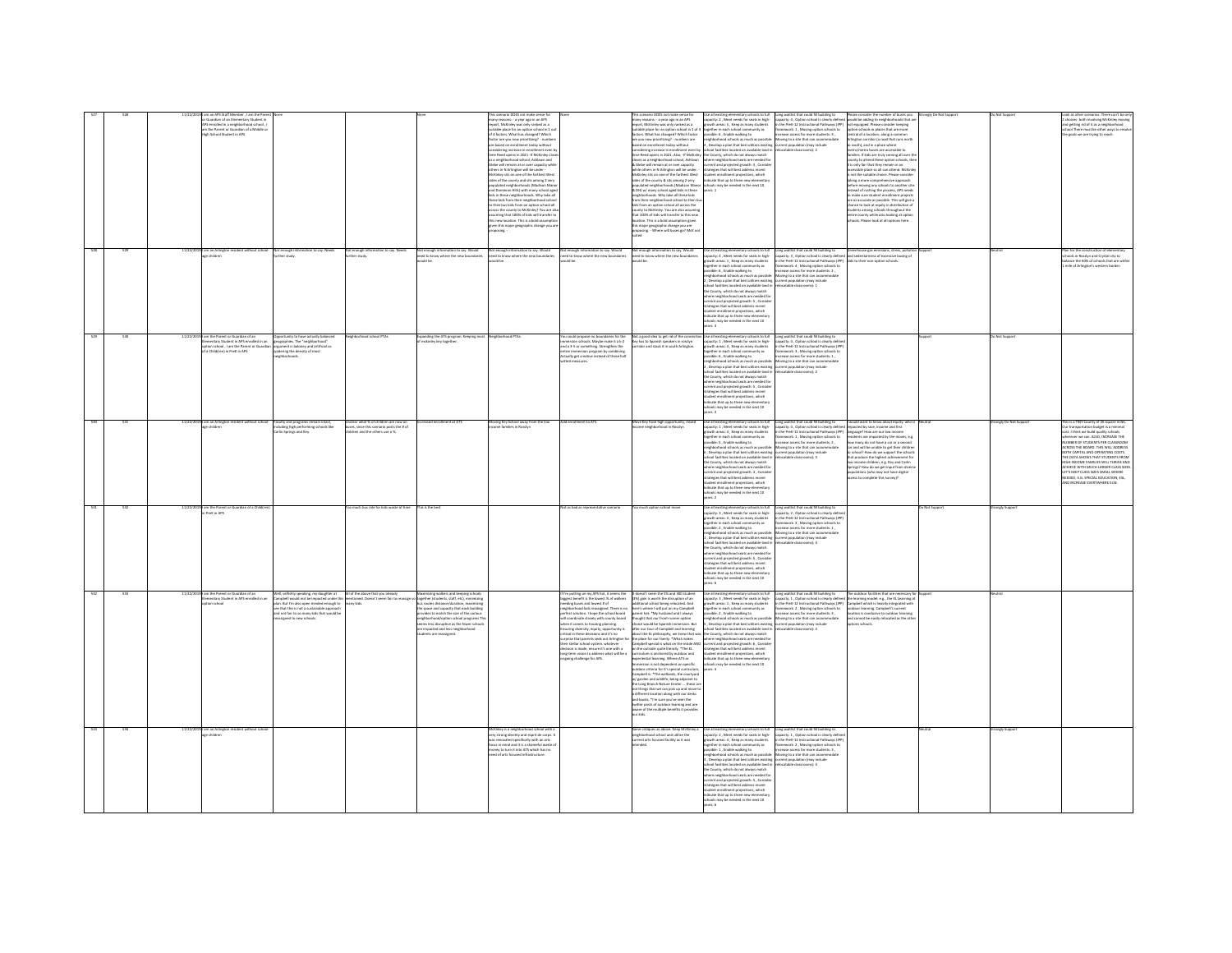|        | 536 |            | t or Guardian of a Child<br>PreK in APS, I am the Parent or Guardian<br>a Childfren) not yet in PreK<br>n the Parent or Guardian of an<br>mentary Student in APS enrolled in a    | vay is that Nottingham,<br>ads to funny district shapes that impact<br>I of the mid county schools. Turning one<br>has a chock to an option school would<br>ter reallocate these students, and allow<br>central county schools to have more<br>nable looking zones.                                                                         | ks like the staff simply started at the<br>Discovery, Tuckahoe, and Jamestown are all north side of the county and worked their<br>in close proximity to each other, which way down. Starting at the south end, or<br>.<br>restern end would lead to different<br>esults. It is hard to understand what the<br>ena. It is more to under some wine the<br>len the criteria used to make this map.<br>is it only to fill schools, with no<br>ideration of walkability or bus ride<br>se Were there other crenaring<br>ow were there other scenarios<br>onsidered, why only 1? Why not make a<br>sip to show what would happen with all<br>ldings used as a neighborhood school<br>a different scenario? | oving key may free up seats in the<br>Rosslyn area. Tough to evaluate any of the McKinley students have no assurances the<br>changes without seeing how boundaries<br>would be affected. Why would you show<br>the representative boundaries scenario as a<br>versation starter, but not show how this<br>posal changes them? It seems the<br>resentative boundaries scenario is<br>imply a red herring. I'd like to understar<br>ior to making the maps? It is hard to see more about why this scenario frees up<br>spulation density in these maps. Also, capital to focus on Columbia Pike. Why is<br>an? Only herause a new srived would a<br>tr Uniy because a new school would i<br>needed in the Rosslyn area? It seems<br>re would other ways to address this.<br>oes not require entire option schools to Maving Carlin Springs outside its boundary TE frees up a site for a neighborhood school<br>w, causing serious disruption and extra Tdoes not make sense for a "neighborhood" in the Ross | rley loses its neighborhood school and<br>program at Reed would be of equal quality<br>Kinley and the community both benef<br>n each other. There is no euerante<br>start was considered and the start of the ATS will be a good neighbor to<br>residents, respect traditions, or conduct<br>any outreach to the community.<br>Furthermore, Moving ATS to one of the<br>ernmost schools and increasing its siz<br>significantly increase busing costs both<br>me of number of huses and distanc-<br>arms or numeer or puses and ossesses<br>weled. Additionally, I am doubtful that<br>Sinley road can handle the number of<br>ies in combination with the large<br>mber of additional parents who would<br>be making drop offs. Perhaps the biggest<br>blem is that Reed would open near<br>pacity, in an area where schools are<br>pacity, in an area winner actions are<br>thawn and other schools in midcounty<br>ould get no crowding relief that Reed wa<br>ould get no crowding relief that Reed wa<br>posed to address. All the while, the<br>them 4 schools would likely be under<br>It does not take into account the fact that if<br>only 40% of McKinley is in the Reed walk | wing key may free up seats in the<br>slyn area<br>.<br>Irees up a site for a neighborhood scho<br>1 the Rosslyn-Clarendon corridor, which                                                 | does this proposal also include<br>langian a need svi fyelinksh of STA<br>lanner, and whenever I see a very limited<br>iption set, I get suspicious that someone<br>ias their thumb on the scale and has<br>eady made up their mind. McKinley<br>families that currently walk to school w<br>now have to take buses that would be<br>fighting through the ATS bus traffic.<br>Ackinley community tolerated significant<br>isruption during rehabilitating the<br>Kinlay huibling and McKinlay road on<br>MeSnitey building and MoKhhy road on<br>the promise the improvements provide<br>additional capacity and make walking safer<br>and ease crowding. Crowding was not<br>eased, and now the neighborhoods will<br>have to bus their kids to equal<br>chools. The other big risk is that by movi-<br>counter to work the programs will lose<br>bair character that make them special.<br>Yeachers will be disrupted Many families<br>nay drop out, and some option programs<br>nay become unsustainable as enrollmer<br>falls. (Location may play a role in the<br>.<br>I the same challenges as presented with<br>chool Moves Proposal 1, and it also | Use all existing elementary schools to ful<br>capacity: S , Meet needs for seats in high-<br>growth areas: 3, Keep as many student<br>together in each school community as<br>sible: 6 . Enable walking to<br>hborhood schools as much as possibly<br>wighterhood schools as much as possible<br>L, Develop a plan that best utilizes existing<br>ichool facilities located on available land in<br>the County, which do not always match<br>where neighborhood seats are needed for<br>current and projected erowth: 4. Consid-<br>strategies that will best address recent<br>student enrollment projections, which<br>indicate that up to three new elementar<br>schools may be needed in the next 10<br>years: 2<br>Use all existing elementary schools to full<br>capacity: 5 , Meet needs for seats in high-                                     | Long waitlist that could fill building to<br>the PreK-12 Instructional Pathways (IPP)<br>mework: 1 , Moving option schools to<br>rease access for more students: 3 ,<br>oving to a site that can accomm<br>nt population (may include<br>atable classrooms): 2<br>.<br>Long waitlist that could fill building to The impact on the existing school that is<br>capacity: 4, Option school is clearly defined being displaced by moving the option | sility to the school site (esp. i<br>acity: 4 , Option school is clearly defined currently a neighborhood school)<br>he PreK-12 Instructional Pathways (IPP) - Percentage of enrolled parents that view<br>location as important to their decision to<br>troll in program Net change in number o<br>ases and bus-miles traveled Available<br>parking, especially for buses Current<br>community uses of the building that                                                                                                                                                                                                                                                                                                                                                                                                                                                                                                                                                                                 |                      |                               | tantly, come up with a well-<br>cumented and transparent rationale for<br>how to utilize building space most<br>effectively. First, consider all buildings as<br>possible neighborhood or option schools.<br>Make decisions based on, e.g., walk zone<br>percent of capacity, building characteristic<br>relative to instructional needs, ability of<br>ite to support buses, community charact<br>and land use near school site, etc. Also.<br>tool moves and boundary change<br>posals must be considered tog<br>the about other possible solutions<br>cluding: Leasing space for option<br>rograms Making schools a mixed<br>ption/neighborhood model Contro<br>onstruction and design costs through<br>tandardized designs. Design for flexibility<br>uch as to later add another level on a<br>iding. Get better at making long-range<br>pulation and enrollment projections A<br>red moving into a<br>of dosentuo saken faum site wer<br>eighborhood associations to introduce<br>where and answer questions<br>lease do not rush the decision on option<br>:hool locations, and make a unified |
|--------|-----|------------|-----------------------------------------------------------------------------------------------------------------------------------------------------------------------------------|---------------------------------------------------------------------------------------------------------------------------------------------------------------------------------------------------------------------------------------------------------------------------------------------------------------------------------------------|-------------------------------------------------------------------------------------------------------------------------------------------------------------------------------------------------------------------------------------------------------------------------------------------------------------------------------------------------------------------------------------------------------------------------------------------------------------------------------------------------------------------------------------------------------------------------------------------------------------------------------------------------------------------------------------------------------|-------------------------------------------------------------------------------------------------------------------------------------------------------------------------------------------------------------------------------------------------------------------------------------------------------------------------------------------------------------------------------------------------------------------------------------------------------------------------------------------------------------------------------------------------------------------------------------------------------------------------------------------------------------------------------------------------------------------------------------------------------------------------------------------------------------------------------------------------------------------------------------------------------------------------------------------------------------------------------------------------------------|------------------------------------------------------------------------------------------------------------------------------------------------------------------------------------------------------------------------------------------------------------------------------------------------------------------------------------------------------------------------------------------------------------------------------------------------------------------------------------------------------------------------------------------------------------------------------------------------------------------------------------------------------------------------------------------------------------------------------------------------------------------------------------------------------------------------------------------------------------------------------------------------------------------------------------------------------------------------------------------------------------------------------------------------------------------------------------------------------------------------------------------------------------------------------------------|-------------------------------------------------------------------------------------------------------------------------------------------------------------------------------------------|------------------------------------------------------------------------------------------------------------------------------------------------------------------------------------------------------------------------------------------------------------------------------------------------------------------------------------------------------------------------------------------------------------------------------------------------------------------------------------------------------------------------------------------------------------------------------------------------------------------------------------------------------------------------------------------------------------------------------------------------------------------------------------------------------------------------------------------------------------------------------------------------------------------------------------------------------------------------------------------------------------------------------------------------------------------------------------------------------------------------------------------------------------|--------------------------------------------------------------------------------------------------------------------------------------------------------------------------------------------------------------------------------------------------------------------------------------------------------------------------------------------------------------------------------------------------------------------------------------------------------------------------------------------------------------------------------------------------------------------------------------------------------------------------------------------------------------------------------------------------------------------------------------------------------------------------------------------------------------------------------------------------------|--------------------------------------------------------------------------------------------------------------------------------------------------------------------------------------------------------------------------------------------------------------------------------------------------------------------------------------------------------------------------------------------------------------------------------------------------|-----------------------------------------------------------------------------------------------------------------------------------------------------------------------------------------------------------------------------------------------------------------------------------------------------------------------------------------------------------------------------------------------------------------------------------------------------------------------------------------------------------------------------------------------------------------------------------------------------------------------------------------------------------------------------------------------------------------------------------------------------------------------------------------------------------------------------------------------------------------------------------------------------------------------------------------------------------------------------------------------------------|----------------------|-------------------------------|-------------------------------------------------------------------------------------------------------------------------------------------------------------------------------------------------------------------------------------------------------------------------------------------------------------------------------------------------------------------------------------------------------------------------------------------------------------------------------------------------------------------------------------------------------------------------------------------------------------------------------------------------------------------------------------------------------------------------------------------------------------------------------------------------------------------------------------------------------------------------------------------------------------------------------------------------------------------------------------------------------------------------------------------------------------------------------------------------------|
| 508    |     |            | horhood school , I am the Parent or<br>hborhood school , I am the Parent or<br>rdian of a Middle or High School<br>nt in APS<br>11/22/2019 am an Arlington resident without scho- | ts for those schools. Existing<br>hborhood schools would remain<br>hborhood schools. APS has not<br>nted evidence that this is the only<br>ay to draw the boundaries without<br>ing option schools. With further stud<br>.<br>Infinement perhaps the boundaries<br>Id be drawn in a way to keep more<br>highlight recommend double checking | highlight recommend double checking                                                                                                                                                                                                                                                                                                                                                                                                                                                                                                                                                                                                                                                                   | along with central Arlington) is likely to be<br>place for future population growth.<br>highlight recommend double checking                                                                                                                                                                                                                                                                                                                                                                                                                                                                                                                                                                                                                                                                                                                                                                                                                                                                                 | the state of McKinley would then<br>the to be bused to Reed or other schools<br>any of whom can now walk to McKinley.<br>So in the end it is likely not reducing the<br>verall number of McK bus riders. And if<br>only 40% of McKinley is in the Reed wall<br>.<br>ne, that doesn't necessarily mean that<br>e "majority" of McKinley moves to Ree<br>the "majority" of McKinley moves to Reed<br>the boundary process has not yet started,<br>so we don't know where they'll go. It<br>results in Reed and Ashlawn being at or<br>over capacity immediately, even though<br>they're in areas slated for future<br>popment, while schools in the<br>west portion of the county<br>r future development) are well under<br>pacity. Why not keep another<br>ighborhood school in central Arlingtor<br>orb this capacity? It does not addre<br>ow McKinley is now a rood site for an<br>ion school, when in APS' previous<br>lysis it only met one of the four cr<br>t is illogical to remove McKinley as a                                                                                                                                                                                | (along with central Arlington) is likely to be<br>a place for future population growth. It<br>places Key closer to a Spanish speaking<br>lation.<br>I highlight recommend double checking | eates many additional m<br>schools. Not presenting any options that<br>n't eliminate McKinley as a<br>eighborhood school leaves very little<br>om to truly compare pros and cons. Is<br>here really no other north Arlinator<br>analysis that ranked several schools as<br>han McKinley. APS has not said why it is<br>ow rejecting that earlier analysis. Also, it is schools may be needed in the next 10<br>ery difficult to weigh these options years: 1<br>thout knowing more about the boundar<br>inning process. It is not clear why these<br>cisions are being bifurcated, and why a<br>ecision on the option school moves ner<br>be made so quickly.<br>is illogical to remove McKinley as a                                                                                                                                                                                                                                                                                                                                                                                                                                                      | growth areas: 2, Keep as many students<br>together in each school community as<br>possible: 3, Enable walking to<br>neighborhood schools as much as possible<br>4. Develop a plan that best utilizes existing<br>ool facilities located on available land in<br>here exally no other north Arizagion<br>$\sim$ and the County, which the north arizagion in the state of the state of the state of the state of the state of<br>could Apple that the state of the state complex model sets are needed<br>indicate that up to three new elementary<br>Use all existing elementary schools to full                                                                                                                                                                                                                                                       | the PreK-12 Instructional Pathways (IPF<br>ne vrek-12 instructional vatiways (or)<br>mework: 3 , Moving option schools to<br>rease access for more students: 2 ,<br>toving to a site that can accommodat<br>urrent population (may include<br>catable classrooms): 2<br>Long waitlist that could fill building to                                                                                                                                | tol to that site                                                                                                                                                                                                                                                                                                                                                                                                                                                                                                                                                                                                                                                                                                                                                                                                                                                                                                                                                                                          | onely Do Not Support | <b>Ironely Do Not Support</b> | sion regarding bour<br>cision regarding boundary changes an<br>tion school moves (if any), so all<br>imbers of the community know how t<br>be impacted by the various changes.<br>lease see above. If you're going to mov-                                                                                                                                                                                                                                                                                                                                                                                                                                                                                                                                                                                                                                                                                                                                                                                                                                                                            |
|        |     |            |                                                                                                                                                                                   | t the data fed into this scenario is<br>rate because significant assur<br>eing made.                                                                                                                                                                                                                                                        | hat the data fed into this scenario is<br>ccurate because significant assumptions<br>being made.                                                                                                                                                                                                                                                                                                                                                                                                                                                                                                                                                                                                      | that the data fed into this scenario is<br>urate because significant assumption<br>being made.                                                                                                                                                                                                                                                                                                                                                                                                                                                                                                                                                                                                                                                                                                                                                                                                                                                                                                              | thborhood school. There are other<br>hborhood schools that will be under<br>represented actions that will be distributed<br>highborhood schools are much more<br>gical choices for the placement of ATS.<br>am also very concerned about how quickl<br>these proposals are being pushed through<br>consideration, and I question the<br>tives for pushing this through so quick<br>nificant errors are made when decision<br>made quickly, and the effects of those<br>decisions are long lasting. It is in everyon<br>best interest in Arlington if the process<br>slows down and proper data review take<br>slows down and proper data review take<br>place. Arlington should be completely<br>transparent and fully answer all of its<br>residents' questions, to include the<br>questions that were recently raised in a<br>letter by the McKinley PTA.                                                                                                                                                                                                                                                                                                                              | that the data fed into this scenario is<br>accurate because significant assumpti<br>e being made.                                                                                         | shborhood school. There are other<br>shborhood schools that will be under<br>acity with this proposal, and those<br>ighborhood schools are much more<br>gical choices for the placement of ATS. I<br>m also very concerned about how quickly<br>hese proposals are being pushed through<br>r consideration, and I question the<br>tives for pushing this through so quickly.<br>nificant errors are made when decisions<br>e made quickly, and the effects of those<br>lows down and proper data review takes<br>lace. Arlington should be completely<br>ransparent and fully answer all of its<br>idents' questions, to include the<br>estions that were recently raised<br>ter by the McKinley PTA.                                                                                                                                                                                                                                                                                                                                                                                                                                                      | :<br>spacity: 2 , Meet needs for seats in high-<br>powth areas: 4 , Keep as many students<br>together in each school community as<br>possible: 3 , Enable walking to<br>neighborhood schools as much as possible<br>meighborhood schools as much as possible<br>1, Develop a plan that best utilizes existing<br>hool facilities located on available land i<br>the County, which do not always match<br>where neighborhood seats are needed for<br>current and projected growth: $6$ , Conside<br>strategies that will best address recent<br>ecisions are long lasting. It is in everyone's student enrollment projections, which<br>est interest in Arlington if the process indicate that up to three new elementary<br>schools may be needed in the next 10<br>mers: S                                                                            | .<br>pacity: 1 , Option school is clearly defined<br>the PreK-12 Instructional Pathways (IPP)<br>amework: 2 , Moving option schools to<br>screase access for more students: 4 ,<br>toving to a site that can accommodate<br>rrent population (may include<br>locatable classrooms): 3                                                                                                                                                            | Arlington should minimize upsetting<br>blished expectations when m<br>school to another site. For example<br>conto antium are no students at Reed;<br>rently there are no students at Reed;<br>ed would be a logical place to move ATS,<br>there are currently no students at Reed.<br>While I have heard that there is oppositic<br>to moving ATS to Reed because Reed is<br>next to Washington Boulevard and there<br>tra traffic concerns I hallasa that this<br>cern is overstated, given that ATS is<br>tently next to Wilson Boulevard, and t<br>currently next to winson warm.<br>traffic has managed to cope with the<br>current situation. In contrast, McKinley wa<br>current situation. In contrast, McKinley wa<br>that is being contemplated by a move of<br>ATS to McKinley. And McKinley would hav<br>to be redesigned to meet the needs of ATS<br>costing even more money. Accordingly,<br>ATS, if it moves, should move to Reed or<br>ather school in northern Arlington, no<br>AcKinley |                      |                               | <b>ATS.</b> it should be moved to Reed, where<br>re are currently no students, or to on<br>the schools in northern Arlington not a<br>upacity. Please do not rush to make a<br>lecision that will adversely impact<br>Arlington students for decades to come                                                                                                                                                                                                                                                                                                                                                                                                                                                                                                                                                                                                                                                                                                                                                                                                                                          |
| $-117$ | 538 |            | 11/32/2019 Lam the Parent or Gua<br>ian of a Chil-<br>yet in Prek                                                                                                                 | .<br>A few lower income students gr<br>northern schools, but not many                                                                                                                                                                                                                                                                       | iking assance snould aways be assign<br>the neighborhood schools. The added<br>penses of bussing and environmental<br>pacts are too high to accommodate<br>noval of walkers.                                                                                                                                                                                                                                                                                                                                                                                                                                                                                                                          | I can not identify an opportunity here. One<br>might be that it seems reed is better<br>equipment to accommodate ATS and the<br>businesses in the area would also benefit<br>from the new families. Also no students e<br>isplaced from mkinley which has a larg<br>lking radius                                                                                                                                                                                                                                                                                                                                                                                                                                                                                                                                                                                                                                                                                                                            | Losing so many walkers and environmen<br>impact of the busses and parents driving<br>ir children                                                                                                                                                                                                                                                                                                                                                                                                                                                                                                                                                                                                                                                                                                                                                                                                                                                                                                                                                                                                                                                                                         | ne as abov                                                                                                                                                                                | me as aboy                                                                                                                                                                                                                                                                                                                                                                                                                                                                                                                                                                                                                                                                                                                                                                                                                                                                                                                                                                                                                                                                                                                                                 | Use all existing elementary schools to full<br>capacity: 5 , Meet needs for seats in high-<br>growth areas: 4 , Keep as many students<br>together in each school community as<br>sossible: 3 . Enable walking to<br>eighborhood schools as much as possible<br>Develop a plan that best utilize<br>,<br>chool facilities located on available land i<br>te County, which do not always match<br>re neighborhood seats are needed fo<br>urrent and projected growth: 6 , Conside<br>trategies that will best address recent<br>tudent enrollment projections, which<br>dicate that up to three new ele<br>eded in the next 10                                                                                                                                                                                                                           | ng waitlist that could fill building to<br>pacity: 2 , Option school is clearly defin<br>s the PreK-12 Instructional Pathways (IPP) or Spanish schools for an adjustment<br>ramework: 3 , Moving option schools to period. Or prioritive South students for<br>ncrease access for more students: 4 , seats in option schools<br>oving to a site that can accommodate<br>rrent population (may include<br>catable classrooms): 2                  | Walk area displacement and allowin<br>eighborhood loss to make up part of ATS<br>then also bus south kids to empty north                                                                                                                                                                                                                                                                                                                                                                                                                                                                                                                                                                                                                                                                                                                                                                                                                                                                                  |                      |                               |                                                                                                                                                                                                                                                                                                                                                                                                                                                                                                                                                                                                                                                                                                                                                                                                                                                                                                                                                                                                                                                                                                       |
| 538    | 539 |            | im the Parent or Guardian of an<br>mentary Student in APS enrolled in a<br>on school                                                                                              |                                                                                                                                                                                                                                                                                                                                             |                                                                                                                                                                                                                                                                                                                                                                                                                                                                                                                                                                                                                                                                                                       |                                                                                                                                                                                                                                                                                                                                                                                                                                                                                                                                                                                                                                                                                                                                                                                                                                                                                                                                                                                                             |                                                                                                                                                                                                                                                                                                                                                                                                                                                                                                                                                                                                                                                                                                                                                                                                                                                                                                                                                                                                                                                                                                                                                                                          |                                                                                                                                                                                           |                                                                                                                                                                                                                                                                                                                                                                                                                                                                                                                                                                                                                                                                                                                                                                                                                                                                                                                                                                                                                                                                                                                                                            | apacity: 2 . Meet needs for seats in high-<br>owth areas: 1, Keep as many student<br>arether in each school community as<br>ossible: 3 , Enable walking to<br>eighborhood schools as much as possible:<br>, Develop a plan that best utilizes existing<br>ool facilities located on available land i<br>the County, which do not always match<br>ere neighborhood seats are needed for<br>erent and projected growth: S , Conside<br>ategies that will best address recent<br>ident enrollment projections, which<br>indicate that up to three new elementary<br>schools may be needed in the next 10<br>ears: 4                                                                                                                                                                                                                                       | Long waitlist that could fill building to<br>pacity: 4 . Option school is clearly defin<br>the PreK-12 Instructional Pathways (IPF<br>ework: 2. Moving option schools to<br>students: 3<br>ease access for more stud<br>ving to a site that can acce<br>nt population (may include<br>catable classrooms): 1                                                                                                                                     |                                                                                                                                                                                                                                                                                                                                                                                                                                                                                                                                                                                                                                                                                                                                                                                                                                                                                                                                                                                                           | enely Support        |                               |                                                                                                                                                                                                                                                                                                                                                                                                                                                                                                                                                                                                                                                                                                                                                                                                                                                                                                                                                                                                                                                                                                       |
| 530    | san | 11/22/2019 | im the Parent or Guardian of a Child<br>Tek in APS                                                                                                                                |                                                                                                                                                                                                                                                                                                                                             | se scenarios are highly misleading, h<br>you compare this scenario with the<br>ir two without knowing what those<br>indiries would be? Upon looking at the<br>nap, McKinley and Ashlawn boundaries<br>ok no longer than Taylor, Discovery                                                                                                                                                                                                                                                                                                                                                                                                                                                             |                                                                                                                                                                                                                                                                                                                                                                                                                                                                                                                                                                                                                                                                                                                                                                                                                                                                                                                                                                                                             | nley and Ashlawn are already at<br>corresponding to the second of the second painting of the second still be at or over capacity<br>this would still be at or over capacity<br>the Day 1 or in the very near future. Glebe<br>suld also likely be significantly impactes<br>You are moving one at capacity school to<br>other when there are several schools<br>another when there are several schools<br>within Arlington already under capacity-<br>Tuckahoe, 507 (93%); Nottingham, 468<br>(93%); Discovery, 562 (89%); Jamestown,<br>565 (94%); It would be assumed that some<br>of these schools would a<br>and have them be further under capacity<br>why is this not being discussed? There is a<br>lear disparity that would be created with<br>expansive crowding while other<br>hook would clearly benefit. Why would<br>u move ATS when it might transition to<br>ther model in five years. Does that<br>an another move and some of these kid<br>ving twice before middle school? Traffis<br>ng to McKinley would significantly<br>rease with ATS move just when safet<br>ures for walking have be-                                                                          |                                                                                                                                                                                           | ust as with Proposal 1. if you move ATS to<br>cKinley, Ashlawn would still be at or over<br>pacity. Ashlawn would still be at or over<br>pacity. Glebe would also likely be<br>prificantly impacted. You are moving one<br>der capacity-Tuckahoe, 507 (93%);<br>lottingham, 468 (91%); Discovery, 562<br>89%); Jamestown, 565 (94%). It would be<br>007h); ramestown, 505 (149h). It would be<br>issumed that some of these schools would<br>liso feed into Reed and have them be<br>urther under capacity--why is this not<br>rowding while other schools would clearly schools may be needed in the next 10<br>enefit. Reed should alleviels the over-<br>revealing for the schools nearby at<br>spacing for the schools nearby at<br>apacity. This is making the probl<br>raffic going to McKinley would<br>ignificantly increase with ATS move just<br>hen safety measures for walking have<br>en increased. There are also no cost<br>nates for this There<br>nsparency: boundaries, costs, nun<br>each school                                                                                                                                        | Use all existing elementary schools to full<br>capacity: 5 , Meet needs for seats in high-<br>growth areas: 3 , Keep as many students<br>together in each school community as<br>t-capacity school to another when there possible: 2 , Enable walking to<br>re several schools within Arlington already meighborhood schools as much as possible:<br>1. Develop a plan that best utilizes existing<br>school facilities located on available land in<br>the County, which do not always match<br>the county, which as not always match<br>where neighborhood seats are needed for<br>current and projected growth: 6 , Conside<br>strategies that will best address recent<br>veing discussed? There is a clear disparity student enrollment projections, which<br>hat would be created with significant over-indicate that up to three new elementary | ong waitlist that could fill building to<br>pacity: 4, Option school is clearly defined<br>the PreK-12 Instructional Pathways (IPP)<br>imework: 1, Moving option schools to<br>ease access for more students: 3,<br>foving to a site that can accommodate<br>sent population (may include<br>ocatable classrooms): 2                                                                                                                             | The options above are highly misleading<br>and lack sufficient context and background<br>(1) Kids that can see their current elements<br>(1) Kids that can see their current elements<br>(1) from their house should not be<br>forced to go to a new school. Walkability<br>and a sense of community are essential fo<br>keeping people here and safety.                                                                                                                                                                                                                                                                                                                                                                                                                                                                                                                                                                                                                                                  | onaly Do Not Support | <b>Irongly Do Not Support</b> | aus schools in the co<br>here are ni<br>et at capacity and will likely be further<br>mder capacity if the proposed changes<br>bove go forward. Why are these schools<br>ot being discussed and how can the<br>unty better leverage these seats<br>rhaps make of them the option school<br>PS must slow down this process and give<br>cy to the cor<br>laries, and all scenarios involving all                                                                                                                                                                                                                                                                                                                                                                                                                                                                                                                                                                                                                                                                                                         |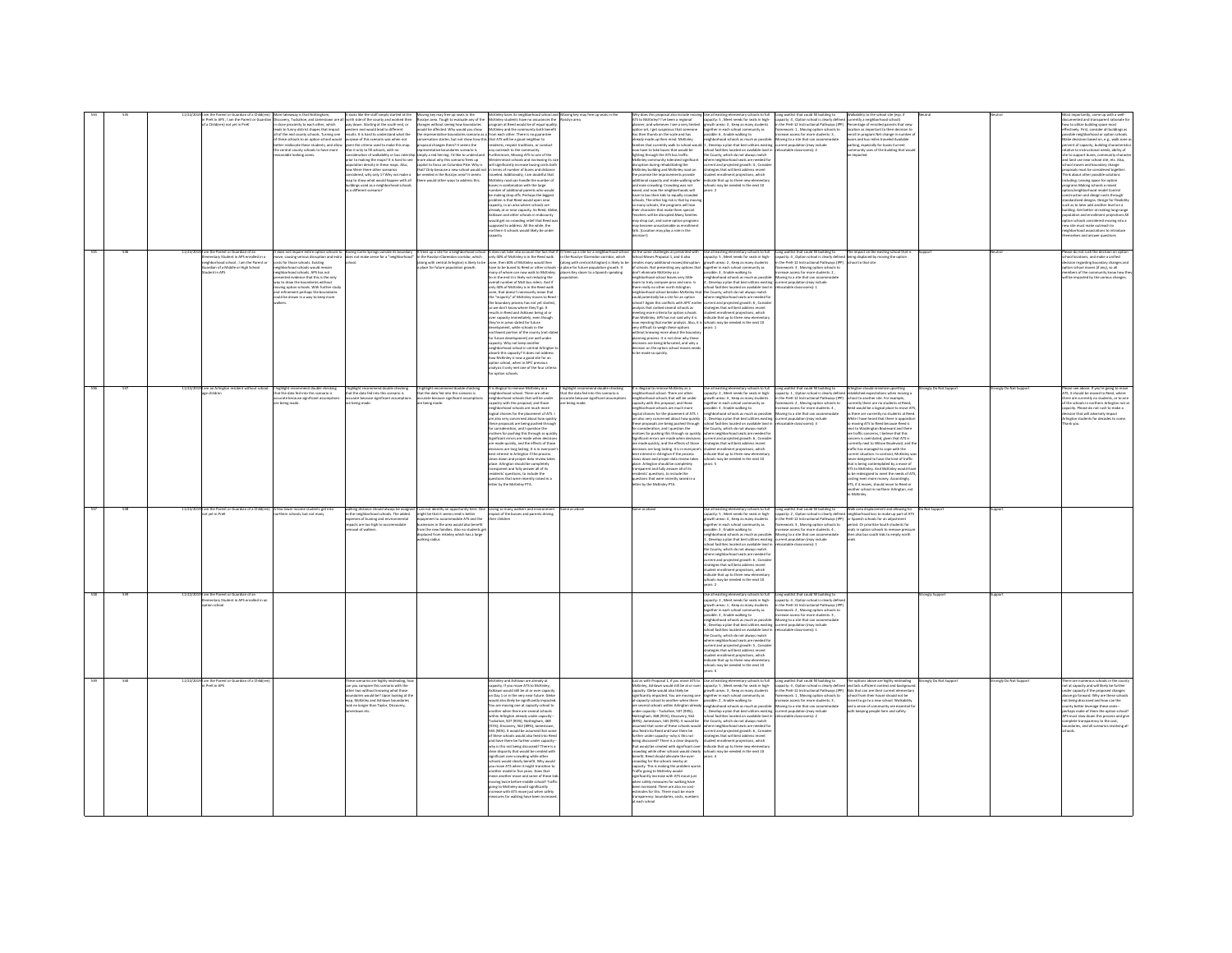|     |                         |        | m the Parent or Guardian of a Middle<br>ich School Student in APS                                                                                                | There aren't any, other than maybe for the Many kids don't really go to their<br>ad f'nbluow orlw zeilims) loorloz noitog<br>Terrart                                                                                                                                                                                                                                                                                                                                                                                                                                                                                                                       | a school other than the one to which<br>at's not as bad as they think).                                                                                                                                                                                                                                                                                                                                                                                                                                                 | Clearly, Key needs to become a<br>eighborhood school -- i.e., they live closer neighborhood school as we need more<br>elementary school seats in that part of the<br>is nurous course in an unit of the state of county. Less changing schools, less busing<br>sing and adds to traffic congestion. Tons and more walking is always desirable.<br>families have to change schools (though increasing the<br>a way to manage capacity at neighborhoor<br>chools without upsetting parents. I don't<br>have a problem with moving the ATS<br>program; option schools shouldn't be<br>immune from changing boundaries or from<br>having to get larger than they might think is<br>the talking points about keeping McKinley<br>students together are nice, one wonders<br>what is happening to the other 60% of<br>inley students | res Key to a more central location but<br>may not "solve" the underenrollment of<br>enish-speaking kids as ATS's location isn't<br>s area with lots of Spanish-speaking<br>imilies. APS staff and the school board are<br>ing to have to endure a great deal of<br>ining. :- ) My biggest concern with past<br>dary moves is they have been very<br>short-sighted: some of the previously und<br>olled schools were immediately<br>rcrowded. I would encourage you to<br>k carefully for longer-term solutions<br>ideal, and since so many kids are bused, it such as alternative models that will both<br>shouldn't affect transportation much. While reduce the need for boundary changes and<br>educe peoples' belief that they are<br>intitled to have all of their children go to<br>same school. For example, centralize<br>e-school programs in a couple locations<br>d have parents rank "neighborhood"<br>ools in order of preference so that som<br>ncing can be addressed that way.<br>usancing can be addressed that way.<br>vould also encourage you to make the<br>ption schools more equitable by<br>lishing sibling preference | learly, Key needs to become a<br>neighborhood school as we need more<br>ounty. Less changing schools, less busing<br>nd more walking is always desirable.<br>creasing the capacity of option schools is<br>way to manage capacity at neighborhood<br>hools without upsetting parents. I don't<br>ave a problem with moving the ATS<br>rogram; option schools shouldn't be<br>renare from changing boundaries or from<br>aving to get larger than they may think is<br>inley students                                                                                                                                                                                                                                                                                                                                                                                                                                                                                                                                                                                                                                                                                                                                                                                                                      | APS staff and the school board are going to Use all existing elementary schools to ful<br>ghborhood school as we need more have to endure a great deal of whining. :-)<br>mentary school seats in that part of the My biggest concern with past boundary<br>noves is they have been very short-<br>jiehted: some of the previously under-<br>olled schools were immediately<br>overcrowded. I would encourage you to<br>look carefully for longer-term solutions.<br>Since we seem to be confrontine boundar<br>changes every couple of years, it is past<br>time to consider some alternative models<br>that will both reduce the need for<br>ideal, and since so many kids are bused, it boundary changes and reduce peoples'<br>shouldn't affect transportation much. While belief that they are entitled to have all of<br>e talking points about keeping McKinley their children go to the same school. For<br>udents together are nice, one wonders example, centralize pre-school programs in<br>hat is happening to the other 60% of a couple locations and<br>eighborhood" schools in order of<br>rence so that some balancing can be<br>dressed that way. I would also encours<br>to to make the ontion schools more<br>su to make the opson scribbs more<br>quitable by getting rid of sibling<br>reference. My family had children in<br>nultiple elementary schools; we survive | capacity: 6 , Meet needs for seats in high-<br>growth areas: 3 , Keep as many students<br>eather in each school cor<br>ssible: 4 , Enable walking to<br>ighborhood schools as much as possibl<br>, Develop a plan that best utilizes existing current population (may include<br>pol facilities located on available land i<br>the County, which do not always match<br>there neighborhood seats are needed for<br>urrent and projected growth: 5 , Consider<br>trategies that will best address recent<br>tudent enrollment projections, which<br>dicate that up to three new elementary<br>hools may be needed in the next 10<br>$-200$                                                                                                                                                                                                                                                  | Long waitlist that could fill building to<br>capacity: 4 , Option school is clearly defined truly be part of a long-term solution. One<br>in the PreK-12 Instructional Pathways (IPP) thing that's challenging is where to put<br>Nework: 2, Moving option schools to<br>ease access for more students: 1.<br>foving to a site that can acco<br>atable classrooms): 3 | ether it will help for a couple of years o<br>.<br>m; ideally they'd go near the center of<br>county to be equally accessible to all.<br>Lelington has this tendency to put<br>ools at the very edges of the county<br>ch lead to some interesting attenda<br>nes, so maybe it would be best to out<br>inn schneds in thosa Incations since :<br>students are bused among |                        |                           |                                                                                                                                                                                                                                                                                                                                                                                                                                                                                                                                                                                                                    |
|-----|-------------------------|--------|------------------------------------------------------------------------------------------------------------------------------------------------------------------|------------------------------------------------------------------------------------------------------------------------------------------------------------------------------------------------------------------------------------------------------------------------------------------------------------------------------------------------------------------------------------------------------------------------------------------------------------------------------------------------------------------------------------------------------------------------------------------------------------------------------------------------------------|-------------------------------------------------------------------------------------------------------------------------------------------------------------------------------------------------------------------------------------------------------------------------------------------------------------------------------------------------------------------------------------------------------------------------------------------------------------------------------------------------------------------------|--------------------------------------------------------------------------------------------------------------------------------------------------------------------------------------------------------------------------------------------------------------------------------------------------------------------------------------------------------------------------------------------------------------------------------------------------------------------------------------------------------------------------------------------------------------------------------------------------------------------------------------------------------------------------------------------------------------------------------------------------------------------------------------------------------------------------------|------------------------------------------------------------------------------------------------------------------------------------------------------------------------------------------------------------------------------------------------------------------------------------------------------------------------------------------------------------------------------------------------------------------------------------------------------------------------------------------------------------------------------------------------------------------------------------------------------------------------------------------------------------------------------------------------------------------------------------------------------------------------------------------------------------------------------------------------------------------------------------------------------------------------------------------------------------------------------------------------------------------------------------------------------------------------------------------------------------------------------------------------|-----------------------------------------------------------------------------------------------------------------------------------------------------------------------------------------------------------------------------------------------------------------------------------------------------------------------------------------------------------------------------------------------------------------------------------------------------------------------------------------------------------------------------------------------------------------------------------------------------------------------------------------------------------------------------------------------------------------------------------------------------------------------------------------------------------------------------------------------------------------------------------------------------------------------------------------------------------------------------------------------------------------------------------------------------------------------------------------------------------------------------------------------------------------------------------------------------------------------------------------------------------------------------------------------------------|----------------------------------------------------------------------------------------------------------------------------------------------------------------------------------------------------------------------------------------------------------------------------------------------------------------------------------------------------------------------------------------------------------------------------------------------------------------------------------------------------------------------------------------------------------------------------------------------------------------------------------------------------------------------------------------------------------------------------------------------------------------------------------------------------------------------------------------------------------------------------------------------------------------------------------------------------------------------------------------------------------------------------------------------------------------------------------------------------------------------------------------------------------------------------------------------------------------------------------------------------------------------------------------------------------------------------------------------------------------------------------------------|--------------------------------------------------------------------------------------------------------------------------------------------------------------------------------------------------------------------------------------------------------------------------------------------------------------------------------------------------------------------------------------------------------------------------------------------------------------------------------------------------------------------------------------------------------------------------------------------------------------------------------------------------------------------------------------------------------------------------------------------------------------------------------------------------------------------------------------------------------------------------------------------|-----------------------------------------------------------------------------------------------------------------------------------------------------------------------------------------------------------------------------------------------------------------------------------------------------------------------------------------------------------------------|---------------------------------------------------------------------------------------------------------------------------------------------------------------------------------------------------------------------------------------------------------------------------------------------------------------------------------------------------------------------------|------------------------|---------------------------|--------------------------------------------------------------------------------------------------------------------------------------------------------------------------------------------------------------------------------------------------------------------------------------------------------------------------------------------------------------------------------------------------------------------------------------------------------------------------------------------------------------------------------------------------------------------------------------------------------------------|
|     |                         |        | the Parent or Guardian of an<br>sentary Student in APS enrolled in a<br>hborhood school , I am the Parent or<br>ardian of a Middle or High School<br>Sent in APS |                                                                                                                                                                                                                                                                                                                                                                                                                                                                                                                                                                                                                                                            | Arongly disagree with disrupting<br>highborhood schools for the sale of opti<br>hools, as appears to be the case in the<br>sosal. Neighborhood schools are tight<br>grated into the neighborhoods that<br>und them, and the effects of repla-<br>ealthy long-standing neighborhood<br>hool with an option school imposed a<br>igative quality of life impact on the<br>ishborhood itself.                                                                                                                               |                                                                                                                                                                                                                                                                                                                                                                                                                                                                                                                                                                                                                                                                                                                                                                                                                                | The data in the description above is<br>incomplete: It states that a "majority" of<br>McKinley students would move to Reed. I<br>hat majority 51%, 99%, or somewhere in<br>een. If not all students will move to<br>eed, where will these other students ap<br>awn? Tuckahoe? The answer ha<br>entially significant impacts and I find it<br>slematic that the answer is not<br><b>Hall</b>                                                                                                                                                                                                                                                                                                                                                                                                                                                                                                                                                                                                                                                                                                                                                    |                                                                                                                                                                                                                                                                                                                                                                                                                                                                                                                                                                                                                                                                                                                                                                                                                                                                                                                                                                                                                                                                                                                                                                                                                                                                                                           | me issue as I describe above. Where will<br>same nose as I describe above, where will<br>the "minority" of McKinley students who<br>do not go to Reed go to school? And how<br>arge is this minority?                                                                                                                                                                                                                                                                                                                                                                                                                                                                                                                                                                                                                                                                                                                                                                                                                                                                                                                                                                                                                                                                                                                                                                                        | Use all existing elementary schools to full<br>capacity: 3 , Meet needs for seats in high-<br>growth areas: 4 , Keep as many students<br>ogether in each school community as<br>ssible: 2 . Enable walking to<br>eighborhood schools as much as possible<br>, Develop a plan that best utilizes existing current population (may include<br>chool facilities located on available land in refocatable classrooms): 4<br>school facilities located on available land in<br>the County, which do not always match<br>there neighborhood seats are needed for<br>rrent and projected growth: 6 , Conside<br>rategies that will best address recent<br>dent enrollment projections, which<br>dicate that up to three new elementar<br>ools may be needed in the next 10<br>ars: S                                                                                                              | Long waitlist that could fill building to<br>capacity: 1 , Option school is clearly defines<br>in the PreK-12 Instructional Pathways (IPP)<br>framework: 2, Moving option schools to<br>crease access for more students: 3 .<br>Moving to a site that can accom                                                                                                       | r option schools that the vast majority<br>unty students will have no intera<br>with during their K-12 years.                                                                                                                                                                                                                                                             |                        | ngly Suppor               |                                                                                                                                                                                                                                                                                                                                                                                                                                                                                                                                                                                                                    |
| 542 | $\overline{\mathbf{u}}$ |        | im the Parent or Guardian of an<br>n une racent ut duandam ut am<br>mentary Student in APS enrolled in an<br>ion school                                          | cannot answer this question without mo.<br>formation. The map of boundaries woul<br>red to have readable street names and I<br>uld need a sense of how many studen<br>in various places. Additionally, I would<br>nt to know the demographic breakdow<br>chools to answer this question. Finally<br>  most importantly, it is clear Arlington<br>s more elementary seats, and I wou<br>ed to know where those will be located                                                                                                                                                                                                                              | would need the additio<br>nentioned above                                                                                                                                                                                                                                                                                                                                                                                                                                                                               | I am not sure why APS is proposing to move<br>4 schools and invest in all the money to do<br>so, when this can be accomplished by<br>redrawing the boundaries. It appears to be<br>shell game with not adding additional<br>leats. How can you really estimate the<br>ther of students and determine that<br>accurate. You are disrupting 4 communitie:<br>to make a change that does not result in<br>eate net new seats.                                                                                                                                                                                                                                                                                                                                                                                                     | shell game with not adding additional<br>leats. How can you really estimate the<br>ther of students and determine that is<br>curate. You are disrupting 4 communitie<br>make a change that does not result in<br>ate net new seats.                                                                                                                                                                                                                                                                                                                                                                                                                                                                                                                                                                                                                                                                                                                                                                                                                                                                                                            | i am not sure why APS is proposing to move There are no good opportunities for this Marry challenges as noted above. As<br>A schools and invest in all the money to do plun for Kny immersion program. Carlin – mentioned above A<br>redrawing the boundaries. It appears to be are no advantages for the same program to county states, "the goals of the FO'S<br>be within a mile. Key's current location is<br>perfect to allow close proximity to an<br>mes to anow custo proteinty to an<br>interaction program. The program is not<br>interaction and APS should stop say<br>hat. It is a program available to anyone<br>ho wants to learn two languages. Please<br>to wins to main view angustave the south of the south of Arlington. It would not make<br>the south of Arlington. It would not make<br>ense to move two immersion programs to<br>outh Arlington and this would reduce the<br>cess to North Arlington. Moving it to the<br>uth could also skew the student number<br>not could also seem the statent number<br>of result in exacerbating the segregation<br>of result hearn how to not be<br>scriminating with the immersion progr<br>om Fairfax county. They make the<br>aram all inclusive and do not label the<br>ogram to be only located where there<br>tive speaker reside. | mmersion program are to foster grade<br>evel academic achievement, develop<br>lingualism and bilteracy as well as<br>tercultural competence." No where doe<br>state that the program needs to be<br>ocated where native speakers are located<br>here is no merit to move the school from<br>the North to the South when there is<br>ready an immersion program in the                                                                                                                                                                                                                                                                                                                                                                                                                                                                                                                                                                                                                                                                                                                                                                                                                                                                                                                                                                                                                        | Use all existing elementary schools to full<br>capacity: 3 , Meet needs for seats in high-<br>growth areas: 4 , Keep as many students<br>together in each school community as<br>.<br>isible: 1 , Enable walking to<br>ishborhood schools as much as possible:<br>Develop a plan that best utilizes existing<br>school facilities located on available land is<br>the County, which do not always match<br>here neighborhood seats are needed for<br>rrent and projected erowth: 5 . Conside<br>testes that will best address recent<br>acegos crac will best asserts receiving<br>dent enrollment projections, which<br>dicate that up to three new elementary<br>hools may be needed in the next 10<br>are 6                                                                                                                                                                             | Long waitlist that could fill building to<br>capacity: 1 , Option school is clearly define<br>in the PreK-12 Instructional Pathways (IPP<br>framework: 2, Moving option schools to<br>wase access for more students: 4 .<br>Moving to a site that can accom<br>ent population (may include<br>catable classrooms): 3                                                  |                                                                                                                                                                                                                                                                                                                                                                           |                        |                           |                                                                                                                                                                                                                                                                                                                                                                                                                                                                                                                                                                                                                    |
| 543 |                         | 11/22/ | I am the Parent or Guardian of an<br>mentary Student in APS enrolled in an<br>on school                                                                          | The growing number of students is a clear<br>ign that Arlington can and should plan to<br>ild a new school, in particular in an are<br>a the Brooker, Ballston corrido.                                                                                                                                                                                                                                                                                                                                                                                                                                                                                    | crowding in a situation with no new<br>col is the challenge                                                                                                                                                                                                                                                                                                                                                                                                                                                             |                                                                                                                                                                                                                                                                                                                                                                                                                                                                                                                                                                                                                                                                                                                                                                                                                                | waps of such distance mean most o<br>rrent ATS and Key students need to<br>modate their lives. Another cor<br>the number of students who have to be<br>ne number or scudents who neve to<br>issigned to another school. We shou<br>spect the rights and feelings of 2400<br>dents. (it's not just a figure!)                                                                                                                                                                                                                                                                                                                                                                                                                                                                                                                                                                                                                                                                                                                                                                                                                                   |                                                                                                                                                                                                                                                                                                                                                                                                                                                                                                                                                                                                                                                                                                                                                                                                                                                                                                                                                                                                                                                                                                                                                                                                                                                                                                           | Swaps of such distance mean most of<br>current ATS. Key, Cambell students need to<br>mmodate their lives. Another concern<br>s the number of students who have to be<br>s the number or souperits who new to be<br>vassigned to another school. We should<br>vispect the rights and feelings of 2100<br>tudents. (it's not just a figure!) Both Key<br>and Claremont locating in the southwest<br>rezion of Arlinaton is another challenge.<br>ley Immersion is currently serving the<br>astern half of the County. This move<br>rplies a complete change to the current<br>Claremont (west)/Key (east) zonings. Again, student enrollment projections, which<br>although being Programs, these schools indicate that up to three new elementary<br>are currently enrolled students and their<br>ies have their lives nlanned hased no<br>he said zonings. What's quoted in the<br>Washington Post article dated Novembe<br>3rd is complete ignorance and disrespector such issues.                                                                                                                                                                                                                                                                                                                                                                                                          | Use all existing elementary schools to full<br>capacity: 6 , Meet needs for seats in high-<br>growth areas: S. Keep as many students<br>$\label{cor:main} \begin{minipage}{0.9\textwidth} \begin{minipage}{0.9\textwidth} \begin{minipage}{0.9\textwidth} \begin{minipage}{0.9\textwidth} \begin{minipage}{0.9\textwidth} \begin{minipage}{0.9\textwidth} \begin{minipage}{0.9\textwidth} \begin{minipage}{0.9\textwidth} \begin{minipage}{0.9\textwidth} \begin{minipage}{0.9\textwidth} \begin{minipage}{0.9\textwidth} \begin{minipage}{0.9\textwidth} \begin{minipage}{0.9\textwidth} \begin{minipage}{0.9\textwidth} \begin{minipage}{0.9\textwidth} \begin{$<br>the County, which do not always match<br>we county, which do not annoys match<br>there neighborhood seats are needed for<br>trategies that will best address recent<br>cheeds may be needed in the next 10.<br>are 2 | Long waitlist that could fill building to<br>capacity: 4 , Option school is clearly define<br>in the PreK-12 Instructional Pathways (IPF<br>-<br>framework: 1, Moving option schools to<br>increase access for more students: 3.                                                                                                                                      | Any other options that avoid moving the<br>ents (and separating friends)                                                                                                                                                                                                                                                                                                  | Strongly Do Not Suppor | onely Do Not Support      | he waitlist of each option school needs<br>sterpretation. There are families that<br>ected all the options just because it's<br>ed. Some families may be seriousl<br>wea. some ramines may be senous:<br>sidering that particular school and<br>ers might not. Arlington should com<br>chasing land if needed in the Rosslyn<br>ea (school demand is there!) (and also<br>ell land. if there's anything that's<br>us, in some a anyoning site a<br>utilized. It's a matter of city planni<br>opers can also contribute to the<br>ation. Has Arlington considered any so<br>land value capture financing for school |
|     |                         |        | am the Parent or Guardian of an<br>ventary Student in APS enrolled in a<br>borhood school                                                                        | a me, it looks like APS purposely made<br>sentative boundary scenario look as<br>lous as possible. What does the<br>nario look like if you start in Rosslyn ar<br>southwest across the county? Is the<br>epresentative boundary scenario<br>.<br>rided give the best possible outcome i<br>sency, number of kids moving schools<br>is this the only one APS tested? It would<br>a pacier for me to take this scenario<br>ously if APS provided some range<br>ting - "APS tried 10 different<br>entative boundary scenarios and<br>verall, the percentage of kids reassigned<br>lengtibbs bns 2V of 25 and additional<br>g needed ranged from +x students t |                                                                                                                                                                                                                                                                                                                                                                                                                                                                                                                         |                                                                                                                                                                                                                                                                                                                                                                                                                                                                                                                                                                                                                                                                                                                                                                                                                                | he challenges are that Reed, Glebe and<br>hlawn will be over capacity in a few year<br>ile Tuckahoe, Nottingham, Discovery an<br>estown will be all under capacity-<br>etty much exactly what we have now if<br>wap Reed for McKinley. So APS is<br>going to spend money and resources to<br>move all the neighborhood kids out of<br>tcKinley to Reed so we can basically end<br>up at the same result we have today<br>terrific use of our limited county reso<br>ere are are multiple better plans to m<br>tion programs that increase efficiency<br>d decreases busing - and keep capacity<br>such more equitable across schools. APS<br>taid insect the next six months into<br>ouio invest the next six months into<br>proving their data and analytic capaci<br>aybe hire a consultant - to truly work<br>rough the whole problem of moving<br>rograms and creating new boundaries<br>he same time. This rushed two-step<br>cess is based on bad data and car<br>sastrous mistakes can be avoid<br>laying the fieb board vote.                                                                                                          |                                                                                                                                                                                                                                                                                                                                                                                                                                                                                                                                                                                                                                                                                                                                                                                                                                                                                                                                                                                                                                                                                                                                                                                                                                                                                                           | data - APS should go back and fix their data, capacity: 1 , Meet needs for seats in high-<br>nvest in their analytic capacity and come<br>back in six months with proposals and<br>lary scenarios that maxi<br>ficiency, reduce busing and balance<br>acity across all APS schools                                                                                                                                                                                                                                                                                                                                                                                                                                                                                                                                                                                                                                                                                                                                                                                                                                                                                                                                                                                                                                                                                                           | Use all existing elementary schools to full<br>owth areas: 4, Keep as many students<br>together in each school community as<br>sible: 6 . Enable walking to<br>ussions. Us cancer was much as possible: Moving to a site that can accommunicate of the site that can accommunicate the state of the site of the site of the site of the site of the site of the site of the site of the site<br>he County, which do not always match<br>there neighborhood seats are needed for<br>urrent and projected growth: 5 , Consider<br>trategies that will best address recent<br>udent enrollment projections, which<br>dicate that up to three new elementary<br>ocls may be needed in the next 10<br>in t                                                                                                                                                                                      | Long waitlist that could fill building to<br>capacity: 4, Option school is clearly defined<br>in the PreK-12 Instructional Pathways (IPP)<br>framework: 1, Moving option schools to<br>ease access for more students: 3 .                                                                                                                                             | hen moving an option program to a<br>eighborhood school - what does that do<br>capacity of surrounding neighborhoo<br>ana bluorit amanena noitoO Saloon<br>ional - their needs should not ou<br>capacity needs of neighborhood                                                                                                                                            |                        |                           | ort moving option programs if AP!<br>ests in their analytic capacity to actual<br>nd the best solution and not use bad dat<br>rushed process                                                                                                                                                                                                                                                                                                                                                                                                                                                                       |
|     | $\overline{\mathbf{u}}$ |        | am the Parent or Guardian of an<br>ventary Student in APS enrolled in a                                                                                          |                                                                                                                                                                                                                                                                                                                                                                                                                                                                                                                                                                                                                                                            | hallenge is this solution does not<br>criamings is ons soution does not<br>viate the overcrowding at McKinky and<br>lawn. With any proposal to close<br>Kinky, this means that the new Reed<br>hool will open at capacity and probably<br>er capacity within one year. The cost of<br>mmuns hasn't haan rister<br>school boundaries should be<br>aloped at the same time that any<br>wes are approved. An option school<br>suld be moved or closed before a<br>rhborhood school is closed. Bussing is<br>m <sub>0</sub> |                                                                                                                                                                                                                                                                                                                                                                                                                                                                                                                                                                                                                                                                                                                                                                                                                                | challenge is this solution does no<br>existe the overcrowding at McKinky and<br>hlawn. With any proposal to close<br>:Kinky, this means that the new Reed<br>chool will open at capacity and probably<br>er capacity within one year. The cost of<br>e mmuss hasn't hean deter<br>w school boundaries should be<br>veloped at the same time that any<br>oves are approved. An option schoo<br>ould be moved or closed before a<br>ishborhood school is closed. Bussine is<br>cost.                                                                                                                                                                                                                                                                                                                                                                                                                                                                                                                                                                                                                                                             |                                                                                                                                                                                                                                                                                                                                                                                                                                                                                                                                                                                                                                                                                                                                                                                                                                                                                                                                                                                                                                                                                                                                                                                                                                                                                                           | ine community is one analysis such as<br>Ashlawn: With any proposal to close<br>McKinley, this means that the new Reed<br>chool will open at capacity and probably<br>ver capacity within one year. The cost of<br>ese moves hasn't been determined. The<br>new school boundaries should be<br>developed at the same time that any<br>toves are approved. An option school<br>hould be moved or closed before a<br>eighborhood school is closed. Bussing is<br>ge cost.                                                                                                                                                                                                                                                                                                                                                                                                                                                                                                                                                                                                                                                                                                                                                                                                                                                                                                                      | Ne all existing plamantary schools to full<br>Low an existing elementary schools to full<br>capacity: 3 , Meet needs for seats in high-<br>growth areas: 4 , Keep as many students<br>together in each school community as<br>possible: 6 . Enable walking to<br>neighborhood schools as much as possible<br>registerious sensors as much as pussions.<br>Chevelop a plan that best utilizes existing<br>thool facilities located on available land in<br>the County, which do not always match<br>ere neighborhood seats are needed fo<br>urrent and projected erowth: 5 . Conside<br>rategies that will best address recent<br>dent enrollment projections, which<br>source that up to three new elementary<br>chools may be needed in the next 10<br>ears: 1                                                                                                                            | Long waitlist that could fill building to<br>capacity: 4 , Option school is clearly define<br>in the PreK-12 Instructional Pathways (IPP)<br>framework: 1 , Moving option schools to<br>ncrease access for more students: 3 .<br>Moving to a site that can accommodate<br>rrent population (may include<br>locatable classrooms): 2                                   | net should he roosidered Neighbo<br>hools should take priority over option<br>hool. Parents they choose options sch<br>w their children could be on a bus so<br>ocation of the option school should not<br>atter. Please do not close any existing<br>Northeast schools                                                                                                   | meely Do Not Sunnot    | <b>Ingly Do Net Sunne</b> | nink the options scribol model.cook i<br>urning 750 23rd Street S into a<br>phborhood school. It was a 1930s sch<br>.<br>rently owned by Melwood. It could be a<br>ereat school within a Crystal city<br>eighborhood.Purchase a building a<br>m rather than relying on what APS<br>ady own.Slow down this process. Fri<br>nding PTA and civic association<br>etings, not enough research has been<br>one to make a long lasting and decision.                                                                                                                                                                      |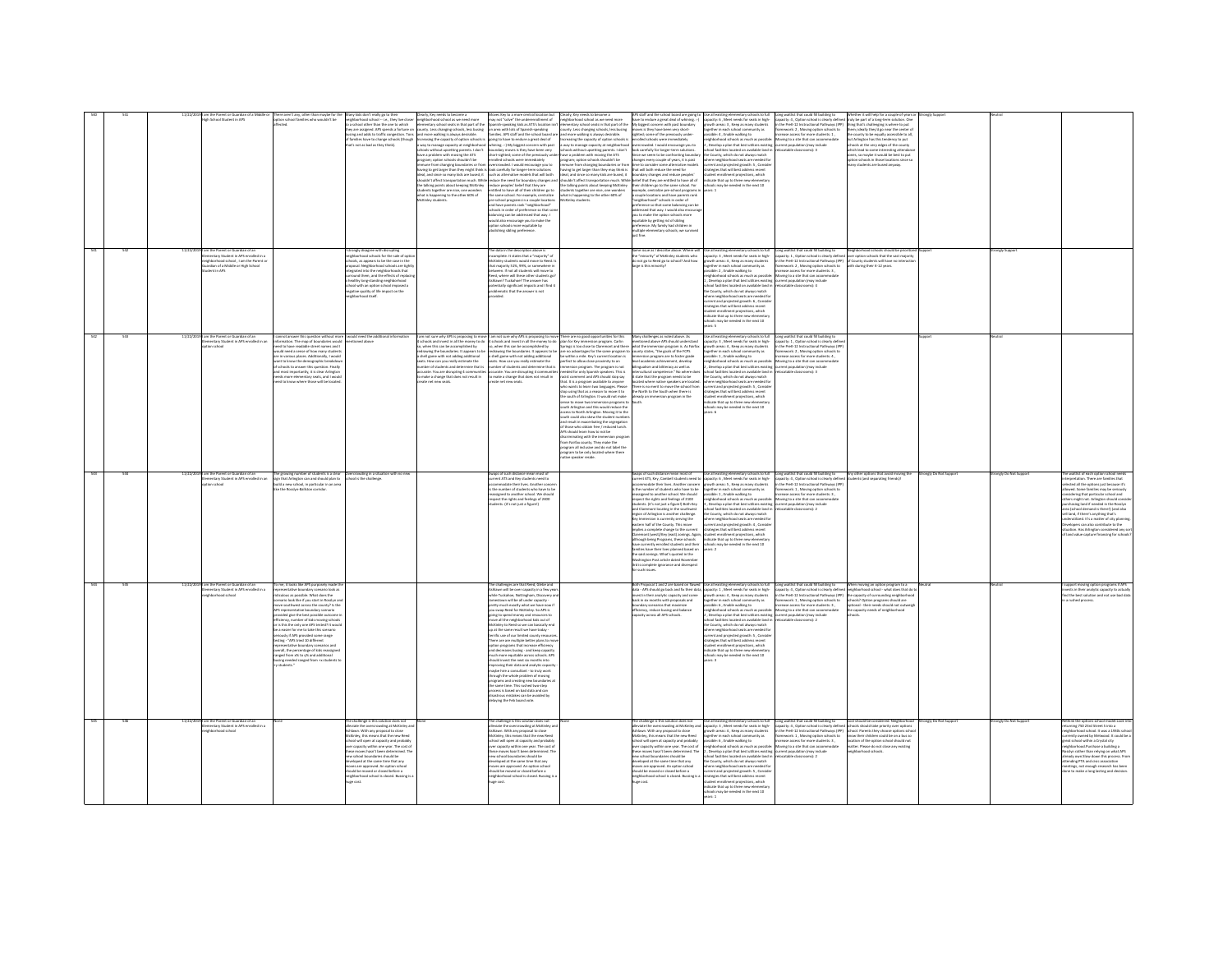|     |     | mentary Student in APS enrolled in a<br>ishborhood school                                              |                                                                                                                                                                                                                                                                                                                                                                                                                                                                                                                                                                                                                                                                                                                                                                           | igning nearly half of the st<br>eing reassigned while losing walking units vevold be reassigned and future capital<br>vould not be good for students and would efforts can focus on Columbia Pike. More<br>more cars on the roads (from losing<br>iking units) which is not good for our<br>orhoods                                                                                                                         | kids are able to get off the ATS waitlist.                                                                                                                                                                                                                                                                                                                                                                                    |                                                                                                                                                                                                                                                                                                                                                                                                                                                                                                                                                                                                                                                                                                                                                                                                                                                                                                                                                                               | with Rossiyn and allow future efforts to<br>ocus on Columbia Pike, Movine Campbell<br>Immersion schools to more central |                                                                                                                                                                                                                                                                                                                                                                                                                                                                                                                                                                                                                                                                                                                                                               | apacity: S. Meet needs for seats in high-<br>rowth areas: 4, Keep as many students<br>.<br>together in each school community as<br>possible: 1 , Enable walking to<br>.<br>Ighborhood schools as much as possible<br>Develop a plan that best utilizes existing current population (may include<br>hool facilities located on available land in relocatable classrooms): 3<br>e County, which do not always match<br>where neighborhood seats are needed for<br>turrent and projected growth: 3 , Consider<br>trategies that will best address recent<br>student enrollment projections, which<br>indicate that up to three new elementa<br>ools may be needed in the next 10<br>we 6                                                                                                              | capacity: 1. Option school is clearly define<br>the PreK-12 Instructional Pathways (IPF<br>amework: 4, Moving option schools to<br>rease access for more students: 2,<br>wing to a site that can accommodate                                                                              |                                                                                                                                                                                                                                                                                                                                                                                                                            |                        |                      | signing as few<br>ould be the priority for the county as it is<br>ery disruptive and stressful for the<br>dents. We should be thinking about that<br>stional impact these decisions have o<br>r children.                                                                                                                                                                                                                                                                                                                                                                                                                                                                                                                                                                                                                                                                                                                                                                                             |
|-----|-----|--------------------------------------------------------------------------------------------------------|---------------------------------------------------------------------------------------------------------------------------------------------------------------------------------------------------------------------------------------------------------------------------------------------------------------------------------------------------------------------------------------------------------------------------------------------------------------------------------------------------------------------------------------------------------------------------------------------------------------------------------------------------------------------------------------------------------------------------------------------------------------------------|-----------------------------------------------------------------------------------------------------------------------------------------------------------------------------------------------------------------------------------------------------------------------------------------------------------------------------------------------------------------------------------------------------------------------------|-------------------------------------------------------------------------------------------------------------------------------------------------------------------------------------------------------------------------------------------------------------------------------------------------------------------------------------------------------------------------------------------------------------------------------|-------------------------------------------------------------------------------------------------------------------------------------------------------------------------------------------------------------------------------------------------------------------------------------------------------------------------------------------------------------------------------------------------------------------------------------------------------------------------------------------------------------------------------------------------------------------------------------------------------------------------------------------------------------------------------------------------------------------------------------------------------------------------------------------------------------------------------------------------------------------------------------------------------------------------------------------------------------------------------|-------------------------------------------------------------------------------------------------------------------------|---------------------------------------------------------------------------------------------------------------------------------------------------------------------------------------------------------------------------------------------------------------------------------------------------------------------------------------------------------------------------------------------------------------------------------------------------------------------------------------------------------------------------------------------------------------------------------------------------------------------------------------------------------------------------------------------------------------------------------------------------------------|----------------------------------------------------------------------------------------------------------------------------------------------------------------------------------------------------------------------------------------------------------------------------------------------------------------------------------------------------------------------------------------------------------------------------------------------------------------------------------------------------------------------------------------------------------------------------------------------------------------------------------------------------------------------------------------------------------------------------------------------------------------------------------------------------|-------------------------------------------------------------------------------------------------------------------------------------------------------------------------------------------------------------------------------------------------------------------------------------------|----------------------------------------------------------------------------------------------------------------------------------------------------------------------------------------------------------------------------------------------------------------------------------------------------------------------------------------------------------------------------------------------------------------------------|------------------------|----------------------|-------------------------------------------------------------------------------------------------------------------------------------------------------------------------------------------------------------------------------------------------------------------------------------------------------------------------------------------------------------------------------------------------------------------------------------------------------------------------------------------------------------------------------------------------------------------------------------------------------------------------------------------------------------------------------------------------------------------------------------------------------------------------------------------------------------------------------------------------------------------------------------------------------------------------------------------------------------------------------------------------------|
|     | 548 | 11/22/2019 I am the Parent or Guardian of an<br>entary Student in APS enrolled in a<br>hbarhoad school | w opportunities with this scenario are<br>it children, like my daughter, would<br>nain at Arlington Science Focus School,<br>be able to complete their education a<br>r own school with the same program,<br>he same administration, the same<br>achers, and the same children that they than currently planned. These decisions<br>ay soccer with (and I coach) and that they should not be made in stages with the<br>.<br>with instead of having to move from ASPS. Is very little transparency and a great deal<br>And it would allow my younger daughter to Jof uncertainty, which needs to be<br>in her sister at ASFS. It would also allow<br>neighborhood (Lyon Village) to<br>tinue to be a part of the ASFS<br>nunity, as opposed to the other<br>sarios below. | d shared with all stakeholders prior to<br>any decision. These percentages are based transparency and less uncertainty. APS<br>on data collected and that data needs to be meeds to discuss the data with parents,<br>hared and discussed in much more detail particularly those at ASFS who would be<br>irinate in oirl screets and other artisties enherent unintended consensemes. Then<br>addressed first and foremost. | .<br>There are challenges with every approach " will use this space to further address the " This proposal addresses McKinley but"<br>In and the data should be reviewed in detail - challenges: In addition to my comments " ignor<br>challenges. In addition to my co<br>below, there needs to be more<br>moved because of the major transition<br>not just a building but an entire educatio<br>wheel teatrol and stresses | ving to Key. There is no discussion in t<br>roposal or any other proposal about how<br>sey will dramatically affect the ASFS<br>tudents. Those of us in Lyon Village (like<br>my daughter), Clarendon, and other areas<br>would be moved to Key. I have spoken with<br>book chronica und many naromis about<br>hese issues and the ASFS students who<br>ed of bean yed to key maid bluow<br>ddressed now. These "school moves"<br>hould not be done without the boundary<br>slans, Under these proposals, the ASFS<br>.<br>students would have perhaps the most<br>difficult transitions of all students because<br>erything would start over - not just the<br>nove to a new building like most of these<br>sther schools. If our kids from ASFS are<br>ved to Key, we need to start discussing<br>t now and how the new program at Key<br>suld be an exceptional program, and APS<br>would need to ensure that it works hand-in<br>hand with the parents from the beginning | This is nearly the same. Please see the                                                                                 | his is nearly the same. Please see the                                                                                                                                                                                                                                                                                                                                                                                                                                                                                                                                                                                                                                                                                                                        | Use all existing elementary schools to full<br>pacity: 6, Meet needs for seats in high-<br>rowth areas: 2, Keep as many students<br>ogether in each school commu<br>ossible: 1 , Enable walking to<br>anity as<br>neighborhood schools as much as possible<br>, Develop a plan that best utilizes existing current population (may include<br>chool facilities located on available land in refocatable classrooms): 2<br>the County which do not always match<br>where neighborhood seats are needed for<br>current and projected growth: 4, Consider<br>ategies that will best address recent<br>adent enrollment projections, which<br>ndicate that up to three new elementary<br>schools may be needed in the next 10<br>years: 5                                                              | Long waitlist that could fill building to<br>capacity: 4 , Option school is clearly define<br>the PreK-12 Instructional Pathways (IP<br>amework: 1 , Moving option schools to<br>crease access for more students: 3 ,<br>Moving to a site that can accommodate                            |                                                                                                                                                                                                                                                                                                                                                                                                                            | <b>Index</b>           |                      |                                                                                                                                                                                                                                                                                                                                                                                                                                                                                                                                                                                                                                                                                                                                                                                                                                                                                                                                                                                                       |
|     |     | am the Parent or Guardian of an<br>nentary Student in APS enrolled in an<br>ion school                 | i families whose kids are en<br>stion schools. One benefit is the<br>incy for kids at cotion schools                                                                                                                                                                                                                                                                                                                                                                                                                                                                                                                                                                                                                                                                      |                                                                                                                                                                                                                                                                                                                                                                                                                             | lies who live in north Arlington and<br>hose kids are at Key will likely continue to instability for the kids, especially the<br>roll their kids at the relocation site for<br>iv (ATS).                                                                                                                                                                                                                                      | All changes result in uncertainty and                                                                                                                                                                                                                                                                                                                                                                                                                                                                                                                                                                                                                                                                                                                                                                                                                                                                                                                                         |                                                                                                                         | a family who lives in N Arlington and<br>prings is too far away from us.                                                                                                                                                                                                                                                                                                                                                                                                                                                                                                                                                                                                                                                                                      | Use all existing elementary schools to full<br>hose son goes to Key, we would no longer capacity: 2 , Meet needs for seats in high-<br>nroll him in the option school. Carlin growth areas: 4 , Keep as many students<br>together in each school community as<br>.<br>aossible: 5 , Enable walking to<br>wighborhood schools as much as possible<br>. Develop a plan that best utilizes existing exprent population (may include<br>school facilities located on available land in<br>the County, which do not always match<br>where neighborhood seats are needed for<br>urrent and projected growth: 3 , Conside<br>trategies that will best address recent<br>tudent enrollment projections, which<br>idicate that up to three new elementar<br>schools may be needed in the next 10<br>ears: 1 | Long waitlist that could fill building to<br>apacity: 4 . Option school is clearly define<br>the PreK-12 Instructional Pathways (IPF<br>amework: 1, Moving option schools to<br>ncrease access for more students: 2 ,<br>Moving to a site that can accommodat<br>catable classrooms): 3   |                                                                                                                                                                                                                                                                                                                                                                                                                            |                        |                      |                                                                                                                                                                                                                                                                                                                                                                                                                                                                                                                                                                                                                                                                                                                                                                                                                                                                                                                                                                                                       |
|     |     | im the Parent or Guardian of an<br>nentary Student in APS enrolled in an<br>stion school               | not sure. It would help to see the<br>urrent boundaries justaposed with the<br>ential new boundaries.                                                                                                                                                                                                                                                                                                                                                                                                                                                                                                                                                                                                                                                                     | inuing to have a school outside of its<br>indany. Does it solve the problem of<br>ing empty seats and reducing number of<br>idents at schools that are at capacity?                                                                                                                                                                                                                                                         | location of Key would be more c<br>at the ATS building, creating neighborhood will complain loudly about being moved.<br>seats in one area that needs them.                                                                                                                                                                                                                                                                   | tow many seats will we still be short<br>countywide? Will this plan solve the issue<br>of filling seats in schools that have them<br>d removing demand in over crowded                                                                                                                                                                                                                                                                                                                                                                                                                                                                                                                                                                                                                                                                                                                                                                                                        |                                                                                                                         | e location of Carlin Springs for<br>hen takes away the chance of having<br>scations for this program that gives access<br>a the program divided equally from all<br>arts of Arlineton. This would make access<br>m the far North and East of the county<br>immersion difficult. Campbell's program<br>inked to having access to Long Branch<br>park - ATS building does not serve this<br>cational purpose as well. Too many<br>ves of programs at once. Also many<br>udents from Key Immersion might not<br>low because the location is further. ATS<br>ilding is a better location for this                                                                                                                                                                 | e location of Carlin Springs for Use all existing elementary schools to full<br>Imersion is too close to Claremont and Uspacity: 1, Meet needs for seats in high-<br>growth areas: S. Keep as many students<br>together in each school community as<br>possible: 6 , Enable walking to<br>elethood schools as much as possible<br>, Develop a plan that best utilizes existing current population (may include<br>chool facilities located on available land in<br>he County, which do not always match<br>here neighborhood seats are needed for<br>urrent and projected erowth: 4. Conside<br>tegies that will best address recent<br>tudent enrollment projections, which<br>ndicate that up to three new eler<br>ools may be needed in the next 10<br>Frees                                    | ong waitlist that could fill building to<br>capacity: 4, Option school is clearly defined<br>in the PreK-12 Instructional Pathways (IPP)<br>imework: 1, Moving option schools to<br>crease access for more students: 2,<br>oving to a site that can accommodate<br>catable classrooms): 3 | sing a location for an $\sim$<br>school. If you are counting on<br>neighborhood school numbers, be sure the<br>new building is somewhere that is<br>nable for current populations to<br>ess the program. Consider if there is<br>thing that requires that a program<br>main at a certain location or if the<br>gram can be implemented well in<br>ther location. The two immersion<br>pols should not be too close to each |                        |                      | sure that you have clear data<br>planation for the big picture of why<br>hools need to be moved. Also.<br>municating a vision or a plan for<br>modating the population growth<br>rer the mid and long term. This will help<br>ake it more palpable when you tell whole<br>hool communities that they have to                                                                                                                                                                                                                                                                                                                                                                                                                                                                                                                                                                                                                                                                                          |
| 550 | 551 | 11/22/2019 am the Parent or Guardian of an<br>entary Student in APS enrolled in an<br>loorlar noite    | n not sure what you're asking                                                                                                                                                                                                                                                                                                                                                                                                                                                                                                                                                                                                                                                                                                                                             | m not sure what you're asking                                                                                                                                                                                                                                                                                                                                                                                               |                                                                                                                                                                                                                                                                                                                                                                                                                               | Moving Key to ATS doesn't benefit the<br>.<br>version program at all and hurts the<br>vent families who already attend Key. It<br>has a smaller capacity than what we have<br>w! The current location allows equal<br>access to an immersion program no matti<br>where you live. Have you thought about<br>the impact if most of the Key families don<br>lliw ciff wed bns notscol wen edt of on<br>.<br>Impact the neighborhood schools? Both of<br>these proposals feel like you've promised<br>the Key holding to the Rossland'ourthru<br>d and haven't truly given any<br>thought of how the Key students and                                                                                                                                                                                                                                                                                                                                                             |                                                                                                                         | toving Key to Carlin Springs doesn't<br>enefit the immersion program at all and<br>urts the current families who already<br>tend Key. It also has a smaller capacity<br>an what we have now! Moving Key<br>.<br>he other immersion school makes no<br>ense. The current location allows equal<br>cess to an immersion program no matter the County, which do not always match<br>there you live. Have you thought about<br>he impact if most of the Key families don't<br>o to the new location and how this will<br>mpact the neighborhood schools? Both of<br>the improve w/uou adil lee's depoper eas<br>he Key building to the Rosslyn/Courthouse<br>reighborhood and haven't truly given any<br>hought of how the Key students and<br>lies can be happy. | Use all existing elementary schools to full<br>spacity: 4 , Meet needs for seats in high-<br>powth areas: 2 , Keep as many students<br>together in each school community as<br>ssible: 1, Enable walking to<br>udents across the county within a mile of neighborhood schools as much as possible<br>s<br>, Develop a plan that best utilizes existing current population (may include<br>ichool facilities located on available land in relocatable classrooms): 1<br>where neighborhood seats are needed for<br>current and projected growth: 6, Consider<br>strategies that will best address recent<br>ent projections, which<br>ndicate that up to three new elementar<br>ools may be needed in the next 10<br>ears: 3                                                                        | Long waitlist that could fill building to<br>capacity: 3 . Option school is clearly defined<br>the PreK-12 Instructional Pathways (IPP)<br>ramework: 2 . Moving option schools to<br>rease access for more students: 4<br>Moving to a site that can accommodat                            | don't want you to move the option<br>tools. I also found the above very<br>usine.                                                                                                                                                                                                                                                                                                                                          | ronely Do Not Support  | onely Do Not Support | I'm against any of the moves because I fee<br>more research needs to be done about<br>w moving Key will affect the entire<br>ersion program. Will people go to the<br>w location? Can neighbo<br>andle a sudden influx of ex-Key students<br>What is the future of immersion? Also, I<br>also found the survey very confusing.                                                                                                                                                                                                                                                                                                                                                                                                                                                                                                                                                                                                                                                                        |
|     | 552 | 11/22/2019 I am the Parent or Guardian of an<br>mentary Student in APS enrolled in an<br>loofise noite |                                                                                                                                                                                                                                                                                                                                                                                                                                                                                                                                                                                                                                                                                                                                                                           |                                                                                                                                                                                                                                                                                                                                                                                                                             |                                                                                                                                                                                                                                                                                                                                                                                                                               |                                                                                                                                                                                                                                                                                                                                                                                                                                                                                                                                                                                                                                                                                                                                                                                                                                                                                                                                                                               |                                                                                                                         |                                                                                                                                                                                                                                                                                                                                                                                                                                                                                                                                                                                                                                                                                                                                                               | Use all existing elementary schools to full<br>capacity: 4, Meet needs for seats in high-<br>powth areas: 2, Keep as many students<br>together in each school community as<br>scolder 1 Frable walking to<br>.<br>neighborhood schools as much as possible<br>. Develop a plan that best utilizes existing exprent population (may include<br>ool facilities located on available land in<br>the County, which do not always match<br>here neighborhood seats are needed for<br>urrent and projected growth: 6, Consider<br>strategies that will best address recent<br>itudent enrollment projections, which<br>ndicate that up to three new elementar<br>hools may be needed in the next 10<br>ars: 3                                                                                            | Long waitlist that could fill building to<br>capacity: 3 . Option school is clearly define<br>the PreK-12 Instructional Pathways (IPF<br>imework: 2, Moving option schools to<br>Teach arrest for more students-4<br>Moving to a site that can accommodate<br>ocatable classrooms): 1     | ore coherent survey.                                                                                                                                                                                                                                                                                                                                                                                                       | trongly Do Not Support | ongly Do Not Support | How about just asking, "Do you favor<br>moving school x "yes" or "no"? followed by<br>Why" or "Why not?" That's all you need!<br>here is no way you're going to get enoug<br>seful information from the people who<br>care most and are affected the most with<br>this baffling survey. I'll just note that we<br>ind our kids to Key. If Key moves, as much<br>s we love it, we'd have to send our kids to<br>r neighborhood school, which is Taylor. I<br>spect we're not the only ones. Has the<br>board considered whether Taylor can<br>ho xullni mabbus arti atabomm<br>dents who can't follow Key to its new<br>cation? I'm sure this sort of thing applies<br>all the proposed moves. At the very leas<br>the board should slow down, do more<br>search and get more information. These<br>wes will break important bonds and<br>indulties hatware students and teacher<br>upt families, disrupt momentum<br>dents have with their curriculum and so<br>uch more for what? It's not worth it. |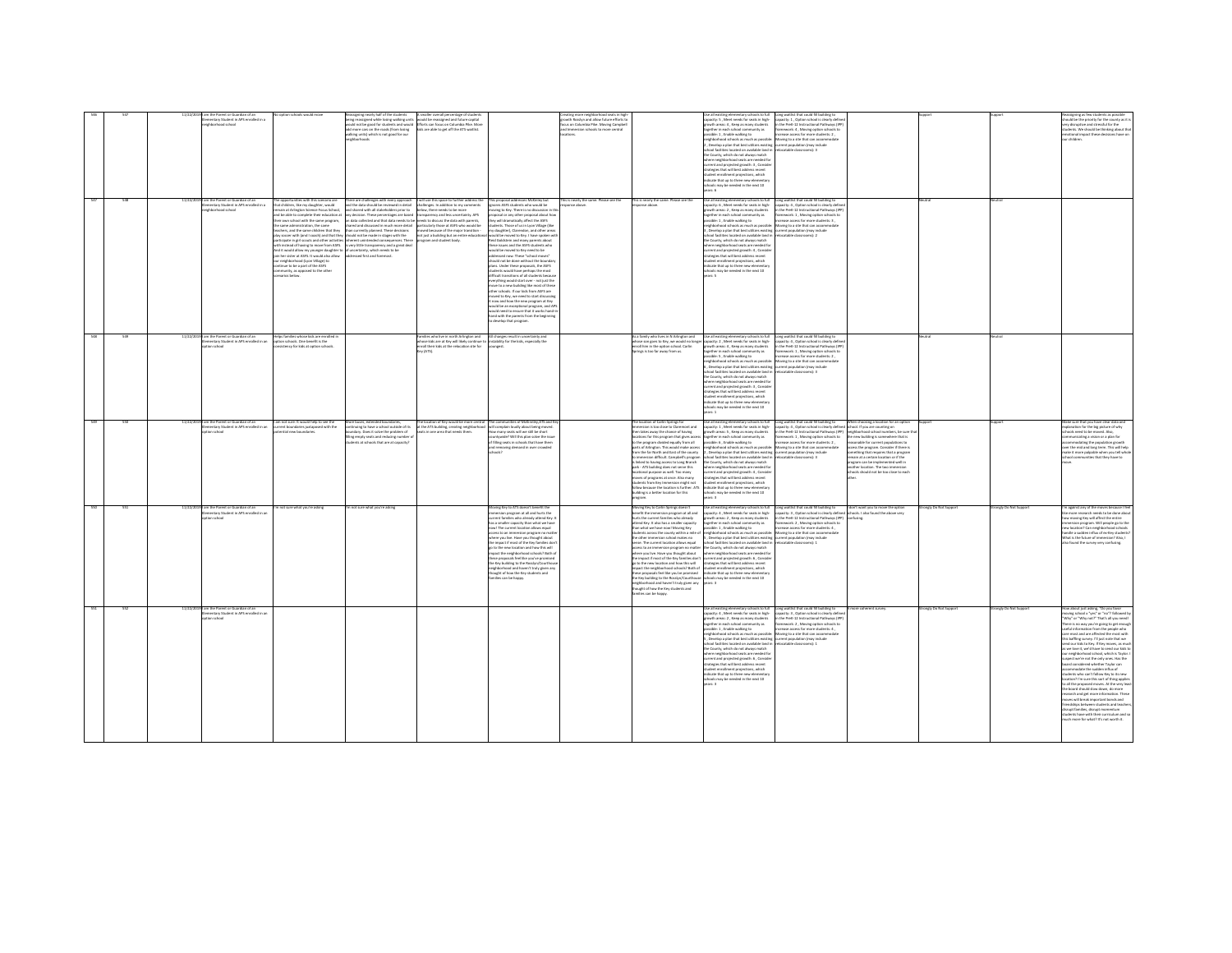|             |     | lementary Student in APS enrolled in an<br>tion school                                                | dria continuar en el programa opcio<br>staria ningun desafio, a me<br>e inmersión en español. - mantendria el<br>que APS decida hacer otro cambio de<br>mo medio de transporte.<br>ites escolares en los proximos 5 años.                                                                                                                                                                                                                                                                                                                                                                                                                                                                                                                                                                                                                                                                                                                                                                                                                                                                                                                                                                                                                                                                                                                                                                                                                                                                                                                                                                                                                                                                                                                                                                                                                        | esta opcion.<br>.<br>Habita<br>está claro cuáles:                                                                                                                                                                                                                                                                                                                                                                                                                                                                                                                                                                                                                                                                                                                                                                                                                                                                                                                                | cupación que la capacidad del edificio<br>le ATS no pueda albergar el actual num<br>derar salirme del programa de<br>ersión en español y atender la escue<br>Il vecinal. - interrupe el desarrollo v<br>ulo social que se ha creado durante<br>is años entre compañeros de aula qui<br>blemente tendran que cambiar de                                                                                                                                                                                                                                                                                                                                                                                                                                                                                                                                                                                                                                                                                                                                                                                                                                                                                                                                                                                                                                                                                                                                                                                                                                                                                                                                                                                                                                                                                                                                   | ocupación que la capacidad del edificio<br>de CS no pueda albergar el actual numero<br>estudiantes en KEY, - si la<br>.<br>Harta tanziria n<br>ructura no es adec<br>derar salirme del programa de<br>ersión en español y atender la escuela<br>vecinal. - interrupe el desarrollo y<br>culo social que se ha creado durante<br>tos años entre compañeros de aula que<br>siblemente tendran que cambiar de<br>cuela. - la proximidad de los 2 programas<br>inmersión, KEY y CLAREMONT, en el<br>ra sur de Arlington, deja a los residente<br>norte de Arlington sin opcion de un<br>cograma de inmersión que sea<br>niente y cercano a su vivienda. - APS<br>.<br>cesita obtener mas data para pode<br>tificar esta opcion. Incluir posibles<br>cenarios del resultado de esta<br>dificación y como afectaria en un futu<br>listribución de los estudiantes de<br>ersion en los niveles mas avanza<br>educacion media (middle school) v<br>(loodaria (high school)                                                                                                                                                                                                                                           | capacity: 3, Meet needs for seats in high-<br>growth areas: S , Keep as many students<br>author in each school community as<br>sible: 4, Enable walking to<br>ghborhood schools as much as possib<br>Develop a plan that best utilizes existing<br>ool facilities located on available land i<br>County, which do not always match<br>are neighborhood seats are needed fc<br>rent and projected growth: 2 , Consid<br>rategies that will best address recent<br><b>Sent enrollment projections, which</b><br>cate that up to three new elementa<br>tols may be needed in the next 10                                                                                                                      | ong waitlist that could fill building to<br>tilias que o<br>capacity: 1, Option school is clearly defined con cada escuela. -El impacto en el<br>n the PreK-12 Instructional Pathways (IPP)<br>esarrollo y vinculo social de los<br>mework: 2, Moving option schools to<br>rease access for more students: 4.<br>studiantes. - El impacto economico que<br>nbio en el PTA. - El impacto de la<br>oving to a site that can accommodate<br>screent oppulation (may include<br>erdida de staff calificado que hace que lo<br>elocatable classrooms): 3<br>peramas sean un exito o fracasen. - la<br>midad de dos o mas escuelas que<br>rezca similares beneficios, reduce la<br>sción de expandir los beneficios de esto<br>peramas a otras areas del condado. |                               | Not Suppe      | tión de nueva<br>uelas en areas de rapido crecimiento.<br>nsiderar que cambios en los programa<br>pcionales de las escuelas primarias van a<br>aisar un gran efecto en los programas<br>vanzados de middle y highschool. -<br>nsiderar diferentes medios de transc<br>de acuerdo a las necesidades de cada<br>ela. Vouchers- carpooling- smaller                                                                                                                               |
|-------------|-----|-------------------------------------------------------------------------------------------------------|--------------------------------------------------------------------------------------------------------------------------------------------------------------------------------------------------------------------------------------------------------------------------------------------------------------------------------------------------------------------------------------------------------------------------------------------------------------------------------------------------------------------------------------------------------------------------------------------------------------------------------------------------------------------------------------------------------------------------------------------------------------------------------------------------------------------------------------------------------------------------------------------------------------------------------------------------------------------------------------------------------------------------------------------------------------------------------------------------------------------------------------------------------------------------------------------------------------------------------------------------------------------------------------------------------------------------------------------------------------------------------------------------------------------------------------------------------------------------------------------------------------------------------------------------------------------------------------------------------------------------------------------------------------------------------------------------------------------------------------------------------------------------------------------------------------------------------------------------|----------------------------------------------------------------------------------------------------------------------------------------------------------------------------------------------------------------------------------------------------------------------------------------------------------------------------------------------------------------------------------------------------------------------------------------------------------------------------------------------------------------------------------------------------------------------------------------------------------------------------------------------------------------------------------------------------------------------------------------------------------------------------------------------------------------------------------------------------------------------------------------------------------------------------------------------------------------------------------|----------------------------------------------------------------------------------------------------------------------------------------------------------------------------------------------------------------------------------------------------------------------------------------------------------------------------------------------------------------------------------------------------------------------------------------------------------------------------------------------------------------------------------------------------------------------------------------------------------------------------------------------------------------------------------------------------------------------------------------------------------------------------------------------------------------------------------------------------------------------------------------------------------------------------------------------------------------------------------------------------------------------------------------------------------------------------------------------------------------------------------------------------------------------------------------------------------------------------------------------------------------------------------------------------------------------------------------------------------------------------------------------------------------------------------------------------------------------------------------------------------------------------------------------------------------------------------------------------------------------------------------------------------------------------------------------------------------------------------------------------------------------------------------------------------------------------------------------------------|--------------------------------------------------------------------------------------------------------------------------------------------------------------------------------------------------------------------------------------------------------------------------------------------------------------------------------------------------------------------------------------------------------------------------------------------------------------------------------------------------------------------------------------------------------------------------------------------------------------------------------------------------------------------------------------------------------------------------------------------------------------------------------------------------------------------------------------------------------------------------------------------------------------------------------------------------------------------------------------------------------------------------------------------------------------------------------------------------------------------------------------------------------------------------------------------------------------|------------------------------------------------------------------------------------------------------------------------------------------------------------------------------------------------------------------------------------------------------------------------------------------------------------------------------------------------------------------------------------------------------------------------------------------------------------------------------------------------------------------------------------------------------------------------------------------------------------------------------------------------------------------------------------------------------------|-------------------------------------------------------------------------------------------------------------------------------------------------------------------------------------------------------------------------------------------------------------------------------------------------------------------------------------------------------------------------------------------------------------------------------------------------------------------------------------------------------------------------------------------------------------------------------------------------------------------------------------------------------------------------------------------------------------------------------------------------------------|-------------------------------|----------------|--------------------------------------------------------------------------------------------------------------------------------------------------------------------------------------------------------------------------------------------------------------------------------------------------------------------------------------------------------------------------------------------------------------------------------------------------------------------------------|
|             |     | l am the Parent or Guardian of an<br>Elementary Student in APS enrolled in a<br>loorlas nai           |                                                                                                                                                                                                                                                                                                                                                                                                                                                                                                                                                                                                                                                                                                                                                                                                                                                                                                                                                                                                                                                                                                                                                                                                                                                                                                                                                                                                                                                                                                                                                                                                                                                                                                                                                                                                                                                  | zela Key                                                                                                                                                                                                                                                                                                                                                                                                                                                                                                                                                                                                                                                                                                                                                                                                                                                                                                                                                                         | mnos de Key de habla hispana q.<br>el area de Fleet no tendrían la<br>Jumnos de Key de habla hispana que vive<br>n el area de Fleet tendrían la oportunida<br>rtunidad de acabar el programa<br>e acabar el programa bilingüe en la<br>la nrimaria Kev                                                                                                                                                                                                                                                                                                                                                                                                                                                                                                                                                                                                                                                                                                                                                                                                                                                                                                                                                                                                                                                                                                                                                                                                                                                                                                                                                                                                                                                                                                                                                                                                   |                                                                                                                                                                                                                                                                                                                                                                                                                                                                                                                                                                                                                                                                                                                                                                                                                                                                                                                                                                                                                                                                                                                                                                                                              | se all existing elementary schools to full<br>spacity: 5 , Meet needs for seats in high-<br>owth areas: 4, Keep as many students<br>ether in each school community as<br>sible: 1, Enable walking to<br>ighborhood schools as much as possible<br>Develop a plan that best utilizes existing current population (may include<br>rool facilities located on available land in relocatable classrooms): 2<br>County, which do not always match<br>rent and projected growth: 3, Conside<br>ategies that will best address recent<br>lent enrollment projections, which<br>icate that up to three new eler<br>ools may be needed in the next 10<br>are 2                                                      | Long waitlist that could fill building to Permitir a alumnos que comiencen un<br>capacity: 3, Option school is clearly defined programa bilingüe terminar su programa<br>the PreK-12 Instructional Pathways (IPP)<br>iscuela primaria.<br>nework: 1 . Moving option schools to<br>ase arress for more students-4<br>Moving to a site that can accome                                                                                                                                                                                                                                                                                                                                                                                                        |                               |                |                                                                                                                                                                                                                                                                                                                                                                                                                                                                                |
|             |     | 19 I am the Parent or Guardian of a Middle o                                                          | I don't see opportunities here, unless you<br>count the opportunity to create traffic<br>mares and transportation expenses<br>xample, if you put the Ashlawn<br>ate cost the seasons have it was are<br>unsary one way you nave it, you are<br>oving an entire planning unit - 13040 -<br>ray from Ashlawn, when it literally takes<br>SS THAN 10 minutes from anywhere in<br>at unit to walk to Ashlawn. Some houses<br>ly need about 3 mins to get there. You<br>o have students from across Route 50<br>oing to both McKinley and Ashlawn who<br>ere are schools right there. You will be<br>ating much more traffic and added<br>ortation expenses for the school                                                                                                                                                                                                                                                                                                                                                                                                                                                                                                                                                                                                                                                                                                                                                                                                                                                                                                                                                                                                                                                                                                                                                                            | Quite frankly, it is STUPID to move students. Option #1 preserves the Campbell outdoor<br>who can walk to school to a bus route. As grogram and likely creates less<br>traffic/driving all around the county. Quite<br>eighborhood schools.<br>Coanach 27A unhar sansa ton m <sup>2</sup> uldingal<br>ney, i m not sure wity AIS does<br>come a neighborhood school? C<br>uldn't ATS move to one of the<br>school? Or who<br>neighborhood schools that is un                                                                                                                                                                                                                                                                                                                                                                                                                                                                                                                     | It looks like you may end up with too ma                                                                                                                                                                                                                                                                                                                                                                                                                                                                                                                                                                                                                                                                                                                                                                                                                                                                                                                                                                                                                                                                                                                                                                                                                                                                                                                                                                                                                                                                                                                                                                                                                                                                                                                                                                                                                 |                                                                                                                                                                                                                                                                                                                                                                                                                                                                                                                                                                                                                                                                                                                                                                                                                                                                                                                                                                                                                                                                                                                                                                                                              | .<br>Jse all existing elementary schools to full<br>tapacity: 3 , Meet needs for seats in high-<br>suth areas: 4, Keep as many students<br>ather in each school community as<br>sible: 2 . Enable walking to<br>.<br>highborhood schools as much as possible: Moving to a site that can accomme<br>, Develop a plan that best utilizes existing current population (may include<br>hool facilities located on available land in relocatable classrooms): 1<br>e County, which do not always match<br>rent and projected growth: 6, Conside<br>ategies that will best address recent<br>dent enrollment projections, which<br>icate that up to three new elem<br>ools may be needed in the next 10<br>es: S | Long waitlist that could fill building to<br>capacity: 4 , Option school is clearly defined<br>What impact it will have on the<br>neighborhood to which it is moved,<br>including traffic, walk zones, etc. You<br>n the PreK-12 Instructional Pathways (IPP)<br>meson's 1. Moving notion schools to<br>heald also consider GFTTMG RID OF see<br>pasa arress for more students-2<br>tion schools to make them neig<br>loving to a site that can accommodate<br>schools. Option schools are truly a luxury<br>that we cannot have anymore due to the #<br>students in the school system.                                                                                                                                                                     |                               | trongly Suppo  | lease, please, please, do not increase the<br>eed for transportation. In addition to cos<br>nd logistics, walking to school is a health<br>hing for kids to do, and it is a strategic<br>extending strategy. Look at the<br>terrarity building strategy. Look at the<br>arch into the benefits students get ou<br>walking to school                                                                                                                                            |
| $rac{1}{2}$ | 556 | 11/33/2019 Lam the Parent or Guardian of an<br>entary Student in APS enrolled in a<br>hbarhoad school | w best opportunity for this scena<br>many to list hot the scenario does a<br>t to be scrapped completely and<br>ect a holistic long-term focused<br>sessed to: 1) minimize the number<br>ssment of what the community need<br>children to be moved from existing<br>wants. Children will be stressed without<br>Nheebned schools (from McKink<br>d when forced to move without option<br>ea when roccea to move without option<br>tion schools that have historically<br>mained at partial capacity will remain as<br>specifically) 2) reduce the number of buse<br>on the road, as adding more is an<br>nnecessary safety risks to our children, to<br>uch: added traffic and costs for more<br>ger days; reduced property values for<br>upkeep and further wear to roads, etc<br>Provide tax breaks to neighborhoods<br>hborhoods losing a school (avoidable)<br>hat would lose a school as it will adversely<br>county should revisit the underlying<br>soning, impact, and focus of our option<br>ools before moving forward. At what<br>act property values<br>It should their continuation depend at<br>expense of others, especially if it me<br>lodging a considerable number of<br>dents and disrupting thriving<br>ighborhood schools? Do they/should<br>ry have a louder voice to APS<br>inistrators? Ontinus are valuable and<br>tainly beneficial-but to what extent,<br>secially given this debate?                                                                                                                                                                                                                                                                                                                                                                                                                                | he best opportunity for this scenario is fo<br>to be scrapped completely and<br>reassessed to: 1) minimize the number of<br>hildren to be moved from existing<br>imecessary safety risks to our children, to such: added traffic and costs for more<br>$\omega$ n, anano un ma anno 100 minuto e de la contra esse y menos de la contrato.<br>ses on the road is an avoidable issue that include more pollution, increased traffic<br>aces our children in danger and makes for density and ass<br>or upkeep and further wear to roads, etc.<br>Provide tax breaks to neighborhoods<br>wherever live it as loorlas is will adversely<br>act property values<br>ey have a louder voice to APS                                                                                                                                                                                                                                                                                     | on many to list heit the scenario does not<br>he best opportunity for this scen-<br><b>Rect a holistic long-term focused</b><br>it to be scrapped completely and<br>assessment of what the community needs reassessed to: 1) minimize the number of<br>or wants. Children will be stressed without children to be moved from existing<br>onable to the matter of the matter of the state of the matter of the matter of the matter of the matter of the<br>state of the matter of the matter of the matter of the matter of the matter of the matter of the matter of the<br><br>suureurus paraust Laping was terment as . on the trous, as accords matches that is an interesting started that the started started in the control of the started started in the control of the started started in the control<br>hborhoods losing a school (avoidable).<br>3) Provide tax breaks to neighborhoods<br>te county should revisit the underlying that would lose a school as it will adversely<br>easoning, impact, and focus of our option<br>chools before moving forward. At what<br>cost should their continuation depend at<br>act property values<br>e expense of others, especially if it me<br>slodging a considerable number of<br>udents and disrupting thriving<br>eighborhood schools? Do they/should<br>strategy? Ontines are valuable an<br>tainly beneficial—but to what extent,<br>tainly beneficial—but to what extent,<br>secially given this debate?                                                                                                                                                                                                                                                                                                                                                                                     | to many to list hut the scenario does<br>lect a holistic long-term focused<br>assessment of what the community needs<br>r wants. Children will be stressed without<br>ed when forced to move without gotion<br>need when forced to move without option;<br>option schools that have historically<br>remained at partial capacity will remain as<br>such: added traffic and costs for more<br>successions and the country which do not always match<br>places our children in danger and makes for where neighborhood seats are needed fo<br>speer days; reduced property values for where neighborhood seats are needed fo<br>longer<br>ghborhoods losing a school (avoidable)<br>The county should revisit the underlying<br>soning, impact, and focus of our option<br>ooks before moving forward. At what<br>cost should their continuation depend at<br>the expense of others, especially if it means<br>lodging a considerable number of<br>idents and disrupting thriving<br>eighborhood schools? Do they/should<br>ey have a louder voice to APS<br>istrators? Ontions are valuable an<br>tainly beneficial—but to what extent<br>tainly beneficial—but to what extent<br>recially given this debate? | se all'avistina plam<br>stroisebeck to fell<br>acity: 4, Meet needs for seats in high-<br>suth areas: S., Keep as many students<br>together in each school community as<br>sible: 2 . Enable walking to<br>eighborhood schools as much as possible: Moving to a site that can accomn<br>, Develop a plan that best utilizes existing , current population (may include<br>school facilities located on available land in relocatable classrooms): 3<br>rent and projected growth: 6 , Conside<br>ategies that will best address recent<br>udent enrollment projections, which<br>icate that up to three new el-<br>ses: 3                                                                                  | cong waitlist that could fill building to<br>Why do option schools have a greater<br>apacity: 4, Option school is clearly defined<br>ote" than neighborhood schools? It is<br>n the PreK-12 Instructional Pathways (IPP) time to reassess the option schools mod-<br>ramework: 1 . Moving option schools to<br>especially regarding those programs<br>oase arress for more students- 2<br>hronically under capacity. Increased<br>using means more traffic, greater dange<br>nd stress to our children and reduces<br>loving to a site that can accommodate<br>coerty values.                                                                                                                                                                               | Frankly Da Nat Sunnar         | rongly Support | county should revisit the underlyin<br>ning, impact, and focus of our optic<br>tools before moving forward. At what<br>st should their contin<br>uation depend at<br>expense of others, especially if it me<br>lodging a considerable number of<br>idents and disrupting thriving<br>eighborhood schools? Do they'should<br>.<br>ly have a louder voice to APS<br>ministrators? Options are valuable, an<br>tainly beneficial-but to what extent,<br>ecially eiven this debate |
|             |     | am the Parent or Guardian of an<br>nentary Student in APS enrolled in a<br>hborhood school            | e main opportunity is to not use this<br>rsion and redraw ALL potential school<br>This proposal has not taken into<br>ideration all buildings as potential<br>dines, repardless of program, to<br>ions for neighborhood schools. Similar<br>maximize walkable boundaries before<br>starting any conversations. Multiple pl<br>nswer to above: Without looking at<br>rogram moves along with boundary<br>changes and capital improvements - all<br>approach will not get us to a long term<br>olution. Without looking at program<br>noves along with boundary changes and<br>ether and across the ENTIRE county - y<br>be locked into a course of action at<br>and the province of action at the settlement of the settlement of the settlement of the settlement of the set<br>In the set of action at phase I<br>se I that might be regrettable come<br>ses II and III. This is a very short site<br>that might be regrettable come phases II<br>pach that has long term impacts. The<br>(III) Phasad is a vary short sited announced<br>.<br>Qs on the engaged website even<br>ognize this at Proposals Q3: How is<br>hat has long term impacts. Your FAQs of<br>ecognize this at Proposals Q3. Not<br>ographics addressed in these<br>addressing demographics and desire for<br>cosals? Not addressing demographics<br>chool proximity at the same time a<br>desire for school proximity at the sam<br>rogram shifts and capital improvemen<br>e a program shifts and capital<br>ming, decisions are premature. The<br>ovement planning, decisions are<br>AQs state urgent capacity needs are being<br>dressed. This does not make sense wit<br>the proposals offered. Shifting around<br>several overcrowded schools to other<br>overcrowded schools is bad math. Delay a<br>vote until all aspects are used for a true<br>e-term solution. | fain opportunity is for an improved<br>roposal that considered all 3 phases at the<br>me time. Without knowing the boundary<br>hanges associated with these program<br>hifts, we don't actually know the true<br>pacts to the proposed moves county-<br>wide. Please delay any yote until all three<br>hases are combined into a single proces-<br>nasses are compressed litto a singar process<br>or a true county-wide long-term solution.<br>he proposal states that it tries to keep as<br>many walking to neighborhood schools<br>peether as possible. The 2 proposals<br>ar to only take into account a few<br>ols and therefor self-limits other<br>potential options that might be better to<br>meet this need. Additionally, since 2-3<br>of it's to get out an undesirable<br>gram moves proposed are "choice"<br>grammoves proposed are: "cruck"<br>grams that are available county-wide,<br>m a full county-wide analysis should be<br>mented.<br>ghborhood schools? | Trying to keep as many walking to<br>neighborhood schools as possible? It<br>pears to only take into account a few<br>same time as well as consider ALL APS<br>chools and therefor self-limits other<br>otential options that might be better to<br>elementary buildings as potential<br>neighborhood schools. Without knowing<br>seet this need. Additionally, since 2<br>the boundary changes associated with<br>rograms are "choice" programs that are<br>vailable county-wide, then a full county-<br>these program shifts, we don't actually<br>know the true impacts to the proposed<br>vide analysis should be implemented. Th<br>proposal also states that a focus is to<br>nows to our neighborhood school studen<br>ropulations. Please delay any vote until all<br>populations. >>>>>>>>>>>>>>> a single process<br>3 phases are combined into a single process<br>crease access to option schools. Why?<br>as an artual dedicated analysis hean<br>for a true county-wide long-term solution.<br>The proposal states that it tries to keep as<br>many walking to neighborhood schools<br>pleted to find out if increasing these<br>ice options is the right move to begin<br>with? Why do families chose these schools? together as possible. The 2 proposals<br>appear to only take into account a few<br>hborhood school, we should improve<br>schools and therefor self-limits other<br>.<br>se neighborhood schools) Would<br>ilies go to an option school regardless<br>ential options that might be better to<br>vest this need. Additionally, since 3<br><b>flocation?</b> What programs are widely<br>roaram moves proposed are "choice"<br>ented? Are we, as a county, willing to<br>ioritize options schools great walkable<br>programs that are available county-wide,<br>then a full county-wide analysis should be<br>lemented. | Main opportunity is for an improved large that length that this proposal isn't a like all existing elementary schools to full<br>proposal that considered all 3 phases at the long-term solution. Trying to keep as many capacity<br>walking to neighborhood schools as<br>ssible? It appears to only take into<br>count a few schools and therefor self-<br>rits other potential options that might be<br>etter to meet this need. Additionally,<br>ince 3 programs are "choice" programs<br>hat are available county-wide, then a full<br>curity-wide analysis should be<br>plemented. The proposal also states that<br>focus is to increase access to option<br>hools. Why? Has an actual dedicated<br>nalysis been completed to find out if<br>ncreasing these choice options is the right<br>nove to begin with? Why do families chose<br>ese schools? (if it's to get out an<br>esirable neighborhood school, w<br>uld improve those neighborhood<br>ools) Would families ao to an option<br>hook regardless of location? What<br>hook regardless of location? What<br>agrams are widely wanted? Are we, as<br>unty, willing to prioritiee options schoo<br>eat walkable neighborhood schools?         | owth areas: 4 . Keep as many students<br>prther in each school community as<br>ssible: 5 , Enable walking to<br>eighborhood schools as much as possibl<br>Develop a plan that best utilizes existing<br>tool facilities located on available land is<br>County, which do not always match<br>e neighborhood seats are needed<br>rrent and projected growth: 6, Conside<br>heates that will hast address renew<br>dent enrollment projections, which<br>licate that up to three new elementary<br>(17 type adt ni habaan ad vam zlon)                                                                                                                                                                       | Long waitlist that could fill building to<br>capacity: 4 , Option school is clearly defined<br>Consider ALL building options across the<br>county - no school is off the table - when<br>the PreK-12 Instructional Pathways (IPP)<br>empting to maximize walk zones for<br>mework: 1 , Moving option schools to<br>rease access for more students: 2 ,<br>itential neighborhood schools. MUST<br>nsider AT THE SAME TIME for a true lor<br>Moving to a site that can accommodate<br>rm solution - boundary shifts, capital<br>current population (may include<br>wiments, future county erowth are<br>ocatable classrooms): 3                                                                                                                               |                               |                | y the board vote on Phase I. With:<br>sking at program moves along with<br>dary changes and capital<br>or<br>overnents together, and for the ENTI<br>inty, we will be locked into a course of<br>ion at phase I that might be regrettabl-<br>me phases II &III. You can't achieve lone<br>n and county-wide vision using a parti                                                                                                                                               |
|             | 558 | am an APS Studen<br>11/23/2                                                                           | here are very few, considering the fact<br>Mast Arlington families would not be<br>interested in moving schools, which would<br>that APS already faces problems with its<br>usses. I muself have been affected by the make the plan harder to put into action. A<br>lington bus system, or lack thereof. If this<br>an would involve purchasing more<br>tter alternate plan would be giving all<br>ington elementary students a choice<br>ies, I would suggest doing that no<br>een the closest schools, as well as th<br>ter which plan is cho<br>gnet schools. For example, a McKinley<br>dent who lives within walking distanc<br>n Ashlawn could opt to go to Ashlaw                                                                                                                                                                                                                                                                                                                                                                                                                                                                                                                                                                                                                                                                                                                                                                                                                                                                                                                                                                                                                                                                                                                                                                         |                                                                                                                                                                                                                                                                                                                                                                                                                                                                                                                                                                                                                                                                                                                                                                                                                                                                                                                                                                                  | m my apinion, the opportunities are very - - McKinley was recently redesigned and - Once again, any opportunities would be<br>Amthed, because meanly none of the - - rebuilt to be a neighborhood. This proposal outworkly day th<br>model would be essentially wasted. - The moving schools.<br>reets around McKinley were food this<br>ear so more students could walk to<br>Griey. If it become a choice school, a<br>naller amount of students would be usi-<br>hose streets to walk to school. - The Key<br>rogram was strategically placed in a<br>eighborhood with more Latino student<br>they could benefit from having the<br>gram nearby. This would be mwh let<br>ient having the program at AT:                                                                                                                                                                                                                                                                                                                                                                                                                                                                                                                                                                                                                                                                                                                                                                                                                                                                                                                                                                                                                                                                                                                                              | - It is unclear if families are going to move Use all existing elementary schools to full<br>into the dense housing communities in the capacity: 1, Meet needs for seats in high-<br>tosslyn and Columbia Pike areas, as<br>osed to more growth in the<br>phochood-style housing. - This plan is<br>vertially the same as the previous one,<br>cept Carlin Springs and Campbell are also<br>tting roped in. Once again, consider the<br>ct that very few Arlington families are<br>terested in moving schools. - Before<br>taking this plan into action, it would be<br>chant to consider how much this would<br>sartam. We consider the budget is for moving<br>nany schools                                                                                                                                                                                                                                                                                                                                                                                                                                                                                                                                | owth areas: 3 . Keep as many students<br>ether in each school community as<br>sible: 6 , Enable walking to<br>hborhood schools as much as possibl<br>bevelop a plan that best utilizes existing current population (may include<br>ool facilities located on available land in<br>sool facilities rocates on avenues<br>a County, which do not always match<br>sere neighborhood seats are needed fo<br>rrent and projected growth: S, Consid-<br>heates that will hast address renew<br>tions which<br>cate that up to three new elementar<br>ools may be needed in the next 10<br>we a                                                                                                                   | Long waitlist that could fill building to At W-L, not every student is required to<br>capacity: 1, Option school is clearly defined take the 18 program. Instead, students and<br>in the PreK-12 Instructional Pathways (IPP) 6<br>milies can choose what is best for them<br>mework: 2 , Moving option schools to<br>rease access for more students: 4 ,<br>sking W-L both a magnet and a<br>eighborhood school. Similar things coul<br>Moving to a site that can accommodate<br>done with the elementary choice<br>ZTA as duck and<br>locatable classrooms): 3                                                                                                                                                                                            | <b>Itrangly Do Not Suppor</b> | Not Suppor     | here are alternate solutions to the<br>spulation problem, other than moving<br>ools, that should be considered here                                                                                                                                                                                                                                                                                                                                                            |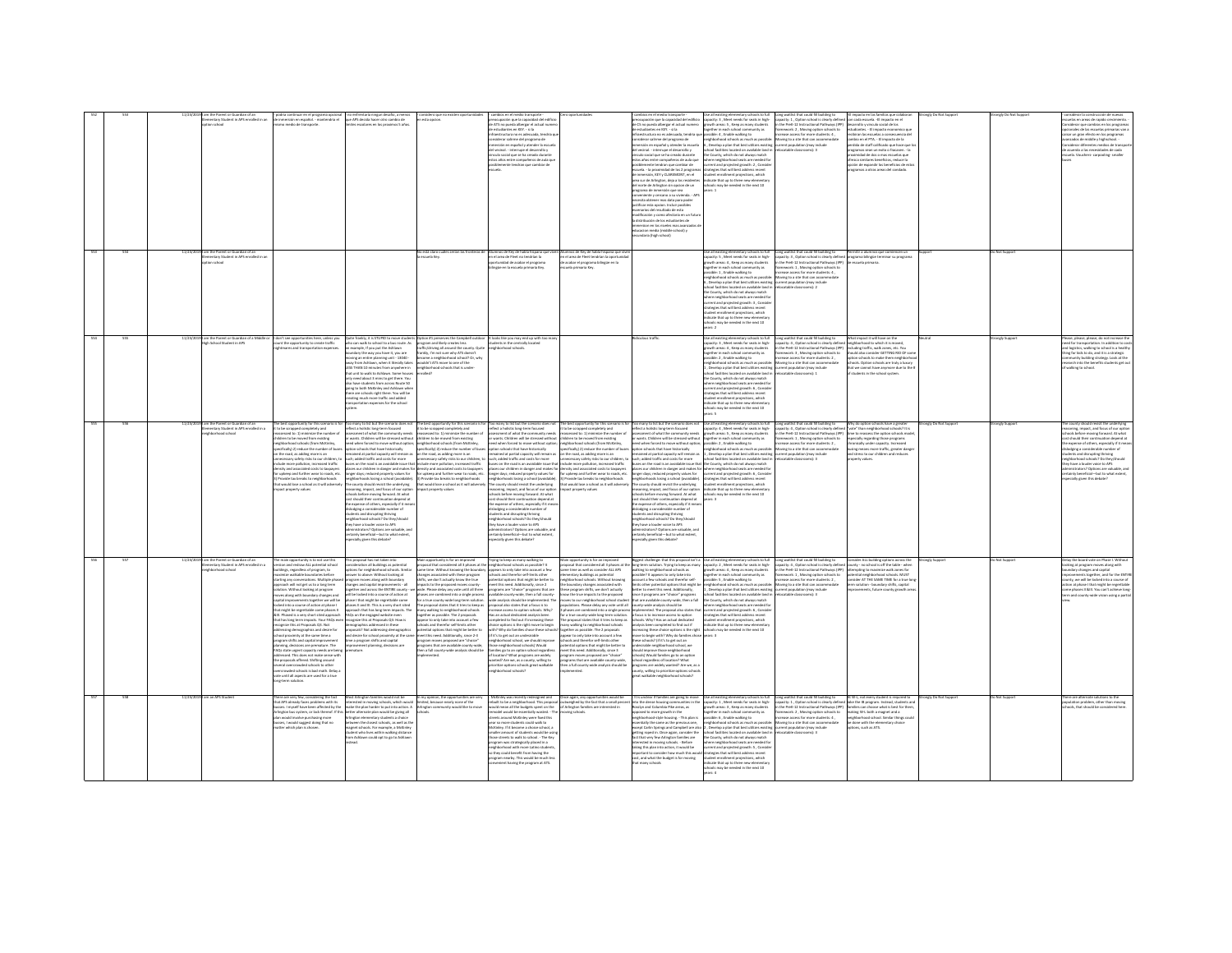|     | n the Parent or Guardian of an<br>mentary Student in APS enrolled in a<br>inborhood school                                                                                                      |                                                                                                                                                                                                                                                                                                                                                                                                                                                                                                                                                                                                                                                                                                                                                                                                                                                                                                                                                                                  | challenges are the disruption of<br>milies. Boundary changes are a part of<br>ablic schools, but the entire Options<br>thool program should be scrapped and<br>placed by building capacity for specialt<br>agrams at each school. APS should have<br>at Neishborhood School in Every<br>thood. The money and time one<br>ddressing the needs of Options Schr                                                                                                                                                                                                                                                                                                                                                                                                                                                                                                                                                                                            |                                                                                                                                                                                                                                                                                                                                                                                                                                                                                                                                                                                                                                    | ffice waste of money and time                                                                                                                                                                                                                                                                                                                                                                                                                                                                                                                                                                                                                                                                                                                                                               |                                                                                                                                                                                                                                                                                                                                                                                                                                                                    | ruption of families pushback on centr<br>ffice waste of money and time                                                                                                                                                                                                                                                                                                                                                                                                                                                                                                                                                                                                                                                                                                                                                                                                                                                                                                                                 | Use all existing elementary schools to full<br>capacity: 3 , Meet needs for seats in high-<br>growth areas: 4 , Keep as many students<br>together in each school community as<br>possible: 2 , Enable walking to<br>eighborhood schools as much as possibli<br>Develop a plan that best utilizes existing<br>oratori no available land in<br>ol far<br>County, which do not always match                                                                                                                                                                                                                                                                                                                                                                                                                 | Long waitlist that could fill building to<br>mework: 2 , Moving option schools to<br>rease access for more students: 4 ,<br>Moving to a site that can accommodate<br>urrent population (may include<br>Premenosci driverante                                                                                                                                                               | How about consider eliminating the<br>capacity: 1, Option school is clearly defined Options Schools Program? A small number<br>in the PreK-12 Instructional Pathways (IPP) of children and parents would be impacted<br>and the vast majority of students in APS<br>would benefit. |               | ongly Suppor        | pand the schools we have instead of<br>uilding new schools, Eliminate Options<br>hools. With the student occulation<br>losion, the demand for Options Schoo<br>increase and APS will be in the same<br>tuation 2 years from now. The pushback<br>il be temporary, but the benefit will be<br>ilt by APS students forever.                                                                                                                                                                                                                                                                                                                                                                                                                                                              |
|-----|-------------------------------------------------------------------------------------------------------------------------------------------------------------------------------------------------|----------------------------------------------------------------------------------------------------------------------------------------------------------------------------------------------------------------------------------------------------------------------------------------------------------------------------------------------------------------------------------------------------------------------------------------------------------------------------------------------------------------------------------------------------------------------------------------------------------------------------------------------------------------------------------------------------------------------------------------------------------------------------------------------------------------------------------------------------------------------------------------------------------------------------------------------------------------------------------|---------------------------------------------------------------------------------------------------------------------------------------------------------------------------------------------------------------------------------------------------------------------------------------------------------------------------------------------------------------------------------------------------------------------------------------------------------------------------------------------------------------------------------------------------------------------------------------------------------------------------------------------------------------------------------------------------------------------------------------------------------------------------------------------------------------------------------------------------------------------------------------------------------------------------------------------------------|------------------------------------------------------------------------------------------------------------------------------------------------------------------------------------------------------------------------------------------------------------------------------------------------------------------------------------------------------------------------------------------------------------------------------------------------------------------------------------------------------------------------------------------------------------------------------------------------------------------------------------|---------------------------------------------------------------------------------------------------------------------------------------------------------------------------------------------------------------------------------------------------------------------------------------------------------------------------------------------------------------------------------------------------------------------------------------------------------------------------------------------------------------------------------------------------------------------------------------------------------------------------------------------------------------------------------------------------------------------------------------------------------------------------------------------|--------------------------------------------------------------------------------------------------------------------------------------------------------------------------------------------------------------------------------------------------------------------------------------------------------------------------------------------------------------------------------------------------------------------------------------------------------------------|--------------------------------------------------------------------------------------------------------------------------------------------------------------------------------------------------------------------------------------------------------------------------------------------------------------------------------------------------------------------------------------------------------------------------------------------------------------------------------------------------------------------------------------------------------------------------------------------------------------------------------------------------------------------------------------------------------------------------------------------------------------------------------------------------------------------------------------------------------------------------------------------------------------------------------------------------------------------------------------------------------|----------------------------------------------------------------------------------------------------------------------------------------------------------------------------------------------------------------------------------------------------------------------------------------------------------------------------------------------------------------------------------------------------------------------------------------------------------------------------------------------------------------------------------------------------------------------------------------------------------------------------------------------------------------------------------------------------------------------------------------------------------------------------------------------------------|--------------------------------------------------------------------------------------------------------------------------------------------------------------------------------------------------------------------------------------------------------------------------------------------------------------------------------------------------------------------------------------------|------------------------------------------------------------------------------------------------------------------------------------------------------------------------------------------------------------------------------------------------------------------------------------|---------------|---------------------|----------------------------------------------------------------------------------------------------------------------------------------------------------------------------------------------------------------------------------------------------------------------------------------------------------------------------------------------------------------------------------------------------------------------------------------------------------------------------------------------------------------------------------------------------------------------------------------------------------------------------------------------------------------------------------------------------------------------------------------------------------------------------------------|
|     | am an APS Stat                                                                                                                                                                                  |                                                                                                                                                                                                                                                                                                                                                                                                                                                                                                                                                                                                                                                                                                                                                                                                                                                                                                                                                                                  | it the expense of the vast majority of<br>chools is an inefficient use of finite                                                                                                                                                                                                                                                                                                                                                                                                                                                                                                                                                                                                                                                                                                                                                                                                                                                                        | mal. Please delay decisions on an                                                                                                                                                                                                                                                                                                                                                                                                                                                                                                                                                                                                  |                                                                                                                                                                                                                                                                                                                                                                                                                                                                                                                                                                                                                                                                                                                                                                                             |                                                                                                                                                                                                                                                                                                                                                                                                                                                                    |                                                                                                                                                                                                                                                                                                                                                                                                                                                                                                                                                                                                                                                                                                                                                                                                                                                                                                                                                                                                        | where neighborhood seats are needed for<br>urrent and projected growth: 6, Conside<br>testes that will hast artricess rerent<br>states and will will be a more that it is a state of the state of the state of the state of the state of the state of the state of the state of the state of the state of the state of the state of the state of the state of<br>ools may be needed in the next 10                                                                                                                                                                                                                                                                                                                                                                                                       |                                                                                                                                                                                                                                                                                                                                                                                            |                                                                                                                                                                                                                                                                                    |               | angly Do Not Sup    | se delay decisions on any schoo                                                                                                                                                                                                                                                                                                                                                                                                                                                                                                                                                                                                                                                                                                                                                        |
|     | n an APS Staff Member , I am the Pare<br>Guardian of an Elementary Student in<br>VS enrolled in an ootion school . I am the<br>rent or Guardian of a Middle or High<br>hool Student in APS      | iy has a permanent building capacity o<br>3 students. The two schools under<br>sideration for housing the Key<br>mession program have significantly<br>saller permanent building capacities: A<br>55) and Carlin Springs (585). The Key<br>dation will NOT fit. The Representa<br>daries scenario demonstrates<br>gton's commitment to growing the<br>nish immersion program. The FAQ par<br>ponses make it clear that they are not<br>sidering this factor. Responses can be<br>iting when "canned" responses make<br>d like moving Key will somehow help<br>w the program, when in fact, the<br>site is true. Repeatedly stating that<br>on programs can be housed in any<br>ing does not make it true. This<br>the option school communities that hel<br>ese programs thrive. Please delay<br>cisions on any school program location<br>oves and combine the process of<br>idering program location moves i<br>junction with the redrawing boundari                           | Some students will need to change scho<br>but this is different than moving entire<br>hools, and uprooting entire programs.                                                                                                                                                                                                                                                                                                                                                                                                                                                                                                                                                                                                                                                                                                                                                                                                                             | chool program location moves and<br>combine the process of considering<br>rogram location moves in conjunctio<br>ith the redrawing boundaries proces                                                                                                                                                                                                                                                                                                                                                                                                                                                                               | Key has a permanent building capacity of <b>Minimal. Please delay decisions on any</b><br>653 students. ATS has a significantly smaller school program location moves and<br>nanent building capacities of 465<br>dents. The Key population will NOT fit.<br>s does not demonstrate APS supporting<br>he growth of Spanish immersion<br>programs. There are notably fewer Spani<br>aking households in the vicinity of ATS<br>than Key. We deeply appreciate APS' publisherment that it is "committed to<br>statement that it is "committed to<br>strengthening the dual-language Immersion<br>K-12 Pathway." However, we do not have<br>any visibility into APS' plans to strengthen<br>the community mode of a powers 00 straing<br>terrorision-was have only seen prope<br>tat limit it. | ombine the process of considering<br>aram Incation moves in conju<br>the redrawing boundaries proc                                                                                                                                                                                                                                                                                                                                                                 | t does not make any sense. Moving to<br>:arlin Springs would place both immersi<br>mentary schools in the southwest<br>entricary schools in the sourcests<br>adrant of the county, and all APS<br>innersion schools in South Arlington. It<br>aces Key outside of its boundary. Moving<br>impbell is also completely unnecessary i<br>area where strong relationships in the<br>munity have strengthened its program<br>(especially the outdoor learning areas).<br>Again, uprooting entire programs is more<br>oroblematic than moving students to<br>different schools.                                                                                                                                                                                                                                                                                                                                                                                                                              | ise all existing elementary schools to full<br>apacity: 1 , Meet needs for seats in high-<br>rowth areas: 6 . Keep as many students<br>ether in each school community as<br>sible: 4 , Enable walking to<br>phborhood schools as much as po<br>Develop a plan that best utilizes existing exprent population (may include<br>col facilities located on available land in<br>County, which do not always match<br>where neighborhood seats are needed for<br>current and projected growth: 3 , Consider<br>trategies that will best address recent<br>dent enrollment projections, which<br><b>Scate that up to three new eleme</b><br>ools may be needed in the next 10<br>arec                                                                                                                          | Long waitlist that could fill building to Please delay decisions on any school<br>capacity: 3 , Option school is clearly defined program location moves and combine the<br>in the PreK-12 Instructional Pathways (IPP) process of co<br>Famework: 1, Moving option schools to<br>ncrease access for more students: 4,<br>Moving to a site that can accommodate<br>locatable classrooms): 2 | noves in commenting program nocessing<br>condaries process. Uprooting entire<br>chools and programs (to their detriment)<br>different than moving students.                                                                                                                        |               |                     | ogram location moves and combine the<br>poess of considering program location<br>wes in conjunction with the redrawing<br>undaries process.                                                                                                                                                                                                                                                                                                                                                                                                                                                                                                                                                                                                                                            |
| 561 | 11/23/2019 I am an APS Staff Member                                                                                                                                                             |                                                                                                                                                                                                                                                                                                                                                                                                                                                                                                                                                                                                                                                                                                                                                                                                                                                                                                                                                                                  |                                                                                                                                                                                                                                                                                                                                                                                                                                                                                                                                                                                                                                                                                                                                                                                                                                                                                                                                                         |                                                                                                                                                                                                                                                                                                                                                                                                                                                                                                                                                                                                                                    |                                                                                                                                                                                                                                                                                                                                                                                                                                                                                                                                                                                                                                                                                                                                                                                             |                                                                                                                                                                                                                                                                                                                                                                                                                                                                    | The biggest challenge here is sending your<br>poorest group of children to one of your<br>orst facilities. While I see the benefits of<br>his change from a system-wide lens, it is<br>NACCEPTABLE to me that you even have<br>chool in Arlington with SUCH a higher rate<br>If powerty than any other school (including<br>other Title I schools). If you are<br>edistricting, you should do something to<br>pread out more of these students. Even<br>th an amazing staff of teachers at Carlin<br>prings, it is incredibly challenging to<br>pport so many needs in one building. As<br>stands there are other schools with a<br>.<br>MUCH HIGHER resource to need ratio, and I<br>im appalled that you aren't considering<br>emedying this situation with your<br>proposed changes. If this option is the one<br>ected, it is essential that you PRIORITI<br>a new building for the Campbell site. That<br>said, it still won't address the larger issue<br>hat people in power are sweeping under | Use all existing elementary schools to full<br>capacity: 3 , Meet needs for seats in high-<br>rowth areas: 2, Keep as many students<br>prether in each school community as<br>sible: 6 . Enable walking to<br>prosumer. v , curawe women to a possible: Moving to a site that can accommodificate in the second schools as much as possible: Moving to a site that can accommodificate in that best utilizes existing current population (ma<br>the County, which do not always match<br>harp naighborhood seats are needed for<br>where neignborhood seats are needed to<br>current and projected growth: 5 , Conside<br>strategies that will best address recent<br>student enrollment projections, which<br>vicate that un to three new elementar<br>schools may be needed in the next 10<br>years: 1 | Long waitlist that could fill building to<br>capacity: 1 , Option school is clearly define<br>in the PreK-12 Instructional Pathways (IP<br>framework: 3 . Moving option schools to<br>rease access for more students: 4                                                                                                                                                                    |                                                                                                                                                                                                                                                                                    | angly Support | ongly Suppor        |                                                                                                                                                                                                                                                                                                                                                                                                                                                                                                                                                                                                                                                                                                                                                                                        |
| 562 | 11/23/2019 I am the Parent or Guardian of an<br>tary Student in APS enrolled in a<br>hborhood school , I am the Parent or<br>rdian of an Elementary Student in APS<br>loorka notion ns ri bello | on t see "opportunities" as the<br>priate term. The fact of the matter is<br>t Arlington Counties continued and<br>bated partnership with developers has<br>ily led to higher density that brings with it and<br>tructure challeness, in this context.<br>ols have been strained to capacity, yet<br>or higher density or controlled growth;<br>only need to look at the Amazon deal<br>understand that, tar's be clear, this is<br>t about opportunity. This is about<br>uffling the deck by a governing<br>ation that has brought on this me<br>meeting. This is about morphing one<br>blem (over crowded schools) into<br>ther (total disregard for the county<br>tizens and their ideal for having a<br>ighborhood). Many of us who live in<br>eton chose to do so because we shar<br>ilar perspectives and prioritize<br>unity, consensus, and cooperation<br>ver building large homes with fences. The<br>schools is an affront to<br>stion to rezones<br>rat we stand for | napping, a planning unit that was<br>mental in many of Westover's<br>community things, including farmers<br>market and the school itself, is yet again<br>ere is no reassessment done on this drive assigned to another school that is not<br>r higher density or controlled growth; walking distance, requires crossing a major<br>-<br>neighbors. You are breaking up other<br>schools, and moving option schools, to<br>olve a problem brought on by push fo<br>ilooment. You can't keep building n<br>ensity when there is no space for scho<br>'s common sense, yet those in power wh<br>dvocated for this received their<br>mmediate incentives while pushing the<br>whitem down the road. Now we have to<br>proceen oown me road: now we nave<br>deal with this. It is disgraceful. The<br>challenge is that every single member<br>Arlington County government and APS<br>administration deserves to be voted out f<br>putting us in this place | A total disregard for the communities that Commercial re the lame as bown. The fact the same as above. The fact the same as above. I will<br>aboutsed for adjugate header may of a heather golds the bown business way to uld mor<br>is neither option is good. You think these<br>proposals and decisions do not impact<br>families; kids are resilient, etc. The fact is,<br>you have families experience an<br>and have located their homes within<br>certain school zones that under these new<br>road, and separates the students from their proposals would move them to zones that<br>rould be damaging to the students and | has been advocating for and implementing most popular so you can select that and<br>for years. Give families the ability to choose<br>other neighborhood<br>ou use summer as specially other neighborhood schools that fit the<br>insceptable amount of anxiety, especially other neighborhood schools that fit the<br>insie who have children with special needs. child's need. This would also                                                                                                                                                                                                                                                                                                                                                                                            | claim you engaged the community, e.g., th<br>insten way? The opportunity is to<br>whole process and put the whole child<br>d complete family first. Start giving<br>oices back to the families, where mayb<br>re are a couple neighborhood schools<br>ote" for and see how things play out. Th<br>Il likely balance things out where some<br>lies choose schools where capacity is<br>issue, while others choose schools base<br>the program and the need of their | ments are the same as above.                                                                                                                                                                                                                                                                                                                                                                                                                                                                                                                                                                                                                                                                                                                                                                                                                                                                                                                                                                           | lut of doctor elementary schools to full<br>scity: 3 , Meet needs for seats in high-<br>wth areas: 4 , Keep as many students<br>gether in each school community as<br>sible: 1 . Enable walking to<br>hborhood schools as much as possibly<br>.<br>Develop a plan that best utilizes existing current population (may include<br>col facilities located on available land in refocatable classrooms): 3<br>chool facilities located on available land in<br>he County, which do not always match<br>ere neighborhood seats are needed fo<br>rent and projected growth: S , Conside<br>stegies that will best address recent<br>sent enrolment projections, which<br>icate that up to three new elementar<br>Is may be needed in the next 10<br>ars: 6                                                    | Long waitlist that could fill building to<br>capacity: 1 , Option school is clearly defined id<br>in the PreK-12 Instructional Pathways (IPP) - th<br>framework: 4 , Moving option schools to - at<br>crease access for more students: 2.<br>loving to a site that can accome                                                                                                              | The schools you wish to move have built an<br>.<br>Sentity in the buildings they are in and on<br>he grounds they occupy. You should look<br>t obtaining other properties to build mo<br>ools, including community centers.                                                        |               | ronely Do Not Suppo | vide a mechanism for families to elect<br><b>Ifferent neighborhood school. The sad fi</b><br>that you have created an untenable<br>uation between the school capacity iss<br>and the real estate issues due to Amazon<br>ilies, including ourselves, do not even<br>ave an option to move within Arlington<br>is point, to a school that would fit our<br>ids and family needs. Instead, we will<br>main zoned at a school that 1) is not wa<br>able, 2) does not work well with special<br>seeds, 3) separates us from our neighbors<br>who go to another schools, and 4) causes<br>amount of anxiety and anger within o<br>usehold that is incredibly destructive.<br>.<br>This is not just a map and numbers game<br>Those of you who think it is should be<br>hamed of vourselves. |
|     | 19 I am the Parent or Guardian of an<br>mentary Student in APS enrolled in a<br>philosophonet school 1 am the Darent a<br>rdian of a Middle or High School<br>dent in APS                       |                                                                                                                                                                                                                                                                                                                                                                                                                                                                                                                                                                                                                                                                                                                                                                                                                                                                                                                                                                                  | o manyl Moves too many students, splits Like that this gives Rosslyn a neighbor<br>inborhoods, terrible from a "walkable"<br>ective and encouragement of<br>sunity at elementary schools which<br>es from all living in proximity                                                                                                                                                                                                                                                                                                                                                                                                                                                                                                                                                                                                                                                                                                                       |                                                                                                                                                                                                                                                                                                                                                                                                                                                                                                                                                                                                                                    | Undue burden on Dominion Hills<br>ahborhood, which has already had par<br>its students moved from WI HS to YH<br>and had threatened moves from very<br>walkable Swanson to Kenmore, as well as<br>onstant discussion of moving elementar<br>ool boundaries, Because APS project<br>noor oounoanes, because Airs project<br>twi proved wildly inaccurate for Ashla<br>McKinley, both continue to be<br>overcrowded despite additions. This s<br>like it would just ensure continued<br>wding at Ashlawn and probably                                                                                                                                                                                                                                                                         |                                                                                                                                                                                                                                                                                                                                                                                                                                                                    | <b>Jndue burden on Dominion Hills</b><br>eighborhood, which has already had part<br>if its students moved from WL HS to YHS<br>d had threatened moves from very<br>ealkable Swanson to Kenmore, as well as<br>onstant discussion of moving elementary<br>hool boundaries, Because APS projection<br>noor oounaaries, because APS projection<br>ave proved wildly inaccurate for Ashlawn<br>McKinley, both continue to be<br>rcrowded despite additions. This seem<br>ke it would just ensure continued<br>rowding at Ashlawn and probably<br>Seed. In addition, this breaks up so many<br>Beed. In addition, this breaks up so many<br>ES communities! Choice schools are one<br>hing, but "neighborhood schools" should<br>definition be neighborhoods, with<br>Igoing boundaries as much as possible                                                                                                                                                                                                 | Use all existing elementary schools to full<br>apacity: S , Meet needs for seats in high-<br>rowth areas: 4 , Keep as many students<br>ogether in each school community as<br>possible: 1, Enable walking to<br>eighborhood schools as much as possible<br>, Develop a plan that best utilizes existing<br>hool facilities located on available land is<br>hool facilities located on available land is<br>e County, which do not always match<br>where neighborhood seats are needed for<br>urrent and projected erowth: 6. Conside<br>desies that will best address recent<br>udent enrollment projections, which<br>dicate that up to three new elementary<br>chools may be needed in the next 10<br>se t                                                                                             | Long waitlist that could fill building to<br>apacity: 4, Option school is clearly define<br>n the PreK-12 Instructional Pathways (IPP<br>ramework: 2, Moving option schools to<br>ncrease access for more students: 3,<br>Moving to a site that can accomn<br>.<br>rrent population (may include<br>focatable classrooms): 1                                                               | Undue burden on low income families;<br>ess to public transportation for familie                                                                                                                                                                                                   |               |                     |                                                                                                                                                                                                                                                                                                                                                                                                                                                                                                                                                                                                                                                                                                                                                                                        |
|     | .<br>Si am an Arlington resident without sch<br>age children                                                                                                                                    | nds as if the shifts of boundaries will<br>aen sooner rather than later, so may as<br>start now.                                                                                                                                                                                                                                                                                                                                                                                                                                                                                                                                                                                                                                                                                                                                                                                                                                                                                 | Students will miss friends from old schoo<br>Parents may have longer travel times to t<br>school.                                                                                                                                                                                                                                                                                                                                                                                                                                                                                                                                                                                                                                                                                                                                                                                                                                                       |                                                                                                                                                                                                                                                                                                                                                                                                                                                                                                                                                                                                                                    |                                                                                                                                                                                                                                                                                                                                                                                                                                                                                                                                                                                                                                                                                                                                                                                             | t have the knowledge to know                                                                                                                                                                                                                                                                                                                                                                                                                                       |                                                                                                                                                                                                                                                                                                                                                                                                                                                                                                                                                                                                                                                                                                                                                                                                                                                                                                                                                                                                        | ise all existing elementary schools to full<br>apacity: 4 , Meet needs for seats in high-<br>growth areas: 2, Keep as many students<br>prether in each school community as<br>sible: 5 . Enable walking to<br>borhood schools as much as possible<br>.<br>Develop a plan that best utilizes existing exerent population (may include<br>hool facilities located on available land in refocatable classrooms): 4<br>e County, which do not always match<br>nere neighborhood seats are needed for<br>rrent and projected growth: 6, Conside<br>trategies that will best address recent<br>dent enrollment projections, which<br>Scate that up to three new elementa<br>ols may be needed in the next 10                                                                                                   | Long waitlist that could fill building to <b>Facilities needed for the school's program</b><br>capacity: 3 , Option school is clearly defined. Availability of space for the school's<br>in the PreK-12 Instructional Pathways (PP) antra<br>ramework: 1 . Moving option schools to<br>rease access for more students: 2.<br>Moving to a site that can accomm                              | Consideration of how site choices may<br>affect downstream needs for middle sch<br>srooms and facilities.                                                                                                                                                                          |               |                     |                                                                                                                                                                                                                                                                                                                                                                                                                                                                                                                                                                                                                                                                                                                                                                                        |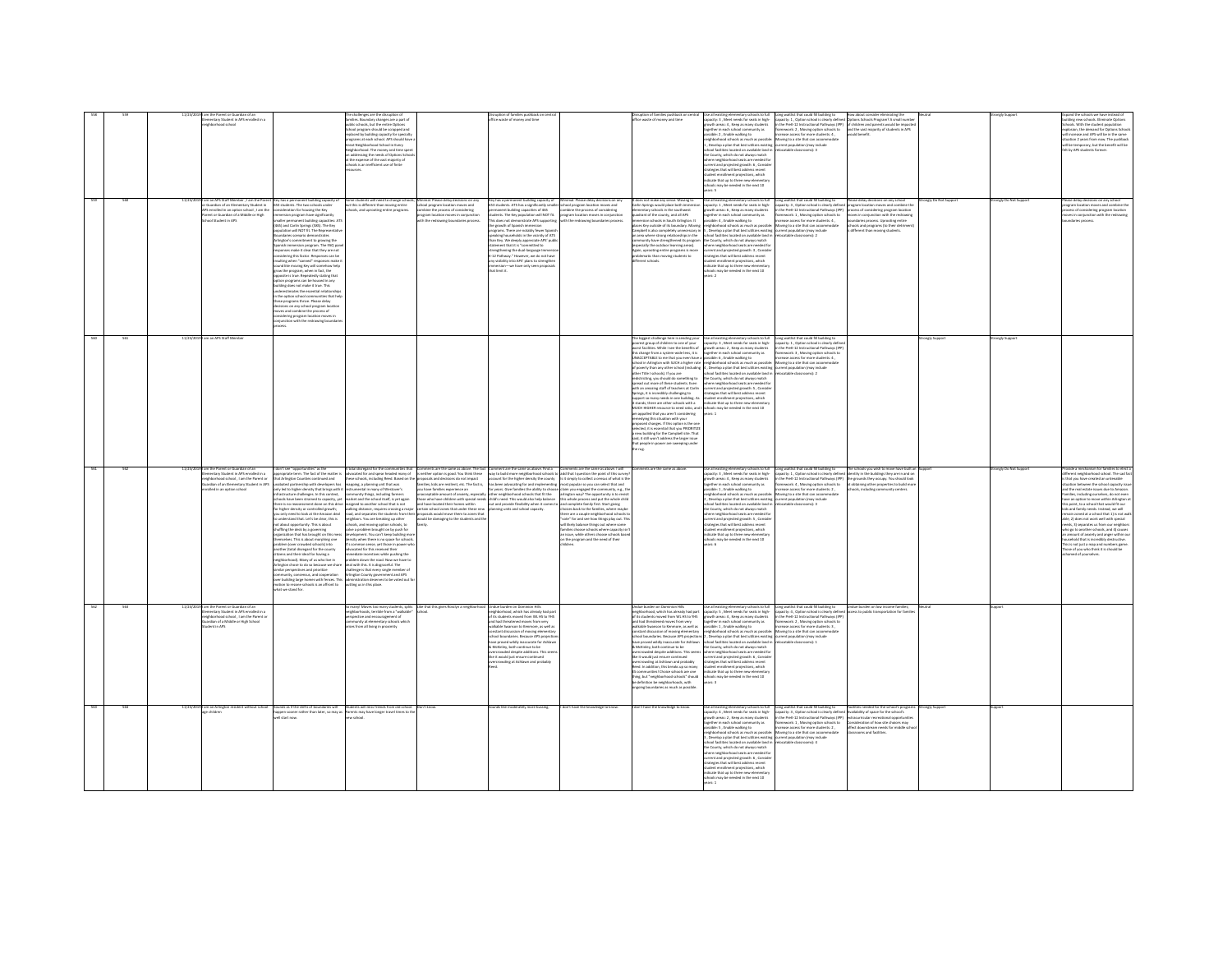|     |          | gh School Student in APS                                                                                                                                                                  |                                                                                                                                                                                                                                                                                                                                                                                                                                                                                                                              | reaks up neigh<br>and schools, adds to busing.                                                                                                                                                                                                                                                                                                                                                                   | tosslyn area, makes good use of Reed wa<br>zone, keeps most of McKinley communit<br>opether with many able to walk, move<br>e options schools. I think options schr<br>uld always be open to moving, bec<br>ey are county wide programs and<br>ceived the expensive benefit of busing                                                                                                                                                                                             |                                                                                                                                                                                                                                                                                                                                                                                                                                                                                                                                                                 | is to have benefits of option 1. Mo<br>mersion to area with more Spanish<br>akers would be very good for<br>nenesion. The Key community seems ver<br>pset about moving, so maybe this would<br>leviate some of their disappointment. | g Slightly more moving parts-<br>moving the<br>ion schools instead of two.                                                                                                                                                                                                                                                                                                                                     | Use all existing elementary schools to ful<br>capacity: 4 , Meet needs for seats in high-<br>growth areas: 2 , Keep as many students<br>together in each school community as<br>ssible: 5 . Enable walking to<br>hood schools as much as possibl<br>, Develop a plan that best utilizes existing<br>ool facilities located on available land i<br>the County, which do not always match<br>where neighborhood seats are needed for<br>current and projected growth: 6, Conside<br>strategies that will best address recent<br>itudent enrollment projections, which<br>ndicate that up to three new elementary<br>make make his meaning in the most 10                                                                                                                                                                                                                                                                                                                                                                                                                                                                                                                           | Long waitlist that could fill building to<br>capacity: 1, Option school is clearly defined<br>in the PreK-12 Instructional Pathways (IPP)<br>amework: 3, Moving option schools to<br>ease access for more students: 4<br>wing to a site that can accor<br>ent population (may include<br>icatable classrooms): 2                                                                                                                                                 | nkine.                                                                                                                                                                                                                                                                                                                                                                                                                                                                                                                                                                                                         |                 |                      |                                                                                                                                                                                                                            |
|-----|----------|-------------------------------------------------------------------------------------------------------------------------------------------------------------------------------------------|------------------------------------------------------------------------------------------------------------------------------------------------------------------------------------------------------------------------------------------------------------------------------------------------------------------------------------------------------------------------------------------------------------------------------------------------------------------------------------------------------------------------------|------------------------------------------------------------------------------------------------------------------------------------------------------------------------------------------------------------------------------------------------------------------------------------------------------------------------------------------------------------------------------------------------------------------|-----------------------------------------------------------------------------------------------------------------------------------------------------------------------------------------------------------------------------------------------------------------------------------------------------------------------------------------------------------------------------------------------------------------------------------------------------------------------------------|-----------------------------------------------------------------------------------------------------------------------------------------------------------------------------------------------------------------------------------------------------------------------------------------------------------------------------------------------------------------------------------------------------------------------------------------------------------------------------------------------------------------------------------------------------------------|--------------------------------------------------------------------------------------------------------------------------------------------------------------------------------------------------------------------------------------|----------------------------------------------------------------------------------------------------------------------------------------------------------------------------------------------------------------------------------------------------------------------------------------------------------------------------------------------------------------------------------------------------------------|----------------------------------------------------------------------------------------------------------------------------------------------------------------------------------------------------------------------------------------------------------------------------------------------------------------------------------------------------------------------------------------------------------------------------------------------------------------------------------------------------------------------------------------------------------------------------------------------------------------------------------------------------------------------------------------------------------------------------------------------------------------------------------------------------------------------------------------------------------------------------------------------------------------------------------------------------------------------------------------------------------------------------------------------------------------------------------------------------------------------------------------------------------------------------------|------------------------------------------------------------------------------------------------------------------------------------------------------------------------------------------------------------------------------------------------------------------------------------------------------------------------------------------------------------------------------------------------------------------------------------------------------------------|----------------------------------------------------------------------------------------------------------------------------------------------------------------------------------------------------------------------------------------------------------------------------------------------------------------------------------------------------------------------------------------------------------------------------------------------------------------------------------------------------------------------------------------------------------------------------------------------------------------|-----------------|----------------------|----------------------------------------------------------------------------------------------------------------------------------------------------------------------------------------------------------------------------|
|     |          | I am the Parent or Guardian of an<br>mentary Student in APS enrolled in a<br>borhood school                                                                                               | nder this scenario there are more<br>ighborhood schools to spread the kids<br>t over, allowing for less overcrowding or<br>trington schools. I find this very<br>sirable. I also think that this keeps kids<br>nore closely aligned with their<br>irhborhood friends. It keeps the option<br>n'is where they are which makes ma<br>ple happy, including me. McKinley<br>lloers get to stay walkers and don't have<br>be bussed. (this is not me, but I'd like to<br>e McK stay a neighborhood school) Thi<br>he best option! | e that i'm aware o                                                                                                                                                                                                                                                                                                                                                                                               | None that I can see. I do not like this                                                                                                                                                                                                                                                                                                                                                                                                                                           | t appears that by making McKirley an<br>tion school, we end up overcrowding all<br>the schools that get the overlowing a<br>clude Reed, Glebe, Ashlawn, and maybe<br>thers. The families at the option schools<br>end up upset by the moves. McKinley<br>miles that wouldn't go to Reed under th<br>antative scenario will be unset by<br>aving to be bussed. McKinley co<br>r the arts ends up going to waste.                                                                                                                                                 | None that I can see. I do not like this                                                                                                                                                                                              | It appears that by making McKinley an<br>tion school, we end up overcrowding all<br>f the schools that get the overflow, to<br>r the schools that get we wernere, we<br>rclude Reed, Glebe, Ashlawn, and maybe<br>thers. The families at the option schools<br>end up upset by the moves. McKinley                                                                                                             | Use all existing elementary schools to full<br>capacity: 4 . Meet needs for seats in high-<br>growth areas: 1, Keep as many students<br>together in each school community as<br>possible: 3, Enable walking to<br>neighborhood schools as much as possible:<br>among uppart of real moves, notazoney . The procedure and the state of the state of the state of the state of the state of the state of the state of the state of the state of the state of the state of the Control of the C<br>strategies that will best address recent<br>student enrollment projections, which<br>dicate that up to three new el<br>ools may be needed in the next 10<br>ears: 5                                                                                                                                                                                                                                                                                                                                                                                                                                                                                                              | Long waitlist that could fill building to Don't remove neighborhood schools. We<br>capacity: 4, Option school is clearly defined need as many neighborhood schools as<br>Lapacity, 4, Uption school is unary derived<br>In the PreK-12 Instructional Pathways (IPP)<br>framework: 1, Moving option schools to<br>increase access for more students: 3,<br>Moving to a site that can accommodate<br>current population (may include<br>relocatable classrooms): 2 | Don't remove neighborhood schools. We<br>sible. Taking McKinley to allow ASFS to<br>sistere. Taleing McKinley to allow Asir's t<br>we its own neighborhood school is<br>bbing one school to pay another, wher<br>oth are in high growth zones.                                                                                                                                                                                                                                                                                                                                                                 |                 | Not Suppor           | leep McK a neighborhood school and go<br>th the Representative boundary opti-<br><b>I move the nation school</b>                                                                                                           |
|     |          | l am an Arlington resident without school<br>see children                                                                                                                                 | don't see any                                                                                                                                                                                                                                                                                                                                                                                                                                                                                                                | think reducing walking and adding busy<br>hould be a last resort and is short sighted.<br>I is better to enlarge schools or move<br>perams than have more kids riding buse<br>polluting our air.                                                                                                                                                                                                                 | Moving programs makes sense to me. But<br>Levity aren't the programs and boundaries all buses.? Can't you add space at ATS instead and the programs and boundaries all buses. Can't you add space at ATS instead<br>being done at on<br>tew neighborhood school and keep Key a<br>is but find a way to build a neighborhood<br>program in the Rosslyn area or lease space<br>for such a program in an office building.<br>erhaps for K-2.                                         |                                                                                                                                                                                                                                                                                                                                                                                                                                                                                                                                                                 | This plan is just as bad as the first prop                                                                                                                                                                                           |                                                                                                                                                                                                                                                                                                                                                                                                                | se all existing elementary schools to full<br>spacity: S , Meet needs for seats in high-<br>rowth areas: 2 , Keep as many students<br>together in each school community as<br>sible: 6 . Enable walking to<br>eighborhood schools as much as possible:<br>, Develop a plan that best utilizes existing<br>chool facilities located on available land in<br>the County, which do not always match<br>where neighborhood seats are needed for<br>surrent and projected growth: 4, Consider<br>trategies that will best address recent<br>tholent enrollment projections, which<br>ndicate that up to three new elementary<br>ools may be needed in the next 10<br>$2 - 4$                                                                                                                                                                                                                                                                                                                                                                                                                                                                                                          | Long waitlist that could fill building to<br>capacity: 3 , Option school is clearly defined<br>in the PreK-12 Instructional Pathways (IPP)<br>ramework: 2 . Moving option schools to<br>ease access for more students: 1.<br>crease access to: more successive. 2,<br>prent population (may include<br>focatable classrooms): 4                                                                                                                                  | What is a "school". The Program? The<br>students? That is unclear. But since opti<br>school students are largely bused then<br>moving that program to an under-utilize<br>e makes sense and preserve walkabl<br>ate makes arrive and preserve wasted<br>ats in neighborhood schools. Finding<br>revealed. Find ways to have smaller<br>programs in community center or office<br>buildings. Or build more schools. Where<br>ik ran walk to.                                                                                                                                                                    | eigly Suppor    | ngly Suppor          | iting APS buses is a lot more than abo<br>ney. It is about more sustainable livin<br>althier students.                                                                                                                     |
| 568 | 11/23/20 | 9 I am the Parent or Guardian of an<br>entary Student in APS enrolled in a<br>irhborhood school . I am the Parent of<br>erdian of an Elementary Student in AP:<br>led in an option school |                                                                                                                                                                                                                                                                                                                                                                                                                                                                                                                              |                                                                                                                                                                                                                                                                                                                                                                                                                  | see few benefits for my family in this<br>proposal. My son walks to ATS, my<br>aughter is bussed to McKinley, In the<br>posal, they will both change schools a<br>v both be bused. Worse, my daughter<br>ses a significant number of her friends in<br>te move as the student body of McKinley<br>disbursed across many schools. And now<br>.<br>TS students are bused even further than<br>reviously as McKinley is further west and<br>central                                  | am disappointed that the proposal ends<br>AcKinley as a school and I am not happy<br>that ATS will move only to become ve<br>ther cotion school. The proposal is<br>redbly disruptive to a significant<br>ount of families and double for me as a<br>ent of both a Mckinley student and an<br>ATS student. Only ATS is walkable for us so<br>wing McKinley to Reed is not helpful and<br>wing ATS anywhere else is worse for us.<br>understand that planning for growing<br>pulations is very difficult, but we never<br>sagined that the proposals would be se |                                                                                                                                                                                                                                      |                                                                                                                                                                                                                                                                                                                                                                                                                | Use all existing elementary schools to full<br>capacity: 3 , Meet needs for seats in high-<br>owth areas: 4, Keep as many students<br>parther in each school cor<br>as vinume<br>sible: 1, Enable walking to<br>eighborhood schools as much as possible:<br>!, Develop a plan that best utilizes existing<br>ool facilities located on available land in<br>he County, which do not always match<br>here neighborhood seats are needed fo<br>rrent and projected growth: 5 , Conside<br>strategies that will best address recent<br>udent enrollment projections, which<br>dicate that up to three new element<br>hools may be needed in the next 10<br>urs: 6                                                                                                                                                                                                                                                                                                                                                                                                                                                                                                                   | Long waitlist that could fill building to<br>apacity: 4, Option school is clearly defin<br>the PreK-12 Instructional Pathways (IP)<br>sework: 3, Moving option schools to<br>se access for more students: 2,<br>loving to a site that can accommodat<br>rrent population (may include<br>ocatable classrooms): 1                                                                                                                                                 |                                                                                                                                                                                                                                                                                                                                                                                                                                                                                                                                                                                                                | ongly Suppor    | <b>Ingly Support</b> |                                                                                                                                                                                                                            |
|     |          | am the Parent or Guardian of an<br>entary Student in APS enrolled in a<br>hood school                                                                                                     |                                                                                                                                                                                                                                                                                                                                                                                                                                                                                                                              |                                                                                                                                                                                                                                                                                                                                                                                                                  |                                                                                                                                                                                                                                                                                                                                                                                                                                                                                   |                                                                                                                                                                                                                                                                                                                                                                                                                                                                                                                                                                 |                                                                                                                                                                                                                                      |                                                                                                                                                                                                                                                                                                                                                                                                                | 2se all existing elementary schools to full<br>capacity: 4 , Meet needs for seats in high-<br>growth areas: 6 , Keep as many students<br>together in each school community as<br>ossible: 2, Enable walking to<br>eighborhood schools as much as possible<br>elignoomood schools as much as possible:<br>, Develop a plan that best utilizes existing<br>chool facilities located on available land in<br>the County, which do not always match<br>here neighborhood seats are needed fo<br>rrent and projected growth: 3 , Conside<br>rategies that will best address recent<br>during the time term on the material receiver<br>indicate that up to three new elementary<br>ichools may be needed in the next 10<br>ears: 5                                                                                                                                                                                                                                                                                                                                                                                                                                                    | Long waitlist that could fill building to<br>apacity: 3 . Option school is clearly defin<br>capacity: 3 , Option school is clearly detri<br>in the PreK-12 Instructional Pathways (IP<br>framework: 1 , Moving option schools to<br>rease access for more students: 2,<br>loving to a site that can accommodat<br>rrent population (may include<br>locatable classrooms): 4                                                                                      |                                                                                                                                                                                                                                                                                                                                                                                                                                                                                                                                                                                                                |                 | onely Do Not Suppe   |                                                                                                                                                                                                                            |
|     |          | am an Arlington<br><b>Sildren</b>                                                                                                                                                         |                                                                                                                                                                                                                                                                                                                                                                                                                                                                                                                              | students and schools affected than<br>r plans                                                                                                                                                                                                                                                                                                                                                                    |                                                                                                                                                                                                                                                                                                                                                                                                                                                                                   | Still a big percentage of students will not be<br>e to walk to schoo                                                                                                                                                                                                                                                                                                                                                                                                                                                                                            | More room for the special program<br>ools; less disruption to neighbor<br>hools: allows for growth in areas where<br>arted to increase<br>anne is awn                                                                                | compared to previous 2 opt                                                                                                                                                                                                                                                                                                                                                                                     | se all existing elementary schools to full<br>pacity: 4, Meet needs for seats in high-<br>wth areas: 3 . Keep as many students<br>together in each school community as<br>$\begin{tabular}{p{0.85\textwidth}} \hline \textbf{as} & \textbf{invariant} \\ \textbf{as} & \textbf{invariant} \\ \textbf{as} & \textbf{invariant} \\ \textbf{invariant} \\ \textbf{invariant} \\ \textbf{invariant} \\ \textbf{invariant} \\ \textbf{invariant} \\ \textbf{invariant} \\ \textbf{invariant} \\ \textbf{invariant} \\ \textbf{invariant} \\ \textbf{invariant} \\ \textbf{invariant} \\ \textbf{invariant} \\ \textbf{invariant} \\ \textbf{invariant} \\ \textbf{invariant} \\ \textbf{invariant} \\ \textbf{invariant} \\ \textbf{invariant} \\ \textbf{invariant} \\ \textbf{$<br>chool facilities located on available land in<br>the County, which do not always match<br>are naidhhorboot seats are needed for<br>where neignoomood seats are needed i<br>current and projected growth: S , Consic<br>strategies that will best address recent<br>tudent enrollment projections, which<br>ndicate that un to three new elementar<br>only may he needed in the next 10<br>ars: 6 | Long waitlist that could fill building to<br>capacity: 4, Option school is clearly def<br>in the PreK-12 Instructional Pathways (IPF<br>ramework: 3 . Moving option schools to<br>:rease access for more students: 1 ,<br>oving to a site that can accommoda<br>relocatable classrooms): 2                                                                                                                                                                       |                                                                                                                                                                                                                                                                                                                                                                                                                                                                                                                                                                                                                |                 |                      |                                                                                                                                                                                                                            |
| 571 | 11/23/20 | I am an APS Staff Member , I am the Pa<br>Guardian of an Elementary Student in<br>enrolled in a neighborhood school.<br>the Parent or Guardian of a Middle<br>th School Student in APS    |                                                                                                                                                                                                                                                                                                                                                                                                                                                                                                                              | here are many challenges with this<br>nario. Why would we opt to add buses<br>d increase the budget in this area when<br>are already tight on resources as we<br>old every year? This scenario caters to th<br>n schools. These families are choosi<br>eo to these schools and transportati<br>puted so these schools could be placed<br>hydree in the county versus making<br>eighborhood schools and walking a |                                                                                                                                                                                                                                                                                                                                                                                                                                                                                   |                                                                                                                                                                                                                                                                                                                                                                                                                                                                                                                                                                 |                                                                                                                                                                                                                                      | his is unfair to the Carlin Springs<br>mmunity. The school was designed to<br>ouse the unique county-wide program<br>hat this school provides and the studen<br>lo not deserve to be moved to an older,<br>maller school. This scenario also puts both<br>panish Immersion schools in South<br>clington, increasing the time on the bus<br>or students who want to attend from the<br>sorth side of Arlington. | Jse all existing elementary schools to full<br>apacity: 4 , Meet needs for seats in high-<br>rowth areas: 3 , Keep as many students<br>ogether in each school community as<br>possible: 6 , Enable walking to<br>neighborhood schools as much as possible<br>1. Develop a plan that best utilizes existing<br>ichool facilities located on available land is<br>the County, which do not always match<br>where neighborhood seats are needed fo<br>current and projected growth: S , Conside<br>strategies that will best address recent<br>strugges one will be a state is received<br>dicate that up to three new elementar<br>hools may be needed in the next 10<br>are 2                                                                                                                                                                                                                                                                                                                                                                                                                                                                                                     | Long waitlist that could fill building to<br>pacity: 4 , Option school is clearly defined<br>the PreK-12 Instructional Pathways (IPP)<br>ework: 1, Moving option schools to<br>ease access for more students: 2,<br>loving to a site that can accommodate<br>rrent population (may include<br>catable classrooms): 3                                                                                                                                             | hen moving schools to new sites, it<br>ould first be looked at whether it is wort<br>ooting a current neighborhood so<br>nake it easier for option school<br>articipants. Many option schools in the<br>sunty are not as diverse as the<br>hborhood schools so you would be<br>proornook acrosses as you would be<br>easing the disparity between those<br>illes and at times making it unfair to t<br>righborhood students. Likewise, Arlingt<br>tinues to make cuts to the budget.<br>ving students who could walk to scho<br>another location that requires a bus is<br>tresponsible in this way as well as | trongly Support | rongly Support       | aw does APS reach out to low-income<br>silies and inform and encourage them t                                                                                                                                              |
|     |          | I am the Parent or Guardian of a Middle<br>th School Student in APS                                                                                                                       | his seems like a had outcome. but I don't<br>i understand it very well. It seems like<br>Should not need to add more busses.                                                                                                                                                                                                                                                                                                                                                                                                 | Why in the world would we move paple $\begin{array}{ l } \hline \text{I} & \text{I} \text{I} & \text{I} \text{I} \text{I} & \text{I} \text{I} \text{I} & \text{I} \text{I} \text{I} & \text{I} \text{I} \text{I} & \text{I} \text{I} \text{I} & \text{I} \text{I} \text{I} & \text{I} \text{I} \text{I} \text{I} & \text{I} \text{I} \text{I} & \text{I} \text{I} \text{I} \text{I} \$                           | like this much hetter. Darents in choice<br>use this much better. Parents in choice<br>ichools should be willing to move--they<br>made a choice to attend the school<br>because they value the pedagogy. One of<br>.<br>bur children attended a choice school-it<br>was great, but we understood it was out<br>ice. I like the idea of loreping McKini<br>ntact. The Reed School is not near any<br>nty borders. Mckinley is on the edge<br>rlington and makes more sense, to me, | can understand people at McKinley don't<br>like it and I can understand why                                                                                                                                                                                                                                                                                                                                                                                                                                                                                     | This seems to make a great deal of se<br>s seems to make a great bear ors<br>ause it frees up space in densly<br>solated parts of arlington where<br>ercrowding is worst, while making sma<br>e of the centrally located reed school | shocks like the move Choice sche<br>arents-and again I speak as a choice<br>chool parent-need to be flexible.                                                                                                                                                                                                                                                                                                  | Jse all existing elementary schools to full<br>apacity: S , Meet needs for seats in high-<br>rowth areas: 1 , Keep as many students<br>together in each school community as<br>.<br>Issible: 3 , Enable walking to<br>Ishborhood schools as much as possible<br>Develop a plan that best utilizes existing<br>ool facilities located on available land i<br>the County, which do not always match<br>ere neighborhood seats are needed fo<br>rent and projected erowth: 6. Consid-<br>rategies that will best address recent<br>itudent enrollment projections, which<br>ndicate that up to three new elementary<br>chools may be needed in the next 10<br>are a                                                                                                                                                                                                                                                                                                                                                                                                                                                                                                                 | ong waitlist that could fill building to<br>capacity: 1, Option school is clearly define<br>in the PreK-12 Instructional Pathways (IPF<br>amework: 4, Moving option schools to<br>pasa arress for more students-2<br>oving to a site that can accom<br>ent population (may include<br>catable classrooms): 3                                                                                                                                                     |                                                                                                                                                                                                                                                                                                                                                                                                                                                                                                                                                                                                                |                 |                      | uch a small county, with relatively high<br>lensity, has so many buses. They cause<br>congestion, pollute the air, and cost<br>xpayers a ton of money. They take time<br>om the kid;s day. They work against<br>thy habits |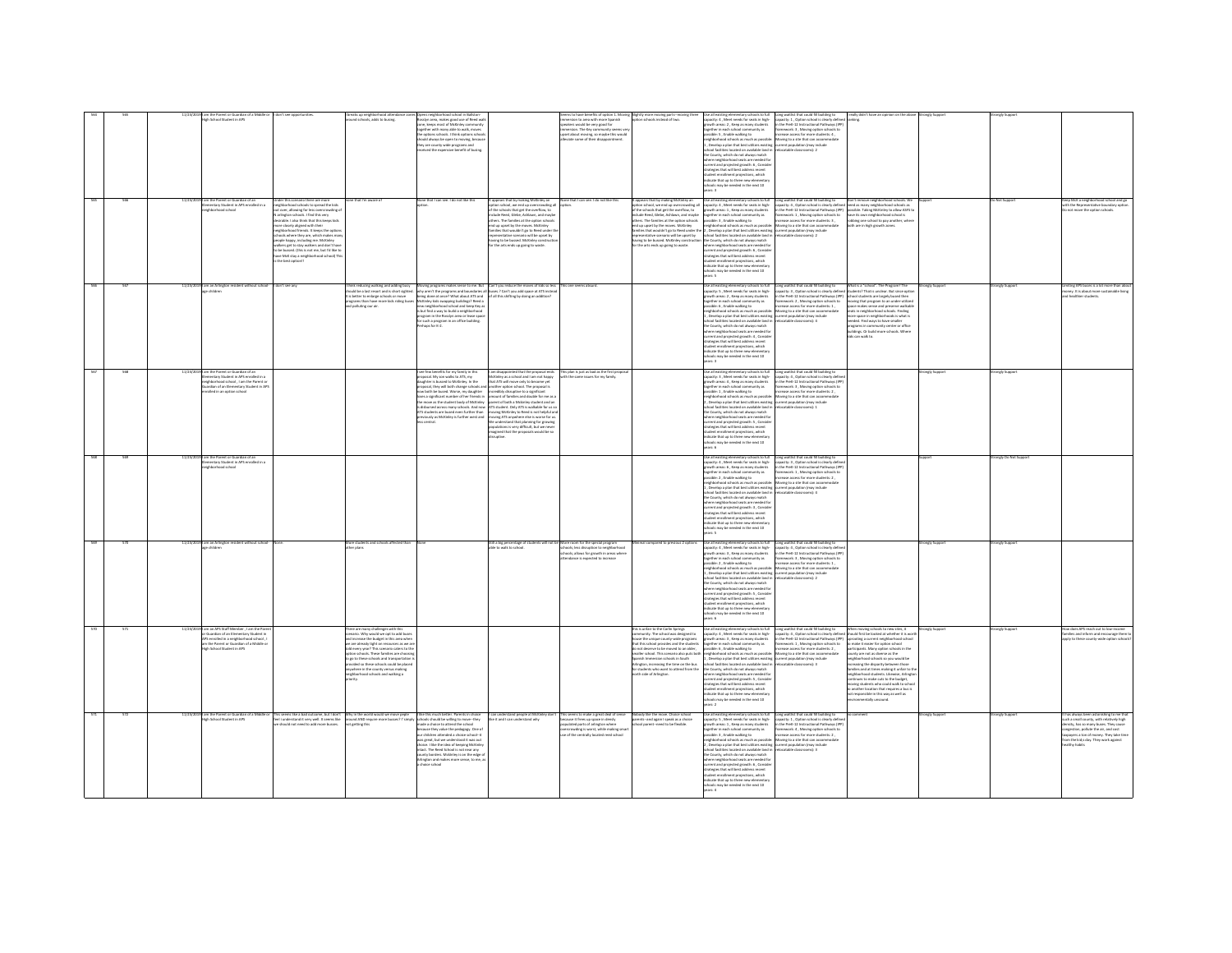|     |     |          |                                                       | im an Arlington resident without school- I cannot tell from your published material:                                           | cannot tell from your published materials                                                                               | cannot tell from your published materials                                                           | cannot tell from your published materials                                                                                   | annot tell from your published material                                                  | cannot tell from your published material:                                                                                                                                          | Use all existing elementary schools to full                                                                                                                                                                                             | Long waitlist that could fill building to                                                        |                                                                                                                                   |                       |                                                                                    |
|-----|-----|----------|-------------------------------------------------------|--------------------------------------------------------------------------------------------------------------------------------|-------------------------------------------------------------------------------------------------------------------------|-----------------------------------------------------------------------------------------------------|-----------------------------------------------------------------------------------------------------------------------------|------------------------------------------------------------------------------------------|------------------------------------------------------------------------------------------------------------------------------------------------------------------------------------|-----------------------------------------------------------------------------------------------------------------------------------------------------------------------------------------------------------------------------------------|--------------------------------------------------------------------------------------------------|-----------------------------------------------------------------------------------------------------------------------------------|-----------------------|------------------------------------------------------------------------------------|
|     |     |          |                                                       |                                                                                                                                |                                                                                                                         |                                                                                                     |                                                                                                                             |                                                                                          |                                                                                                                                                                                    |                                                                                                                                                                                                                                         |                                                                                                  |                                                                                                                                   |                       |                                                                                    |
|     |     |          |                                                       | what the opportunities vs. challenges are<br>for any of your three scenarios. Your                                             | hat the opportunities vs. challenges are<br>r any of your three scenarios. Your                                         | what the opportunities vs. challenges are<br>for any of your three scenarios. Your                  | what the opportunities vs. challenges are<br>for any of your three scenarios. Your                                          | hat the opportunities vs. challenges are<br>ir any of your three scenarios. Your         | what the opportunities vs. challenges are<br>for any of your three scenarios. Your                                                                                                 | capacity: 4 , Meet needs for seats in high-<br>growth areas: 3 , Keep as many students                                                                                                                                                  | .<br>Lapacity: 1 , Option school is clearly define<br>In the PreK-12 Instructional Pathways (IPF |                                                                                                                                   |                       |                                                                                    |
|     |     |          |                                                       | terials are unclear on the most                                                                                                | trials are unclear on the most                                                                                          | erials are unclear on the most                                                                      | mials are unclear on the most                                                                                               | erials are unclear on the most                                                           | terials are unclear on the most                                                                                                                                                    | gether in each school community as                                                                                                                                                                                                      | framework: 3, Moving option schools to                                                           |                                                                                                                                   |                       |                                                                                    |
|     |     |          |                                                       | portant aspect - i.e., exactly which                                                                                           | rtant aspect - i.e., exactly which                                                                                      | ortant aspect - i.e., exactly which                                                                 | rtant aspect - i.e., exactly which                                                                                          | ortant aspect - i.e., exactly which                                                      | ortant aspect - i.e., exactly which                                                                                                                                                | sible: 2, Enable walking to                                                                                                                                                                                                             | ease access for more students: 4                                                                 |                                                                                                                                   |                       |                                                                                    |
|     |     |          |                                                       | to<br>mes are going to be reassigned to some<br>other school, and which school they will g                                     | es are going to be reassigned to some<br>ir school, and which school they will go                                       | homes are going to be reassigned to some<br>other school, and which school they will go             | es are going to be reassigned to som                                                                                        | .<br>mes are going to be reassigned to some<br>her school, and which school they will go | .<br>omes are going to be reassigned to some<br>ther school, and which school they will go                                                                                         | abborbood schools as much as nossibl                                                                                                                                                                                                    | Moving to a site that can accommodate                                                            |                                                                                                                                   |                       |                                                                                    |
|     |     |          |                                                       |                                                                                                                                |                                                                                                                         |                                                                                                     | er school, and which school they will go                                                                                    |                                                                                          |                                                                                                                                                                                    | : ,<br>Develop a plan that best utilizes existing current population (may include<br>chool facilities located on available land in refocatable classrooms): 2                                                                           |                                                                                                  |                                                                                                                                   |                       |                                                                                    |
|     |     |          |                                                       | o in each case. I live in the Barrett                                                                                          | each case. I live in the Barrett                                                                                        | to in each case. I live in the Barrett                                                              | in each case. I live in the Barrett                                                                                         | in each case. I live in the Barrett                                                      | to in each case. I live in the Barrett                                                                                                                                             |                                                                                                                                                                                                                                         |                                                                                                  |                                                                                                                                   |                       |                                                                                    |
|     |     |          |                                                       | mentary district and cannot tell from                                                                                          | entary district and cannot tell from                                                                                    | Elementary district and cannot tell from                                                            | mentary district and cannot tell from                                                                                       | mentary district and cannot tell from                                                    | Elementary district and cannot tell from                                                                                                                                           | the County, which do not always match                                                                                                                                                                                                   |                                                                                                  |                                                                                                                                   |                       |                                                                                    |
|     |     |          |                                                       | ar materials which homes will be<br>ssigned to which schools.                                                                  | materials which homes will be<br>signed to which schools.                                                               | www.w.y www.s. and cannot test in<br>ur materials which homes will be<br>issigned to which schools. | r materials which homes will be<br>signed to which schools.                                                                 | or materials which homes will be<br>issigned to which schools.                           | your materials which homes will be<br>your materials which homes will be<br>eassigned to which schools.                                                                            | here neighborhood seats are needed for<br>rrent and projected growth: 6, Conside                                                                                                                                                        |                                                                                                  |                                                                                                                                   |                       |                                                                                    |
|     |     |          |                                                       |                                                                                                                                |                                                                                                                         |                                                                                                     |                                                                                                                             |                                                                                          |                                                                                                                                                                                    | atesies that will best address recent                                                                                                                                                                                                   |                                                                                                  |                                                                                                                                   |                       |                                                                                    |
|     |     |          |                                                       |                                                                                                                                |                                                                                                                         |                                                                                                     |                                                                                                                             |                                                                                          |                                                                                                                                                                                    |                                                                                                                                                                                                                                         |                                                                                                  |                                                                                                                                   |                       |                                                                                    |
|     |     |          |                                                       |                                                                                                                                |                                                                                                                         |                                                                                                     |                                                                                                                             |                                                                                          |                                                                                                                                                                                    | udent enrollment projections, which<br>dicate that up to three new elementary                                                                                                                                                           |                                                                                                  |                                                                                                                                   |                       |                                                                                    |
|     |     |          |                                                       |                                                                                                                                |                                                                                                                         |                                                                                                     |                                                                                                                             |                                                                                          |                                                                                                                                                                                    | hools may be needed in the next 10                                                                                                                                                                                                      |                                                                                                  |                                                                                                                                   |                       |                                                                                    |
|     |     |          |                                                       |                                                                                                                                |                                                                                                                         |                                                                                                     |                                                                                                                             |                                                                                          |                                                                                                                                                                                    | are 6                                                                                                                                                                                                                                   |                                                                                                  |                                                                                                                                   |                       |                                                                                    |
|     |     |          |                                                       |                                                                                                                                |                                                                                                                         |                                                                                                     |                                                                                                                             |                                                                                          |                                                                                                                                                                                    |                                                                                                                                                                                                                                         |                                                                                                  |                                                                                                                                   |                       |                                                                                    |
| 573 | 574 |          | 11/23/2019 I am an Arlington resident without school- | One shift by everyone at one time                                                                                              | ore transportation cost                                                                                                 |                                                                                                     |                                                                                                                             |                                                                                          |                                                                                                                                                                                    | Use all existing elementary schools to full<br>capacity: 5 , Meet needs for seats in high-                                                                                                                                              | Long waitlist that could fill building to<br>capacity: 4 , Option school is clearly defin        | rangly Suppor                                                                                                                     |                       |                                                                                    |
|     |     |          |                                                       |                                                                                                                                |                                                                                                                         |                                                                                                     |                                                                                                                             |                                                                                          |                                                                                                                                                                                    |                                                                                                                                                                                                                                         |                                                                                                  |                                                                                                                                   |                       |                                                                                    |
|     |     |          |                                                       |                                                                                                                                |                                                                                                                         |                                                                                                     |                                                                                                                             |                                                                                          |                                                                                                                                                                                    | owth areas: 4, Keep as many student                                                                                                                                                                                                     | in the PreK-12 Instructional Pathways (IP                                                        |                                                                                                                                   |                       |                                                                                    |
|     |     |          |                                                       |                                                                                                                                |                                                                                                                         |                                                                                                     |                                                                                                                             |                                                                                          |                                                                                                                                                                                    | together in each school community as<br>ssible: 6, Enable walking to                                                                                                                                                                    | framework: 1, Moving option schools to<br>ncrease access for more students: 2,                   |                                                                                                                                   |                       |                                                                                    |
|     |     |          |                                                       |                                                                                                                                |                                                                                                                         |                                                                                                     |                                                                                                                             |                                                                                          |                                                                                                                                                                                    | therhood schools as much as nossible                                                                                                                                                                                                    | Moving to a site that can accom                                                                  |                                                                                                                                   |                       |                                                                                    |
|     |     |          |                                                       |                                                                                                                                |                                                                                                                         |                                                                                                     |                                                                                                                             |                                                                                          |                                                                                                                                                                                    | , Develop a plan that best utilizes existing                                                                                                                                                                                            | current population (may include                                                                  |                                                                                                                                   |                       |                                                                                    |
|     |     |          |                                                       |                                                                                                                                |                                                                                                                         |                                                                                                     |                                                                                                                             |                                                                                          |                                                                                                                                                                                    | ool facilities located on available land is                                                                                                                                                                                             | catable classrooms): 3                                                                           |                                                                                                                                   |                       |                                                                                    |
|     |     |          |                                                       |                                                                                                                                |                                                                                                                         |                                                                                                     |                                                                                                                             |                                                                                          |                                                                                                                                                                                    | he County, which do not always match                                                                                                                                                                                                    |                                                                                                  |                                                                                                                                   |                       |                                                                                    |
|     |     |          |                                                       |                                                                                                                                |                                                                                                                         |                                                                                                     |                                                                                                                             |                                                                                          |                                                                                                                                                                                    | here neighborhood seats are needed for<br>rrent and projected growth: 3, Conside                                                                                                                                                        |                                                                                                  |                                                                                                                                   |                       |                                                                                    |
|     |     |          |                                                       |                                                                                                                                |                                                                                                                         |                                                                                                     |                                                                                                                             |                                                                                          |                                                                                                                                                                                    |                                                                                                                                                                                                                                         |                                                                                                  |                                                                                                                                   |                       |                                                                                    |
|     |     |          |                                                       |                                                                                                                                |                                                                                                                         |                                                                                                     |                                                                                                                             |                                                                                          |                                                                                                                                                                                    | trategies that will best address recent                                                                                                                                                                                                 |                                                                                                  |                                                                                                                                   |                       |                                                                                    |
|     |     |          |                                                       |                                                                                                                                |                                                                                                                         |                                                                                                     |                                                                                                                             |                                                                                          |                                                                                                                                                                                    | ant noniartinos which                                                                                                                                                                                                                   |                                                                                                  |                                                                                                                                   |                       |                                                                                    |
|     |     |          |                                                       |                                                                                                                                |                                                                                                                         |                                                                                                     |                                                                                                                             |                                                                                          |                                                                                                                                                                                    | <b>Scate that up to three new elementa</b>                                                                                                                                                                                              |                                                                                                  |                                                                                                                                   |                       |                                                                                    |
|     |     |          |                                                       |                                                                                                                                |                                                                                                                         |                                                                                                     |                                                                                                                             |                                                                                          |                                                                                                                                                                                    | 02 tools may be needed in the next<br>are 2                                                                                                                                                                                             |                                                                                                  |                                                                                                                                   |                       |                                                                                    |
|     |     |          |                                                       |                                                                                                                                |                                                                                                                         |                                                                                                     |                                                                                                                             |                                                                                          |                                                                                                                                                                                    |                                                                                                                                                                                                                                         |                                                                                                  |                                                                                                                                   |                       |                                                                                    |
|     |     | 11/23/20 | 31 am an Arlington resident without scho              |                                                                                                                                |                                                                                                                         |                                                                                                     |                                                                                                                             |                                                                                          |                                                                                                                                                                                    | all existing elementary schools to full                                                                                                                                                                                                 |                                                                                                  | rangly Suppor                                                                                                                     | ongly Support         |                                                                                    |
|     |     |          |                                                       |                                                                                                                                |                                                                                                                         |                                                                                                     |                                                                                                                             |                                                                                          |                                                                                                                                                                                    | apacity: S. Meet needs for seats in high-                                                                                                                                                                                               | Long waitlist that could fill building to<br>capacity: 3 , Option school is clearly defin        |                                                                                                                                   |                       |                                                                                    |
|     |     |          |                                                       |                                                                                                                                |                                                                                                                         |                                                                                                     |                                                                                                                             |                                                                                          |                                                                                                                                                                                    | wth areas: 4, Keep as many students                                                                                                                                                                                                     | n the PreK-12 Instructional Pathways (IP)                                                        |                                                                                                                                   |                       |                                                                                    |
|     |     |          |                                                       |                                                                                                                                |                                                                                                                         |                                                                                                     |                                                                                                                             |                                                                                          |                                                                                                                                                                                    | together in each school community as                                                                                                                                                                                                    | framework: 4, Moving option schools to                                                           |                                                                                                                                   |                       |                                                                                    |
|     |     |          |                                                       |                                                                                                                                |                                                                                                                         |                                                                                                     |                                                                                                                             |                                                                                          |                                                                                                                                                                                    | ssible: 2 . Enable walking to                                                                                                                                                                                                           | wase access for more students: 1.                                                                |                                                                                                                                   |                       |                                                                                    |
|     |     |          |                                                       |                                                                                                                                |                                                                                                                         |                                                                                                     |                                                                                                                             |                                                                                          |                                                                                                                                                                                    |                                                                                                                                                                                                                                         |                                                                                                  |                                                                                                                                   |                       |                                                                                    |
|     |     |          |                                                       |                                                                                                                                |                                                                                                                         |                                                                                                     |                                                                                                                             |                                                                                          |                                                                                                                                                                                    |                                                                                                                                                                                                                                         |                                                                                                  |                                                                                                                                   |                       |                                                                                    |
|     |     |          |                                                       |                                                                                                                                |                                                                                                                         |                                                                                                     |                                                                                                                             |                                                                                          |                                                                                                                                                                                    | essence. 2, cases was much as possible: Moving to a site that can accomm<br>(b) borhood schools as much as possible: Moving to a site that can accomm<br>hool facilities located on available land in _relocatable classrooms): 2<br>ho |                                                                                                  |                                                                                                                                   |                       |                                                                                    |
|     |     |          |                                                       |                                                                                                                                |                                                                                                                         |                                                                                                     |                                                                                                                             |                                                                                          |                                                                                                                                                                                    | the County, which do not always match<br>where neighborhood seats are needed fo                                                                                                                                                         |                                                                                                  |                                                                                                                                   |                       |                                                                                    |
|     |     |          |                                                       |                                                                                                                                |                                                                                                                         |                                                                                                     |                                                                                                                             |                                                                                          |                                                                                                                                                                                    |                                                                                                                                                                                                                                         |                                                                                                  |                                                                                                                                   |                       |                                                                                    |
|     |     |          |                                                       |                                                                                                                                |                                                                                                                         |                                                                                                     |                                                                                                                             |                                                                                          |                                                                                                                                                                                    | rrent and projected growth: 6, Conside                                                                                                                                                                                                  |                                                                                                  |                                                                                                                                   |                       |                                                                                    |
|     |     |          |                                                       |                                                                                                                                |                                                                                                                         |                                                                                                     |                                                                                                                             |                                                                                          |                                                                                                                                                                                    | trategies that will best address recent                                                                                                                                                                                                 |                                                                                                  |                                                                                                                                   |                       |                                                                                    |
|     |     |          |                                                       |                                                                                                                                |                                                                                                                         |                                                                                                     |                                                                                                                             |                                                                                          |                                                                                                                                                                                    | tudent enrollment projections, which<br>ndicate that up to three new elementary                                                                                                                                                         |                                                                                                  |                                                                                                                                   |                       |                                                                                    |
|     |     |          |                                                       |                                                                                                                                |                                                                                                                         |                                                                                                     |                                                                                                                             |                                                                                          |                                                                                                                                                                                    | chools may be needed in the next 10                                                                                                                                                                                                     |                                                                                                  |                                                                                                                                   |                       |                                                                                    |
|     |     |          |                                                       |                                                                                                                                |                                                                                                                         |                                                                                                     |                                                                                                                             |                                                                                          |                                                                                                                                                                                    | $k$ and                                                                                                                                                                                                                                 |                                                                                                  |                                                                                                                                   |                       |                                                                                    |
|     |     |          |                                                       |                                                                                                                                |                                                                                                                         |                                                                                                     |                                                                                                                             |                                                                                          |                                                                                                                                                                                    |                                                                                                                                                                                                                                         |                                                                                                  |                                                                                                                                   |                       |                                                                                    |
| 575 | 576 |          | 11/23/2019 I am the Parent or Guardian of an          |                                                                                                                                | is scenario does not represent any sort o                                                                               |                                                                                                     | There is absolutely no way the majority of                                                                                  |                                                                                          | See points in response to Proposal 1.                                                                                                                                              | Use all existing elementary schools to full                                                                                                                                                                                             | Long waitlist that could fill building to                                                        | Do NOT consider school moves in isolatio<br>lo Not Support                                                                        | ronely Do Not Support | Simificantly slow the process. It is not                                           |
|     |     |          | mentary Student in APS enrolled in a                  |                                                                                                                                | deal" or "best case." which would be a                                                                                  |                                                                                                     | Kinley students can move to Reed and                                                                                        |                                                                                          |                                                                                                                                                                                    | pacity: 2 . Meet needs for seats in high-                                                                                                                                                                                               | capacity: 4 . Option school is clearly defined but rather has a holistic process in              |                                                                                                                                   |                       | eical to proceed with such a disruptive                                            |
|     |     |          | corbood school                                        |                                                                                                                                | e logical baseline. Such baseline wo.                                                                                   |                                                                                                     |                                                                                                                             |                                                                                          |                                                                                                                                                                                    | outh areas: 6, Keep as many students                                                                                                                                                                                                    |                                                                                                  |                                                                                                                                   |                       | .<br>ange while so many important factors<br>e still in flux, including the CIP,   |
|     |     |          |                                                       |                                                                                                                                | r balance enrollment across all                                                                                         |                                                                                                     | il leave room for other walkable studen<br>attend Reed (e.g., Tuckahoe planning                                             |                                                                                          |                                                                                                                                                                                    | ogether in each school community as                                                                                                                                                                                                     | in the PreK-12 Instructional Pathways (IPP)<br>framework: 1, Moving option schools to            | ordination with boundary changes. T<br>o are closely and obviously linked,                                                        |                       |                                                                                    |
|     |     |          |                                                       |                                                                                                                                | hools to allow for erowth, particularly i                                                                               |                                                                                                     | nits). This is a major flaw and is indicat                                                                                  |                                                                                          |                                                                                                                                                                                    | ssible: 5 . Enable walking to                                                                                                                                                                                                           | crease access for more students: 3 .                                                             | ticularly considering all of the factor<br>need to be considered                                                                  |                       | erintendent appointment, and update                                                |
|     |     |          |                                                       |                                                                                                                                | as where growth is expected (e.g., NOT<br>northern-most parts of the county).                                           |                                                                                                     | of the lack of a data-driven analytical<br>process to develop school move propo                                             |                                                                                          |                                                                                                                                                                                    | ighborhood schools as much as possible:<br>Develop a plan that best utilizes existing                                                                                                                                                   | Moving to a site that can accomm<br>current population (may include                              |                                                                                                                                   |                       | ection data. These inputs must be part<br>ne decision-making process. Also, whe    |
|     |     |          |                                                       |                                                                                                                                | tead, this map appears to have more                                                                                     |                                                                                                     | sidering that APS ranked McKinley                                                                                           |                                                                                          |                                                                                                                                                                                    | hool facilities located on available land in                                                                                                                                                                                            | catable classrooms): 2                                                                           |                                                                                                                                   |                       | re the costs and how are they a factor in                                          |
|     |     |          |                                                       |                                                                                                                                | matrical hourstaries in the north and                                                                                   |                                                                                                     | Itable in redu 1 of 4 factors for an notic                                                                                  |                                                                                          |                                                                                                                                                                                    | he County, which do not always match                                                                                                                                                                                                    |                                                                                                  |                                                                                                                                   |                       | I of this? As a taxnaver, I rannot suppo                                           |
|     |     |          |                                                       |                                                                                                                                | more abstract toward the south.                                                                                         |                                                                                                     | ool, what process did APS staff follow                                                                                      |                                                                                          |                                                                                                                                                                                    |                                                                                                                                                                                                                                         |                                                                                                  |                                                                                                                                   |                       | that has absolut                                                                   |
|     |     |          |                                                       |                                                                                                                                | It start where more neighborhood sea                                                                                    |                                                                                                     | trive at this proposal? Turning the                                                                                         |                                                                                          |                                                                                                                                                                                    | rrent and projected growth: 3, Conside                                                                                                                                                                                                  |                                                                                                  |                                                                                                                                   |                       | its associated. There must be other                                                |
|     |     |          |                                                       |                                                                                                                                |                                                                                                                         |                                                                                                     | Einfey site into an option school will                                                                                      |                                                                                          |                                                                                                                                                                                    | trategies that will best address recent                                                                                                                                                                                                 |                                                                                                  |                                                                                                                                   |                       | plutions, ones that are data-driven.                                               |
|     |     |          |                                                       |                                                                                                                                | needed, which may result in a<br>noietely different map?                                                                |                                                                                                     | esult in significant increases in bus traff                                                                                 |                                                                                          |                                                                                                                                                                                    | subject one will be a sources receive<br>dicate that up to three new elementary<br>hools may be needed in the next 10                                                                                                                   |                                                                                                  |                                                                                                                                   |                       | arent, holistic, and have the entir                                                |
|     |     |          |                                                       |                                                                                                                                |                                                                                                                         |                                                                                                     |                                                                                                                             |                                                                                          |                                                                                                                                                                                    |                                                                                                                                                                                                                                         |                                                                                                  |                                                                                                                                   |                       | nty's future in mind.                                                              |
|     |     |          |                                                       |                                                                                                                                |                                                                                                                         |                                                                                                     | d pedestrian safety concerns in the area<br>rticularly for Dominion Hills and Madiso                                        |                                                                                          |                                                                                                                                                                                    |                                                                                                                                                                                                                                         |                                                                                                  |                                                                                                                                   |                       |                                                                                    |
|     |     |          |                                                       |                                                                                                                                |                                                                                                                         |                                                                                                     | nor neighborhoods. What                                                                                                     |                                                                                          |                                                                                                                                                                                    | ers: 1                                                                                                                                                                                                                                  |                                                                                                  |                                                                                                                                   |                       |                                                                                    |
|     |     |          |                                                       |                                                                                                                                |                                                                                                                         |                                                                                                     | .<br>Iransportation analysis was used to arrive<br>It this proposal? McKinley recently                                      |                                                                                          |                                                                                                                                                                                    |                                                                                                                                                                                                                                         |                                                                                                  |                                                                                                                                   |                       |                                                                                    |
|     |     |          |                                                       |                                                                                                                                |                                                                                                                         |                                                                                                     |                                                                                                                             |                                                                                          |                                                                                                                                                                                    |                                                                                                                                                                                                                                         |                                                                                                  |                                                                                                                                   |                       |                                                                                    |
|     |     |          |                                                       |                                                                                                                                |                                                                                                                         |                                                                                                     | derwent a significant renovation that                                                                                       |                                                                                          |                                                                                                                                                                                    |                                                                                                                                                                                                                                         |                                                                                                  |                                                                                                                                   |                       |                                                                                    |
|     |     |          |                                                       |                                                                                                                                |                                                                                                                         |                                                                                                     | .<br>Wis quite customized for the arts emphase<br>f the school. It would require a retrofit t                               |                                                                                          |                                                                                                                                                                                    |                                                                                                                                                                                                                                         |                                                                                                  |                                                                                                                                   |                       |                                                                                    |
|     |     |          |                                                       |                                                                                                                                |                                                                                                                         |                                                                                                     | mmodate another program.                                                                                                    |                                                                                          |                                                                                                                                                                                    |                                                                                                                                                                                                                                         |                                                                                                  |                                                                                                                                   |                       |                                                                                    |
|     |     |          |                                                       |                                                                                                                                |                                                                                                                         |                                                                                                     | ticularly ATS, adding significant cost.                                                                                     |                                                                                          |                                                                                                                                                                                    |                                                                                                                                                                                                                                         |                                                                                                  |                                                                                                                                   |                       |                                                                                    |
|     |     |          |                                                       |                                                                                                                                |                                                                                                                         |                                                                                                     |                                                                                                                             |                                                                                          |                                                                                                                                                                                    |                                                                                                                                                                                                                                         |                                                                                                  |                                                                                                                                   |                       |                                                                                    |
|     |     |          |                                                       |                                                                                                                                |                                                                                                                         |                                                                                                     |                                                                                                                             |                                                                                          |                                                                                                                                                                                    |                                                                                                                                                                                                                                         |                                                                                                  |                                                                                                                                   |                       |                                                                                    |
|     |     |          |                                                       |                                                                                                                                |                                                                                                                         |                                                                                                     |                                                                                                                             |                                                                                          |                                                                                                                                                                                    |                                                                                                                                                                                                                                         |                                                                                                  |                                                                                                                                   |                       |                                                                                    |
| 576 |     |          | n the Parent or Guardian of an                        | ink the way the map is drawn                                                                                                   |                                                                                                                         | hink there is a lack of transparency in APS. If like the fact that there is an attempt to           | think there is a lack of transparency in the Again, I think your numbers are not bar                                        |                                                                                          | e numbers you show have Key as a                                                                                                                                                   | ie all existing elementary schools to full                                                                                                                                                                                              | Long waitlist that could fill building to                                                        | rongly Support                                                                                                                    | ongly Support         | k you should revisit expanding wal                                                 |
|     |     |          | nentary Student in APS enrolled in a                  | leading. The numbers you have                                                                                                  | how this boundary scenario was                                                                                          | eep school communities together.<br>Iowever, I do not think that you are being                      | ool moves. There are planning units that on good practices. I like that you keep                                            |                                                                                          | ighborhood school extremely over<br>aacity, and also have ASFS extremely                                                                                                           | pacity: 3, Meet needs for seats in high-                                                                                                                                                                                                | capacity: 1, Option school is clearly define<br>in the PreK-12 Instructional Pathways (IPF       |                                                                                                                                   |                       | es -- around Key, there are multiple                                               |
|     |     |          | hbarhoad school                                       | vided in the excel sheet posted on                                                                                             | wn. Planning units are moved from<br>for to ASFS even though they are not                                               |                                                                                                     | are within walking distance of Key (24100,<br>24111, 24120) who have spoken repea                                           | lkable units to Key (24100, 24111,<br>1205 younged fire May in this nonnous              |                                                                                                                                                                                    | wth areas: 4, Keep as many students<br>ther in each school community as                                                                                                                                                                 | <b>framework: 2</b> , Moving option schools to                                                   |                                                                                                                                   |                       | nits that have been asking to be in the k                                          |
|     |     |          |                                                       | 11/22 show that you are unnecessarily<br>moving planning units: I think that unless<br>we have clear numbers, we cannot make a | ASFS walk zone, and are not east of                                                                                     | sparent in this process. Simple<br>mation on your excel sheet shows that                            | out wanting to walk to Key who are                                                                                          |                                                                                          | .<br>Inder capacity. You again moved half of<br>the Key walk zone to ASFS. This does not                                                                                           |                                                                                                                                                                                                                                         |                                                                                                  |                                                                                                                                   |                       | alk zone that you are moving to long<br>ranch. If you are truly trying to eliminat |
|     |     |          |                                                       |                                                                                                                                | SFS (so as to connect to the rest of the                                                                                | there are kids that will move that do not                                                           | being moved to Long Branch. 24100 is not                                                                                    |                                                                                          | take sense. This does not pass the sniff                                                                                                                                           | ssible: 2, Enable walking to pressure increase access for more students: 3,<br>ighborhood schools as much as possible: Moving to a site that can accommodate                                                                            |                                                                                                  |                                                                                                                                   |                       | buses, you need to take those people up                                            |
|     |     |          |                                                       | sion on this process.                                                                                                          |                                                                                                                         | spat to and that you are micronresenting                                                            |                                                                                                                             |                                                                                          |                                                                                                                                                                                    | Develop a plan that best utilizes existing exprent population (may include                                                                                                                                                              |                                                                                                  |                                                                                                                                   |                       | air offer and let them walk to school.                                             |
|     |     |          |                                                       |                                                                                                                                |                                                                                                                         | the number of kids that move with each                                                              |                                                                                                                             |                                                                                          |                                                                                                                                                                                    |                                                                                                                                                                                                                                         | catable classrooms): 4                                                                           |                                                                                                                                   |                       |                                                                                    |
|     |     |          |                                                       |                                                                                                                                | sfs boundary). I imagine you will find<br>imilar issues with McKinley and Ashlawn<br>is a bad idea to form decisions on |                                                                                                     | ulkable to Long Branch, but it was in the<br>robable walk zone expansion for Key in<br>re walk zone review in 2018. You are |                                                                                          |                                                                                                                                                                                    | hool facilities located on available land is<br>hool facilities located on available land is<br>e County, which do not always match                                                                                                     |                                                                                                  |                                                                                                                                   |                       |                                                                                    |
|     |     |          |                                                       |                                                                                                                                | oper data.                                                                                                              |                                                                                                     | wing people who currently walk (eye                                                                                         |                                                                                          |                                                                                                                                                                                    | ere neighborhood seats are needed for                                                                                                                                                                                                   |                                                                                                  |                                                                                                                                   |                       |                                                                                    |
|     |     |          |                                                       |                                                                                                                                |                                                                                                                         |                                                                                                     | ough they are given a bus to ASFS) and<br>terally begged for years to walk to a                                             |                                                                                          |                                                                                                                                                                                    | rrent and projected growth: S , Conside<br>ategies that will best address recent                                                                                                                                                        |                                                                                                  |                                                                                                                                   |                       |                                                                                    |
|     |     |          |                                                       |                                                                                                                                |                                                                                                                         |                                                                                                     |                                                                                                                             |                                                                                          |                                                                                                                                                                                    |                                                                                                                                                                                                                                         |                                                                                                  |                                                                                                                                   |                       |                                                                                    |
|     |     |          |                                                       |                                                                                                                                |                                                                                                                         |                                                                                                     | neighborhood school at Key to an<br>valkable school, Residents from 24120                                                   |                                                                                          |                                                                                                                                                                                    | udent enrollment projections, which<br>dicate that up to three new elementar                                                                                                                                                            |                                                                                                  |                                                                                                                                   |                       |                                                                                    |
|     |     |          |                                                       |                                                                                                                                |                                                                                                                         |                                                                                                     |                                                                                                                             |                                                                                          |                                                                                                                                                                                    | is may be needed in the next 10                                                                                                                                                                                                         |                                                                                                  |                                                                                                                                   |                       |                                                                                    |
|     |     |          |                                                       |                                                                                                                                |                                                                                                                         |                                                                                                     | re told repeatedly that they would stil<br>e able to walk to a neighborhood school                                          |                                                                                          |                                                                                                                                                                                    | rs: 6                                                                                                                                                                                                                                   |                                                                                                  |                                                                                                                                   |                       |                                                                                    |
|     |     |          |                                                       |                                                                                                                                |                                                                                                                         |                                                                                                     | ion moved are zoned for Lon                                                                                                 |                                                                                          |                                                                                                                                                                                    |                                                                                                                                                                                                                                         |                                                                                                  |                                                                                                                                   |                       |                                                                                    |
|     |     |          |                                                       |                                                                                                                                |                                                                                                                         |                                                                                                     | .<br>Inch. You move over half of the Key wal                                                                                |                                                                                          |                                                                                                                                                                                    |                                                                                                                                                                                                                                         |                                                                                                  |                                                                                                                                   |                       |                                                                                    |
|     |     |          |                                                       |                                                                                                                                |                                                                                                                         |                                                                                                     | tone to ASFS, and then move parts north o                                                                                   |                                                                                          |                                                                                                                                                                                    |                                                                                                                                                                                                                                         |                                                                                                  |                                                                                                                                   |                       |                                                                                    |
|     |     |          |                                                       |                                                                                                                                |                                                                                                                         |                                                                                                     | ee Highway (who can not safely cross Le                                                                                     |                                                                                          |                                                                                                                                                                                    |                                                                                                                                                                                                                                         |                                                                                                  |                                                                                                                                   |                       |                                                                                    |
|     |     |          |                                                       |                                                                                                                                |                                                                                                                         |                                                                                                     | vy as highschool students) to Key. This                                                                                     |                                                                                          |                                                                                                                                                                                    |                                                                                                                                                                                                                                         |                                                                                                  |                                                                                                                                   |                       |                                                                                    |
|     |     |          |                                                       |                                                                                                                                |                                                                                                                         |                                                                                                     | kes no sense. I didn't look at the whole                                                                                    |                                                                                          |                                                                                                                                                                                    |                                                                                                                                                                                                                                         |                                                                                                  |                                                                                                                                   |                       |                                                                                    |
|     |     |          |                                                       |                                                                                                                                |                                                                                                                         |                                                                                                     | bunty, only around Key, but this does no                                                                                    |                                                                                          |                                                                                                                                                                                    |                                                                                                                                                                                                                                         |                                                                                                  |                                                                                                                                   |                       |                                                                                    |
|     |     |          |                                                       |                                                                                                                                |                                                                                                                         |                                                                                                     | tref Hinz art zeron ti do                                                                                                   |                                                                                          |                                                                                                                                                                                    |                                                                                                                                                                                                                                         |                                                                                                  |                                                                                                                                   |                       |                                                                                    |
|     |     |          |                                                       |                                                                                                                                |                                                                                                                         |                                                                                                     |                                                                                                                             |                                                                                          |                                                                                                                                                                                    |                                                                                                                                                                                                                                         |                                                                                                  |                                                                                                                                   |                       |                                                                                    |
|     |     |          |                                                       |                                                                                                                                |                                                                                                                         |                                                                                                     |                                                                                                                             |                                                                                          |                                                                                                                                                                                    |                                                                                                                                                                                                                                         |                                                                                                  |                                                                                                                                   |                       |                                                                                    |
|     | 578 |          | the Parent or Guardian of an                          |                                                                                                                                | that the row                                                                                                            |                                                                                                     |                                                                                                                             |                                                                                          |                                                                                                                                                                                    |                                                                                                                                                                                                                                         |                                                                                                  |                                                                                                                                   |                       | whe Wait until the                                                                 |
|     |     |          | entary Student in APS enrolled in a                   |                                                                                                                                | ario was purposely drawn in a odd                                                                                       |                                                                                                     | his proposal fails to solve the capaci<br>roblem because it does not include                                                |                                                                                          | cause it is only moves schools and does                                                                                                                                            | Use all existing elementary schools to full<br>capacity: 1 , Meet needs for seats in high-                                                                                                                                              | Long waitlist that could fill building to<br>capacity: 1 , Option school is clearly defin        | anges. They must be done together t                                                                                               |                       | lone and there is more accurate data or                                            |
|     |     |          | hborhood school                                       |                                                                                                                                | nner to give the impression that mere                                                                                   |                                                                                                     | indary changes in addition to any scho                                                                                      |                                                                                          | not include boundary changes. Moves and reporth areas: 3 . Keep as many students                                                                                                   |                                                                                                                                                                                                                                         | in the PreK-12 Instructional Pathways (IPP)                                                      | eet the best results. APS's claim that it is                                                                                      |                       | ure enrollment projections. Conduct a                                              |
|     |     |          |                                                       |                                                                                                                                | nging boundaries without moving<br>ools will lead to odd results -- includin                                            |                                                                                                     | wes. APS needs to conduct a holistic                                                                                        |                                                                                          | undary changes must be done together                                                                                                                                               | together in each school community as<br>possible: 6 , Enable walking to                                                                                                                                                                 | nework: 2, Moving option schools to                                                              | oo difficult to do them together is                                                                                               |                       | tic approach that includes school                                                  |
|     |     |          |                                                       |                                                                                                                                |                                                                                                                         |                                                                                                     | pach that includes school moves and                                                                                         |                                                                                          | What is the cost associated with moving 5                                                                                                                                          |                                                                                                                                                                                                                                         | ease access for more students: 4,                                                                | less. We deserve a better solution                                                                                                |                       | es (if necessary) and boundary                                                     |
|     |     |          |                                                       |                                                                                                                                | hat Ashlawn and McKinley will have long                                                                                 |                                                                                                     |                                                                                                                             |                                                                                          |                                                                                                                                                                                    | schools? APS has not aliven any information ineighborhood schools as much as possible: Moving to a site that can accommodate                                                                                                            |                                                                                                  | than these two proposals. People move to                                                                                          |                       | changes. These must be done together fo                                            |
|     |     |          |                                                       |                                                                                                                                | ended boundaries. I think the data wa                                                                                   |                                                                                                     | oundary changes! Under this proposal,<br>leed would open at capacity and be                                                 |                                                                                          | on cost, is this cost effective if capital                                                                                                                                         | 4. Develop a plan that best utilizes existing current population (may include                                                                                                                                                           |                                                                                                  | neton for schools that are walkable an                                                                                            |                       | he best results. Consider movine an ooti                                           |
|     |     |          |                                                       |                                                                                                                                | ipulated to only support APS's desire                                                                                   |                                                                                                     | apacity within a few years. Ashlar                                                                                          |                                                                                          | ovement projects will create seats                                                                                                                                                 | school facilities located on available land in                                                                                                                                                                                          | catable classrooms): 3                                                                           | crowded. People who choose to g                                                                                                   |                       | ool to north Arlington. Why is north                                               |
|     |     |          |                                                       |                                                                                                                                | ake its proposals seem like moving<br>hools is the only solution. IT IS NOT.                                            |                                                                                                     | and Glebe will also remain at or                                                                                            |                                                                                          | where needed? Why not adjust boundaries the County, which do not always match                                                                                                      |                                                                                                                                                                                                                                         |                                                                                                  | an option school, can choose not to go i                                                                                          |                       | lington - where there is under utilizatio                                          |
|     |     |          |                                                       |                                                                                                                                |                                                                                                                         |                                                                                                     | rcapacity. McKinley needs to stay or                                                                                        |                                                                                          | Stiud ai loorita wen a litru tiew bra won                                                                                                                                          | where neighborhood seats are needed for                                                                                                                                                                                                 |                                                                                                  | a bus ride is too long. As a resident in the                                                                                      |                       | schools -- not involved in these                                                   |
|     |     |          |                                                       |                                                                                                                                | undary changes, if done cor<br>ve the challenges APS faces                                                              |                                                                                                     | s a neighborhood school because of the<br>ligh elementary student population and                                            |                                                                                          | .<br>Why the rush to move Key? Like proposal 1, current and projected growth: 5 , Conside<br>this proposal fails to keep McKinley open as strategies that will best address recent |                                                                                                                                                                                                                                         |                                                                                                  | ntral part of the county, it seems like AP:<br>ints to move all option schools to this                                            |                       | posals? Why do the proposals focus<br>ich on the central part of the county,       |
|     |     |          |                                                       |                                                                                                                                |                                                                                                                         |                                                                                                     |                                                                                                                             |                                                                                          |                                                                                                                                                                                    |                                                                                                                                                                                                                                         |                                                                                                  |                                                                                                                                   |                       |                                                                                    |
|     |     |          |                                                       |                                                                                                                                |                                                                                                                         |                                                                                                     | pected growth in this area of the coun                                                                                      |                                                                                          | neighborhood school. McKinley is needed student enrollment projections, which                                                                                                      | indicate that up to three new elem                                                                                                                                                                                                      |                                                                                                  | area so they are "centrally located" and                                                                                          |                       |                                                                                    |
|     |     |          |                                                       |                                                                                                                                |                                                                                                                         |                                                                                                     |                                                                                                                             |                                                                                          |                                                                                                                                                                                    |                                                                                                                                                                                                                                         |                                                                                                  |                                                                                                                                   |                       | where neighborhood schools are already                                             |
|     |     |          |                                                       |                                                                                                                                |                                                                                                                         |                                                                                                     |                                                                                                                             |                                                                                          |                                                                                                                                                                                    |                                                                                                                                                                                                                                         |                                                                                                  |                                                                                                                                   |                       |                                                                                    |
|     |     |          |                                                       |                                                                                                                                |                                                                                                                         |                                                                                                     | u cannot put all the option schools in th<br>stral part of the county because it cause                                      |                                                                                          | is a neighborhood school because Reed,<br>Ashlawn and Glebe will ALL continue to be                                                                                                | ded in the next 10                                                                                                                                                                                                                      |                                                                                                  |                                                                                                                                   |                       | ecrowded and will continue to be und<br>se proposals?                              |
|     |     |          |                                                       |                                                                                                                                |                                                                                                                         |                                                                                                     | all the neighborhood schools in this area t                                                                                 |                                                                                          | crowded without it. An option school                                                                                                                                               | ears: 2                                                                                                                                                                                                                                 |                                                                                                  | accessible to everyone. Yet, if you close<br>neighborhood schools to accomplish this<br>goal, the neighborhood schools in central |                       |                                                                                    |
|     |     |          |                                                       |                                                                                                                                |                                                                                                                         |                                                                                                     | overcrowded. McKinley has been                                                                                              |                                                                                          | erhaps ATS or Campbell -- needs to be                                                                                                                                              |                                                                                                                                                                                                                                         |                                                                                                  | neton will continue to be overcrowder<br>to school should be moved to North                                                       |                       |                                                                                    |
|     |     |          |                                                       |                                                                                                                                |                                                                                                                         |                                                                                                     | rowded for years! Reed was pr                                                                                               |                                                                                          | wed into a school in north Arlingto                                                                                                                                                |                                                                                                                                                                                                                                         |                                                                                                  |                                                                                                                                   |                       |                                                                                    |
|     |     |          |                                                       |                                                                                                                                |                                                                                                                         |                                                                                                     | alleviate overcrowding at McKinley,<br>hlawn and Glebe, Reed was never                                                      |                                                                                          | here there is little projected growth and<br>the schools are under utilized. APS's talkin                                                                                          |                                                                                                                                                                                                                                         |                                                                                                  | Arlington. There are empty seats in north                                                                                         |                       |                                                                                    |
|     |     |          |                                                       |                                                                                                                                |                                                                                                                         |                                                                                                     | eded to renlace McKinley! If Key a                                                                                          |                                                                                          | pint that more children will stay togethe                                                                                                                                          |                                                                                                                                                                                                                                         |                                                                                                  | Arlington schools. These schools are unde<br>utilized. To solve capacity problems you                                             |                       |                                                                                    |
|     |     |          |                                                       |                                                                                                                                |                                                                                                                         |                                                                                                     |                                                                                                                             |                                                                                          |                                                                                                                                                                                    |                                                                                                                                                                                                                                         |                                                                                                  | it involve all schools in the county.                                                                                             |                       |                                                                                    |
|     |     |          |                                                       |                                                                                                                                |                                                                                                                         |                                                                                                     | sensed to repute incompy in tey mo<br>a ATS, then ATS should move to an und<br>tilized school in north Arlington like       |                                                                                          | short term benefit. What children need<br>schools that are not overcrowded                                                                                                         |                                                                                                                                                                                                                                         |                                                                                                  |                                                                                                                                   |                       |                                                                                    |
|     |     |          |                                                       |                                                                                                                                |                                                                                                                         |                                                                                                     | ttingham. Why are the schools in north                                                                                      |                                                                                          |                                                                                                                                                                                    |                                                                                                                                                                                                                                         |                                                                                                  |                                                                                                                                   |                       |                                                                                    |
|     |     |          |                                                       |                                                                                                                                |                                                                                                                         |                                                                                                     |                                                                                                                             |                                                                                          |                                                                                                                                                                                    |                                                                                                                                                                                                                                         |                                                                                                  |                                                                                                                                   |                       |                                                                                    |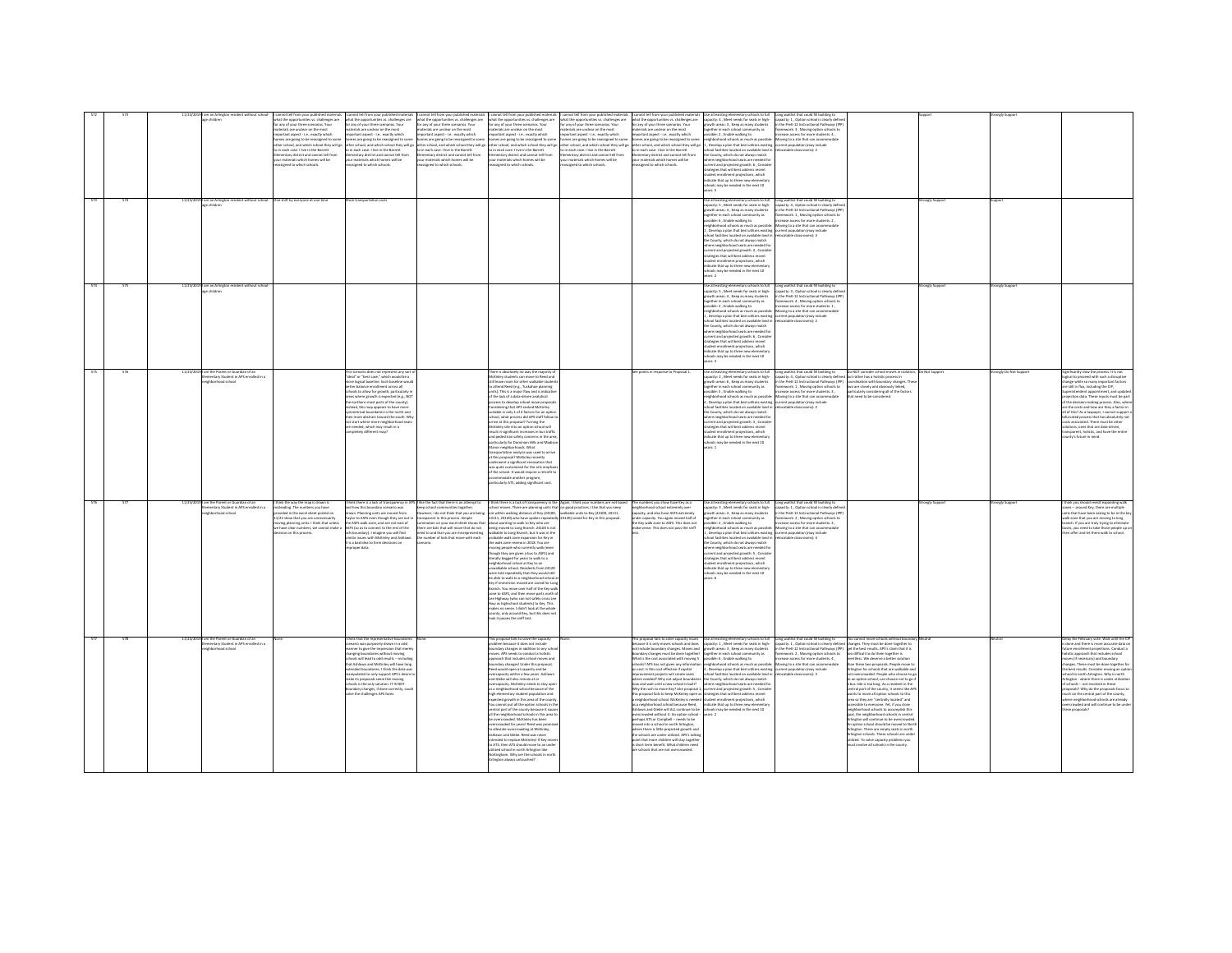|     | the Parent or Guardian of an                                            | That is the problem you are actually trying                                                                                                                               | .<br>The more you continue to prioritize walking The current Key building is in a central                                        |                                                                                                                                                                                                                                      | Mhat assumptions are you making about                                                                                                                                                                                             | ven the Campbell dependency on its                                                                                                                                     | is would put basically all of the kids in                                                                                           | se all existing elementary schools to full                                                                                                                                                                                                | Long waitlist that could fill building to<br>I am deeply troubled by these ranking                                                                                                                                                                                                                                        |          | Not Suppor            | ese questions are poorly worded and                                                                                                   |
|-----|-------------------------------------------------------------------------|---------------------------------------------------------------------------------------------------------------------------------------------------------------------------|----------------------------------------------------------------------------------------------------------------------------------|--------------------------------------------------------------------------------------------------------------------------------------------------------------------------------------------------------------------------------------|-----------------------------------------------------------------------------------------------------------------------------------------------------------------------------------------------------------------------------------|------------------------------------------------------------------------------------------------------------------------------------------------------------------------|-------------------------------------------------------------------------------------------------------------------------------------|-------------------------------------------------------------------------------------------------------------------------------------------------------------------------------------------------------------------------------------------|---------------------------------------------------------------------------------------------------------------------------------------------------------------------------------------------------------------------------------------------------------------------------------------------------------------------------|----------|-----------------------|---------------------------------------------------------------------------------------------------------------------------------------|
|     |                                                                         | nentary Student in APS enrolled in an to solve? There is at least 4 different ones<br>on school en school represented here and you can't expect to                        |                                                                                                                                  |                                                                                                                                                                                                                                      | to sub-The rust such a company of the context progress. The company of the company of the company of the company of the company of the company of the company of the company of the company of the company of the company of t    |                                                                                                                                                                        | the county with free and reduced lunch                                                                                              | pacity: 5, Meet needs for seats in high-                                                                                                                                                                                                  | capacity: 2, Option school is clearly defined questions. You clearly have a point of view,<br>in the PreK-12 Instructional Pathways (IPP) [just say it and own it. This is worse. They                                                                                                                                    |          |                       | effect a deep bias. You are so concerned                                                                                              |
|     | tion school                                                             |                                                                                                                                                                           |                                                                                                                                  |                                                                                                                                                                                                                                      |                                                                                                                                                                                                                                   |                                                                                                                                                                        | ithin 2 schools within 2 miles of each                                                                                              | wth areas: 4, Keep as many students                                                                                                                                                                                                       |                                                                                                                                                                                                                                                                                                                           |          |                       | with preserving the good schools and good<br>cousing values that you completely miss<br>hat a reputation for segregated schools is    |
|     |                                                                         |                                                                                                                                                                           |                                                                                                                                  |                                                                                                                                                                                                                                      |                                                                                                                                                                                                                                   |                                                                                                                                                                        | sther. How is this different from<br>regregated schools?                                                                            | ther in each school community as<br>sible: 1 , Enable walking to                                                                                                                                                                          | Nework: 1, Moving option schools to<br>ease access for more students: 4,<br>are poorly worded and left no room for<br>"none of the above". It is artificial chois                                                                                                                                                         |          |                       |                                                                                                                                       |
|     |                                                                         |                                                                                                                                                                           | st through the trees.                                                                                                            | which gave the schools with the largest                                                                                                                                                                                              | more seats. You solved a different proble                                                                                                                                                                                         | ich makes no sense.                                                                                                                                                    |                                                                                                                                     | hborhood schools as much as po                                                                                                                                                                                                            | Moving to a site that can accommodate                                                                                                                                                                                                                                                                                     |          |                       | ad for ARLINGTON. Location is just one                                                                                                |
|     |                                                                         |                                                                                                                                                                           |                                                                                                                                  | populations of kids of color the best                                                                                                                                                                                                | which is the people in the Key                                                                                                                                                                                                    |                                                                                                                                                                        |                                                                                                                                     | .<br>Develop a plan that best utilizes existing                                                                                                                                                                                           | ebut present redaktion                                                                                                                                                                                                                                                                                                    |          |                       | noonent of making the schools more                                                                                                    |
|     |                                                                         |                                                                                                                                                                           |                                                                                                                                  | ation and infrastructural                                                                                                                                                                                                            | ishborhood don't want to send their kit                                                                                                                                                                                           |                                                                                                                                                                        |                                                                                                                                     | ocated on available land is                                                                                                                                                                                                               | postable classrooms): 3                                                                                                                                                                                                                                                                                                   |          |                       | itable, Instead of this shuffling, what                                                                                               |
|     |                                                                         |                                                                                                                                                                           |                                                                                                                                  |                                                                                                                                                                                                                                      | school with poor kids of color. And that                                                                                                                                                                                          |                                                                                                                                                                        |                                                                                                                                     | County, which do not always match                                                                                                                                                                                                         |                                                                                                                                                                                                                                                                                                                           |          |                       |                                                                                                                                       |
|     |                                                                         |                                                                                                                                                                           |                                                                                                                                  |                                                                                                                                                                                                                                      | seems to be the actual problem this<br>ario addresses.                                                                                                                                                                            |                                                                                                                                                                        |                                                                                                                                     | where neighborhood seats are needed for<br>urrent and projected growth: 3, Conside                                                                                                                                                        |                                                                                                                                                                                                                                                                                                                           |          |                       | about asking a question like, what would it<br>look like to make Hoffman Boston the best<br>elementary school in ARL with the highest |
|     |                                                                         |                                                                                                                                                                           |                                                                                                                                  |                                                                                                                                                                                                                                      |                                                                                                                                                                                                                                   |                                                                                                                                                                        |                                                                                                                                     | desies that will best address recent                                                                                                                                                                                                      |                                                                                                                                                                                                                                                                                                                           |          |                       | ist scores, engaged parents and best                                                                                                  |
|     |                                                                         |                                                                                                                                                                           |                                                                                                                                  |                                                                                                                                                                                                                                      |                                                                                                                                                                                                                                   |                                                                                                                                                                        |                                                                                                                                     |                                                                                                                                                                                                                                           |                                                                                                                                                                                                                                                                                                                           |          |                       | n nones, engageo parents and best<br>frastructure? That is where you should b<br>tusing your attention. Ask yourself why              |
|     |                                                                         |                                                                                                                                                                           |                                                                                                                                  |                                                                                                                                                                                                                                      |                                                                                                                                                                                                                                   |                                                                                                                                                                        |                                                                                                                                     | dent enrollment projections, which<br>licate that up to three new elementa<br>asis may be needed in the next 10                                                                                                                           |                                                                                                                                                                                                                                                                                                                           |          |                       | su are not.                                                                                                                           |
|     |                                                                         |                                                                                                                                                                           |                                                                                                                                  |                                                                                                                                                                                                                                      |                                                                                                                                                                                                                                   |                                                                                                                                                                        |                                                                                                                                     |                                                                                                                                                                                                                                           |                                                                                                                                                                                                                                                                                                                           |          |                       |                                                                                                                                       |
|     |                                                                         |                                                                                                                                                                           |                                                                                                                                  |                                                                                                                                                                                                                                      |                                                                                                                                                                                                                                   |                                                                                                                                                                        |                                                                                                                                     |                                                                                                                                                                                                                                           |                                                                                                                                                                                                                                                                                                                           |          |                       |                                                                                                                                       |
|     | m the Parent or Guardian of an<br>ementary Student in APS enrolled in a | vis is obviously not a serious proposal.<br>:hool Board will never consider a new                                                                                         |                                                                                                                                  | Aoving Key Immersion to a central<br>cation would make it more attractive to                                                                                                                                                         | -One overlooked school in all of this-<br>because it's not moving-is Ashlawn.                                                                                                                                                     | he biggest advantage to this proposa<br>ving the economically disadvantaged                                                                                            | n theory, Key's move to Carlin Springs site<br>ould bring it closer to Spanish-speaking                                             | se all existing elementary schools to full<br>spacity: S , Meet needs for seats in high-                                                                                                                                                  | Long waitlist that could fill building to<br>capacity: 3 , Option school is clearly defi                                                                                                                                                                                                                                  | mgly Sup | ongly Supp            |                                                                                                                                       |
|     | phborhood school                                                        | map that is so geographically illogical and                                                                                                                               |                                                                                                                                  | ilies in the NW corner of the county,                                                                                                                                                                                                | According to Analysis of Students Moving, it Arlington Mill neighborhood (among                                                                                                                                                   |                                                                                                                                                                        | rlington Mill neighborhood; however,                                                                                                | owth areas: 3, Keep as many students                                                                                                                                                                                                      | in the PreK-12 Instructional Pathways (IP                                                                                                                                                                                                                                                                                 |          |                       |                                                                                                                                       |
|     |                                                                         | .<br>Isruptive to so many students and familie<br>not to mention unaffordable, given the                                                                                  |                                                                                                                                  | most of whom live too far away from either will lose a whopping 44% of current<br>Key or Claremont to give those schools students in this proposal, far more than<br>serious consideration. (My daughter got wwen McKinley: That is  |                                                                                                                                                                                                                                   | others) a walkable neighborhood school at<br>the Campbell campus. I'm not sure why the<br>Glencarin neighborhood to the north is not                                   | se students are already pretty close to                                                                                             | rether in each school community as                                                                                                                                                                                                        | ramework: 4 . Moving option schools to                                                                                                                                                                                                                                                                                    |          |                       |                                                                                                                                       |
|     |                                                                         |                                                                                                                                                                           |                                                                                                                                  |                                                                                                                                                                                                                                      |                                                                                                                                                                                                                                   |                                                                                                                                                                        | an of hasn't be blurry which the thorney                                                                                            | sible: 2 . Enable walking to                                                                                                                                                                                                              | pasa arress for more students: 1                                                                                                                                                                                                                                                                                          |          |                       |                                                                                                                                       |
|     |                                                                         | eed for new buses and the regional<br>hortage of bus drivers). The only reasor                                                                                            |                                                                                                                                  | nto Claremont, but we chose to send her                                                                                                                                                                                              | consistent with "Keep as many students                                                                                                                                                                                            | Campbell's walk zone, but it should be.                                                                                                                                | ed to Key. It's not actually certain that<br>e move would boost the Native Spanish                                                  | ghborhood schools as much as possible<br>Develop a plan that best utilizes existing current population (may include                                                                                                                       | toving to a site that can accor                                                                                                                                                                                                                                                                                           |          |                       |                                                                                                                                       |
|     |                                                                         | this scenario is being presented is to justif                                                                                                                             |                                                                                                                                  | o her neighborhood school in large part                                                                                                                                                                                              | together in each school community as                                                                                                                                                                                              | mpbell is a lot more convenient to all                                                                                                                                 | ulation of Key or be more efficient fro                                                                                             | ool facilities located on available land is                                                                                                                                                                                               | ocatable classrooms): 2                                                                                                                                                                                                                                                                                                   |          |                       |                                                                                                                                       |
|     |                                                                         | a han nennoak halna: While I eanerall                                                                                                                                     |                                                                                                                                  | anta of the commute: we would have                                                                                                                                                                                                   | sible." Even though Ashlawn isn't goin                                                                                                                                                                                            | se families! "Carlin Serinas PS is in a                                                                                                                                | sportation perspective. -Campbell                                                                                                   | a County, which do not always match                                                                                                                                                                                                       |                                                                                                                                                                                                                                                                                                                           |          |                       |                                                                                                                                       |
|     |                                                                         | port moving option schools to better<br>stions, I don't think APS should waste                                                                                            |                                                                                                                                  | thusiastically sent her to an Immersion<br>hool if located at the current ATS site.) -l                                                                                                                                              | anywhere, its community is going to get<br>pulverized by this. -Key would be moving to                                                                                                                                            | rible location; virtually nobody walks<br>re. If it's going to be "Bus Central," it                                                                                    | ensportation perspective. -Camps<br>ild lose its prime location next to<br>icarlin park, which is good, if not                      | there neighborhood seats are needed fo<br>urrent and projected growth: 4 , Conside<br>urrent and projected growth: 4 , Conside                                                                                                            |                                                                                                                                                                                                                                                                                                                           |          |                       |                                                                                                                                       |
|     |                                                                         | our time-or insult our intelligence-asking                                                                                                                                |                                                                                                                                  |                                                                                                                                                                                                                                      |                                                                                                                                                                                                                                   | might as well be an option school. - Moving                                                                                                                            |                                                                                                                                     | strategies that will best address recent                                                                                                                                                                                                  |                                                                                                                                                                                                                                                                                                                           |          |                       |                                                                                                                                       |
|     |                                                                         | or positive feedback on an obviously                                                                                                                                      |                                                                                                                                  | used to live in the Courthouse-Rosslyn area a location within Claremont's current<br>and know firsthand that not having a attendance zone. Presumably, the                                                                           |                                                                                                                                                                                                                                   | Key to the Carlin Springs site, adjacent to                                                                                                                            | iential, for its outdoor learning<br>riculum, and get moved to Ballston,                                                            | lent enrollment projections, which                                                                                                                                                                                                        |                                                                                                                                                                                                                                                                                                                           |          |                       |                                                                                                                                       |
|     |                                                                         | this humbbatical scenario.                                                                                                                                                |                                                                                                                                  | ighborhood school over there is a real                                                                                                                                                                                               | marcine houndaries will have to be                                                                                                                                                                                                | no blind of 255 wells blows aren't                                                                                                                                     | hich is not exactly an outdoorsman's<br>aradise. APS needs to address how it<br>rould ensure that Campbell doesn't lose             | <b>Erate that un to three new elementar</b>                                                                                                                                                                                               |                                                                                                                                                                                                                                                                                                                           |          |                       |                                                                                                                                       |
|     |                                                                         |                                                                                                                                                                           |                                                                                                                                  |                                                                                                                                                                                                                                      |                                                                                                                                                                                                                                   | vnore, would allow APS to build an<br>mersion K-8 on that large space (per CIP)<br>move Immersion MS program to                                                        |                                                                                                                                     | ts may be needed in the next 10                                                                                                                                                                                                           |                                                                                                                                                                                                                                                                                                                           |          |                       |                                                                                                                                       |
|     |                                                                         |                                                                                                                                                                           |                                                                                                                                  | neugmonmood school over theme as new remembers occurrent to weak of the set of the set of the set of the set of the set of the set of the set of the set of the set of the set of the set of the set of the set of the set of        |                                                                                                                                                                                                                                   | nmore (with its large Spanish speaking                                                                                                                                 | sulture. It would also be moving into a                                                                                             |                                                                                                                                                                                                                                           |                                                                                                                                                                                                                                                                                                                           |          |                       |                                                                                                                                       |
|     |                                                                         |                                                                                                                                                                           |                                                                                                                                  |                                                                                                                                                                                                                                      |                                                                                                                                                                                                                                   |                                                                                                                                                                        | .<br>Lilty with larger capacity, raising a<br>estion about whether this is an efficie                                               |                                                                                                                                                                                                                                           |                                                                                                                                                                                                                                                                                                                           |          |                       |                                                                                                                                       |
|     |                                                                         |                                                                                                                                                                           |                                                                                                                                  | meet this need without having to spend would look like. -When the boundaries<br>hundreds of millions of dollars on a new change, presumably some current Key<br>lacilty. -Science focus also will get a badly students would find th |                                                                                                                                                                                                                                   | pulation). -Campbell's moving to central<br>IS site would possibly make that program<br>ore attractive to North Arlington families.                                    | use of space.                                                                                                                       |                                                                                                                                                                                                                                           |                                                                                                                                                                                                                                                                                                                           |          |                       |                                                                                                                                       |
|     |                                                                         |                                                                                                                                                                           |                                                                                                                                  | reeded attendance zone of its own, and I'm Claremont's zone and vice versa. Would                                                                                                                                                    |                                                                                                                                                                                                                                   | In some past years, Campbell struggled to                                                                                                                              |                                                                                                                                     |                                                                                                                                                                                                                                           |                                                                                                                                                                                                                                                                                                                           |          |                       |                                                                                                                                       |
|     |                                                                         |                                                                                                                                                                           |                                                                                                                                  | ure nobody in the Ballston-Clarendon                                                                                                                                                                                                 |                                                                                                                                                                                                                                   | each capacity.                                                                                                                                                         |                                                                                                                                     |                                                                                                                                                                                                                                           |                                                                                                                                                                                                                                                                                                                           |          |                       |                                                                                                                                       |
|     |                                                                         |                                                                                                                                                                           |                                                                                                                                  | tridor is complaining about that!                                                                                                                                                                                                    | they be required to move or be allowed to<br>stay? APS should address these questions<br>before School Board action.                                                                                                              |                                                                                                                                                                        |                                                                                                                                     |                                                                                                                                                                                                                                           |                                                                                                                                                                                                                                                                                                                           |          |                       |                                                                                                                                       |
|     |                                                                         |                                                                                                                                                                           |                                                                                                                                  |                                                                                                                                                                                                                                      |                                                                                                                                                                                                                                   |                                                                                                                                                                        |                                                                                                                                     |                                                                                                                                                                                                                                           |                                                                                                                                                                                                                                                                                                                           |          |                       |                                                                                                                                       |
|     |                                                                         |                                                                                                                                                                           |                                                                                                                                  |                                                                                                                                                                                                                                      |                                                                                                                                                                                                                                   |                                                                                                                                                                        |                                                                                                                                     |                                                                                                                                                                                                                                           |                                                                                                                                                                                                                                                                                                                           |          |                       |                                                                                                                                       |
|     | am the Parent or Guardian of an                                         |                                                                                                                                                                           |                                                                                                                                  |                                                                                                                                                                                                                                      |                                                                                                                                                                                                                                   |                                                                                                                                                                        |                                                                                                                                     |                                                                                                                                                                                                                                           |                                                                                                                                                                                                                                                                                                                           |          |                       |                                                                                                                                       |
|     | entary Student in APS enrolled in a                                     | don't see any numerical information<br>trovided with the Representative<br>toundaries Map in terms of student                                                             |                                                                                                                                  |                                                                                                                                                                                                                                      | his kowa in ad mile posito is specified as in the company of the specific material property in the specific the specific three property in the specific specific specific specific specific specific specific specific specifi    |                                                                                                                                                                        |                                                                                                                                     |                                                                                                                                                                                                                                           | ong waitlist that could fill building to                                                                                                                                                                                                                                                                                  |          | rongly Do Not Support | res, if HQ2 brings in people and req                                                                                                  |
|     | ghbarhoad schoa                                                         |                                                                                                                                                                           |                                                                                                                                  |                                                                                                                                                                                                                                      |                                                                                                                                                                                                                                   |                                                                                                                                                                        |                                                                                                                                     |                                                                                                                                                                                                                                           | capacity: 2, Option school is clearly define<br>in the PreK-12 Instructional Pathways (IPF                                                                                                                                                                                                                                |          |                       | nore seats in school, then they should pa<br>for a new school. The citizens of Arlington                                              |
|     |                                                                         | rollment, so it's difficult to specify                                                                                                                                    |                                                                                                                                  |                                                                                                                                                                                                                                      |                                                                                                                                                                                                                                   |                                                                                                                                                                        |                                                                                                                                     |                                                                                                                                                                                                                                           | framework: 1 . Moving option schools to                                                                                                                                                                                                                                                                                   |          |                       | houldn't pay for educational infrastruct                                                                                              |
|     |                                                                         | ortunities. For example, the map co<br>upported by a table the lists the                                                                                                  | information such as the number of school<br>buses. Increasing the number of buses by<br>6% is not going to exceed the APS budget |                                                                                                                                                                                                                                      |                                                                                                                                                                                                                                   |                                                                                                                                                                        |                                                                                                                                     | .<br>Issible: 3 , Enable walking to<br>Ishborhood schools as much as possible                                                                                                                                                             | crease access for more students: 3 ,<br>toving to a site that can accommodat                                                                                                                                                                                                                                              |          |                       | r one of the worlds richest companie                                                                                                  |
|     |                                                                         | mber of expected to students and                                                                                                                                          |                                                                                                                                  |                                                                                                                                                                                                                                      |                                                                                                                                                                                                                                   |                                                                                                                                                                        |                                                                                                                                     |                                                                                                                                                                                                                                           |                                                                                                                                                                                                                                                                                                                           |          |                       |                                                                                                                                       |
|     |                                                                         | tudent capacity for each school. This                                                                                                                                     | the implication by this questionnaire                                                                                            |                                                                                                                                                                                                                                      | $\frac{1}{2}$ - construction and the construction of the construction of the complete of the construction of the construction of the construction of the construction of the construction of the construction of the construction |                                                                                                                                                                        |                                                                                                                                     | siighbornaas scraats as meer ee peesisting   current population (may include<br>Develop a plan that best utilizes existing   current population (may include<br>ichool facilities located on available land in   relocatable cla          |                                                                                                                                                                                                                                                                                                                           |          |                       |                                                                                                                                       |
|     |                                                                         | ould allow me, as a citizen and parent, to                                                                                                                                | that it will is rather deceptive. In addition                                                                                    |                                                                                                                                                                                                                                      | oulation arowth estimates prove                                                                                                                                                                                                   | mario aives me the "opportunity" to be                                                                                                                                 | pulation erowth estimates prove                                                                                                     | the County, which do not always match                                                                                                                                                                                                     |                                                                                                                                                                                                                                                                                                                           |          |                       |                                                                                                                                       |
|     |                                                                         | iess how well this scenario succeeds in<br>lancing APS resources with APS students                                                                                        | in the lack of meaningful information in                                                                                         |                                                                                                                                                                                                                                      | presente the notic true solution is to                                                                                                                                                                                            | nancy gives rin one opportunity to be<br>indided by an opaque boundary process<br>is scenario gives me the "opportunity" to<br>inder why central Arlington is asked to | wate the only true solution is to                                                                                                   | there neighborhood seats are needed for<br>irrent and projected growth: 5 , Consider<br>rategies that will best address recent                                                                                                            |                                                                                                                                                                                                                                                                                                                           |          |                       |                                                                                                                                       |
|     |                                                                         | is survey provides me with no rational                                                                                                                                    | s the lack or meaningnal information, no<br>arrative is provided for the topological<br>sues associated with Ashlawn, McKinley   |                                                                                                                                                                                                                                      | pand existing schools or build additiona<br>hools. Yes, I'm sure that is difficult, but I                                                                                                                                         |                                                                                                                                                                        | curate, the only true solution is to<br>pand existing schools or build additional<br>hools. Yes, I'm sure that is difficult, but I  |                                                                                                                                                                                                                                           |                                                                                                                                                                                                                                                                                                                           |          |                       |                                                                                                                                       |
|     |                                                                         | means to specify "opportunities". I will say and Carlin Springs. Also, I can see that<br>hat I prefer neighborhood school and thus alan fails to provide any more student | and Carlin Springs, Also, I can see that the                                                                                     |                                                                                                                                                                                                                                      | would hope the APS school board and                                                                                                                                                                                               | ar the majority of the student disruption. would hope the APS school board and                                                                                         |                                                                                                                                     | udent enrollment projections, which                                                                                                                                                                                                       |                                                                                                                                                                                                                                                                                                                           |          |                       |                                                                                                                                       |
|     |                                                                         |                                                                                                                                                                           |                                                                                                                                  |                                                                                                                                                                                                                                      | Arlineton equennent in experal don't aive                                                                                                                                                                                         |                                                                                                                                                                        | rlinaton apvernment in eeneral don't eive<br>imply because things aren't easy.                                                      | dicate that up to three new elementar<br>tols may be needed in the next 10                                                                                                                                                                |                                                                                                                                                                                                                                                                                                                           |          |                       |                                                                                                                                       |
|     |                                                                         | e moving or re-categorizing schools.                                                                                                                                      |                                                                                                                                  |                                                                                                                                                                                                                                      | simply because things aren't easy.                                                                                                                                                                                                |                                                                                                                                                                        |                                                                                                                                     |                                                                                                                                                                                                                                           |                                                                                                                                                                                                                                                                                                                           |          |                       |                                                                                                                                       |
|     |                                                                         |                                                                                                                                                                           | an rank to provide any more subsets.<br>Intellment capacity. In other words, the<br>hools or build additional schools.           |                                                                                                                                                                                                                                      |                                                                                                                                                                                                                                   |                                                                                                                                                                        |                                                                                                                                     |                                                                                                                                                                                                                                           |                                                                                                                                                                                                                                                                                                                           |          |                       |                                                                                                                                       |
|     |                                                                         |                                                                                                                                                                           |                                                                                                                                  |                                                                                                                                                                                                                                      |                                                                                                                                                                                                                                   |                                                                                                                                                                        |                                                                                                                                     |                                                                                                                                                                                                                                           |                                                                                                                                                                                                                                                                                                                           |          |                       |                                                                                                                                       |
|     |                                                                         |                                                                                                                                                                           |                                                                                                                                  |                                                                                                                                                                                                                                      |                                                                                                                                                                                                                                   |                                                                                                                                                                        |                                                                                                                                     |                                                                                                                                                                                                                                           |                                                                                                                                                                                                                                                                                                                           |          |                       |                                                                                                                                       |
|     | am an Arlington resident without scho<br>11/23/                         |                                                                                                                                                                           |                                                                                                                                  |                                                                                                                                                                                                                                      |                                                                                                                                                                                                                                   |                                                                                                                                                                        |                                                                                                                                     |                                                                                                                                                                                                                                           |                                                                                                                                                                                                                                                                                                                           |          |                       |                                                                                                                                       |
| 88  | y children<br>m the Parent or Guardian of a Child(ren<br>11/33/20       |                                                                                                                                                                           | noved to South Arlington Foresr in pa                                                                                            |                                                                                                                                                                                                                                      |                                                                                                                                                                                                                                   |                                                                                                                                                                        |                                                                                                                                     | se all existing elementary schools to full                                                                                                                                                                                                | Long waitlist that could fill building to                                                                                                                                                                                                                                                                                 |          |                       |                                                                                                                                       |
|     | <b>Cust in Drex</b>                                                     |                                                                                                                                                                           | use we were excited to have our kids<br>nd Barcroft, particularly because we                                                     |                                                                                                                                                                                                                                      |                                                                                                                                                                                                                                   |                                                                                                                                                                        |                                                                                                                                     | iacity: 4 , Meet needs for seats in high-<br>wth areas: 2 , Keep as many students                                                                                                                                                         | .<br>Lapacity: 4 , Option school is clearly define<br>in the PreK-12 Instructional Pathways (IPF                                                                                                                                                                                                                          |          |                       |                                                                                                                                       |
|     |                                                                         |                                                                                                                                                                           | d walk to school and enjoy the                                                                                                   |                                                                                                                                                                                                                                      |                                                                                                                                                                                                                                   |                                                                                                                                                                        |                                                                                                                                     | ether in each school community as                                                                                                                                                                                                         | ramework: 3, Moving option schools to                                                                                                                                                                                                                                                                                     |          |                       |                                                                                                                                       |
|     |                                                                         |                                                                                                                                                                           | nded vear program.                                                                                                               |                                                                                                                                                                                                                                      |                                                                                                                                                                                                                                   |                                                                                                                                                                        |                                                                                                                                     | sible: 3 . Enable walking to                                                                                                                                                                                                              | rease access for more students: 1.                                                                                                                                                                                                                                                                                        |          |                       |                                                                                                                                       |
|     |                                                                         |                                                                                                                                                                           |                                                                                                                                  |                                                                                                                                                                                                                                      |                                                                                                                                                                                                                                   |                                                                                                                                                                        |                                                                                                                                     | ishborhood schools as much as possible                                                                                                                                                                                                    | Movine to a site that can accomm                                                                                                                                                                                                                                                                                          |          |                       |                                                                                                                                       |
|     |                                                                         |                                                                                                                                                                           |                                                                                                                                  |                                                                                                                                                                                                                                      |                                                                                                                                                                                                                                   |                                                                                                                                                                        |                                                                                                                                     | <br>Develop a plan that best utilizes existing current population (may include                                                                                                                                                            | catable classrooms): 2                                                                                                                                                                                                                                                                                                    |          |                       |                                                                                                                                       |
|     |                                                                         |                                                                                                                                                                           |                                                                                                                                  |                                                                                                                                                                                                                                      |                                                                                                                                                                                                                                   |                                                                                                                                                                        |                                                                                                                                     | school facilities located on available land is<br>the County, which do not always match                                                                                                                                                   |                                                                                                                                                                                                                                                                                                                           |          |                       |                                                                                                                                       |
|     |                                                                         |                                                                                                                                                                           |                                                                                                                                  |                                                                                                                                                                                                                                      |                                                                                                                                                                                                                                   |                                                                                                                                                                        |                                                                                                                                     | there neighborhood seats are needed for                                                                                                                                                                                                   |                                                                                                                                                                                                                                                                                                                           |          |                       |                                                                                                                                       |
|     |                                                                         |                                                                                                                                                                           |                                                                                                                                  |                                                                                                                                                                                                                                      |                                                                                                                                                                                                                                   |                                                                                                                                                                        |                                                                                                                                     | errent and projected growth: 6 , Conside<br>rategies that will best address recent                                                                                                                                                        |                                                                                                                                                                                                                                                                                                                           |          |                       |                                                                                                                                       |
|     |                                                                         |                                                                                                                                                                           |                                                                                                                                  |                                                                                                                                                                                                                                      |                                                                                                                                                                                                                                   |                                                                                                                                                                        |                                                                                                                                     |                                                                                                                                                                                                                                           |                                                                                                                                                                                                                                                                                                                           |          |                       |                                                                                                                                       |
|     |                                                                         |                                                                                                                                                                           |                                                                                                                                  |                                                                                                                                                                                                                                      |                                                                                                                                                                                                                                   |                                                                                                                                                                        |                                                                                                                                     |                                                                                                                                                                                                                                           |                                                                                                                                                                                                                                                                                                                           |          |                       |                                                                                                                                       |
|     |                                                                         |                                                                                                                                                                           |                                                                                                                                  |                                                                                                                                                                                                                                      |                                                                                                                                                                                                                                   |                                                                                                                                                                        |                                                                                                                                     | udent enrollment projections, which<br>dicate that up to three new elementary                                                                                                                                                             |                                                                                                                                                                                                                                                                                                                           |          |                       |                                                                                                                                       |
|     |                                                                         |                                                                                                                                                                           |                                                                                                                                  |                                                                                                                                                                                                                                      |                                                                                                                                                                                                                                   |                                                                                                                                                                        |                                                                                                                                     | ools may be needed in the next 10                                                                                                                                                                                                         |                                                                                                                                                                                                                                                                                                                           |          |                       |                                                                                                                                       |
| 584 |                                                                         |                                                                                                                                                                           |                                                                                                                                  |                                                                                                                                                                                                                                      |                                                                                                                                                                                                                                   |                                                                                                                                                                        |                                                                                                                                     | es: S                                                                                                                                                                                                                                     |                                                                                                                                                                                                                                                                                                                           |          |                       |                                                                                                                                       |
|     | m the Parent or Guardian of an<br>11/23/                                |                                                                                                                                                                           | not clear that this is the best way to                                                                                           |                                                                                                                                                                                                                                      | It is still unclear to me where the 60% of                                                                                                                                                                                        |                                                                                                                                                                        | t is still unclear to me where the 60% of                                                                                           | Use all existing elementary schools to full                                                                                                                                                                                               | Disturbing high performing schools that                                                                                                                                                                                                                                                                                   |          | utral                 | he timeline for this decision is very fast                                                                                            |
|     | nentary Student in APS enrolled in a<br>corbe bood school               |                                                                                                                                                                           | aw these boundaries. Shouldn't you sta-<br>re you need more capacity (souther)                                                   |                                                                                                                                                                                                                                      | urrent McKinley kids who are not in the<br>eed walk zone would eo. Can more                                                                                                                                                       |                                                                                                                                                                        | arrent McKinkey kids who are not in the<br>red walk zone would eo. Can more                                                         |                                                                                                                                                                                                                                           |                                                                                                                                                                                                                                                                                                                           |          |                       | nd there seems to be a lot of unknown<br>cluding whether the two proposed                                                             |
|     |                                                                         |                                                                                                                                                                           | rters of the county) and see where                                                                                               |                                                                                                                                                                                                                                      |                                                                                                                                                                                                                                   |                                                                                                                                                                        |                                                                                                                                     |                                                                                                                                                                                                                                           | Long waitlist that could fill building to Disturbing high performing schools the<br>capacity: 4, Option school is clearly defined have created a successful culture of<br>in the PreK-12 Instructional Pathways (PP) learning that c<br>learning that could be lost should be take<br>to account. I hope the full picture |          |                       | tions would even achieve the goals.                                                                                                   |
|     |                                                                         |                                                                                                                                                                           | Ines would take you?                                                                                                             |                                                                                                                                                                                                                                      | information be shared about how differer<br>factors were prioritized? Or if this is based                                                                                                                                         |                                                                                                                                                                        | ormation be shared about how different<br>tors were prioritized? Or if this is based                                                |                                                                                                                                                                                                                                           | .<br>ramework: 1 , Moving option schools to<br>ncrease access for more students: 3 ,<br>sible school moves and boundary                                                                                                                                                                                                   |          |                       | e decision- makers will give thems                                                                                                    |
|     |                                                                         |                                                                                                                                                                           |                                                                                                                                  |                                                                                                                                                                                                                                      | current information or projections of 2                                                                                                                                                                                           |                                                                                                                                                                        | urrent information or projections of 2-                                                                                             | Coar as waxing elementary scribons to run<br>capacity: 4, Meet needs for seats in high-growth areas: 3, Keep as many students<br>together in each school community as<br>possible: 2, Enable walking to<br>religiblochood schools as much | Moving to a site that can accommodate<br>changes) are considered to gether so the                                                                                                                                                                                                                                         |          |                       | e time to consider such significant                                                                                                   |
|     |                                                                         |                                                                                                                                                                           |                                                                                                                                  |                                                                                                                                                                                                                                      | 3 years from know when these changes are<br>king place. It difficult to be in favor of an                                                                                                                                         |                                                                                                                                                                        | years from know when these changes are<br>king place. It difficult to be in favor of an                                             | . Develop a plan that best utilizes existing<br>hool facilities located on available land is                                                                                                                                              | rrent population (may include<br>full picture is known to decision-makers<br>pratable classrooms): 2                                                                                                                                                                                                                      |          |                       | aness only when they have a full octure<br>pnsidered all possible opti                                                                |
|     |                                                                         |                                                                                                                                                                           |                                                                                                                                  |                                                                                                                                                                                                                                      | option when the whole picture is not                                                                                                                                                                                              |                                                                                                                                                                        | sption when the whole picture is not                                                                                                | he County, which do not always match                                                                                                                                                                                                      |                                                                                                                                                                                                                                                                                                                           |          |                       | options close McKinley??)                                                                                                             |
|     |                                                                         |                                                                                                                                                                           |                                                                                                                                  |                                                                                                                                                                                                                                      | known. From the data I have read, it also                                                                                                                                                                                         |                                                                                                                                                                        |                                                                                                                                     |                                                                                                                                                                                                                                           |                                                                                                                                                                                                                                                                                                                           |          |                       |                                                                                                                                       |
|     |                                                                         |                                                                                                                                                                           |                                                                                                                                  |                                                                                                                                                                                                                                      | appears that the growth factor of ATS is n<br>dear as many of the current student body                                                                                                                                            |                                                                                                                                                                        | nown. From the data I have read, it also<br>ppears that the growth factor of ATS is not<br>lear as many of the current student body | where neighborhood seats are needed for<br>current and projected growth: 6, Conside<br>trategies that will best address recent                                                                                                            |                                                                                                                                                                                                                                                                                                                           |          |                       |                                                                                                                                       |
|     |                                                                         |                                                                                                                                                                           |                                                                                                                                  |                                                                                                                                                                                                                                      |                                                                                                                                                                                                                                   |                                                                                                                                                                        |                                                                                                                                     |                                                                                                                                                                                                                                           |                                                                                                                                                                                                                                                                                                                           |          |                       |                                                                                                                                       |
|     |                                                                         |                                                                                                                                                                           |                                                                                                                                  |                                                                                                                                                                                                                                      | e in proximity to the current site. Is the<br>e in proximity to the current site. Is the<br>unty confident in its projection for how                                                                                              |                                                                                                                                                                        | e in proximity to the current site. Is the<br>unty confident in its projection for how                                              | udent enrollment projections, which<br>dicate that up to three new elementa                                                                                                                                                               |                                                                                                                                                                                                                                                                                                                           |          |                       |                                                                                                                                       |
|     |                                                                         |                                                                                                                                                                           |                                                                                                                                  |                                                                                                                                                                                                                                      | many ATS students would move location                                                                                                                                                                                             |                                                                                                                                                                        | many ATS students would move locations                                                                                              | hools may be needed in the next 10<br>ses: 1                                                                                                                                                                                              |                                                                                                                                                                                                                                                                                                                           |          |                       |                                                                                                                                       |
|     |                                                                         |                                                                                                                                                                           |                                                                                                                                  |                                                                                                                                                                                                                                      |                                                                                                                                                                                                                                   |                                                                                                                                                                        |                                                                                                                                     |                                                                                                                                                                                                                                           |                                                                                                                                                                                                                                                                                                                           |          |                       |                                                                                                                                       |
|     | am the Parent or Guardian of a Chi                                      |                                                                                                                                                                           |                                                                                                                                  |                                                                                                                                                                                                                                      |                                                                                                                                                                                                                                   |                                                                                                                                                                        |                                                                                                                                     |                                                                                                                                                                                                                                           | Long waitlist that could fill building to                                                                                                                                                                                                                                                                                 |          |                       |                                                                                                                                       |
|     | st yet in PreK                                                          |                                                                                                                                                                           |                                                                                                                                  |                                                                                                                                                                                                                                      |                                                                                                                                                                                                                                   |                                                                                                                                                                        |                                                                                                                                     | se all existing elementary schools to full<br>apacity: 6, Meet needs for seats in high-                                                                                                                                                   | capacity: 3, Option school is clearly defin                                                                                                                                                                                                                                                                               |          |                       |                                                                                                                                       |
|     |                                                                         |                                                                                                                                                                           |                                                                                                                                  |                                                                                                                                                                                                                                      |                                                                                                                                                                                                                                   |                                                                                                                                                                        |                                                                                                                                     |                                                                                                                                                                                                                                           | n the PreK-12 Instructional Pathways (IPF                                                                                                                                                                                                                                                                                 |          |                       |                                                                                                                                       |
|     |                                                                         |                                                                                                                                                                           |                                                                                                                                  |                                                                                                                                                                                                                                      |                                                                                                                                                                                                                                   |                                                                                                                                                                        |                                                                                                                                     | owth areas: 4 , Keep as many students<br>eether in each school community as                                                                                                                                                               | tework: 4 . Moving option schools to                                                                                                                                                                                                                                                                                      |          |                       |                                                                                                                                       |
|     |                                                                         |                                                                                                                                                                           |                                                                                                                                  |                                                                                                                                                                                                                                      |                                                                                                                                                                                                                                   |                                                                                                                                                                        |                                                                                                                                     | ible: 3, Enable walking to                                                                                                                                                                                                                | ase access for more students: 1,<br>Moving to a site that can accommodat                                                                                                                                                                                                                                                  |          |                       |                                                                                                                                       |
|     |                                                                         |                                                                                                                                                                           |                                                                                                                                  |                                                                                                                                                                                                                                      |                                                                                                                                                                                                                                   |                                                                                                                                                                        |                                                                                                                                     | ighborhood schools as much as possible: Moving to a site that can accom<br>, Develop a plan that best utilizes existing - current population (may include                                                                                 |                                                                                                                                                                                                                                                                                                                           |          |                       |                                                                                                                                       |
|     |                                                                         |                                                                                                                                                                           |                                                                                                                                  |                                                                                                                                                                                                                                      |                                                                                                                                                                                                                                   |                                                                                                                                                                        |                                                                                                                                     | nd farilities located on available land is                                                                                                                                                                                                | pratable rlassrooms): 2                                                                                                                                                                                                                                                                                                   |          |                       |                                                                                                                                       |
|     |                                                                         |                                                                                                                                                                           |                                                                                                                                  |                                                                                                                                                                                                                                      |                                                                                                                                                                                                                                   |                                                                                                                                                                        |                                                                                                                                     |                                                                                                                                                                                                                                           |                                                                                                                                                                                                                                                                                                                           |          |                       |                                                                                                                                       |
|     |                                                                         |                                                                                                                                                                           |                                                                                                                                  |                                                                                                                                                                                                                                      |                                                                                                                                                                                                                                   |                                                                                                                                                                        |                                                                                                                                     | ool facilities located on avenuum 1<br>: County, which do not always match<br>ere neighborhood seats are needed for<br>urrent and projected growth: S, Conside                                                                            |                                                                                                                                                                                                                                                                                                                           |          |                       |                                                                                                                                       |
|     |                                                                         |                                                                                                                                                                           |                                                                                                                                  |                                                                                                                                                                                                                                      |                                                                                                                                                                                                                                   |                                                                                                                                                                        |                                                                                                                                     | ategies that will best address recent                                                                                                                                                                                                     |                                                                                                                                                                                                                                                                                                                           |          |                       |                                                                                                                                       |
|     |                                                                         |                                                                                                                                                                           |                                                                                                                                  |                                                                                                                                                                                                                                      |                                                                                                                                                                                                                                   |                                                                                                                                                                        |                                                                                                                                     | rtines which                                                                                                                                                                                                                              |                                                                                                                                                                                                                                                                                                                           |          |                       |                                                                                                                                       |
|     |                                                                         |                                                                                                                                                                           |                                                                                                                                  |                                                                                                                                                                                                                                      |                                                                                                                                                                                                                                   |                                                                                                                                                                        |                                                                                                                                     | licate that up to three new element<br>tools may be needed in the next 10                                                                                                                                                                 |                                                                                                                                                                                                                                                                                                                           |          |                       |                                                                                                                                       |
|     |                                                                         |                                                                                                                                                                           |                                                                                                                                  |                                                                                                                                                                                                                                      |                                                                                                                                                                                                                                   |                                                                                                                                                                        |                                                                                                                                     | ers 2                                                                                                                                                                                                                                     |                                                                                                                                                                                                                                                                                                                           |          |                       |                                                                                                                                       |
|     | show I see they                                                         |                                                                                                                                                                           | ts moving and seems                                                                                                              | ing choice schools. Fewer students                                                                                                                                                                                                   |                                                                                                                                                                                                                                   |                                                                                                                                                                        |                                                                                                                                     |                                                                                                                                                                                                                                           |                                                                                                                                                                                                                                                                                                                           |          |                       |                                                                                                                                       |
|     | sardian of a Middle or High Schoo                                       |                                                                                                                                                                           | a waste of money.                                                                                                                |                                                                                                                                                                                                                                      |                                                                                                                                                                                                                                   |                                                                                                                                                                        | mpbell                                                                                                                              | pacity: 1, Meet needs for seats in high-                                                                                                                                                                                                  | ong waitlist that could fill buildine                                                                                                                                                                                                                                                                                     |          |                       |                                                                                                                                       |
|     | dent in APS                                                             |                                                                                                                                                                           |                                                                                                                                  |                                                                                                                                                                                                                                      |                                                                                                                                                                                                                                   |                                                                                                                                                                        |                                                                                                                                     | growth areas: 2, Keep as many students<br>parther in each school community as                                                                                                                                                             | capacity: 3, Option school is clearly define<br>in the PreK-12 Instructional Pathways (IPF<br>ramework: 4 . Moving option schools to                                                                                                                                                                                      |          |                       |                                                                                                                                       |
|     |                                                                         |                                                                                                                                                                           |                                                                                                                                  |                                                                                                                                                                                                                                      |                                                                                                                                                                                                                                   |                                                                                                                                                                        |                                                                                                                                     |                                                                                                                                                                                                                                           | case arress for more students: 1                                                                                                                                                                                                                                                                                          |          |                       |                                                                                                                                       |
|     |                                                                         |                                                                                                                                                                           |                                                                                                                                  |                                                                                                                                                                                                                                      |                                                                                                                                                                                                                                   |                                                                                                                                                                        |                                                                                                                                     |                                                                                                                                                                                                                                           |                                                                                                                                                                                                                                                                                                                           |          |                       |                                                                                                                                       |
|     |                                                                         |                                                                                                                                                                           |                                                                                                                                  |                                                                                                                                                                                                                                      |                                                                                                                                                                                                                                   |                                                                                                                                                                        |                                                                                                                                     | essible: 3 , Enable walking to community as consistent and access for more student<br>interboot schools as much as possible: Moving to a site that can accomm<br>Develop a plan that best utilizes existing current population (may       |                                                                                                                                                                                                                                                                                                                           |          |                       |                                                                                                                                       |
|     |                                                                         |                                                                                                                                                                           |                                                                                                                                  |                                                                                                                                                                                                                                      |                                                                                                                                                                                                                                   |                                                                                                                                                                        |                                                                                                                                     | ool facilities located on available land is<br>County, which do not always match                                                                                                                                                          | ocatable classrooms): 2                                                                                                                                                                                                                                                                                                   |          |                       |                                                                                                                                       |
|     |                                                                         |                                                                                                                                                                           |                                                                                                                                  |                                                                                                                                                                                                                                      |                                                                                                                                                                                                                                   |                                                                                                                                                                        |                                                                                                                                     | hood seats are needed fo                                                                                                                                                                                                                  |                                                                                                                                                                                                                                                                                                                           |          |                       |                                                                                                                                       |
|     |                                                                         |                                                                                                                                                                           |                                                                                                                                  |                                                                                                                                                                                                                                      |                                                                                                                                                                                                                                   |                                                                                                                                                                        |                                                                                                                                     |                                                                                                                                                                                                                                           |                                                                                                                                                                                                                                                                                                                           |          |                       |                                                                                                                                       |
|     |                                                                         |                                                                                                                                                                           |                                                                                                                                  |                                                                                                                                                                                                                                      |                                                                                                                                                                                                                                   |                                                                                                                                                                        |                                                                                                                                     | ere computerinous sees are identity<br>frent and projected growth: 5 , Conside<br>ategies that will best address recent<br>udent enrollment projections, which                                                                            |                                                                                                                                                                                                                                                                                                                           |          |                       |                                                                                                                                       |
|     |                                                                         |                                                                                                                                                                           |                                                                                                                                  |                                                                                                                                                                                                                                      |                                                                                                                                                                                                                                   |                                                                                                                                                                        |                                                                                                                                     |                                                                                                                                                                                                                                           |                                                                                                                                                                                                                                                                                                                           |          |                       |                                                                                                                                       |
|     |                                                                         |                                                                                                                                                                           |                                                                                                                                  |                                                                                                                                                                                                                                      |                                                                                                                                                                                                                                   |                                                                                                                                                                        |                                                                                                                                     | dicate that up to three new elementar<br>hools may be needed in the next 10<br>ars: 6                                                                                                                                                     |                                                                                                                                                                                                                                                                                                                           |          |                       |                                                                                                                                       |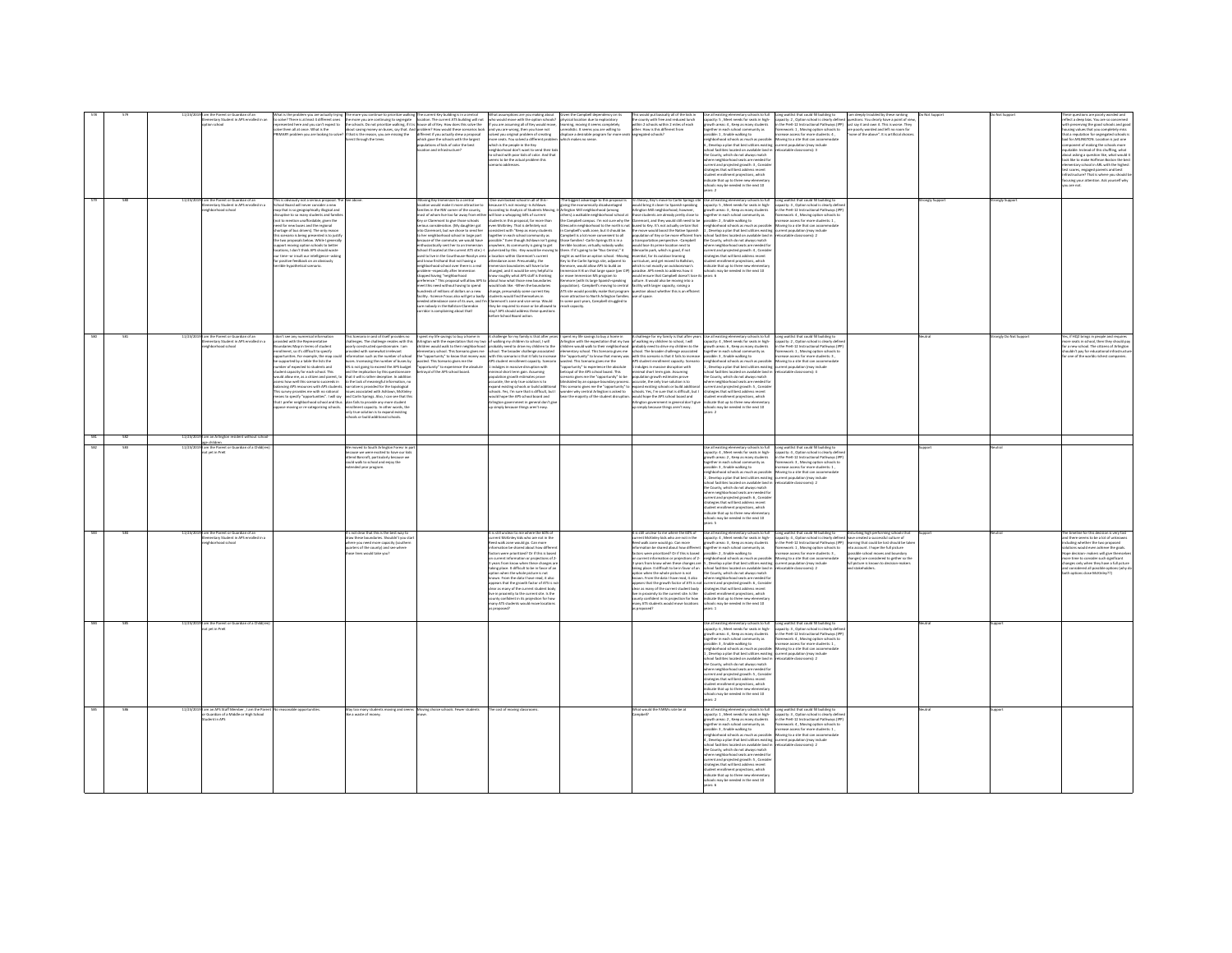|            |  | n the Parent or Guardian of an                                                                                                                                            |                                                                                                                                                                                                                                                                                                                                                                                                                                                                                                                                                                                                                                                                                                                                                                                                                                                                                                                                                                                                                                                       | sility is a good thing and I would lil                                                                                                                                                                                                                                                                                                                                                                                                                                                                                                                                                                                                                                                                                   |                                                                                                                                                                                                                                                                                                                                                                                                                                                                                                                                                                                                                                                                                                                                                                                                                                                          | ving Key Elementary School from                                                                                                                                                                                                                                                                                                                                                                                                                                                                                                                                                                                                                                                                                                                                                                                                                                                                                                                                                                                           | is is the worst plan. And it is                                                                                                                                                                                                                                                                                                                                                                                                                                                                                                                                                                                                                      | option is discriminatory and slightly                                                                                                                                                                                                                                                                                                                                                                                                                                                                                                                                                                                                                                                                                                                                                                                                                                                                                                                                                                                                                                                                                                                                                                                                                                              | ntary schools to full                                                                                                                                                                                                                                                                                                                                                                                                                                                                                                                                                                                                                                                                                                                                                                                                       | Long waitlist that could fill building to                                                                                                                                                                                                                                                                                                                                     | Whether or not your policy is                                                                                                                                                                                                                                                                                                                                                                                                                                                                                                                                                                                                                                                                                                                                                                                                                                                                                                                                |                    |                       |                                                                                                                                                                                                                                                                                                                                                                                                                                                                                                                                                                                                                                                                                                                                                                                                                                                                                                                                                                                                              |
|------------|--|---------------------------------------------------------------------------------------------------------------------------------------------------------------------------|-------------------------------------------------------------------------------------------------------------------------------------------------------------------------------------------------------------------------------------------------------------------------------------------------------------------------------------------------------------------------------------------------------------------------------------------------------------------------------------------------------------------------------------------------------------------------------------------------------------------------------------------------------------------------------------------------------------------------------------------------------------------------------------------------------------------------------------------------------------------------------------------------------------------------------------------------------------------------------------------------------------------------------------------------------|--------------------------------------------------------------------------------------------------------------------------------------------------------------------------------------------------------------------------------------------------------------------------------------------------------------------------------------------------------------------------------------------------------------------------------------------------------------------------------------------------------------------------------------------------------------------------------------------------------------------------------------------------------------------------------------------------------------------------|----------------------------------------------------------------------------------------------------------------------------------------------------------------------------------------------------------------------------------------------------------------------------------------------------------------------------------------------------------------------------------------------------------------------------------------------------------------------------------------------------------------------------------------------------------------------------------------------------------------------------------------------------------------------------------------------------------------------------------------------------------------------------------------------------------------------------------------------------------|---------------------------------------------------------------------------------------------------------------------------------------------------------------------------------------------------------------------------------------------------------------------------------------------------------------------------------------------------------------------------------------------------------------------------------------------------------------------------------------------------------------------------------------------------------------------------------------------------------------------------------------------------------------------------------------------------------------------------------------------------------------------------------------------------------------------------------------------------------------------------------------------------------------------------------------------------------------------------------------------------------------------------|------------------------------------------------------------------------------------------------------------------------------------------------------------------------------------------------------------------------------------------------------------------------------------------------------------------------------------------------------------------------------------------------------------------------------------------------------------------------------------------------------------------------------------------------------------------------------------------------------------------------------------------------------|------------------------------------------------------------------------------------------------------------------------------------------------------------------------------------------------------------------------------------------------------------------------------------------------------------------------------------------------------------------------------------------------------------------------------------------------------------------------------------------------------------------------------------------------------------------------------------------------------------------------------------------------------------------------------------------------------------------------------------------------------------------------------------------------------------------------------------------------------------------------------------------------------------------------------------------------------------------------------------------------------------------------------------------------------------------------------------------------------------------------------------------------------------------------------------------------------------------------------------------------------------------------------------|-----------------------------------------------------------------------------------------------------------------------------------------------------------------------------------------------------------------------------------------------------------------------------------------------------------------------------------------------------------------------------------------------------------------------------------------------------------------------------------------------------------------------------------------------------------------------------------------------------------------------------------------------------------------------------------------------------------------------------------------------------------------------------------------------------------------------------|-------------------------------------------------------------------------------------------------------------------------------------------------------------------------------------------------------------------------------------------------------------------------------------------------------------------------------------------------------------------------------|--------------------------------------------------------------------------------------------------------------------------------------------------------------------------------------------------------------------------------------------------------------------------------------------------------------------------------------------------------------------------------------------------------------------------------------------------------------------------------------------------------------------------------------------------------------------------------------------------------------------------------------------------------------------------------------------------------------------------------------------------------------------------------------------------------------------------------------------------------------------------------------------------------------------------------------------------------------|--------------------|-----------------------|--------------------------------------------------------------------------------------------------------------------------------------------------------------------------------------------------------------------------------------------------------------------------------------------------------------------------------------------------------------------------------------------------------------------------------------------------------------------------------------------------------------------------------------------------------------------------------------------------------------------------------------------------------------------------------------------------------------------------------------------------------------------------------------------------------------------------------------------------------------------------------------------------------------------------------------------------------------------------------------------------------------|
|            |  | mentary Student in APS enrolled in a<br>hood school . I am the Parent or<br>ardian of a Middle or High School<br>ent in AP3<br>ther (Please specify) : Parent of a rising | more kids will be eligible for school bus<br>rvice. And that no option schools will<br>re under this scenario.<br>sppreciate that this map somewhat b                                                                                                                                                                                                                                                                                                                                                                                                                                                                                                                                                                                                                                                                                                                                                                                                                                                                                                 | see more students walk to school. But<br>t at the expense of moving option<br>ie I absolutely see the value in                                                                                                                                                                                                                                                                                                                                                                                                                                                                                                                                                                                                           | speaking, wealthy families to have a<br>hood school, since it invol-<br>oving spanish speaking kids out of the                                                                                                                                                                                                                                                                                                                                                                                                                                                                                                                                                                                                                                                                                                                                           | rrent metro accessible location to<br>ington Traditional (a non-metro rai<br>sible location) is a HUGE mistake. It<br>ces key school families to make longe<br>as for drop off/pick up and once agai<br>providing greater privileges for non-spani<br>speaking, wealthy families to assume<br>trol over this school.<br>Vhat logical process was used to                                                                                                                                                                                                                                                                                                                                                                                                                                                                                                                                                                                                                                                                  | criminatory against immersion school<br>tiles and in favor of non-spanish<br>ing, wealth familie                                                                                                                                                                                                                                                                                                                                                                                                                                                                                                                                                     | acists. Spanish immersion should NOT be<br>ated in a community of spanish<br>akers. That is not the design of the<br>ersion program. It is a program of<br>usion, not exclusion. This program<br>hould remain in its current location and la<br>hose non-spanish speaking families<br>nute longer distances.<br>What logical process was used to                                                                                                                                                                                                                                                                                                                                                                                                                                                                                                                                                                                                                                                                                                                                                                                                                                                                                                                                   | capacity: 1, Meet needs for seats in high-<br>wth areas: 3, Keep as many students<br>gether in each school community as<br>sible: 5 . Enable walking to<br>hborhood schools as much as possib<br>, Develop a plan that best utilizes existing current population (may include<br>chool facilities located on available land in<br>e County, which do not always match<br>here neighborhood seats are needed fo<br>rrent and projected erowth: 2. Consid-<br>tegies that will best address recent<br>itudent enrollment projections, which<br>ndicate that up to three new elementa<br>ols may be needed in the next 10<br>ars: 6                                                                                                                                                                                            | capacity: 2. Option school is clearly defined<br>the PreK-12 Instructional Pathways (IPP)<br>framework: 1, Moving option schools to<br>rease access for more students: 4.<br>ving to a site that can accommoda<br>locatable classrooms): 3                                                                                                                                    | viminatory<br>In this proposal, APS assumes 100% of                                                                                                                                                                                                                                                                                                                                                                                                                                                                                                                                                                                                                                                                                                                                                                                                                                                                                                          | onely Do Not Suppo | ronely Do Not Support | W DOWN. The short timeline of thi                                                                                                                                                                                                                                                                                                                                                                                                                                                                                                                                                                                                                                                                                                                                                                                                                                                                                                                                                                            |
|            |  | s ta belloner terminate rendering<br>ate Pres                                                                                                                             | e line between North and South<br>ington. Bringing students who are<br>ently in the Carlin Springs/Campbel<br>rea up to McKinley and Ashlawn would<br>rely affect diversity in the school an<br>rovide apportunity to those who live on<br>te south side of the county.                                                                                                                                                                                                                                                                                                                                                                                                                                                                                                                                                                                                                                                                                                                                                                               | ntially improving diversity in the<br>ern part of the county, it appears th<br>arrived at this scenario by starting at<br>too of the map with nice clean<br>iries, and then working their way<br>own and having to throw together illogica<br>pines to make the numbers work as<br>tade your way south. Have other<br>aos been drawn usine a different starti<br>nt? Was this trub, the hest was to dray<br>Theob aiff Fasinsbruce were<br>present a good baseline case to compa<br>ainst, and seems like a slightly biased<br>ry to present and encourage your<br>nstituents to buy in to the two school                                                                                                                |                                                                                                                                                                                                                                                                                                                                                                                                                                                                                                                                                                                                                                                                                                                                                                                                                                                          | mulate this proposal? Especially<br>sidering APS's option schools site<br>oort ranked McKinley suitable in only 1/-<br>tors? The 1 qualifying factor for McK wa<br>e ability to handle buses, yet the site is<br>not large enough to handle the 13+ ATS<br>ses, double the current bus traffic. "AP<br>lans to do the school move proposal<br>parate from the boundary redefinition<br>tress. The rase for change has heen<br>.<br>based on factors (capital efficiency,<br>walkability, seat locations) that are<br>mificantly affected by school boun<br>How the boundaries are drawn affects<br>ery one of the alleged benefits of this<br>osal. These two processes are<br>stricably linked and should be<br>rformed in tandem. "Reed will open at<br>pacity in 2021, and will be well over<br>within a year or two. This can't be solved<br>ith simple boundary changes, as all of th<br>adjacent neighborhood schools will also b<br>full. McKinley must remain a neighborhoo<br>thood to resolve area marremarting |                                                                                                                                                                                                                                                                                                                                                                                                                                                                                                                                                                                                                                                      | rulate this proposal? Especially<br>sidering APS's option schools sites<br>port ranked McKinley suitable in only 1/4 together in each school community as<br>tors? The 1 qualifying factor for McK was possible: 6 . Enable walking to<br>ability to handle buses, yet the site is<br>not large enough to handle the 13+ ATS<br>lans to do the school move proposal<br>parate from the boundary redefinition<br>yess The case for change has been<br>ed on factors (capital efficiency,<br>valkability, seat locations) that are<br>ignificantly affected by school bours<br>fow the boundaries are drawn affects<br>wery one of the alleged benefits of this<br>coal. These two processes are<br>nextricably linked and should be<br>erformed in tandem. "Reed will coen a<br>acity in 2021, and will be well over<br>ithin a year or two. This can't be solver<br>ith simple boundary changes, as all of th<br>i<br>djacent neighborhood schools will also be<br>lull. McKinley must remain a neighborhoo<br>hoof to resolve area overcrowding                                                                                                                                                                                                                                   | Jse all existing elementary schools to full<br>Lapacity: 2 , Meet needs for seats in high-<br>wth areas: 4, Keep as many students<br>neighborhood schools as much as possibli<br>5, Develop a plan that best utilizes existing current population (may include<br>ies, double the current bus traffic. *APS school facilities located on available land in<br>he County, which do not always match<br>where neighborhood seats are needed for<br>rrent and projected erowth: 3. Consid<br>ategies that will best address recent<br>dent enrollment projections, which<br>dicate that up to three new elements<br>ools may be needed in the next 10<br>ses: 1                                                                                                                                                                | Long waitlist that could fill building to The this proposal, APS assumes 100% of<br>capacity: 4 , Option school is clearly defined (Option School students will transfer to the<br>the PreK-12 Instructional Pathways (IPP)<br>framework: 1, Moving option schools to<br>rease access for more students: 3.<br>ving to a site that can accommodate<br>ocatable classrooms): 2 | new school location. That is a bold<br>imption given the major geographi-<br>changes proposed. The assumption is also<br>de that every individual who is on a<br>waitlist is there because they are<br>sionate about the curriculum and ear<br>o be in that specific school. However, in<br>aking with other parents. I have<br>plant the fearthark that many not the<br>dren on option school waitlists becau<br>the schools are actually closer to their<br>mes than their assigned neighborhood<br>tool, or because they are unhappy with<br>bns loods booffodfaisn bensizes vis<br>king for an alternate option. Has there<br>seen any direct polling of the affected<br>munities to see how many would<br>ually move with their option school?<br>The school moves and boundary change<br>cess need to be performed in tandem<br>wy are inextricably linked, and thinking o<br>em as two unique projects will not yield<br>the artical ordinal solution |                    |                       | osal process is alarmine. In the comi<br>thi, APS will have access to more<br>launna 9A29A) noisemnohni lai:<br>lections, CIP, Census) which will bette<br>de the planning process. Further, a<br>change of this magnitude should not be<br>ted on until a permanent superintenc<br>hired and able to provide oversight and<br>idance, LOOK AT OTHER SCENARIOS.<br>here ran't nob he 2 christer there must<br>other ways to achieve our goals in a wa<br>that will meet the needs of APS and its<br>udents. Please take the time to truly<br>nsider alternative ideas as they are<br>sented by your constituents, and, if<br>tessary, engage an outside consulting<br>m to ensure you are truly optimizing th<br>APS experience for all students, parents<br>and staff CALCULATE THE COST In all of<br>ry research about this process. I found n<br>intion of the cost for applying any of<br>ese scenarios. How can you decide<br>tween options when the cost of each<br><b>Chatalogue near Cross Paris</b> |
| 588<br>589 |  | 11/24/2019 I am the Parent or Guardian of a Middle or<br><b>A School Student in APS</b>                                                                                   | Option schools unaffected - good for then<br>for everyone else so the 'rormal<br>dents get to bear the burden. To be<br>sent I don't see what the 'enods' are in<br>is redistrict. Certainly options 1 and 2 wil<br>quire this as a product of the moves.                                                                                                                                                                                                                                                                                                                                                                                                                                                                                                                                                                                                                                                                                                                                                                                             | .<br>Many people will challenge the<br>Idistricting based on new bounda<br>t is the reasoning behind this? The<br>omer have is the student but the<br>age parent moves to ARL Cty b/c of<br>Sood Schools ratings for their kids - they<br>y the premium knowing what they are<br>tting. When you redistrict, you take aw<br>at that parent has invested in without<br>eir voice, (other than this process - which<br>not appear to be the board's favorit<br>You are reducing walk-ability for<br>lants. For a rounty which concentra<br>energy saving and reducing congestio<br>hat will be the impact on streets? Extra<br>ollution? Commute time for the kids/<br>WHAT IS THE BASELINE or CURRENT WALK<br>RCENTAGE? I | rased ATS enrollment - Great<br>cantral location is also enor                                                                                                                                                                                                                                                                                                                                                                                                                                                                                                                                                                                                                                                                                                                                                                                            |                                                                                                                                                                                                                                                                                                                                                                                                                                                                                                                                                                                                                                                                                                                                                                                                                                                                                                                                                                                                                           | east impact on numbers of kids and<br>ralkers - I like this one the best. Hows<br>hat is the overall cost impact on annua<br>rations? Cost for the move itself?<br>pared to option 1? ) If you are going<br>break the omelette, make a good<br>e i.e. reshuffling at this time is a<br>stegic opportunity. However this doe<br>ot clarify future requirements in the<br>them parts of ARL CTY.                                                                                                                                                                                                                                                       | apital efforts after the move - where will<br>and habean ad useful like reader - ad us<br>ald put this for each choice Option one<br>delay school construction by XXX<br>will be by action constitution by soc.<br>years/months vs. option two, or vice versa<br>WHAT IS THE COST? HOW DOES IT<br>SAPARE WITH 17                                                                                                                                                                                                                                                                                                                                                                                                                                                                                                                                                                                                                                                                                                                                                                                                                                                                                                                                                                   | Use all existing elementary schools to full Long weitlist that could fill building to<br>capacity: 1, Meet needs for seats in high-capacity: 3, Option school is clearly defined<br>growth areas: 4, Keep as many students in the Pr<br>.<br>together in each school community as<br>ssible: 2, Enable walking to<br>wighborhood schools as much as possible:<br>ool facilities located on available land in<br>the County, which do not always match<br>ere neighborhood seats are needed for<br>rrent and projected growth: S., Consid<br>trategies that will best address recent<br>Imant neojartines which<br><b>Scate that up to three new elementar</b><br>ools may be needed in the next 10<br>are 6                                                                                                                 | framework: 2 . Moving option schools to<br>ease access for more students: 1,<br>eighborhood schools as much as possible: Moving to a site that can accommodate<br>, Develop a plan that best utilizes existing current population (may include<br>catable classrooms): 4                                                                                                      | Traffic - accommodation of additional or<br>ased husing increased mad traffic de<br>to POVs as well (as in cross county moves<br>Ensuring school quality and staffing are<br>high as well                                                                                                                                                                                                                                                                                                                                                                                                                                                                                                                                                                                                                                                                                                                                                                    | utral              |                       | ARL CTY has a brand to support - based on<br>location, services, ranking for livability and<br>close range to the National Capital Area -<br>ople move there on auroose for their<br>ds and to be close in --- this is a premi<br>lertainly no kids should be left behind,<br>ecause all deserve schooling, but crossis<br>e county with busses is not the choice t<br>sunty should make or invest upon. Think<br>about reuse of current spaces - old<br>ercial, office in high gap areas as a<br>stop gap while permanent solutions can b<br>and As Amazon comes into the forefrom<br>the county, its contribution to STEM an<br>education efforts should be leveraged to<br>vide additional access to education<br>hroughout the county, based on how the<br>resence will enrich the area and the ARI<br>CTY tax base.                                                                                                                                                                                     |
| 589<br>590 |  | 11/24/2019 am the Parent or Guardian of an<br>nentary Student in APS enrolled in a<br>barhood school                                                                      | eging school boundaries within walkabl<br>tance is more cost effective. It doesn't<br>sense to me to move from a walka<br>col to further away.                                                                                                                                                                                                                                                                                                                                                                                                                                                                                                                                                                                                                                                                                                                                                                                                                                                                                                        | listance. Boundaries should make more<br>ense and not be so extended and solit.                                                                                                                                                                                                                                                                                                                                                                                                                                                                                                                                                                                                                                          | veness of changing from a walkable<br>school to bus. However, if this is from the<br>oving of the school buildings, then it<br>akes more sense if it allows for more kid<br>se accepted to ATS from the waitlist                                                                                                                                                                                                                                                                                                                                                                                                                                                                                                                                                                                                                                         | My kids would not be affected by this Cost effectiveness and lack of convenance This makes a bit more sense than the<br>change. My outsider view is still the cost for families that walk who will then need to previous option.                                                                                                                                                                                                                                                                                                                                                                                                                                                                                                                                                                                                                                                                                                                                                                                          |                                                                                                                                                                                                                                                                                                                                                                                                                                                                                                                                                                                                                                                      | Lack of convenance for families affected.                                                                                                                                                                                                                                                                                                                                                                                                                                                                                                                                                                                                                                                                                                                                                                                                                                                                                                                                                                                                                                                                                                                                                                                                                                          | Use all existing elementary schools to full Long waitlist that could fill building to<br>capacity: 4, Meet needs for seats in high- capacity: 4, Option school is clearly define<br>wth areas: S., Keep as many students<br>parther in each school community as<br>sible: 3 Frable walking to<br>.<br>wighborhood schools as much as possible: Moving to a site that can accommodate<br>L, Develop a plan that best utilizes existing current population (may include<br>onal facilities located on available land in<br>he County, which do not always match<br>tere neighborhood seats are needed fo<br>rrent and projected growth: 6, Conside<br>rategies that will best address recent<br>lent enrollment projections, which<br><b>dicate that up to three new element</b><br>ools may be needed in the next 10<br>arec | the PreK-12 Instructional Pathways (IP<br>framework: 3 . Moving option schools to<br>pasa arress for more students: 1<br>vatable classrooms): 2                                                                                                                                                                                                                               | How it affects transportation.                                                                                                                                                                                                                                                                                                                                                                                                                                                                                                                                                                                                                                                                                                                                                                                                                                                                                                                               | <b>Tiogi</b>       | ronely Support        |                                                                                                                                                                                                                                                                                                                                                                                                                                                                                                                                                                                                                                                                                                                                                                                                                                                                                                                                                                                                              |
| 591<br>590 |  | 11/24/2019 I am the Parent or Guardian of an<br>entary Student in APS enrolled in a<br>borhood school                                                                     | don't see opportunities here.                                                                                                                                                                                                                                                                                                                                                                                                                                                                                                                                                                                                                                                                                                                                                                                                                                                                                                                                                                                                                         | upport walkable schools. This scenario<br>esn't facilitate that. Plus. McKinkey<br>undaries don't truly encompass the<br>ighborhood. They pull families from ov<br>the away. I have a child that enes there<br>rrently, and it is inconvient for us. We<br>suld much prefer to be at a walkable<br>red. Thanks for thinking outside the bor                                                                                                                                                                                                                                                                                                                                                                              | Overall I like it.                                                                                                                                                                                                                                                                                                                                                                                                                                                                                                                                                                                                                                                                                                                                                                                                                                       | Take care that the centrally located Reed Illike this plan better. APS righty points out<br>at Discovery, Tuckahoe, Nottingham. I'm<br>okay with ATS at McK and love the idea of<br>,<br>panding that program, but don't want<br>tools in the middle of the county<br>rrigaded.                                                                                                                                                                                                                                                                                                                                                                                                                                                                                                                                                                                                                                                                                                                                           | rowded, while open seats remain that the immersion program would be in a<br>ry, Tuckahoe, Nottingham. I'm area with more Spanish speakers, and that<br>es sense to me.                                                                                                                                                                                                                                                                                                                                                                                                                                                                               |                                                                                                                                                                                                                                                                                                                                                                                                                                                                                                                                                                                                                                                                                                                                                                                                                                                                                                                                                                                                                                                                                                                                                                                                                                                                                    | wth areas: 3, Keep as many students<br>ogether in each school community as<br>ible: 5 . Enable walking to<br>school facilities located on available land i<br>the County, which do not always match<br>tere neighborhood seats are needed fo<br>rent and projected growth: 4, Consid<br>trategies that will best address recent<br>lent enrollment projections, which<br>dicate that up to three new elementa<br>chools may be needed in the next 10<br>we 6                                                                                                                                                                                                                                                                                                                                                                | in the PreK-12 Instructional Pathways (IPP)<br>framework: 4, Moving option schools to<br>Probability annex for parent and<br>eighborhood schools as much as possible: Moving to a site that can accommodate<br>, Develop a plan that best utilizes existing current population (may include<br>catable classrooms): 2                                                         | Use all existing elementary schools to full . Econg waitlist that could fill building to<br>capacity: 2 , Meet needs for seats in high- capacity: 1 , Option school is clearly defined costs. Others want e<br><b>Lept together. These are families far from</b><br>the school, often bussed. I don't want my<br>bids in consented schools 100mately kids w<br>need to move to address that tension. It's<br>not okay to move schools only to allow<br>filled seats in one area, and<br>trowding in another. Potentially this<br>pening at Swanson- and it's not okay.<br>e be mindful of this during the cu                                                                                                                                                                                                                                                                                                                                                 |                    | ronely Support        | Thanks for thinking creatively on this. We<br>n to McKinle<br>rantly and I'm<br>portive of both APS proposals                                                                                                                                                                                                                                                                                                                                                                                                                                                                                                                                                                                                                                                                                                                                                                                                                                                                                                |
|            |  | im the Parent or Guardian of an<br>ventary Student in APS enrolled in a<br>Isperhood school                                                                               | a statistician myself, this survey is<br>arrassing and is soliciting the results<br>want. APS should have been less<br>ised, or used an outside party when the<br>ited this survey. Thus, I will not answe<br>hese questions and speak from my heart<br>he only stakeholders who have<br>rtunities" in this scenario are APS an<br>ents whose children currently go to<br>SFS. Considering that their building was<br>up for grabs just two years ago, I'm<br>prised that they are salivating to grab<br>.<br>Key's building. You are creating a<br>precedent, and ASFS and all schools sho<br>bsen" uoy smit time you add bannsons<br>ace" and take away facilities without a<br>insparency or real input from the<br>affected public. Yes you do need anothe<br>sool in the Rosslyn-Ballston corridor<br>vending communities and creating ill wil<br>rough truly fuzzy math and patronizing<br>the public with "we know best" is not the<br>way to do it. A comprehensive plan that<br>takes into account boundary changes is<br>eded. Wait please. | hat you see as "buildings" we see as<br>a communities. Our parents, ourselves<br>now our children go to these schools<br>the swell swoop. APS is taking away<br>tions, funding (from local organizar<br>that fund these PTAs; the PTAs will likely<br>we to rebuild in their new location), and<br>e three option schools affected below.<br>nnot or will not be able to follow their<br>gram. People actually move into the<br>ghborhoods where their option school<br>c or no into the lottery hooing to get in.<br>w you want their children to move<br>ut much redress.                                                                                                                                              | Speaking from a statistician level again, the Do you even have the funding to move<br>numbers that APS presents is very stewed, supplies, equipment, not to mention hire<br>because it does not take into account the additional staff (not everyone will follow<br>children who are in option schools. In the<br>nd, you are not creating any new seats in<br>any scenario, just shuffling kids around to<br>make yourselves feel better. If you truly<br>any cases children themselves, who for cared about growing the APS elementary<br>program due to overcrowding, you would<br>ually have hard conversations with the<br>county about how to procure land to build<br>new schools; and design plans to "build up"<br>the schools and grounds we already have.<br>Yes, some schools up north are under<br>apacity, but that won't last long due to | you due to a variety of reasons) when you<br>change five facilities? How will you save the<br>immersion program when parents make<br>the hard decision to transfer their children<br>to their overcrowded neighborhood school<br>due to distance and/or childcare concerns?<br>(As you know, you can only accept new<br>lents at K and 1st. What will it mean for<br>version at Gunston and Wakefield?)<br>Why would you even out both immers<br>programs within a stone's throw of one<br>ther? Is Immersion only for South<br>inston? My child and I aren't even<br>ected by these moves, but I know that if<br>any of these scenarios eo through, our<br>ool may be next. I think people are<br>cerned because there was zero<br>sparency and buy-in into this proces<br>u just sprung it on the public one day a<br>expected everyone to be okey with it                                                                                                                                                              | fave you considered that walkability as a<br>iority promotes segregation within the<br>hools? North Arlington will continue to<br>e white, and South Arlineton will be<br>rowded and brown. Is this what our<br>ey Elementary are one of the most diverse<br>mmunities in APS's system, and putting<br>ATS in McKinley will likely see a decrease in<br>.<br>heir low income population, who will not<br>re able to balance extended childcare or<br>In Springs will see attrition from those<br>ing in North Arlington (the (mostly white)<br>dish speaking population.) There is real<br>value leaving the schools within the N/S<br>Inston divide | recommend you should table this proces<br>with prejudice. Don't move any school at<br>this time. Once you redraw the boundaries<br>and year, you will have a better idea of<br>ere capacity is needed. You may not be<br>school board wants to promote? A "poverty able to put up bonds to a vote now or in<br>island" of sorts? Arlington Traditional and __the near future, but with a real plan that<br>akes boundary changes in effect, you<br>would have something more concrete to<br>take to the county for building in the<br>uture. Work with the<br>ents/beachers/stakeholders instead of<br>al distance concerns: while putting Key at soite of them. Have a real plan instead of<br>one that won't even solve your problem. In indicate that up to three new elementar<br>he interim, if you want a real solution, why schools may be needed in the next 10<br>don't you make preferential admission to<br>LL option schools to those who live within<br>0.9 mile radius/ redraw boundaries takin<br>se option schools in mind? Have a<br>ttery for other neighborhoods like HBW<br>TS and Key stakeholders may not be<br>ased: and there may be equity issue<br>hat you will need to think through, but a<br>east it will address your issues of<br>bility and access | Use all existing elementary schools to full<br>capacity: 4, Meet needs for seats in high-<br>growth areas: S., Keep as many students<br>together in each school community as<br>ssible: 1, Enable walking to<br>neighborhood schools as much as possible<br>veighborhood schools as much as possible: Moving to a site that can accommodate<br>5 , Develop a plan that best utilizes existing current population (may include<br>hool facilities located on available land i<br>the County, which do not always match<br>where neighborhood seats are needed for<br>urrent and projected growth: 2, Consid<br>strategies that will best address recent<br>student enrollment nonjections which<br>Fourteen                                                                                                                  | Long waitlist that could fill building to<br>capacity: 1, Option school is clearly defined projections based on faulty/incorrect dat<br>in the PreK-12 Instructional Pathways (IPP) If APS cannot collect data themselves,<br>framework: 2 . Moving option schools to<br>ease access for more students: 4,<br>catable classrooms): 3                                          | A real plan with real data rather than<br>perhaps an outside agency should be of ur<br>make more sound decisio                                                                                                                                                                                                                                                                                                                                                                                                                                                                                                                                                                                                                                                                                                                                                                                                                                               | angly Do Not Suppo | ronely Do Not Support | said everything on page 1. Thank you fo                                                                                                                                                                                                                                                                                                                                                                                                                                                                                                                                                                                                                                                                                                                                                                                                                                                                                                                                                                      |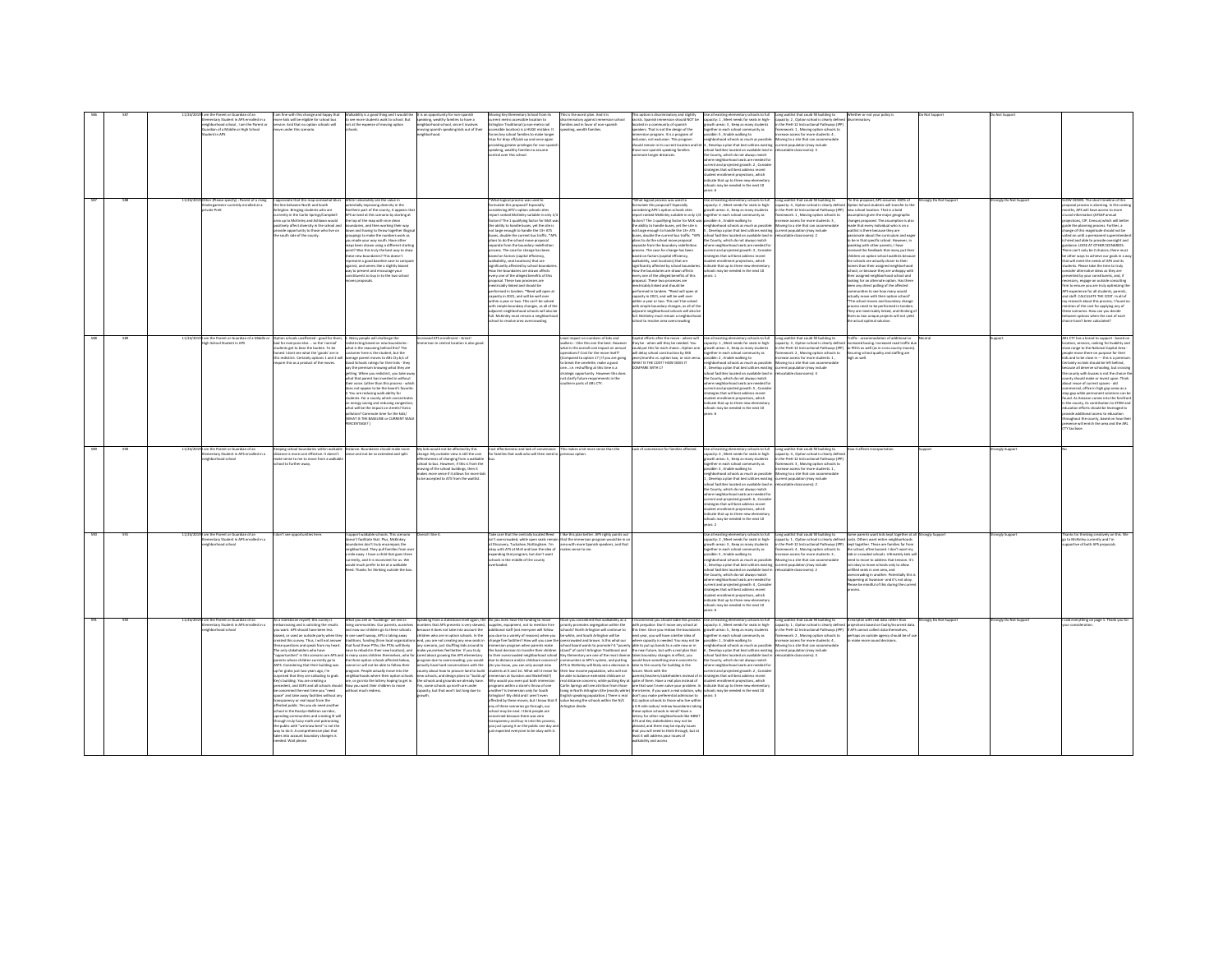|            |  | n the Parent or Guardian of an                                                          | lerstand the need but do not see thi                                               | ding buses will create more traffic in                                                 |                                                                                                                                                                                    | ods that are in direct prov                                                            | ink this is not a bad opt                                                            | ont see the advantage of moving Key t                                                                                                                                                                                                | Use all existing elementary schools to fu                                                                                                                                                                                         | ong waitlist that could fill building to                                                                                                                                      |                                                                                                             |                         |                      |                                                                                     |
|------------|--|-----------------------------------------------------------------------------------------|------------------------------------------------------------------------------------|----------------------------------------------------------------------------------------|------------------------------------------------------------------------------------------------------------------------------------------------------------------------------------|----------------------------------------------------------------------------------------|--------------------------------------------------------------------------------------|--------------------------------------------------------------------------------------------------------------------------------------------------------------------------------------------------------------------------------------|-----------------------------------------------------------------------------------------------------------------------------------------------------------------------------------------------------------------------------------|-------------------------------------------------------------------------------------------------------------------------------------------------------------------------------|-------------------------------------------------------------------------------------------------------------|-------------------------|----------------------|-------------------------------------------------------------------------------------|
|            |  | ementary Student in APS enrolled in a<br>philosophoned school 1 am the Darent or        | s a viable scenario.                                                               | ea not to mention gas emmissions.<br>lineal stress in the environment and              |                                                                                                                                                                                    | and walking distance to their current scho<br>old not he represed into nieres. For     |                                                                                      | an area with higher Spanish speaking<br>population. I thought the idea behind this<br>option school is to have more non-Spanish                                                                                                      | capacity: 4 . Meet needs for seats in high-<br>owth areas: 6 . Keep as many students                                                                                                                                              | capacity: 2 . Option school is clearly defin<br>n the Dreft, 17 Instructional Dathways (IDE                                                                                   |                                                                                                             |                         |                      |                                                                                     |
|            |  | ardian of a Middle or High School                                                       |                                                                                    | ies many of which have purchased                                                       |                                                                                                                                                                                    | mple, all of Arlington Forest kids sho                                                 |                                                                                      |                                                                                                                                                                                                                                      |                                                                                                                                                                                                                                   | nework: 4, Moving option schools to                                                                                                                                           |                                                                                                             |                         |                      |                                                                                     |
|            |  | int in APS                                                                              |                                                                                    | ir very unaffordable hones just so the                                                 |                                                                                                                                                                                    | able to attend Barrett. Redistricting ha                                               |                                                                                      | eakers have an opportunity to learn a                                                                                                                                                                                                | together in each school commun<br>possible: 1 , Enable walking to                                                                                                                                                                 | ease access for more students: 1,                                                                                                                                             |                                                                                                             |                         |                      |                                                                                     |
|            |  |                                                                                         |                                                                                    | s can walk to school of their choice.                                                  |                                                                                                                                                                                    | third of one neighborhood into 3                                                       |                                                                                      | cond language at a high functioning leve                                                                                                                                                                                             | eighborhood schools as much as possibl                                                                                                                                                                                            | Moving to a site that can accommodate                                                                                                                                         |                                                                                                             |                         |                      |                                                                                     |
|            |  |                                                                                         |                                                                                    |                                                                                        |                                                                                                                                                                                    | .<br>Ifferent schools is highly disruptive to<br>ealth of the communities that people  |                                                                                      | What is the benefit of placing already<br>Spanish speakers in a primarily English                                                                                                                                                    | grownwar armste best utilizes existing current population (may include<br>ool facilities located on available land in reelocatable classrooms): 3                                                                                 |                                                                                                                                                                               |                                                                                                             |                         |                      |                                                                                     |
|            |  |                                                                                         |                                                                                    |                                                                                        |                                                                                                                                                                                    | have built. Its disruptive to current body o                                           |                                                                                      | peaking country into thei comfort                                                                                                                                                                                                    | he County, which do not always match                                                                                                                                                                                              |                                                                                                                                                                               |                                                                                                             |                         |                      |                                                                                     |
|            |  |                                                                                         |                                                                                    |                                                                                        |                                                                                                                                                                                    | dents to be ripped away to different<br>tools as well as putting a lot of stress on    |                                                                                      | anguage school. Would it not be<br>terproductive for the children who                                                                                                                                                                | .<br>here neighborhood seats are needed for<br>rrent and projected growth: 5 , Conside                                                                                                                                            |                                                                                                                                                                               |                                                                                                             |                         |                      |                                                                                     |
|            |  |                                                                                         |                                                                                    |                                                                                        |                                                                                                                                                                                    | nily logistics.                                                                        |                                                                                      | eed to learn English to be sent to                                                                                                                                                                                                   | atesies that will best address recent                                                                                                                                                                                             |                                                                                                                                                                               |                                                                                                             |                         |                      |                                                                                     |
|            |  |                                                                                         |                                                                                    |                                                                                        |                                                                                                                                                                                    |                                                                                        |                                                                                      | sarily Spanish speaking school                                                                                                                                                                                                       | .<br>udent enrollment projections, which<br>dicate that up to three new elementary                                                                                                                                                |                                                                                                                                                                               |                                                                                                             |                         |                      |                                                                                     |
|            |  |                                                                                         |                                                                                    |                                                                                        |                                                                                                                                                                                    |                                                                                        |                                                                                      |                                                                                                                                                                                                                                      | thools may be needed in the next 10                                                                                                                                                                                               |                                                                                                                                                                               |                                                                                                             |                         |                      |                                                                                     |
|            |  |                                                                                         |                                                                                    |                                                                                        |                                                                                                                                                                                    |                                                                                        |                                                                                      |                                                                                                                                                                                                                                      | $F \rightarrow \infty$                                                                                                                                                                                                            |                                                                                                                                                                               |                                                                                                             |                         |                      |                                                                                     |
|            |  |                                                                                         |                                                                                    |                                                                                        |                                                                                                                                                                                    |                                                                                        |                                                                                      |                                                                                                                                                                                                                                      |                                                                                                                                                                                                                                   |                                                                                                                                                                               |                                                                                                             |                         |                      |                                                                                     |
|            |  | 11/24/2019   am an APS Staff Member                                                     | ee none.                                                                           | om my perspective, I don't see how t<br>that Reventuries address                       |                                                                                                                                                                                    |                                                                                        | he only opportunity I can see is that the                                            | From my perspective, I don't see how these Use all existing elementary schools to full<br>Representative Boundaries address capacity: 3 , Meet needs for seats in high-<br>powerty, overcrowding, and under growth areas: 2 , Keep a |                                                                                                                                                                                                                                   | Long waitlist that could fill building to<br>capacity: 4 , Option school is clearly defined<br>in the PreK-12 Instructional Pathways (IPP)                                    | Why do we need option schools anyway?<br>Vhat's the benefit to the community? I                             | Strongly Do Not Support | ronely Do Not Suppor | ink all schools should be communit<br>nots Communities can then unto to             |
|            |  |                                                                                         |                                                                                    | verty, overcrowding, and under                                                         |                                                                                                                                                                                    |                                                                                        | unty's bottom line will benefit from this<br>diandish plan. Why wasn't the county    |                                                                                                                                                                                                                                      |                                                                                                                                                                                                                                   |                                                                                                                                                                               | this creates elitism. Just make all schools                                                                 |                         |                      | use certain programs like G&T or Span                                               |
|            |  |                                                                                         |                                                                                    | <i>eforming schools. Moving kids around</i><br>av helo the county's bottom line but    |                                                                                                                                                                                    |                                                                                        |                                                                                      | etter able to predict rapid growth in areas performing schools. Moving kids around<br>ith apartments, condos. & townhouses? Inviv help the county's bottom line but                                                                  | together in each school community as<br>scrible: 5 Frable walking to                                                                                                                                                              | framework: 3 . Moving option schools to<br>pasa arress for more students: 1                                                                                                   | munity schools.                                                                                             |                         |                      | nersion in their schools                                                            |
|            |  |                                                                                         |                                                                                    | n't address issues and concerns facin                                                  |                                                                                                                                                                                    |                                                                                        | Why not just make all schools                                                        | besn't address issues and concerns facing                                                                                                                                                                                            | ghborhood schools as much as possi                                                                                                                                                                                                | foving to a site that can accommodat                                                                                                                                          |                                                                                                             |                         |                      |                                                                                     |
|            |  |                                                                                         |                                                                                    | Sistudents, Arlineton is a sanctuary city                                              |                                                                                                                                                                                    |                                                                                        | shborhood schools?                                                                   | APS students. Arlineton is a sanctuary city                                                                                                                                                                                          | . Develop a plan that best utilizes existing                                                                                                                                                                                      | current population (may include                                                                                                                                               |                                                                                                             |                         |                      |                                                                                     |
|            |  |                                                                                         |                                                                                    | d as a rascult familias and students with<br>dous needs will be require a lot of       |                                                                                                                                                                                    |                                                                                        |                                                                                      | and as a result families and students with<br>mendous needs will be require a lot of                                                                                                                                                 | and family<br>Incated on available land is<br>the County, which do not always match                                                                                                                                               | ratable riassmoms) 2                                                                                                                                                          |                                                                                                             |                         |                      |                                                                                     |
|            |  |                                                                                         |                                                                                    | sport and resources. I fear that the                                                   |                                                                                                                                                                                    |                                                                                        |                                                                                      | upport and resources. I fear that the                                                                                                                                                                                                | where neighborhood seats are needed for                                                                                                                                                                                           |                                                                                                                                                                               |                                                                                                             |                         |                      |                                                                                     |
|            |  |                                                                                         |                                                                                    |                                                                                        |                                                                                                                                                                                    |                                                                                        |                                                                                      |                                                                                                                                                                                                                                      | rrent and projected erowth: 6. Consid-                                                                                                                                                                                            |                                                                                                                                                                               |                                                                                                             |                         |                      |                                                                                     |
|            |  |                                                                                         |                                                                                    | port and readered in the tree one<br>crepancies among students will only<br>or larger. |                                                                                                                                                                                    |                                                                                        |                                                                                      | popport and resources: I real time time<br>prowing academic and economic<br>prow larger.                                                                                                                                             | ategies that will best address recent                                                                                                                                                                                             |                                                                                                                                                                               |                                                                                                             |                         |                      |                                                                                     |
|            |  |                                                                                         |                                                                                    |                                                                                        |                                                                                                                                                                                    |                                                                                        |                                                                                      |                                                                                                                                                                                                                                      | ent enrollment projections, which<br>dicate that up to three new elementar                                                                                                                                                        |                                                                                                                                                                               |                                                                                                             |                         |                      |                                                                                     |
|            |  |                                                                                         |                                                                                    |                                                                                        |                                                                                                                                                                                    |                                                                                        |                                                                                      |                                                                                                                                                                                                                                      | ols may be needed in the next 10                                                                                                                                                                                                  |                                                                                                                                                                               |                                                                                                             |                         |                      |                                                                                     |
|            |  |                                                                                         |                                                                                    |                                                                                        |                                                                                                                                                                                    |                                                                                        |                                                                                      |                                                                                                                                                                                                                                      | arc 4                                                                                                                                                                                                                             |                                                                                                                                                                               |                                                                                                             |                         |                      |                                                                                     |
|            |  |                                                                                         |                                                                                    | his seems more impactful and costly th                                                 |                                                                                                                                                                                    |                                                                                        | lower bus costs, more walking which I                                                |                                                                                                                                                                                                                                      |                                                                                                                                                                                                                                   |                                                                                                                                                                               |                                                                                                             | <b>Strongly Suppo</b>   | <b>Ingly Suppo</b>   | ink you for doing the                                                               |
|            |  | .<br>Elementary Student in APS enrolled in a<br>Elementary Student in APS enrolled in a |                                                                                    | other 2 proposal                                                                       | Less kids needing to change schools. Ones <sup>1</sup> I know those that currently walk to<br>that do change schools are "kept together" McKinley will not like having to cross bo |                                                                                        | port. Keep most existing kids "toget!                                                | Same as Proposal 1 re: McKinley walkers<br>.Yes they can walk to new Reed school but                                                                                                                                                 | Use all existing elementary schools to full<br>capacity: 5 , Meet needs for seats in high-                                                                                                                                        | Long waitlist that could fill building to<br>capacity: 2, Option school is clearly define                                                                                     | Does the name and the faculty also move?<br>believe if "yes" this would alleviate some c                    |                         |                      |                                                                                     |
|            |  | loorbood school                                                                         |                                                                                    |                                                                                        |                                                                                                                                                                                    | 6 and Wash Blvd to get to new Reed                                                     | they move to different building.                                                     | will be a longer and less pleasant walk.                                                                                                                                                                                             | owth areas: 3 . Keep as many students                                                                                                                                                                                             | in the PreK-12 Instructional Pathways (IPP)                                                                                                                                   | concerns from parents whose kids are<br>ted by the move                                                     |                         |                      |                                                                                     |
|            |  |                                                                                         |                                                                                    |                                                                                        |                                                                                                                                                                                    |                                                                                        |                                                                                      |                                                                                                                                                                                                                                      | .<br>together in each school community as<br>possible: 4 , Enable walking to                                                                                                                                                      | ework: 4, Moving option schools to<br>ease access for more students: 1,                                                                                                       |                                                                                                             |                         |                      |                                                                                     |
|            |  |                                                                                         |                                                                                    |                                                                                        |                                                                                                                                                                                    |                                                                                        |                                                                                      |                                                                                                                                                                                                                                      | eighborhood schools as much as possible: Moving to a site that can accommodate                                                                                                                                                    |                                                                                                                                                                               |                                                                                                             |                         |                      |                                                                                     |
|            |  |                                                                                         |                                                                                    |                                                                                        |                                                                                                                                                                                    |                                                                                        |                                                                                      |                                                                                                                                                                                                                                      | Develop a plan that best utilizes existing<br>ool facilities located on available land i                                                                                                                                          | rrent population (may include<br>catable classrooms): 3                                                                                                                       |                                                                                                             |                         |                      |                                                                                     |
|            |  |                                                                                         |                                                                                    |                                                                                        |                                                                                                                                                                                    |                                                                                        |                                                                                      |                                                                                                                                                                                                                                      | the County, which do not always match                                                                                                                                                                                             |                                                                                                                                                                               |                                                                                                             |                         |                      |                                                                                     |
|            |  |                                                                                         |                                                                                    |                                                                                        |                                                                                                                                                                                    |                                                                                        |                                                                                      |                                                                                                                                                                                                                                      | tere neighborhood seats are needed for<br>rrent and projected growth: 6 , Conside                                                                                                                                                 |                                                                                                                                                                               |                                                                                                             |                         |                      |                                                                                     |
|            |  |                                                                                         |                                                                                    |                                                                                        |                                                                                                                                                                                    |                                                                                        |                                                                                      |                                                                                                                                                                                                                                      |                                                                                                                                                                                                                                   |                                                                                                                                                                               |                                                                                                             |                         |                      |                                                                                     |
|            |  |                                                                                         |                                                                                    |                                                                                        |                                                                                                                                                                                    |                                                                                        |                                                                                      |                                                                                                                                                                                                                                      | trategies that will best address recent<br>ent projections, which                                                                                                                                                                 |                                                                                                                                                                               |                                                                                                             |                         |                      |                                                                                     |
|            |  |                                                                                         |                                                                                    |                                                                                        |                                                                                                                                                                                    |                                                                                        |                                                                                      |                                                                                                                                                                                                                                      | <b>Scate that up to three new elementar</b>                                                                                                                                                                                       |                                                                                                                                                                               |                                                                                                             |                         |                      |                                                                                     |
|            |  |                                                                                         |                                                                                    |                                                                                        |                                                                                                                                                                                    |                                                                                        |                                                                                      |                                                                                                                                                                                                                                      | ools may be needed in the next 10<br>$-2$                                                                                                                                                                                         |                                                                                                                                                                               |                                                                                                             |                         |                      |                                                                                     |
|            |  |                                                                                         |                                                                                    |                                                                                        |                                                                                                                                                                                    |                                                                                        |                                                                                      |                                                                                                                                                                                                                                      |                                                                                                                                                                                                                                   |                                                                                                                                                                               |                                                                                                             |                         |                      |                                                                                     |
| 595<br>596 |  | 11/24/2019   am the Parent or Guardian of a Childfren                                   | epresentative boundaries maintain                                                  | he boundaries in this proposed plan do                                                 |                                                                                                                                                                                    | his plan fails to remedy the overcapacity                                              |                                                                                      |                                                                                                                                                                                                                                      | addition to what I mentioned above with Use all existing elementary schools to full                                                                                                                                               | Long waitlist that could fill building to APS needs to have a better process for a<br>capacity: 3, Option school is clearly defined of this and also wait for the 2020 Census | PS needs to have a better process for all                                                                   | onely Support           | <b>Ingly Support</b> | 5 needs to wait for the 2020 Census                                                 |
|            |  | <b><i><u>A west in Orent</u></i></b>                                                    | hborhood schools, which is important                                               | m somewhat exaggerated and could b<br>onfigured so that the boundaries of              |                                                                                                                                                                                    | as at Ashlawn, McKinley and Glaha, TI<br>cle purpose of building Reed was to           |                                                                                      | the other proposal, this makes the traffic<br>ituation even worse with even more<br>itudents and buses going to ATS at the                                                                                                           | apacity: 4, Meet needs for seats in high-<br>outh areas: 6, Keep as many students                                                                                                                                                 | n the PreK-12 Instructional Pathways (IPP)                                                                                                                                    | ter understand the real growth in area                                                                      |                         |                      | sults to better understand growth in all<br>eas. APS also needs to stop letting N.  |
|            |  |                                                                                         | to the fabric of the communities of<br>Arlington. It also maintains walkability in | inley and Reed are not a long. There                                                   |                                                                                                                                                                                    | eve overcapacity at Ashlawn and                                                        |                                                                                      |                                                                                                                                                                                                                                      | ogether in each school community as                                                                                                                                                                                               | framework: 1, Moving option schools to                                                                                                                                        | s is a rushed process and they are not                                                                      |                         |                      | ington schools like Tuckahoe, Discove                                               |
|            |  |                                                                                         | my areas It also distributes the                                                   | undercanacity schools like Turkshop                                                    |                                                                                                                                                                                    | Kinley and all this renonced does is me                                                |                                                                                      | urrent McKinley building, Both of these                                                                                                                                                                                              | nosible: 3 Frable walking to                                                                                                                                                                                                      | pasa arrass for more students-4                                                                                                                                               | idering the growth in these areas.                                                                          |                         |                      | ingham and tampstream skate hy with                                                 |
|            |  |                                                                                         | hanges/"pain" throughout the county<br>stead of focusing these changes/"pain"      | ottingham, Discovery and Jamestown th<br>re as impacted as other schools.              |                                                                                                                                                                                    | he capacity issues that those schools to a<br>ew school. Additionally, I live on the   |                                                                                      |                                                                                                                                                                                                                                      | propositis fail to address the overcapacity in meighborhood schools as much as possible: Moving to a site that can accomm<br>this area and fail to deal with undercapacity in neighborhood schools as much as possible; Moving to | foving to a site that can accommodate                                                                                                                                         | und McKinley, the population and<br>wing and changing to more and more                                      |                         |                      | hanges and remaining undercapacity<br>S also needs to stop mispresenting and        |
|            |  |                                                                                         | few schools and neighborhoods                                                      |                                                                                        |                                                                                                                                                                                    | mer of 10th and McKinley and the traffi                                                |                                                                                      | issues at Tuckahoe, Nottingham, Discovery,<br>and Jamestown. It also concentrates the<br>"solution" to this problem to a small                                                                                                       | school facilities located on available land in                                                                                                                                                                                    | locatable classrooms): 2                                                                                                                                                      | milies with young kids. We need a<br>ighborhood school, not an option sch<br>idtionally, has APS considered |                         |                      | anging data. A few years ago, they did a                                            |
|            |  |                                                                                         |                                                                                    |                                                                                        |                                                                                                                                                                                    | .<br>Ituation is already bad and dangerous ar<br>his proposal adds 10 more buses and   |                                                                                      |                                                                                                                                                                                                                                      | the County, which do not always match                                                                                                                                                                                             |                                                                                                                                                                               |                                                                                                             |                         |                      | .<br>Asis of where option schools could be<br>scated to and McKinley wasn't even on |
|            |  |                                                                                         |                                                                                    |                                                                                        |                                                                                                                                                                                    | ndreds of cars to an already busy and                                                  |                                                                                      | umber of schools when this is a                                                                                                                                                                                                      | where neighborhood seats are needed fo<br>urrent and projected erowth: 5 . Conside                                                                                                                                                |                                                                                                                                                                               | inating option schools altogether and                                                                       |                         |                      | he list and now making McKinley an ooti                                             |
|            |  |                                                                                         |                                                                                    |                                                                                        |                                                                                                                                                                                    | .<br>Ingerous area. There have been<br>umerous accident at our corner and APS i        |                                                                                      | ountywide problem. Finally, these moves<br>roposals also demonstrate that APS                                                                                                                                                        | trategies that will best address recent                                                                                                                                                                                           |                                                                                                                                                                               | iking all schools neighborhood schools.<br>mmunity and neighborhood schools are                             |                         |                      | ool is on 2 of the 3 alternatives. We                                               |
|            |  |                                                                                         |                                                                                    |                                                                                        |                                                                                                                                                                                    |                                                                                        |                                                                                      |                                                                                                                                                                                                                                      | udent enrollment projections, which                                                                                                                                                                                               |                                                                                                                                                                               |                                                                                                             |                         |                      | were told Reed would help with                                                      |
|            |  |                                                                                         |                                                                                    |                                                                                        |                                                                                                                                                                                    | the midst of a traffic calming project on<br>re road to assist with the walkability of |                                                                                      | sirepresented to the community their<br>tentions. They misrepresented when they                                                                                                                                                      | indicate that up to three new elementary<br>eded in the next 10                                                                                                                                                                   |                                                                                                                                                                               | important to parents in Arlinaton and<br>werall co<br>nity of the count                                     |                         |                      | ercrowding and all of the local<br>tive and now                                     |
|            |  |                                                                                         |                                                                                    |                                                                                        |                                                                                                                                                                                    | Xirley and now you are going to take                                                   |                                                                                      | edid McKinley that it was going to remain                                                                                                                                                                                            | $m/s$ 2                                                                                                                                                                                                                           |                                                                                                                                                                               | tionally, APS needs to look at                                                                              |                         |                      | S is changing its tune and just pushing                                             |
|            |  |                                                                                         |                                                                                    |                                                                                        |                                                                                                                                                                                    | away all of the walkability of McKinley.                                               |                                                                                      | neighborhood school. They                                                                                                                                                                                                            |                                                                                                                                                                                                                                   |                                                                                                                                                                               | ercapacity schools instead of just<br>ing overcapacity schools to other s                                   |                         |                      | e overcrowding to a new building.                                                   |
|            |  |                                                                                         |                                                                                    |                                                                                        |                                                                                                                                                                                    | lditionally, the entire neighborhood we<br>rough a renovation at McKinley in 2017      |                                                                                      | -<br>risrepresented during the process of<br>designing Reed (and I was on the BLPC) th                                                                                                                                               |                                                                                                                                                                                                                                   |                                                                                                                                                                               | s whole process concentrates drastic                                                                        |                         |                      | inley families went through years of<br>rowding, then years of construction         |
|            |  |                                                                                         |                                                                                    |                                                                                        |                                                                                                                                                                                    | to make it a better neighborhood school                                                |                                                                                      | his new school would help with                                                                                                                                                                                                       |                                                                                                                                                                                                                                   |                                                                                                                                                                               | anzes to a few locations instead of                                                                         |                         |                      | and now we are overcrowded again, were                                              |
|            |  |                                                                                         |                                                                                    |                                                                                        |                                                                                                                                                                                    | and now you are taking that away and<br>going to have to do more construction          |                                                                                      | rcrowding in the area. They<br>epresented to the federal gove                                                                                                                                                                        |                                                                                                                                                                                                                                   |                                                                                                                                                                               | <b>Buting this throughout the system</b><br>seems not to be considering costs of a                          |                         |                      | old that Reed was being building to<br>ddress that overcrowding, and APS is just    |
|            |  |                                                                                         |                                                                                    |                                                                                        |                                                                                                                                                                                    | ange McKinley for the different model of                                               |                                                                                      | when the ect the erant to make the area                                                                                                                                                                                              |                                                                                                                                                                                                                                   |                                                                                                                                                                               | these changes: new buses or redoing                                                                         |                         |                      | hifting the same problems to a new                                                  |
|            |  |                                                                                         |                                                                                    |                                                                                        |                                                                                                                                                                                    | ation that ATS runs. It's a major waste                                                |                                                                                      | safer for walkers when they are taking<br>away the walkability of McKinley.                                                                                                                                                          |                                                                                                                                                                                                                                   |                                                                                                                                                                               | ently renovated schools to                                                                                  |                         |                      | ilding. It's disappointing and troubling.                                           |
|            |  |                                                                                         |                                                                                    |                                                                                        |                                                                                                                                                                                    | noney.                                                                                 |                                                                                      |                                                                                                                                                                                                                                      |                                                                                                                                                                                                                                   |                                                                                                                                                                               | odate different education m                                                                                 |                         |                      | love our neighborhood school                                                        |
|            |  |                                                                                         |                                                                                    |                                                                                        |                                                                                                                                                                                    |                                                                                        |                                                                                      |                                                                                                                                                                                                                                      |                                                                                                                                                                                                                                   |                                                                                                                                                                               |                                                                                                             |                         |                      |                                                                                     |
|            |  | 11/24/2019   am an Arlineton resident without a<br>e children , Other (Please specify): |                                                                                    |                                                                                        |                                                                                                                                                                                    |                                                                                        | ove Expeditionary Learning to a more<br>tral location in Arlington, Make two         | fore teachers will need to change school<br>ampbell EL may have less desirable                                                                                                                                                       | Se all existing elementary schools to full<br>apacity: 2, Meet needs for seats in high-                                                                                                                                           | Long waitlist that could fill building to<br>capacity: 2 , Option school is clearly defin                                                                                     |                                                                                                             | onaly Suppo             |                      |                                                                                     |
|            |  | emer APS high school teacher whose                                                      |                                                                                    |                                                                                        |                                                                                                                                                                                    |                                                                                        | ore neighborhood schools. Move secon                                                 |                                                                                                                                                                                                                                      | rowth areas: S . Keep as many students                                                                                                                                                                                            | in the PreK-12 Instructional Pathways (IPF                                                                                                                                    |                                                                                                             |                         |                      |                                                                                     |
|            |  | ildren attended APS option schools. Dr                                                  |                                                                                    |                                                                                        |                                                                                                                                                                                    |                                                                                        | rsion program into area with high                                                    |                                                                                                                                                                                                                                      | seether in each school community as                                                                                                                                                                                               | sework: 1, Moving option schools to                                                                                                                                           |                                                                                                             |                         |                      |                                                                                     |
|            |  | d H-B Woodlawn, where I later taught                                                    |                                                                                    |                                                                                        |                                                                                                                                                                                    |                                                                                        | ther of Spanish speakers, encouraging<br>arning English, which is very important     |                                                                                                                                                                                                                                      | sible: 3, Enable walking to<br>ighborhood schools as much as possil                                                                                                                                                               | use access for more students: 3,<br>Movine to a site that can accommodat                                                                                                      |                                                                                                             |                         |                      |                                                                                     |
|            |  |                                                                                         |                                                                                    |                                                                                        |                                                                                                                                                                                    |                                                                                        | ing a productive citizen. Fewe                                                       |                                                                                                                                                                                                                                      | Develop a plan that best utilizes existing current population (may include                                                                                                                                                        |                                                                                                                                                                               |                                                                                                             |                         |                      |                                                                                     |
|            |  |                                                                                         |                                                                                    |                                                                                        |                                                                                                                                                                                    |                                                                                        | uses needed for this move; fewer students<br>will be affected. Choice schools can be |                                                                                                                                                                                                                                      | .<br>chool facilities located on available land i<br>he County, which do not always match                                                                                                                                         | atable classro                                                                                                                                                                |                                                                                                             |                         |                      |                                                                                     |
|            |  |                                                                                         |                                                                                    |                                                                                        |                                                                                                                                                                                    |                                                                                        | cated anywhere in the County and                                                     |                                                                                                                                                                                                                                      | there neighborhood seats are needed for                                                                                                                                                                                           |                                                                                                                                                                               |                                                                                                             |                         |                      |                                                                                     |
|            |  |                                                                                         |                                                                                    |                                                                                        |                                                                                                                                                                                    |                                                                                        | uses by come, because their parents<br>Il desire the choice. Friends will be mac     |                                                                                                                                                                                                                                      | rrent and projected growth: 1, Conside<br>rategies that will best address recent                                                                                                                                                  |                                                                                                                                                                               |                                                                                                             |                         |                      |                                                                                     |
|            |  |                                                                                         |                                                                                    |                                                                                        |                                                                                                                                                                                    |                                                                                        |                                                                                      |                                                                                                                                                                                                                                      |                                                                                                                                                                                                                                   |                                                                                                                                                                               |                                                                                                             |                         |                      |                                                                                     |
|            |  |                                                                                         |                                                                                    |                                                                                        |                                                                                                                                                                                    |                                                                                        | ardless of the school location or the<br>ol boundary changes.                        |                                                                                                                                                                                                                                      | udent enrollment projections, which                                                                                                                                                                                               |                                                                                                                                                                               |                                                                                                             |                         |                      |                                                                                     |
|            |  |                                                                                         |                                                                                    |                                                                                        |                                                                                                                                                                                    |                                                                                        |                                                                                      |                                                                                                                                                                                                                                      | dicate that up to three new elementary<br>chools may be needed in the next 10                                                                                                                                                     |                                                                                                                                                                               |                                                                                                             |                         |                      |                                                                                     |
|            |  |                                                                                         |                                                                                    |                                                                                        |                                                                                                                                                                                    |                                                                                        |                                                                                      |                                                                                                                                                                                                                                      | ears: 6                                                                                                                                                                                                                           |                                                                                                                                                                               |                                                                                                             |                         |                      |                                                                                     |
|            |  | I am the Parent or Guardian of                                                          |                                                                                    |                                                                                        |                                                                                                                                                                                    |                                                                                        | ed neighborhood would get what Al                                                    |                                                                                                                                                                                                                                      | all existing elementary schools to fu                                                                                                                                                                                             | Long waitlist that could fill building to                                                                                                                                     | APS was designed and should take pride is                                                                   | rongly Supp             |                      | it rid of choice schools due to capacit                                             |
|            |  | ich School Student in APS                                                               |                                                                                    |                                                                                        |                                                                                                                                                                                    |                                                                                        | misedwalkable neighborhood schor<br>th faunt hotel haracte the                       |                                                                                                                                                                                                                                      | apacity: 2, Meet needs for seats in high-<br>wth areas: 4 . Keep as many students                                                                                                                                                 | capacity: 2. Option school is clearly defined walkable neighborhoods to decrease traffic<br>in the Dreft, 12 Instructional Dathways (IDD)                                     | ention and rid of choice                                                                                    |                         |                      | hich would free up some schools seats<br>of if not then move choice schools to      |
|            |  |                                                                                         |                                                                                    |                                                                                        |                                                                                                                                                                                    |                                                                                        | ighborhood can't handle the buses.                                                   |                                                                                                                                                                                                                                      | gether in each school community as                                                                                                                                                                                                | sework: 3, Moving option schools to                                                                                                                                           | ols and make all schools neighbor                                                                           |                         |                      | ools that are under capacity while                                                  |
|            |  |                                                                                         |                                                                                    |                                                                                        |                                                                                                                                                                                    |                                                                                        | oice schools emerged when capacity w                                                 |                                                                                                                                                                                                                                      | ssible: 6 . Enable walking to                                                                                                                                                                                                     | crease access for more students: 4 .                                                                                                                                          | sools and then look at how to decrease                                                                      |                         |                      | allowing neighborhoods to attend the<br>choice schools                              |
|            |  |                                                                                         |                                                                                    |                                                                                        |                                                                                                                                                                                    |                                                                                        | wn across Arlington and they should be<br>ssolved and all schools should be used at  |                                                                                                                                                                                                                                      | ighterhood schools as much as nossibl<br>Develop a plan that best utilizes existing current population (may include                                                                                                               | loving to a site that can accomm                                                                                                                                              | r crowding and decrease costs of APS so<br>se funds can be used in resources.                               |                         |                      |                                                                                     |
|            |  |                                                                                         |                                                                                    |                                                                                        |                                                                                                                                                                                    |                                                                                        | ishborhood schools.                                                                  |                                                                                                                                                                                                                                      | hool facilities located on available land in                                                                                                                                                                                      | catable classrooms): 1                                                                                                                                                        |                                                                                                             |                         |                      |                                                                                     |
|            |  |                                                                                         |                                                                                    |                                                                                        |                                                                                                                                                                                    |                                                                                        |                                                                                      |                                                                                                                                                                                                                                      | he County, which do not always match                                                                                                                                                                                              |                                                                                                                                                                               |                                                                                                             |                         |                      |                                                                                     |
|            |  |                                                                                         |                                                                                    |                                                                                        |                                                                                                                                                                                    |                                                                                        |                                                                                      |                                                                                                                                                                                                                                      | vere neighborhood seats are needed for<br>urrent and projected arowth: S. Conside                                                                                                                                                 |                                                                                                                                                                               |                                                                                                             |                         |                      |                                                                                     |
|            |  |                                                                                         |                                                                                    |                                                                                        |                                                                                                                                                                                    |                                                                                        |                                                                                      |                                                                                                                                                                                                                                      | trategies that will best address recent                                                                                                                                                                                           |                                                                                                                                                                               |                                                                                                             |                         |                      |                                                                                     |
|            |  |                                                                                         |                                                                                    |                                                                                        |                                                                                                                                                                                    |                                                                                        |                                                                                      |                                                                                                                                                                                                                                      | ent enrollment projections, which                                                                                                                                                                                                 |                                                                                                                                                                               |                                                                                                             |                         |                      |                                                                                     |
|            |  |                                                                                         |                                                                                    |                                                                                        |                                                                                                                                                                                    |                                                                                        |                                                                                      |                                                                                                                                                                                                                                      | indicate that up to three new elementary<br>reded in the next 10                                                                                                                                                                  |                                                                                                                                                                               |                                                                                                             |                         |                      |                                                                                     |
|            |  |                                                                                         |                                                                                    |                                                                                        |                                                                                                                                                                                    |                                                                                        |                                                                                      |                                                                                                                                                                                                                                      | rs: 3                                                                                                                                                                                                                             |                                                                                                                                                                               |                                                                                                             |                         |                      |                                                                                     |
| 598<br>500 |  | 11/24/2019   am an APS Staff Membe                                                      | hools not to stay in the same place.                                               | oves many students. School bo                                                          | daries make more sense. More spots                                                                                                                                                 |                                                                                        |                                                                                      | was an immersion program closer to a Moving Carlin Springs students to Campbell Use all existing elementary schools to full                                                                                                          |                                                                                                                                                                                                                                   |                                                                                                                                                                               | The age of the building/need for repairs                                                                    |                         |                      | alor sure school building have been                                                 |
|            |  |                                                                                         |                                                                                    | t make a lot of sense                                                                  |                                                                                                                                                                                    |                                                                                        | rity Spanish speaking community. (This                                               |                                                                                                                                                                                                                                      |                                                                                                                                                                                                                                   | Long waitlist that could fill building to<br>capacity: 2 , Option school is clearly defines<br>in the PreK-12 Instructional Pathways (IPP)                                    |                                                                                                             |                         |                      | ted before suggesti                                                                 |
|            |  |                                                                                         |                                                                                    |                                                                                        | opening in choice schools. Some ch<br>ools become more centralized.                                                                                                                |                                                                                        | only a benefit if a higher percentage of                                             | veans you are moving some of the most<br>conomically disadvantaged students to a                                                                                                                                                     | capacity: 5, Meet needs for seats in high-<br>growth areas: 2, Keep as many students                                                                                                                                              |                                                                                                                                                                               | are going to be used to increase a schools                                                                  |                         |                      | rropriately renovated before suggestir<br>ving schools. Make sure schools have      |
|            |  |                                                                                         |                                                                                    |                                                                                        |                                                                                                                                                                                    |                                                                                        | arlin Sorines students are enrolled in the                                           | school that has less space and is in need of together in each school community as                                                                                                                                                    |                                                                                                                                                                                                                                   | framework: 1 . Moving option schools to                                                                                                                                       | acity (the ability to add 10 relocatably                                                                    |                         |                      | ough space without needing a legion of                                              |
|            |  |                                                                                         |                                                                                    |                                                                                        |                                                                                                                                                                                    |                                                                                        | merican program then there are<br>trently.                                           |                                                                                                                                                                                                                                      | -<br>inovations. Also it assumes that walking to possible: 4 , Enable walking to<br>chool is preferred, however many families preighborhood schools as much as possible:                                                          | ease access for more students: 3,<br>Moving to a site that can accommodate                                                                                                    | sroom does not actually mean the<br>ool can support that many extra                                         |                         |                      | relocatable classrooms to accommodate<br>the students moving to the school. Make    |
|            |  |                                                                                         |                                                                                    |                                                                                        |                                                                                                                                                                                    |                                                                                        |                                                                                      | at Carlin Sorines rely on public                                                                                                                                                                                                     | 6. Develop a plan that best utilizes existing current population (may include                                                                                                                                                     |                                                                                                                                                                               | dents). Things like the cafeteria space                                                                     |                         |                      | ure students attending each neighborho                                              |
|            |  |                                                                                         |                                                                                    |                                                                                        |                                                                                                                                                                                    |                                                                                        |                                                                                      | transportation. This means that they would<br>not have the option to drive their children                                                                                                                                            | school facilities located on available land in<br>the County, which do not always match                                                                                                                                           | atable classrooms): 4                                                                                                                                                         | syground space ect. also need to be<br>sught about. Look at the actual capaci                               |                         |                      | ol have an equal opportunity to mov<br>otion schools                                |
|            |  |                                                                                         |                                                                                    |                                                                                        |                                                                                                                                                                                    |                                                                                        |                                                                                      | school during inclement weather and                                                                                                                                                                                                  | where neighborhood seats are needed for                                                                                                                                                                                           |                                                                                                                                                                               | the building. Making the option school                                                                      |                         |                      |                                                                                     |
|            |  |                                                                                         |                                                                                    |                                                                                        |                                                                                                                                                                                    |                                                                                        |                                                                                      | nstead choose to keep their children                                                                                                                                                                                                 | www.wayneeneed MMS are needed to<br>urrent and projected growth: 3 , Conside<br>rategies that will best address recent                                                                                                            |                                                                                                                                                                               | rollment process open to all students<br>gardless of parent ability to be involved                          |                         |                      |                                                                                     |
|            |  |                                                                                         |                                                                                    |                                                                                        |                                                                                                                                                                                    |                                                                                        |                                                                                      |                                                                                                                                                                                                                                      | tudent enrollment projections, which                                                                                                                                                                                              |                                                                                                                                                                               |                                                                                                             |                         |                      |                                                                                     |
|            |  |                                                                                         |                                                                                    |                                                                                        |                                                                                                                                                                                    |                                                                                        |                                                                                      |                                                                                                                                                                                                                                      | relicate that un to three new elec-                                                                                                                                                                                               |                                                                                                                                                                               | (All schools have ____ number of seats set<br>aside for students from their school ect).                    |                         |                      |                                                                                     |
|            |  |                                                                                         |                                                                                    |                                                                                        |                                                                                                                                                                                    |                                                                                        |                                                                                      |                                                                                                                                                                                                                                      | ools may be needed in the next 10                                                                                                                                                                                                 |                                                                                                                                                                               |                                                                                                             |                         |                      |                                                                                     |
|            |  |                                                                                         |                                                                                    |                                                                                        |                                                                                                                                                                                    |                                                                                        |                                                                                      |                                                                                                                                                                                                                                      | ears: 1                                                                                                                                                                                                                           |                                                                                                                                                                               |                                                                                                             |                         |                      |                                                                                     |